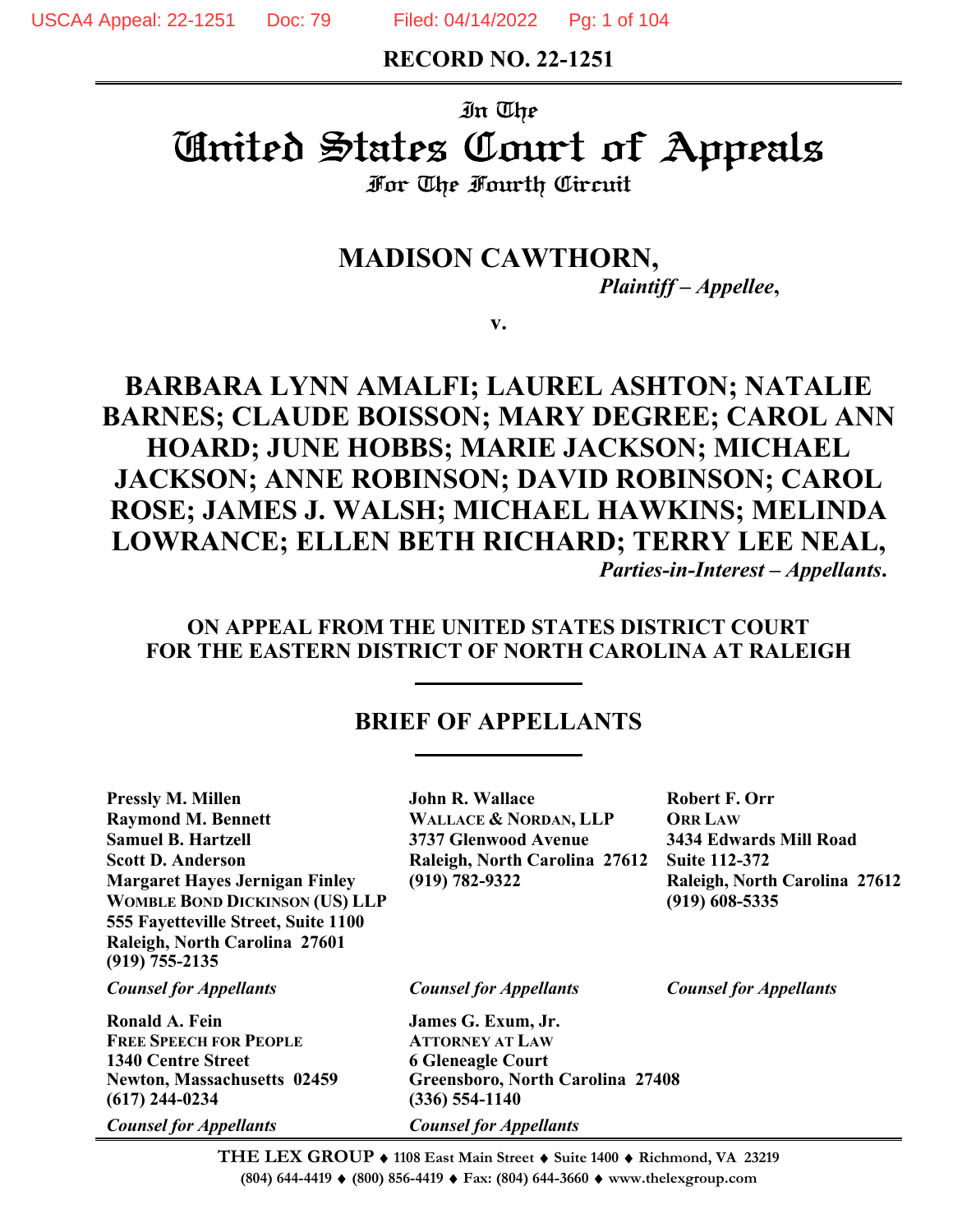#### **DISCLOSURE STATEMENT**

- In civil, agency, bankruptcy, and mandamus cases, a disclosure statement must be filed by all parties, with the following exceptions: (1) the United States is not required to file a disclosure statement; (2) an indigent party is not required to file a disclosure statement; and (3) a state or local government is not required to file a disclosure statement in pro se cases. (All parties to the action in the district court are considered parties to a mandamus case.)
- In criminal and post-conviction cases, a corporate defendant must file a disclosure statement.
- In criminal cases, the United States must file a disclosure statement if there was an organizational victim of the alleged criminal activity. (See question 7.)
- Any corporate amicus curiae must file a disclosure statement.
- Counsel has a continuing duty to update the disclosure statement.

No. 22-1251 Caption: Madison Cawthorn v. Barbara Amalfi, et al.

Pursuant to FRAP 26.1 and Local Rule 26.1,

Laurel Ashton and the set of the set of the set of the set of the set of the set of the set of the set of the set of the set of the set of the set of the set of the set of the set of the set of the set of the set of the se (name of party/amicus)

- 1. Is party/amicus a publicly held corporation or other publicly held entity?  $\Box$  YES  $\Box$  NO
- 2. Does party/amicus have any parent corporations? If yes, identify all parent corporations, including all generations of parent corporations:  $\Box$ YES  $\nabla$ NO
- 3. Is 10% or more of the stock of a party/amicus owned by a publicly held corporation or other publicly held entity? If yes, identify all such owners:  $\exists$ YES $\neg$ NO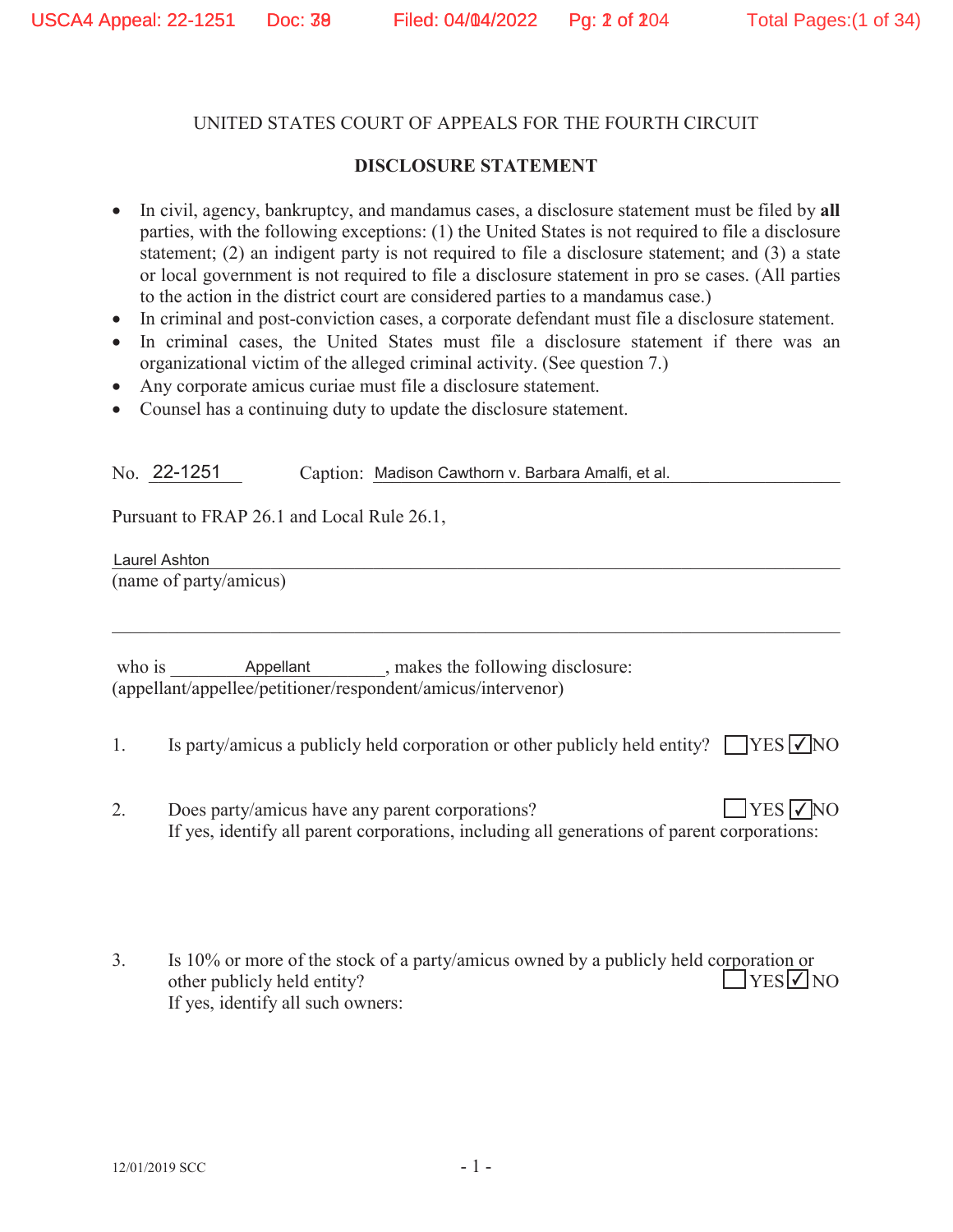- 4. Is there any other publicly held corporation or other publicly held entity that has a direct financial interest in the outcome of the litigation? If yes, identify entity and nature of interest:  $\Box$ YES $\nabla$ NO
- 5. Is party a trade association? (amici curiae do not complete this question) If yes, identify any publicly held member whose stock or equity value could be affected substantially by the outcome of the proceeding or whose claims the trade association is pursuing in a representative capacity, or state that there is no such member:  $\Box$ YES $\nabla$ NO
- 6. Does this case arise out of a bankruptcy proceeding? If yes, the debtor, the trustee, or the appellant (if neither the debtor nor the trustee is a party) must list (1) the members of any creditors' committee, (2) each debtor (if not in the caption), and (3) if a debtor is a corporation, the parent corporation and any publicly held corporation that owns 10% or more of the stock of the debtor.  $YESVNO$

-2-

Signature: /s/ Pressly M. Millen **Acceleration** Date: April 4, 2022

 $\rm{Counsel}$  for:  $\rm{Defendant\text{-}Intervenor\text{-}Appellants}$ 

**Print to PDF for Filing**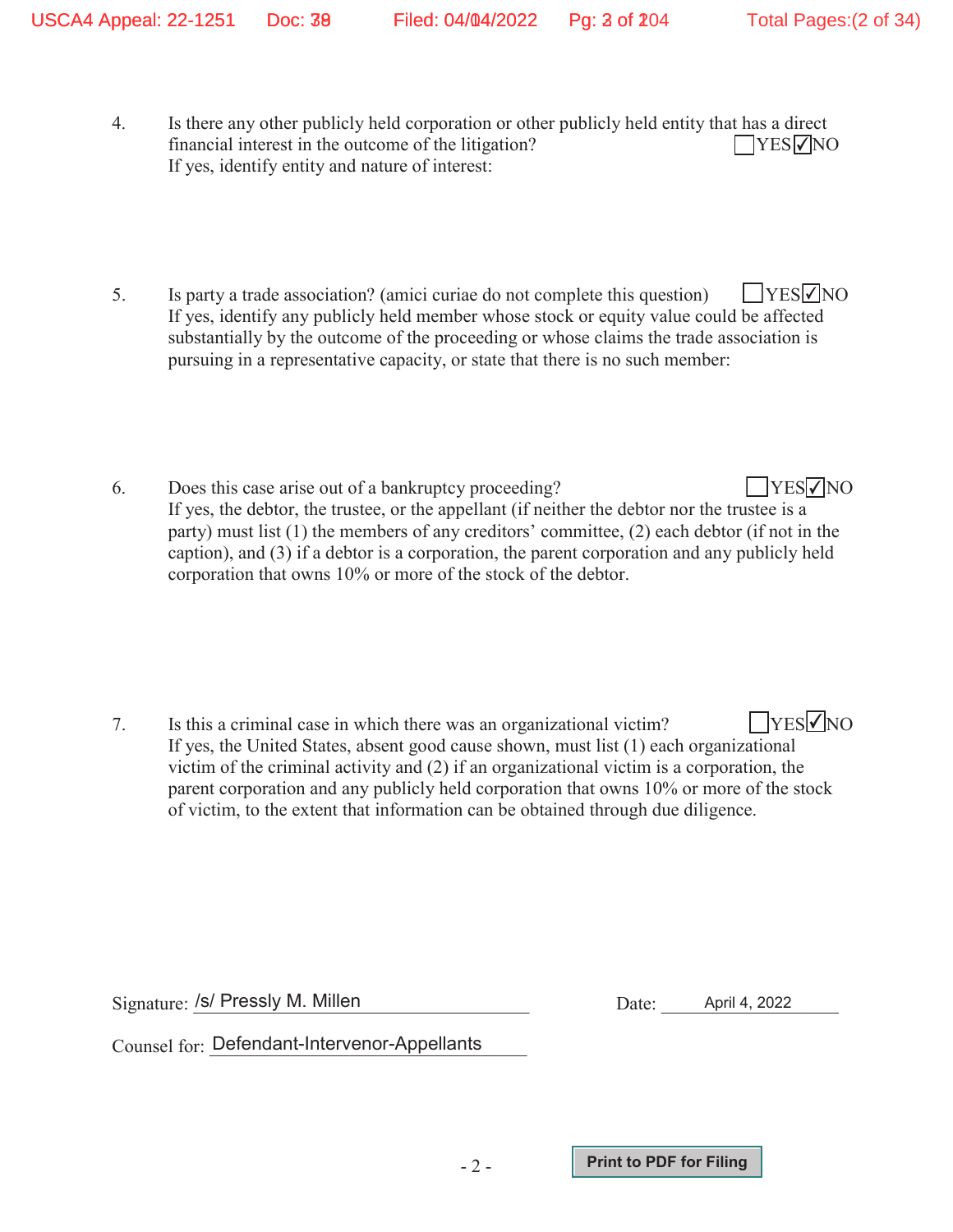## **DISCLOSURE STATEMENT**

- x In civil, agency, bankruptcy, and mandamus cases, a disclosure statement must be filed by **all** parties, with the following exceptions: (1) the United States is not required to file a disclosure statement; (2) an indigent party is not required to file a disclosure statement; and (3) a state or local government is not required to file a disclosure statement in pro se cases. (All parties to the action in the district court are considered parties to a mandamus case.)
- In criminal and post-conviction cases, a corporate defendant must file a disclosure statement.
- In criminal cases, the United States must file a disclosure statement if there was an organizational victim of the alleged criminal activity. (See question 7.)
- Any corporate amicus curiae must file a disclosure statement.
- Counsel has a continuing duty to update the disclosure statement.

No. 22-1251 Caption: Madison Cawthorn v. Barbara Amalfi, et al.

Pursuant to FRAP 26.1 and Local Rule 26.1,

Michael Hawkins **Michael Hawkins** (name of party/amicus)

| who is | Appellant                                                    | , makes the following disclosure: |
|--------|--------------------------------------------------------------|-----------------------------------|
|        | (appellant/appellee/petitioner/respondent/amicus/intervenor) |                                   |

- 1. Is party/amicus a publicly held corporation or other publicly held entity?  $\Box$  YES  $\Box$  NO
- 2. Does party/amicus have any parent corporations? If yes, identify all parent corporations, including all generations of parent corporations:  $\Box$ YES  $\nabla$ NO
- 3. Is 10% or more of the stock of a party/amicus owned by a publicly held corporation or other publicly held entity? If yes, identify all such owners:  $\exists$ YES $\neg$ NO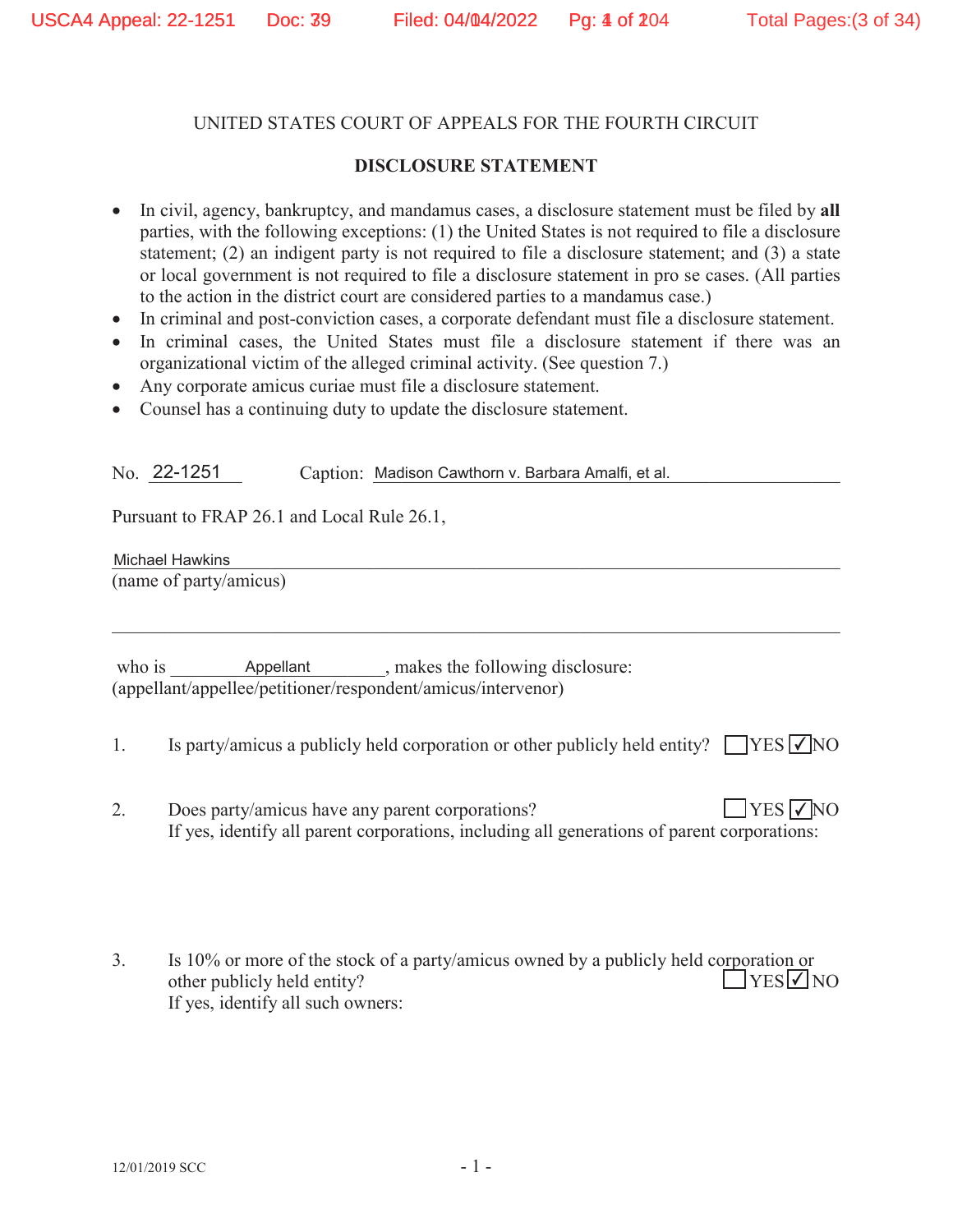- 4. Is there any other publicly held corporation or other publicly held entity that has a direct financial interest in the outcome of the litigation? If yes, identify entity and nature of interest:  $\Box$ YES $\nabla$ NO
- 5. Is party a trade association? (amici curiae do not complete this question) If yes, identify any publicly held member whose stock or equity value could be affected substantially by the outcome of the proceeding or whose claims the trade association is pursuing in a representative capacity, or state that there is no such member:  $\Box$ YES $\nabla$ NO
- 6. Does this case arise out of a bankruptcy proceeding? If yes, the debtor, the trustee, or the appellant (if neither the debtor nor the trustee is a party) must list (1) the members of any creditors' committee, (2) each debtor (if not in the caption), and (3) if a debtor is a corporation, the parent corporation and any publicly held corporation that owns 10% or more of the stock of the debtor.  $YESVNO$

-2-

Signature: /s/ Pressly M. Millen **Acceleration** Date: April 4, 2022

 $\rm{Counsel}$  for:  $\rm{Defendant\text{-}Intervenor\text{-}Appellants}$ 

**Print to PDF for Filing**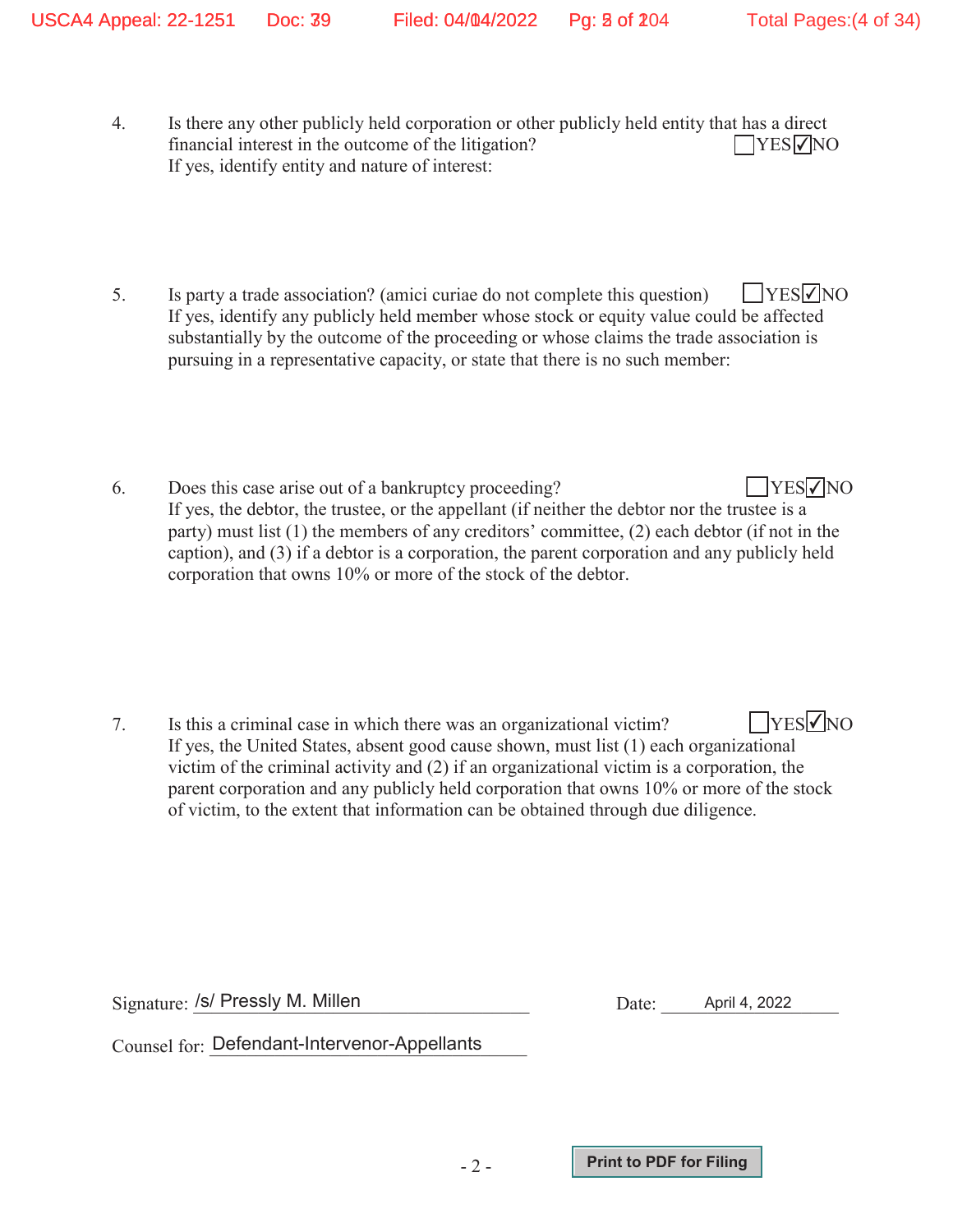## **DISCLOSURE STATEMENT**

- x In civil, agency, bankruptcy, and mandamus cases, a disclosure statement must be filed by **all** parties, with the following exceptions: (1) the United States is not required to file a disclosure statement; (2) an indigent party is not required to file a disclosure statement; and (3) a state or local government is not required to file a disclosure statement in pro se cases. (All parties to the action in the district court are considered parties to a mandamus case.)
- In criminal and post-conviction cases, a corporate defendant must file a disclosure statement.
- In criminal cases, the United States must file a disclosure statement if there was an organizational victim of the alleged criminal activity. (See question 7.)
- Any corporate amicus curiae must file a disclosure statement.
- Counsel has a continuing duty to update the disclosure statement.

No. 22-1251 Caption: Madison Cawthorn v. Barbara Amalfi, et al.

Pursuant to FRAP 26.1 and Local Rule 26.1,

Melinda Lowrance and the set of the set of the set of the set of the set of the set of the set of the set of the set of the set of the set of the set of the set of the set of the set of the set of the set of the set of the (name of party/amicus)

- 1. Is party/amicus a publicly held corporation or other publicly held entity?  $\Box$  YES  $\Box$  NO
- 2. Does party/amicus have any parent corporations? If yes, identify all parent corporations, including all generations of parent corporations:  $\Box$ YES  $\nabla$ NO
- 3. Is 10% or more of the stock of a party/amicus owned by a publicly held corporation or other publicly held entity? If yes, identify all such owners:  $YES$  NO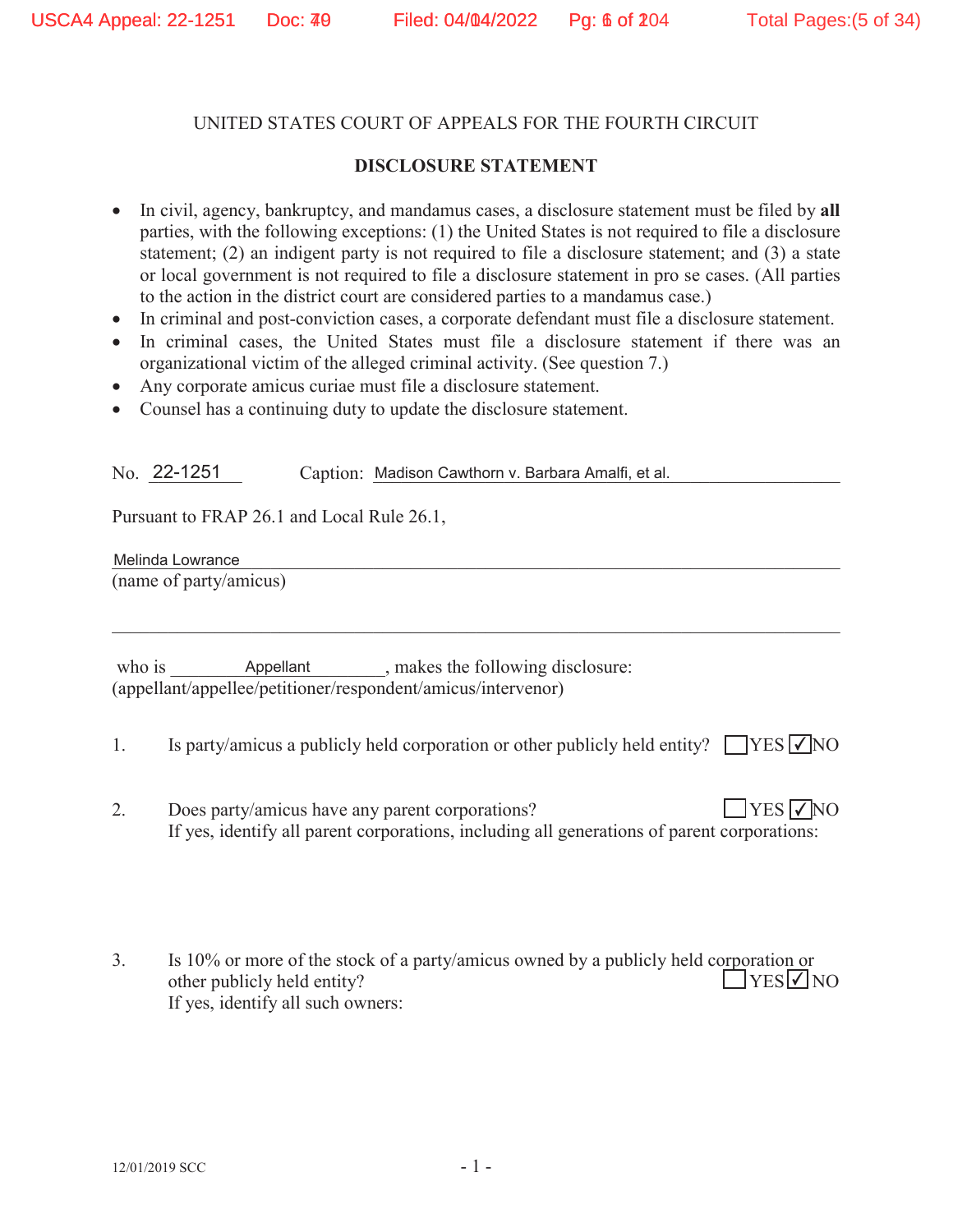- 4. Is there any other publicly held corporation or other publicly held entity that has a direct financial interest in the outcome of the litigation? If yes, identify entity and nature of interest:  $\Box$ YES $\nabla$ NO
- 5. Is party a trade association? (amici curiae do not complete this question) If yes, identify any publicly held member whose stock or equity value could be affected substantially by the outcome of the proceeding or whose claims the trade association is pursuing in a representative capacity, or state that there is no such member:  $\Box$ YES $\nabla$ NO
- 6. Does this case arise out of a bankruptcy proceeding? If yes, the debtor, the trustee, or the appellant (if neither the debtor nor the trustee is a party) must list (1) the members of any creditors' committee, (2) each debtor (if not in the caption), and (3) if a debtor is a corporation, the parent corporation and any publicly held corporation that owns 10% or more of the stock of the debtor.  $YESVNO$

-2-

Signature: /s/ Pressly M. Millen **Acceleration** Date: April 4, 2022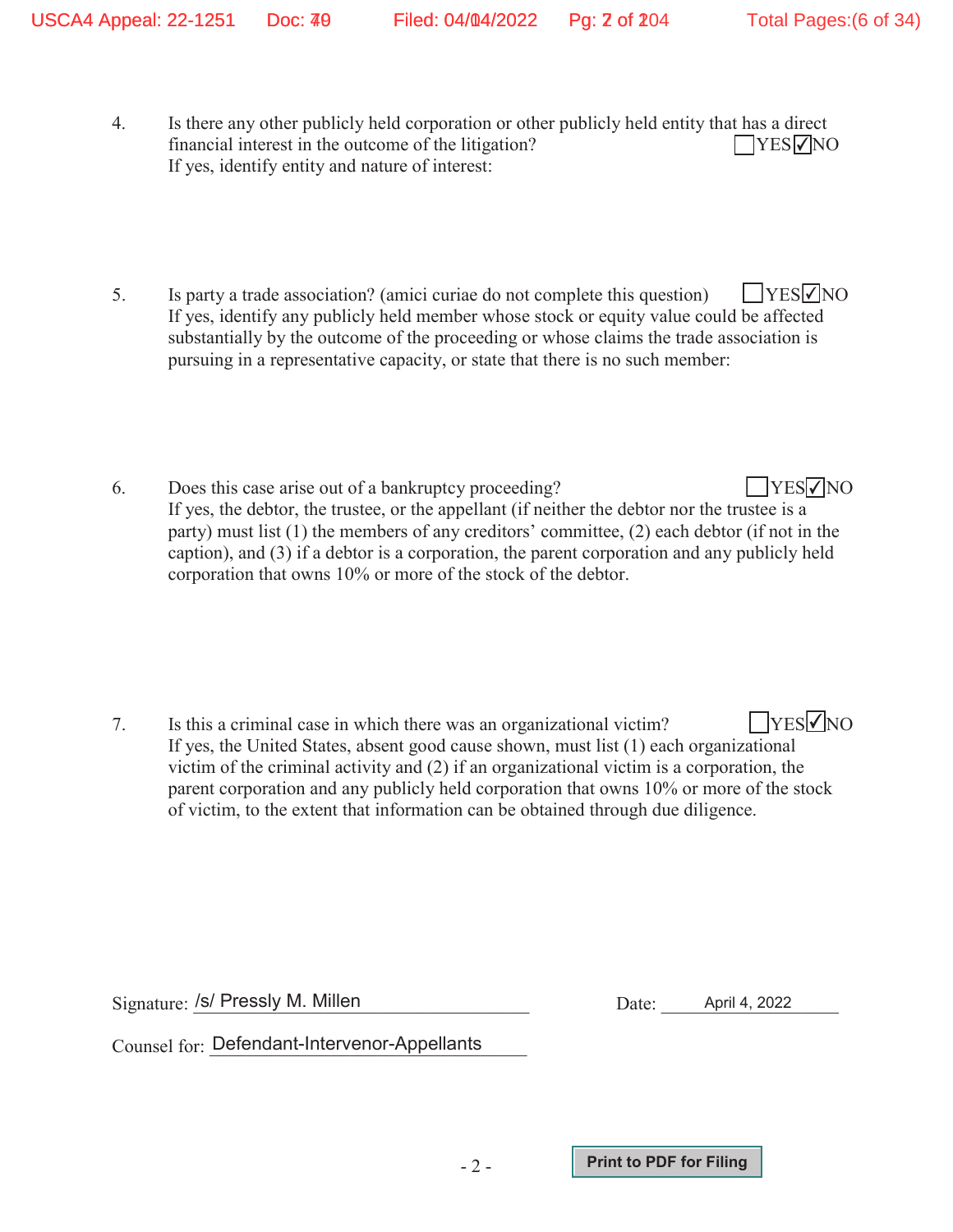### **DISCLOSURE STATEMENT**

- x In civil, agency, bankruptcy, and mandamus cases, a disclosure statement must be filed by **all** parties, with the following exceptions: (1) the United States is not required to file a disclosure statement; (2) an indigent party is not required to file a disclosure statement; and (3) a state or local government is not required to file a disclosure statement in pro se cases. (All parties to the action in the district court are considered parties to a mandamus case.)
- In criminal and post-conviction cases, a corporate defendant must file a disclosure statement.
- In criminal cases, the United States must file a disclosure statement if there was an organizational victim of the alleged criminal activity. (See question 7.)
- Any corporate amicus curiae must file a disclosure statement.
- Counsel has a continuing duty to update the disclosure statement.

No. 22-1251 Caption: Madison Cawthorn v. Barbara Amalfi, et al.

Pursuant to FRAP 26.1 and Local Rule 26.1,

Ellen Beth Richard and a structure of the structure of the structure of the structure of the structure of the structure of the structure of the structure of the structure of the structure of the structure of the structure (name of party/amicus)

- 1. Is party/amicus a publicly held corporation or other publicly held entity?  $\Box$  YES  $\Box$  NO
- 2. Does party/amicus have any parent corporations? If yes, identify all parent corporations, including all generations of parent corporations:  $\Box$ YES  $\nabla$ NO
- 3. Is 10% or more of the stock of a party/amicus owned by a publicly held corporation or other publicly held entity? If yes, identify all such owners:  $\exists$ YES $\neg$ NO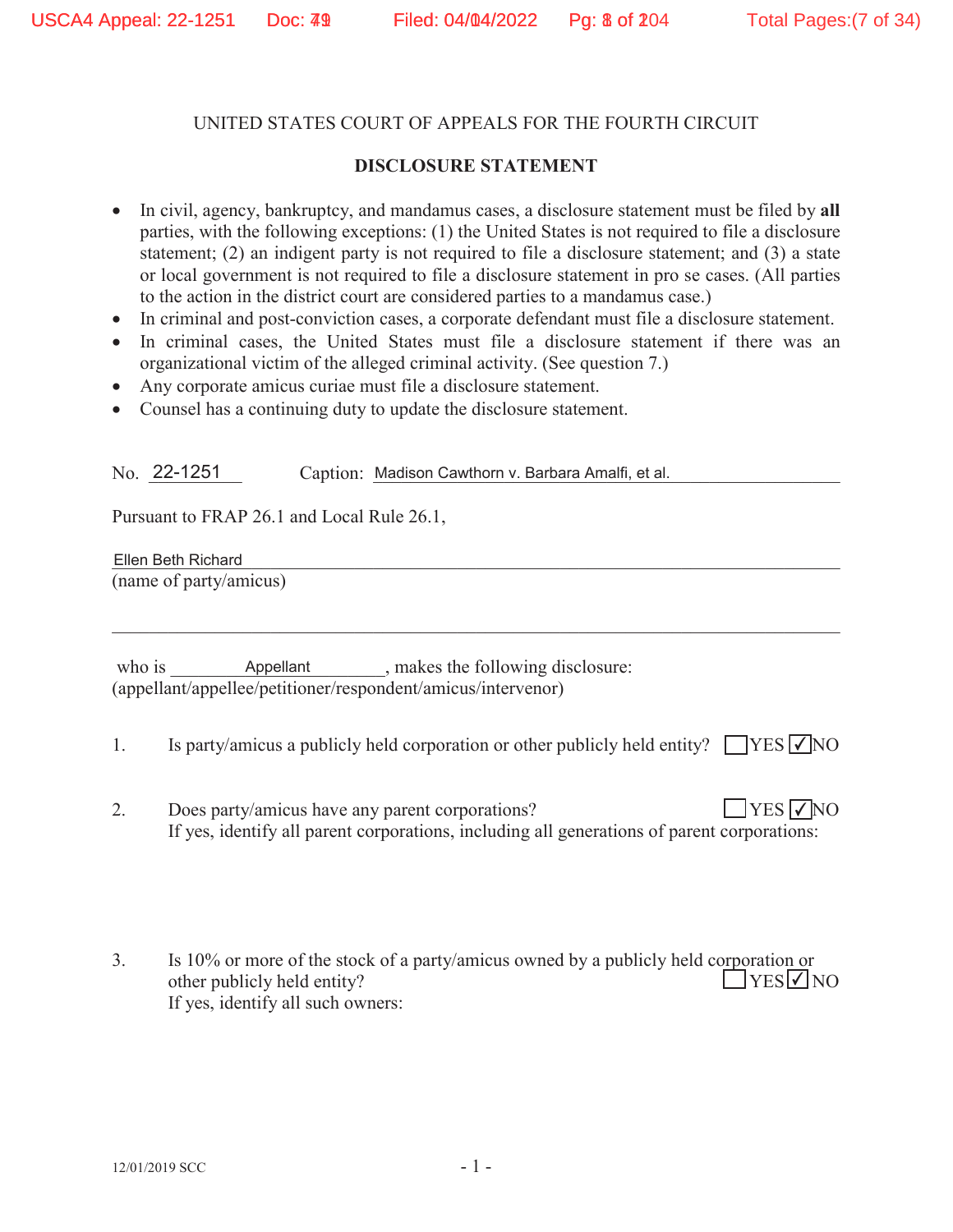- 4. Is there any other publicly held corporation or other publicly held entity that has a direct financial interest in the outcome of the litigation? If yes, identify entity and nature of interest:  $\Box$ YES $\nabla$ NO
- 5. Is party a trade association? (amici curiae do not complete this question) If yes, identify any publicly held member whose stock or equity value could be affected substantially by the outcome of the proceeding or whose claims the trade association is pursuing in a representative capacity, or state that there is no such member:  $\Box$ YES $\nabla$ NO
- 6. Does this case arise out of a bankruptcy proceeding? If yes, the debtor, the trustee, or the appellant (if neither the debtor nor the trustee is a party) must list (1) the members of any creditors' committee, (2) each debtor (if not in the caption), and (3) if a debtor is a corporation, the parent corporation and any publicly held corporation that owns 10% or more of the stock of the debtor.  $YESVNO$

-2-

Signature: /s/ Pressly M. Millen **Acceleration** Date: April 4, 2022

 $\rm{Counsel}$  for:  $\rm{Defendant\text{-}Intervenor\text{-}Appellants}$ 

**Print to PDF for Filing**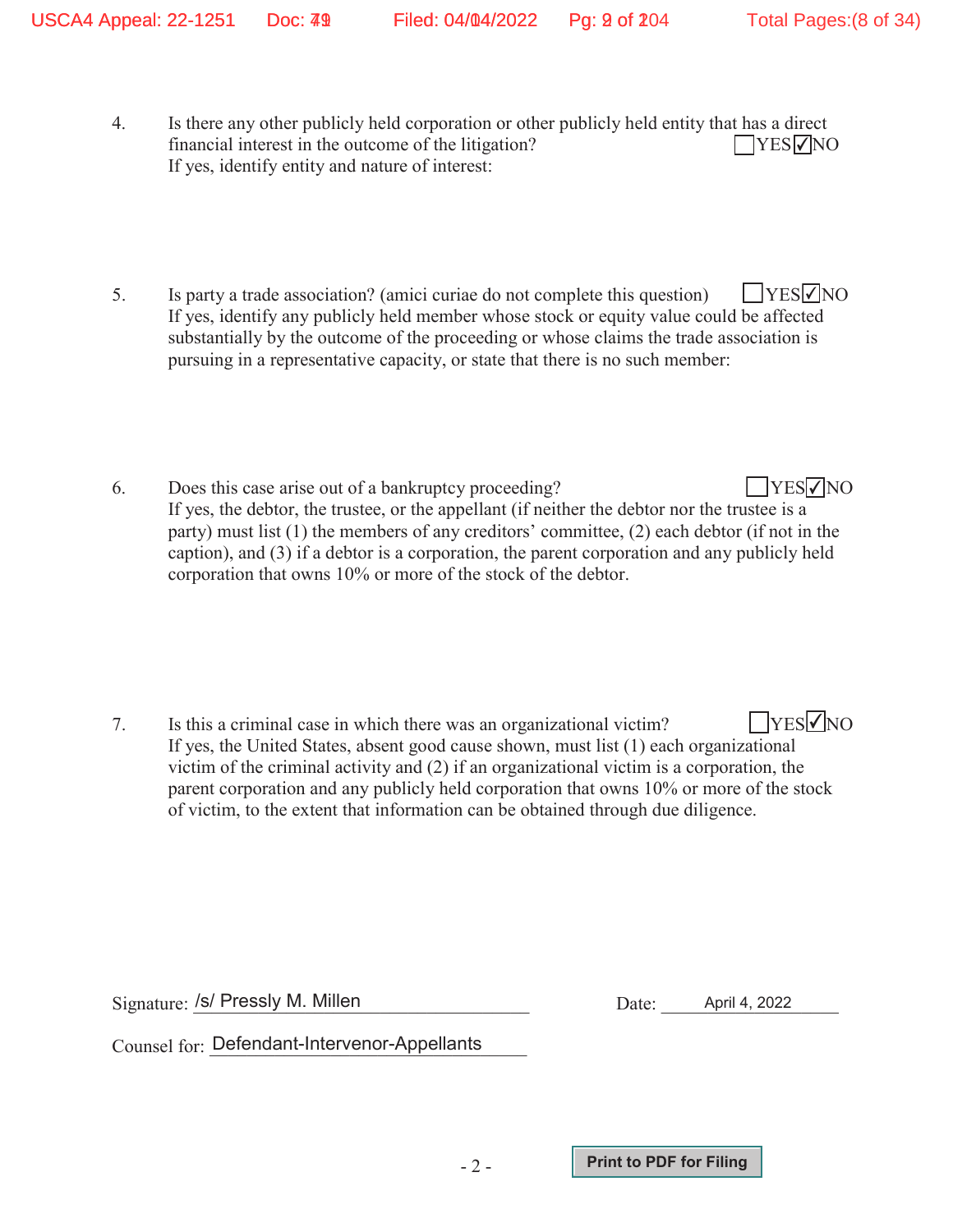## **DISCLOSURE STATEMENT**

- In civil, agency, bankruptcy, and mandamus cases, a disclosure statement must be filed by all parties, with the following exceptions: (1) the United States is not required to file a disclosure statement; (2) an indigent party is not required to file a disclosure statement; and (3) a state or local government is not required to file a disclosure statement in pro se cases. (All parties to the action in the district court are considered parties to a mandamus case.)
- In criminal and post-conviction cases, a corporate defendant must file a disclosure statement.
- In criminal cases, the United States must file a disclosure statement if there was an organizational victim of the alleged criminal activity. (See question 7.)
- Any corporate amicus curiae must file a disclosure statement.
- Counsel has a continuing duty to update the disclosure statement.

No. 22-1251 Caption: Madison Cawthorn v. Barbara Amalfi, et al.

Pursuant to FRAP 26.1 and Local Rule 26.1,

Terry Lee Neal and the set of the set of the set of the set of the set of the set of the set of the set of the (name of party/amicus)

- 1. Is party/amicus a publicly held corporation or other publicly held entity?  $\Box$  YES  $\Box$  NO
- 2. Does party/amicus have any parent corporations? If yes, identify all parent corporations, including all generations of parent corporations:  $\Box$ YES  $\nabla$ NO
- 3. Is 10% or more of the stock of a party/amicus owned by a publicly held corporation or other publicly held entity? If yes, identify all such owners:  $\exists$ YES $\neg$ NO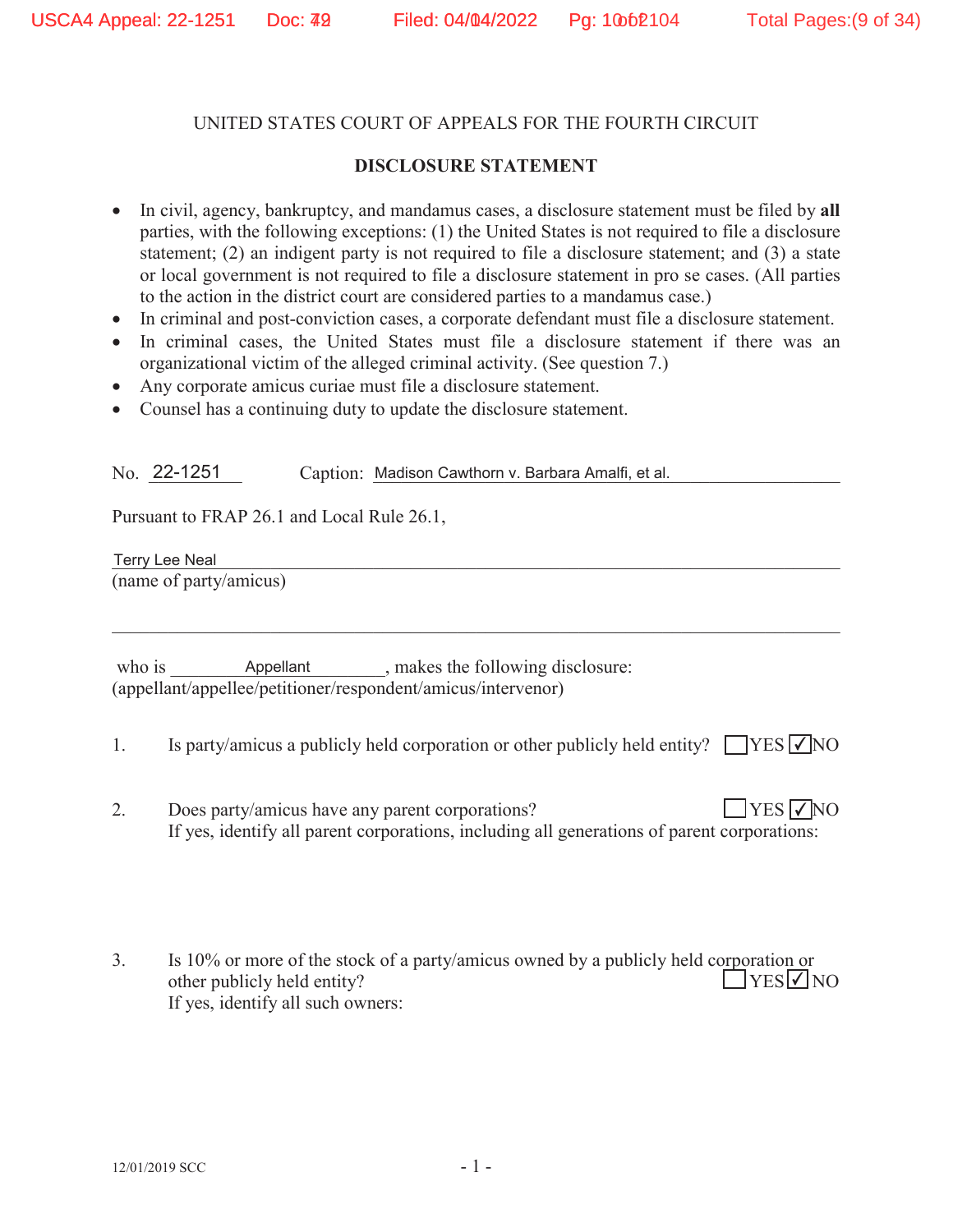- 4. Is there any other publicly held corporation or other publicly held entity that has a direct financial interest in the outcome of the litigation? If yes, identify entity and nature of interest:  $\Box$ YES $\nabla$ NO
- 5. Is party a trade association? (amici curiae do not complete this question) If yes, identify any publicly held member whose stock or equity value could be affected substantially by the outcome of the proceeding or whose claims the trade association is pursuing in a representative capacity, or state that there is no such member:  $\Box$ YES $\nabla$ NO
- 6. Does this case arise out of a bankruptcy proceeding? If yes, the debtor, the trustee, or the appellant (if neither the debtor nor the trustee is a party) must list (1) the members of any creditors' committee, (2) each debtor (if not in the caption), and (3) if a debtor is a corporation, the parent corporation and any publicly held corporation that owns 10% or more of the stock of the debtor.  $\Box$ YES $\nabla$ NO

-2-

Signature: /s/ Pressly M. Millen **Acceleration** Date: April 4, 2022

 $\rm{Counsel}$  for:  $\rm{Defendant\text{-}Intervenor\text{-}Appellants}$ 

**Print to PDF for Filing**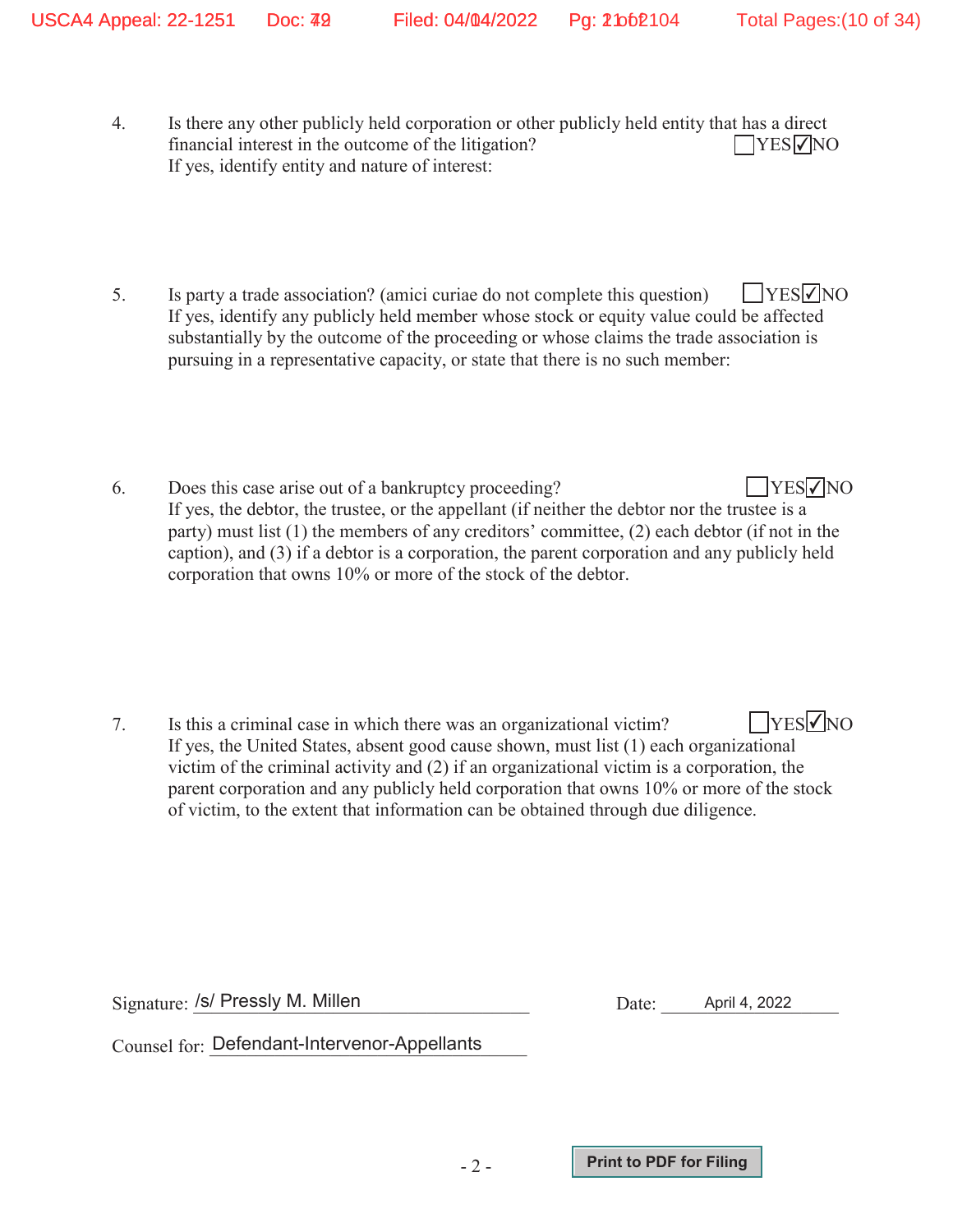#### **DISCLOSURE STATEMENT**

- In civil, agency, bankruptcy, and mandamus cases, a disclosure statement must be filed by all parties, with the following exceptions: (1) the United States is not required to file a disclosure statement; (2) an indigent party is not required to file a disclosure statement; and (3) a state or local government is not required to file a disclosure statement in pro se cases. (All parties to the action in the district court are considered parties to a mandamus case.)
- In criminal and post-conviction cases, a corporate defendant must file a disclosure statement.
- In criminal cases, the United States must file a disclosure statement if there was an organizational victim of the alleged criminal activity. (See question 7.)
- Any corporate amicus curiae must file a disclosure statement.
- Counsel has a continuing duty to update the disclosure statement.

No. 22-1251 Caption: Madison Cawthorn v. Barbara Amalfi, et al.

Pursuant to FRAP 26.1 and Local Rule 26.1,

Barbara Lynn Amalfi (name of party/amicus)

- 1. Is party/amicus a publicly held corporation or other publicly held entity?  $\Box$  YES  $\Box$  NO
- 2. Does party/amicus have any parent corporations? If yes, identify all parent corporations, including all generations of parent corporations:  $\Box$ YES  $\nabla$ NO
- 3. Is 10% or more of the stock of a party/amicus owned by a publicly held corporation or other publicly held entity? If yes, identify all such owners:  $YES$  NO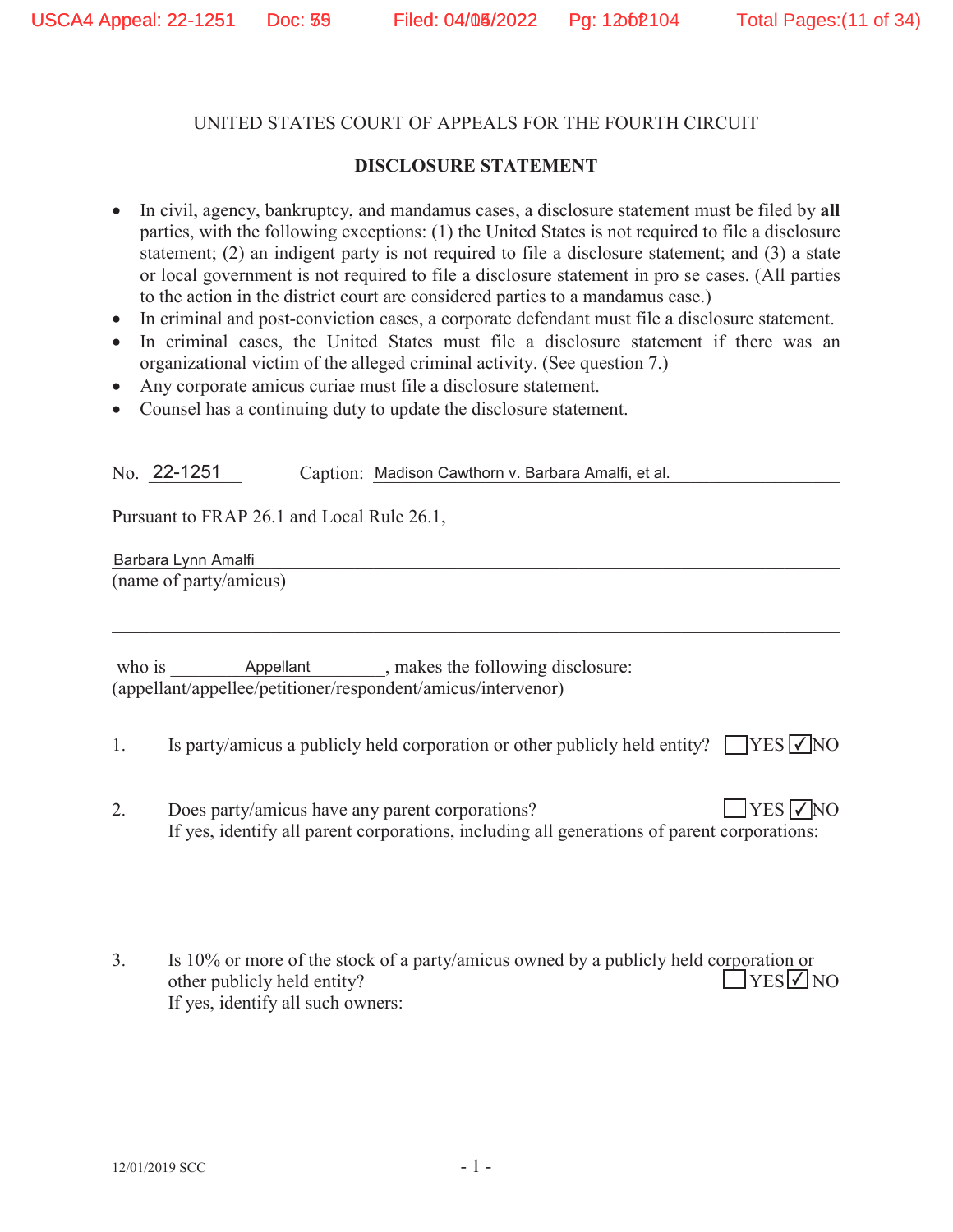- 4. Is there any other publicly held corporation or other publicly held entity that has a direct financial interest in the outcome of the litigation? If yes, identify entity and nature of interest:  $\Box$ YES $\nabla$ NO
- 5. Is party a trade association? (amici curiae do not complete this question) If yes, identify any publicly held member whose stock or equity value could be affected substantially by the outcome of the proceeding or whose claims the trade association is pursuing in a representative capacity, or state that there is no such member:  $\Box$ YES $\nabla$ NO
- 6. Does this case arise out of a bankruptcy proceeding? If yes, the debtor, the trustee, or the appellant (if neither the debtor nor the trustee is a party) must list (1) the members of any creditors' committee, (2) each debtor (if not in the caption), and (3) if a debtor is a corporation, the parent corporation and any publicly held corporation that owns 10% or more of the stock of the debtor.  $\Box$ YES $\nabla$ NO

-2-

Signature: /s/ Pressly M. Millen **Acceleration** Date: April 5, 2022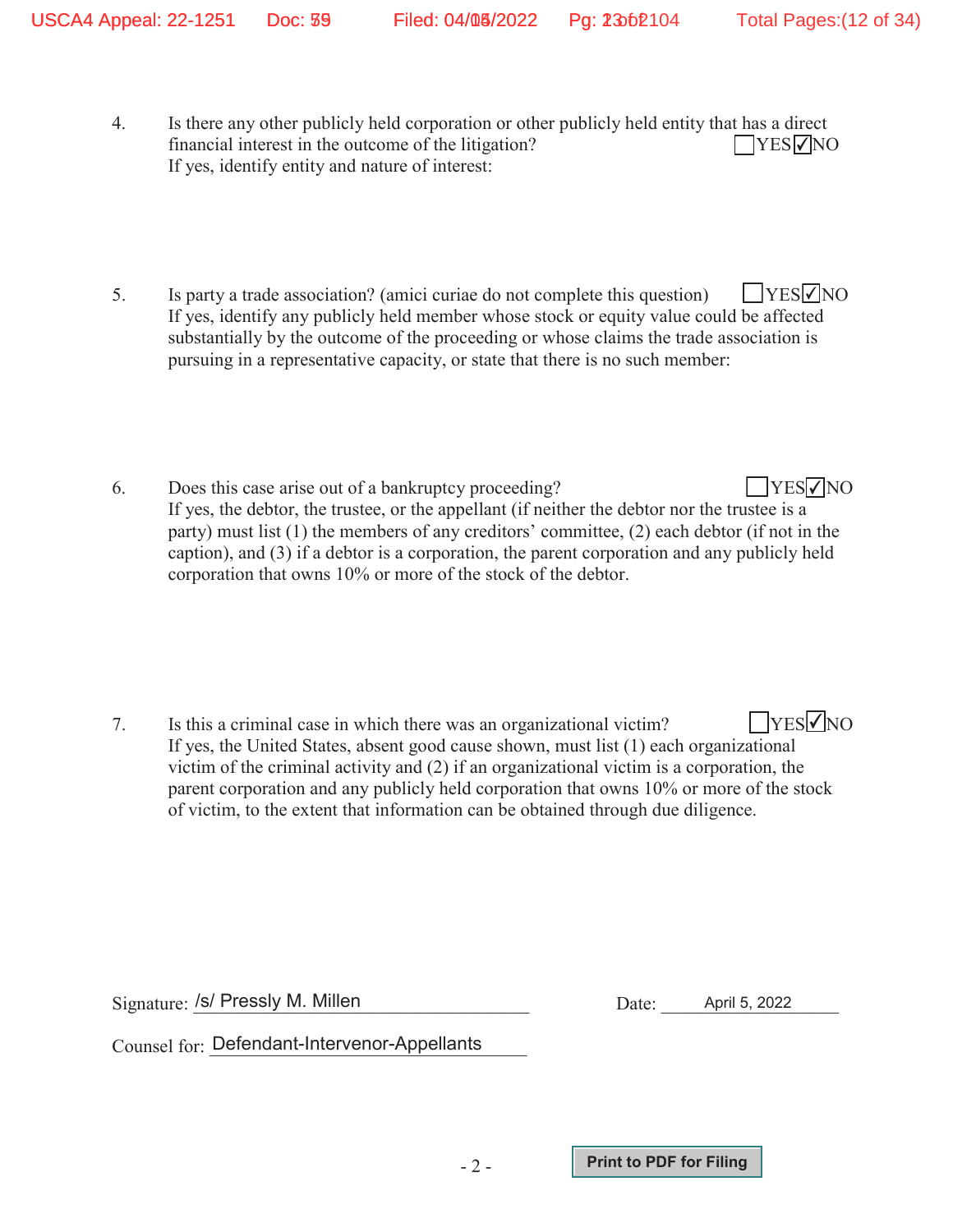### **DISCLOSURE STATEMENT**

- In civil, agency, bankruptcy, and mandamus cases, a disclosure statement must be filed by all parties, with the following exceptions: (1) the United States is not required to file a disclosure statement; (2) an indigent party is not required to file a disclosure statement; and (3) a state or local government is not required to file a disclosure statement in pro se cases. (All parties to the action in the district court are considered parties to a mandamus case.)
- In criminal and post-conviction cases, a corporate defendant must file a disclosure statement.
- In criminal cases, the United States must file a disclosure statement if there was an organizational victim of the alleged criminal activity. (See question 7.)
- Any corporate amicus curiae must file a disclosure statement.
- Counsel has a continuing duty to update the disclosure statement.

No. 22-1251 Caption: Madison Cawthorn v. Barbara Amalfi, et al.

Pursuant to FRAP 26.1 and Local Rule 26.1,

Natalie Barnes (name of party/amicus)

- 1. Is party/amicus a publicly held corporation or other publicly held entity?  $\Box$  YES  $\Box$  NO
- 2. Does party/amicus have any parent corporations? If yes, identify all parent corporations, including all generations of parent corporations:  $\Box$ YES  $\nabla$ NO
- 3. Is 10% or more of the stock of a party/amicus owned by a publicly held corporation or other publicly held entity? If yes, identify all such owners:  $YES$  NO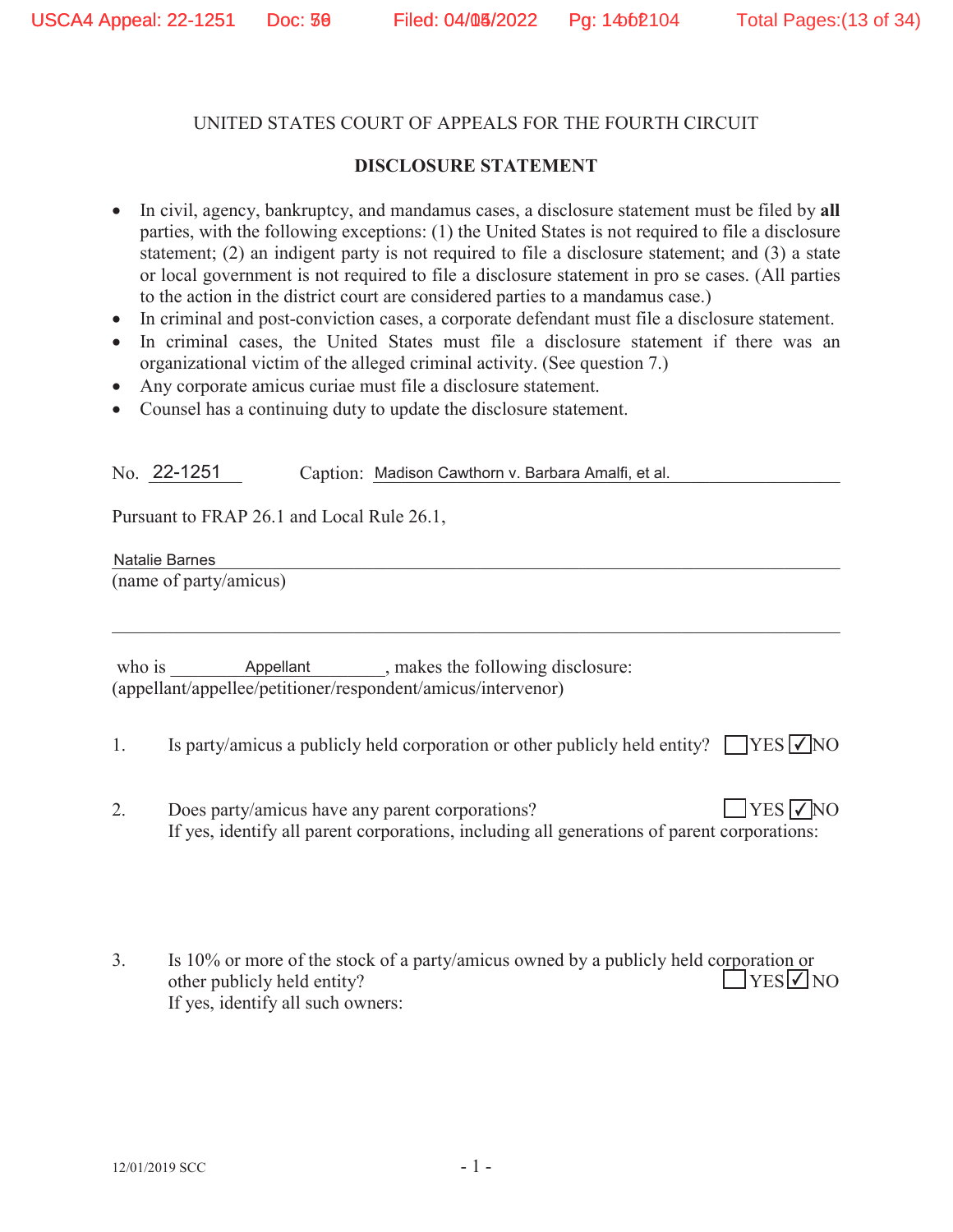- 4. Is there any other publicly held corporation or other publicly held entity that has a direct financial interest in the outcome of the litigation? If yes, identify entity and nature of interest:  $\Box$ YES $\nabla$ NO
- 5. Is party a trade association? (amici curiae do not complete this question) If yes, identify any publicly held member whose stock or equity value could be affected substantially by the outcome of the proceeding or whose claims the trade association is pursuing in a representative capacity, or state that there is no such member:  $\Box$ YES $\nabla$ NO
- 6. Does this case arise out of a bankruptcy proceeding? If yes, the debtor, the trustee, or the appellant (if neither the debtor nor the trustee is a party) must list (1) the members of any creditors' committee, (2) each debtor (if not in the caption), and (3) if a debtor is a corporation, the parent corporation and any publicly held corporation that owns 10% or more of the stock of the debtor.  $\Box$ YES $\nabla$ NO

-2-

Signature: /s/ Pressly M. Millen **Acceleration** Date: April 5, 2022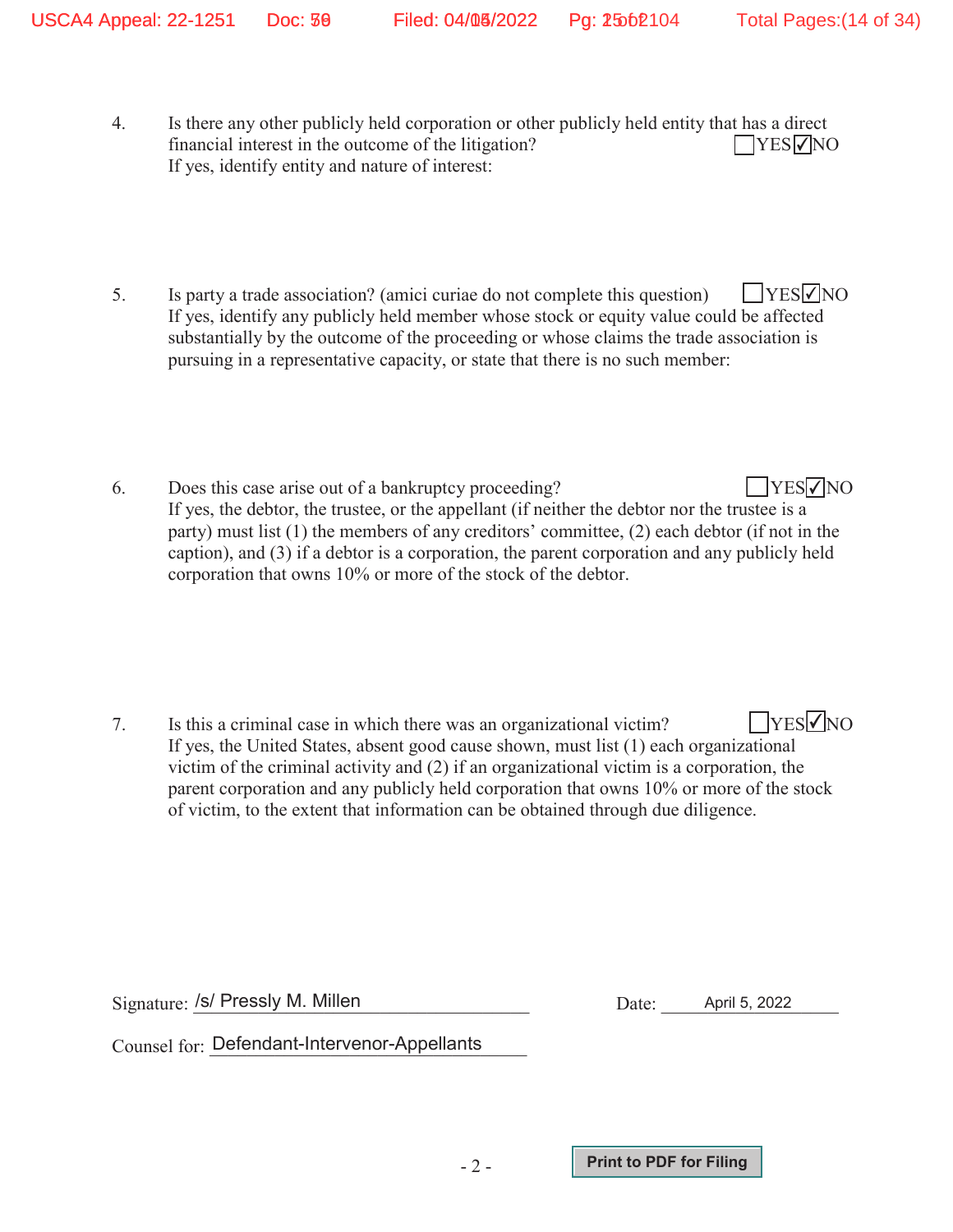### **DISCLOSURE STATEMENT**

- In civil, agency, bankruptcy, and mandamus cases, a disclosure statement must be filed by all parties, with the following exceptions: (1) the United States is not required to file a disclosure statement; (2) an indigent party is not required to file a disclosure statement; and (3) a state or local government is not required to file a disclosure statement in pro se cases. (All parties to the action in the district court are considered parties to a mandamus case.)
- In criminal and post-conviction cases, a corporate defendant must file a disclosure statement.
- In criminal cases, the United States must file a disclosure statement if there was an organizational victim of the alleged criminal activity. (See question 7.)
- Any corporate amicus curiae must file a disclosure statement.
- Counsel has a continuing duty to update the disclosure statement.

No. 22-1251 Caption: Madison Cawthorn v. Barbara Amalfi, et al.

Pursuant to FRAP 26.1 and Local Rule 26.1,

Claude Boisson Contract of the Contract of the Contract of the Contract of the Contract of the Contract of the (name of party/amicus)

- 1. Is party/amicus a publicly held corporation or other publicly held entity?  $\Box$  YES  $\Box$  NO
- 2. Does party/amicus have any parent corporations? If yes, identify all parent corporations, including all generations of parent corporations:  $\Box$ YES  $\nabla$ NO
- 3. Is 10% or more of the stock of a party/amicus owned by a publicly held corporation or other publicly held entity? If yes, identify all such owners:  $\exists$ YES $\neg$ NO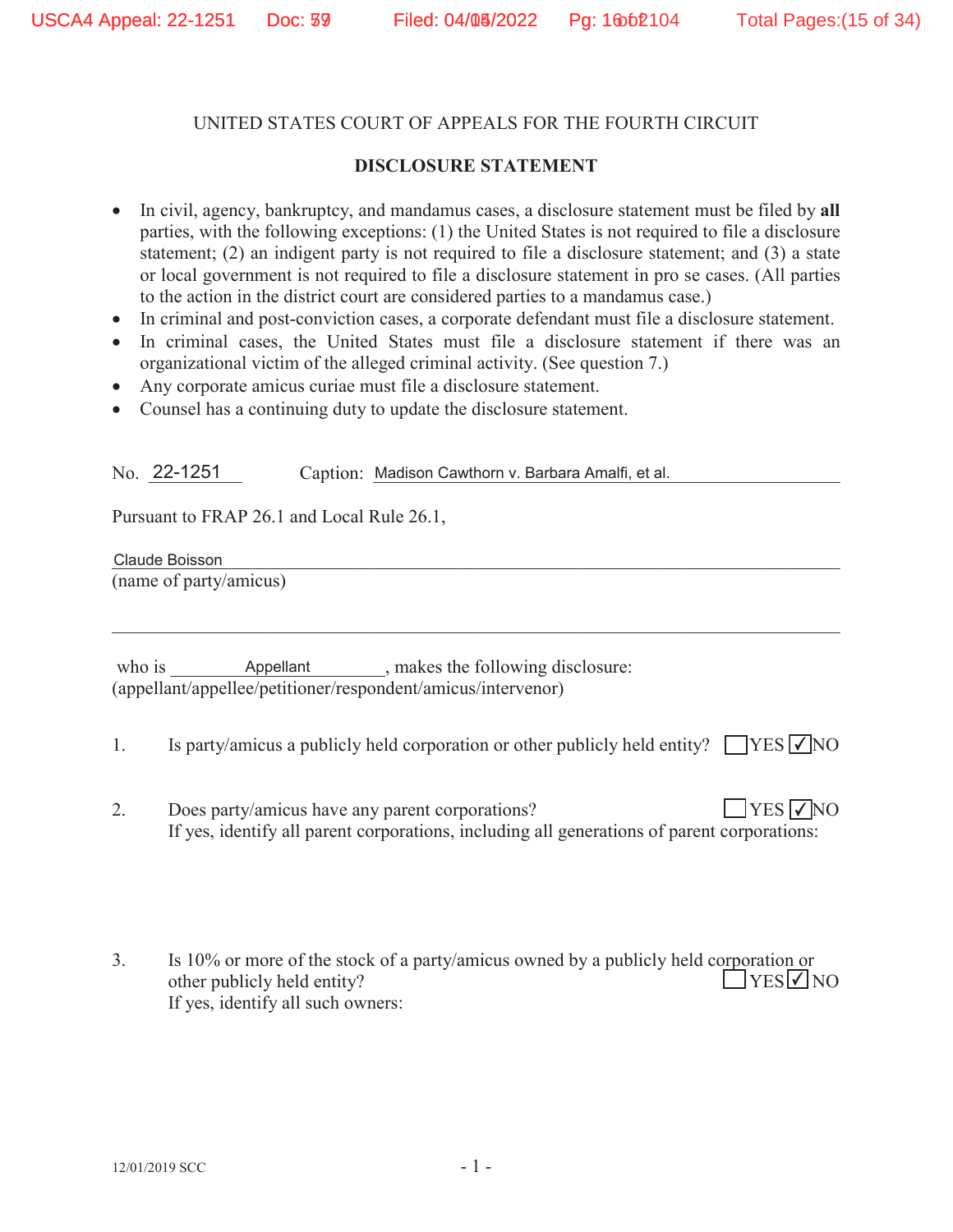- 4. Is there any other publicly held corporation or other publicly held entity that has a direct financial interest in the outcome of the litigation? If yes, identify entity and nature of interest:  $\Box$ YES $\nabla$ NO
- 5. Is party a trade association? (amici curiae do not complete this question) If yes, identify any publicly held member whose stock or equity value could be affected substantially by the outcome of the proceeding or whose claims the trade association is pursuing in a representative capacity, or state that there is no such member:  $\Box$ YES $\nabla$ NO
- 6. Does this case arise out of a bankruptcy proceeding? If yes, the debtor, the trustee, or the appellant (if neither the debtor nor the trustee is a party) must list (1) the members of any creditors' committee, (2) each debtor (if not in the caption), and (3) if a debtor is a corporation, the parent corporation and any publicly held corporation that owns 10% or more of the stock of the debtor.  $\Box$ YES $\nabla$ NO

-2-

Signature: /s/ Pressly M. Millen **Acceleration** Date: April 5, 2022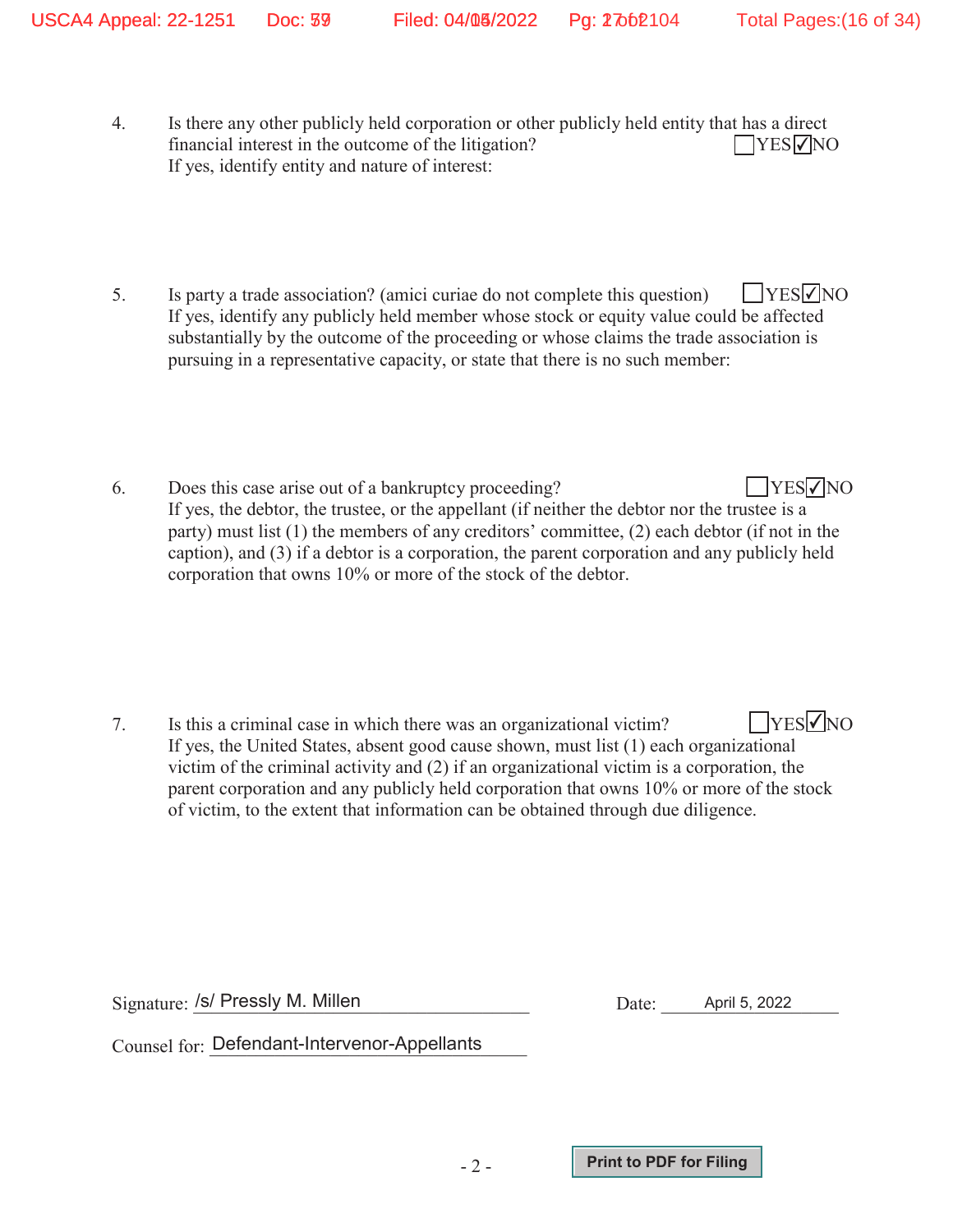## **DISCLOSURE STATEMENT**

- In civil, agency, bankruptcy, and mandamus cases, a disclosure statement must be filed by all parties, with the following exceptions: (1) the United States is not required to file a disclosure statement; (2) an indigent party is not required to file a disclosure statement; and (3) a state or local government is not required to file a disclosure statement in pro se cases. (All parties to the action in the district court are considered parties to a mandamus case.)
- In criminal and post-conviction cases, a corporate defendant must file a disclosure statement.
- In criminal cases, the United States must file a disclosure statement if there was an organizational victim of the alleged criminal activity. (See question 7.)
- Any corporate amicus curiae must file a disclosure statement.
- Counsel has a continuing duty to update the disclosure statement.

No. 22-1251 Caption: Madison Cawthorn v. Barbara Amalfi, et al.

Pursuant to FRAP 26.1 and Local Rule 26.1,

Mary Degree (name of party/amicus)

- 1. Is party/amicus a publicly held corporation or other publicly held entity?  $\Box$  YES  $\Box$  NO
- 2. Does party/amicus have any parent corporations? If yes, identify all parent corporations, including all generations of parent corporations:  $\Box$ YES  $\nabla$ NO
- 3. Is 10% or more of the stock of a party/amicus owned by a publicly held corporation or other publicly held entity? If yes, identify all such owners:  $YES$  NO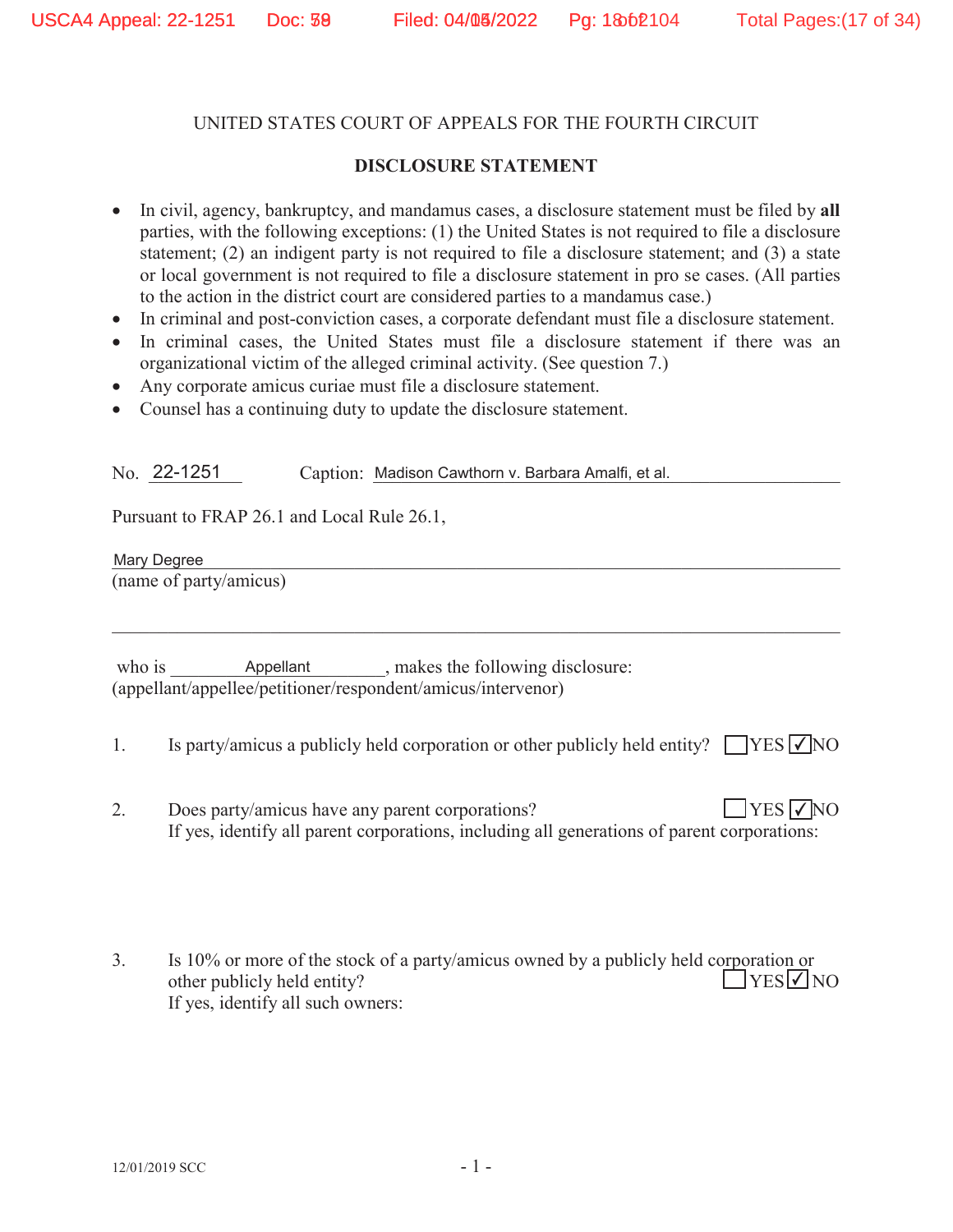- 4. Is there any other publicly held corporation or other publicly held entity that has a direct financial interest in the outcome of the litigation? If yes, identify entity and nature of interest:  $\Box$ YES $\nabla$ NO
- 5. Is party a trade association? (amici curiae do not complete this question) If yes, identify any publicly held member whose stock or equity value could be affected substantially by the outcome of the proceeding or whose claims the trade association is pursuing in a representative capacity, or state that there is no such member:  $\Box$ YES $\nabla$ NO
- 6. Does this case arise out of a bankruptcy proceeding? If yes, the debtor, the trustee, or the appellant (if neither the debtor nor the trustee is a party) must list (1) the members of any creditors' committee, (2) each debtor (if not in the caption), and (3) if a debtor is a corporation, the parent corporation and any publicly held corporation that owns 10% or more of the stock of the debtor.  $\Box$ YES $\nabla$ NO

-2-

Signature: /s/ Pressly M. Millen **Acceleration** Date: April 5, 2022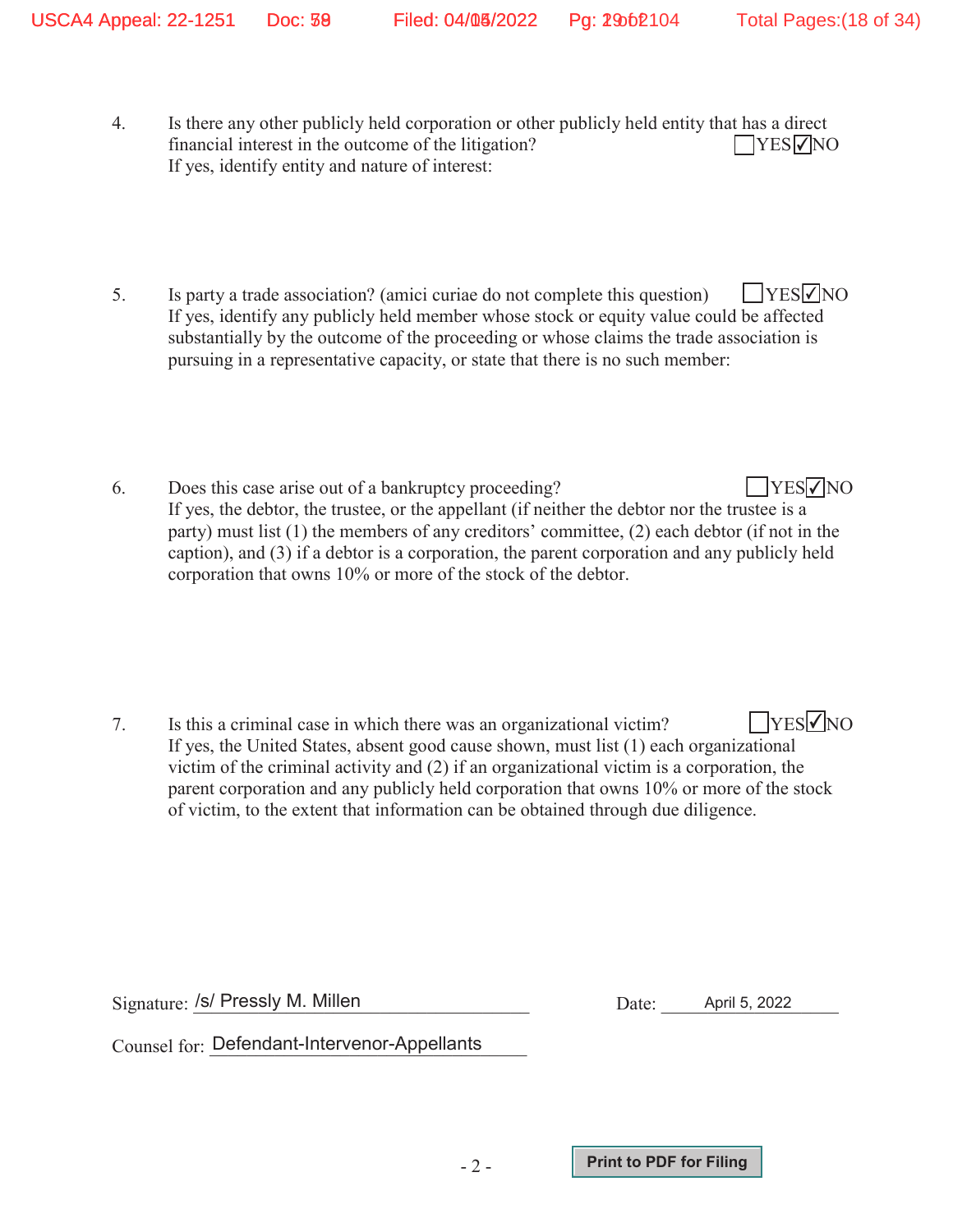### **DISCLOSURE STATEMENT**

- In civil, agency, bankruptcy, and mandamus cases, a disclosure statement must be filed by all parties, with the following exceptions: (1) the United States is not required to file a disclosure statement; (2) an indigent party is not required to file a disclosure statement; and (3) a state or local government is not required to file a disclosure statement in pro se cases. (All parties to the action in the district court are considered parties to a mandamus case.)
- In criminal and post-conviction cases, a corporate defendant must file a disclosure statement.
- In criminal cases, the United States must file a disclosure statement if there was an organizational victim of the alleged criminal activity. (See question 7.)
- Any corporate amicus curiae must file a disclosure statement.
- Counsel has a continuing duty to update the disclosure statement.

No. 22-1251 Caption: Madison Cawthorn v. Barbara Amalfi, et al.

Pursuant to FRAP 26.1 and Local Rule 26.1,

Carol Ann Hoard and the community of the community of the community of the community of the community of the community of the community of the community of the community of the community of the community of the community o (name of party/amicus)

- 1. Is party/amicus a publicly held corporation or other publicly held entity?  $\Box$  YES  $\Box$  NO
- 2. Does party/amicus have any parent corporations? If yes, identify all parent corporations, including all generations of parent corporations:  $\Box$ YES  $\nabla$ NO
- 3. Is 10% or more of the stock of a party/amicus owned by a publicly held corporation or other publicly held entity? If yes, identify all such owners:  $\exists$ YES $\neg$ NO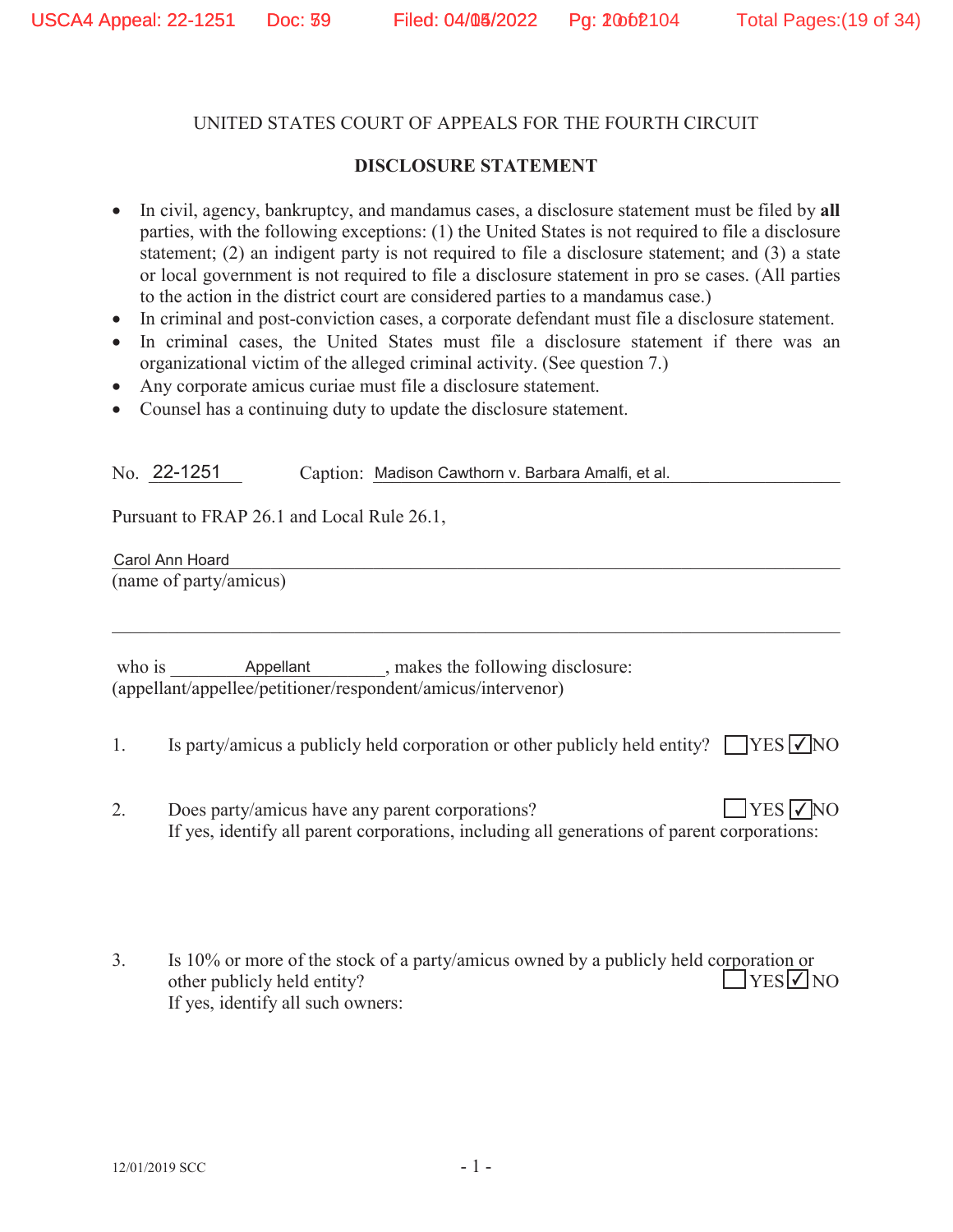- 4. Is there any other publicly held corporation or other publicly held entity that has a direct financial interest in the outcome of the litigation? If yes, identify entity and nature of interest:  $\Box$ YES $\nabla$ NO
- 5. Is party a trade association? (amici curiae do not complete this question) If yes, identify any publicly held member whose stock or equity value could be affected substantially by the outcome of the proceeding or whose claims the trade association is pursuing in a representative capacity, or state that there is no such member:  $\Box$ YES $\nabla$ NO
- 6. Does this case arise out of a bankruptcy proceeding? If yes, the debtor, the trustee, or the appellant (if neither the debtor nor the trustee is a party) must list (1) the members of any creditors' committee, (2) each debtor (if not in the caption), and (3) if a debtor is a corporation, the parent corporation and any publicly held corporation that owns 10% or more of the stock of the debtor.  $\Box$ YES $\nabla$ NO

-2-

Signature: /s/ Pressly M. Millen **Acceleration** Date: April 5, 2022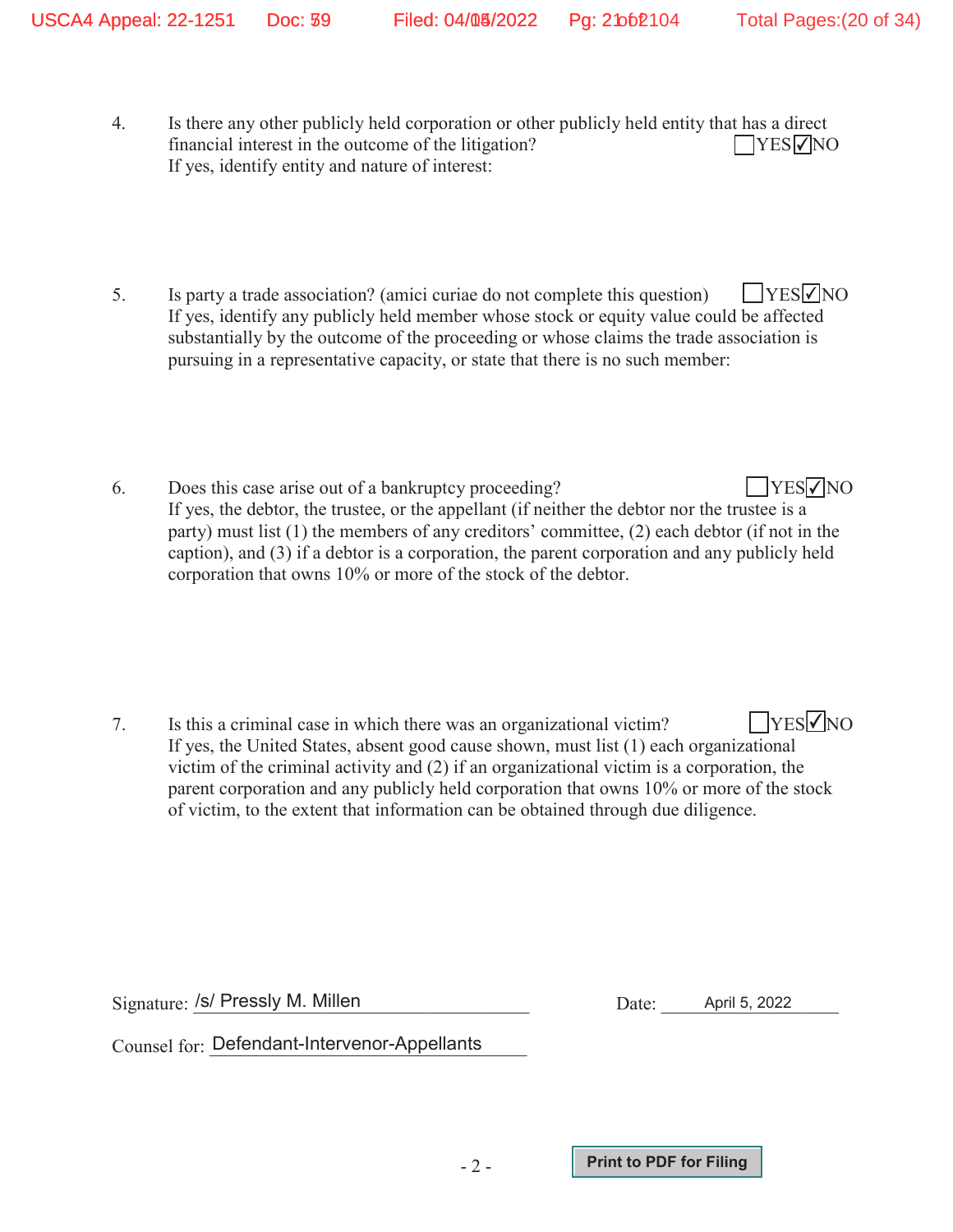#### **DISCLOSURE STATEMENT**

- In civil, agency, bankruptcy, and mandamus cases, a disclosure statement must be filed by all parties, with the following exceptions: (1) the United States is not required to file a disclosure statement; (2) an indigent party is not required to file a disclosure statement; and (3) a state or local government is not required to file a disclosure statement in pro se cases. (All parties to the action in the district court are considered parties to a mandamus case.)
- In criminal and post-conviction cases, a corporate defendant must file a disclosure statement.
- In criminal cases, the United States must file a disclosure statement if there was an organizational victim of the alleged criminal activity. (See question 7.)
- Any corporate amicus curiae must file a disclosure statement.
- Counsel has a continuing duty to update the disclosure statement.

No. 22-1251 Caption: Madison Cawthorn v. Barbara Amalfi, et al.

Pursuant to FRAP 26.1 and Local Rule 26.1,

dune Hobbs (name of party/amicus) June Hobbs

- 1. Is party/amicus a publicly held corporation or other publicly held entity?  $\Box$  YES  $\Box$  NO
- 2. Does party/amicus have any parent corporations? If yes, identify all parent corporations, including all generations of parent corporations:  $\Box$ YES  $\nabla$ NO
- 3. Is 10% or more of the stock of a party/amicus owned by a publicly held corporation or other publicly held entity? If yes, identify all such owners:  $YES$  NO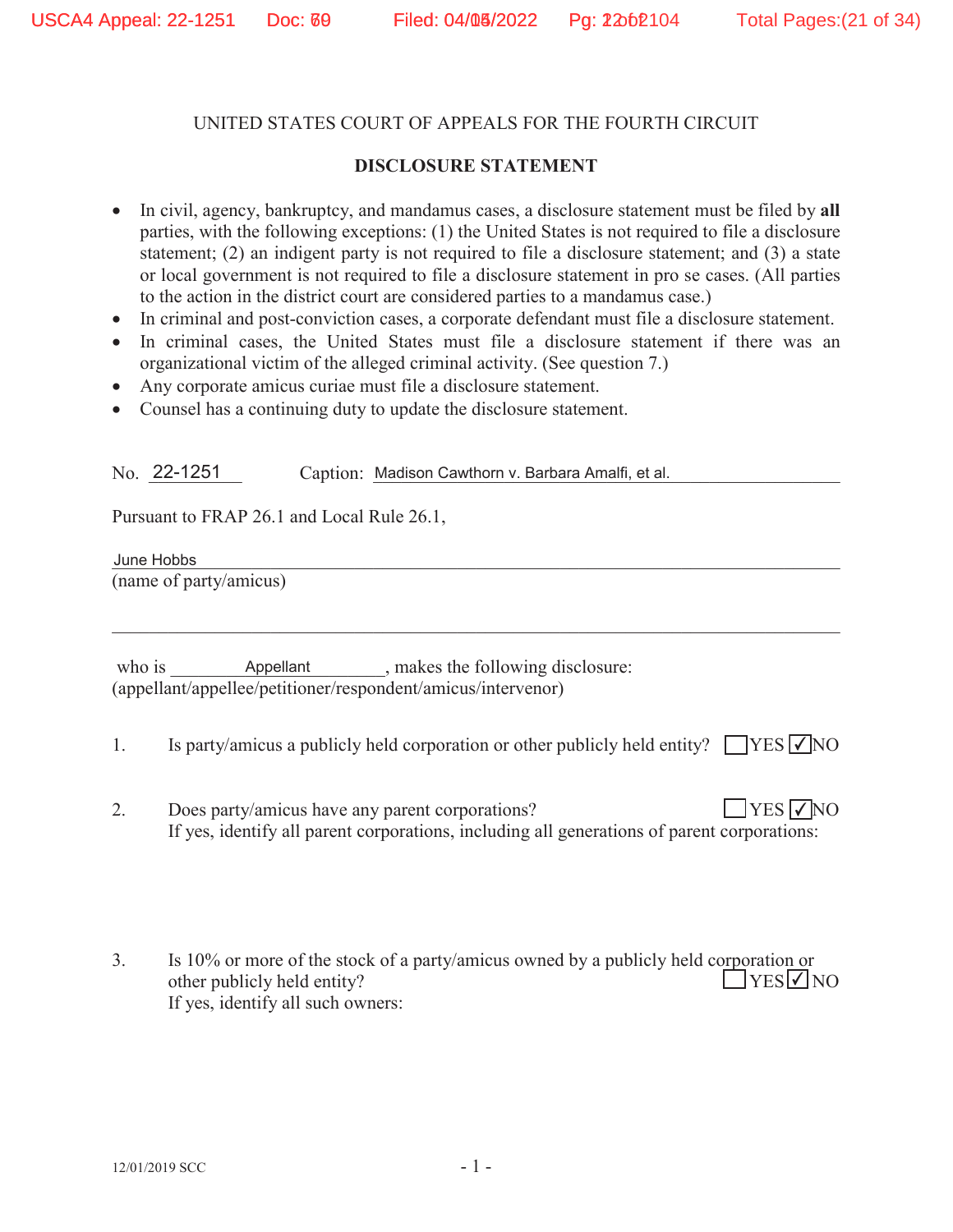- 4. Is there any other publicly held corporation or other publicly held entity that has a direct financial interest in the outcome of the litigation? If yes, identify entity and nature of interest:  $\Box$ YES $\nabla$ NO
- 5. Is party a trade association? (amici curiae do not complete this question) If yes, identify any publicly held member whose stock or equity value could be affected substantially by the outcome of the proceeding or whose claims the trade association is pursuing in a representative capacity, or state that there is no such member:  $\Box$ YES $\nabla$ NO
- 6. Does this case arise out of a bankruptcy proceeding? If yes, the debtor, the trustee, or the appellant (if neither the debtor nor the trustee is a party) must list (1) the members of any creditors' committee, (2) each debtor (if not in the caption), and (3) if a debtor is a corporation, the parent corporation and any publicly held corporation that owns 10% or more of the stock of the debtor.  $\Box$ YES $\nabla$ NO

-2-

Signature: /s/ Pressly M. Millen **Acceleration** Date: April 5, 2022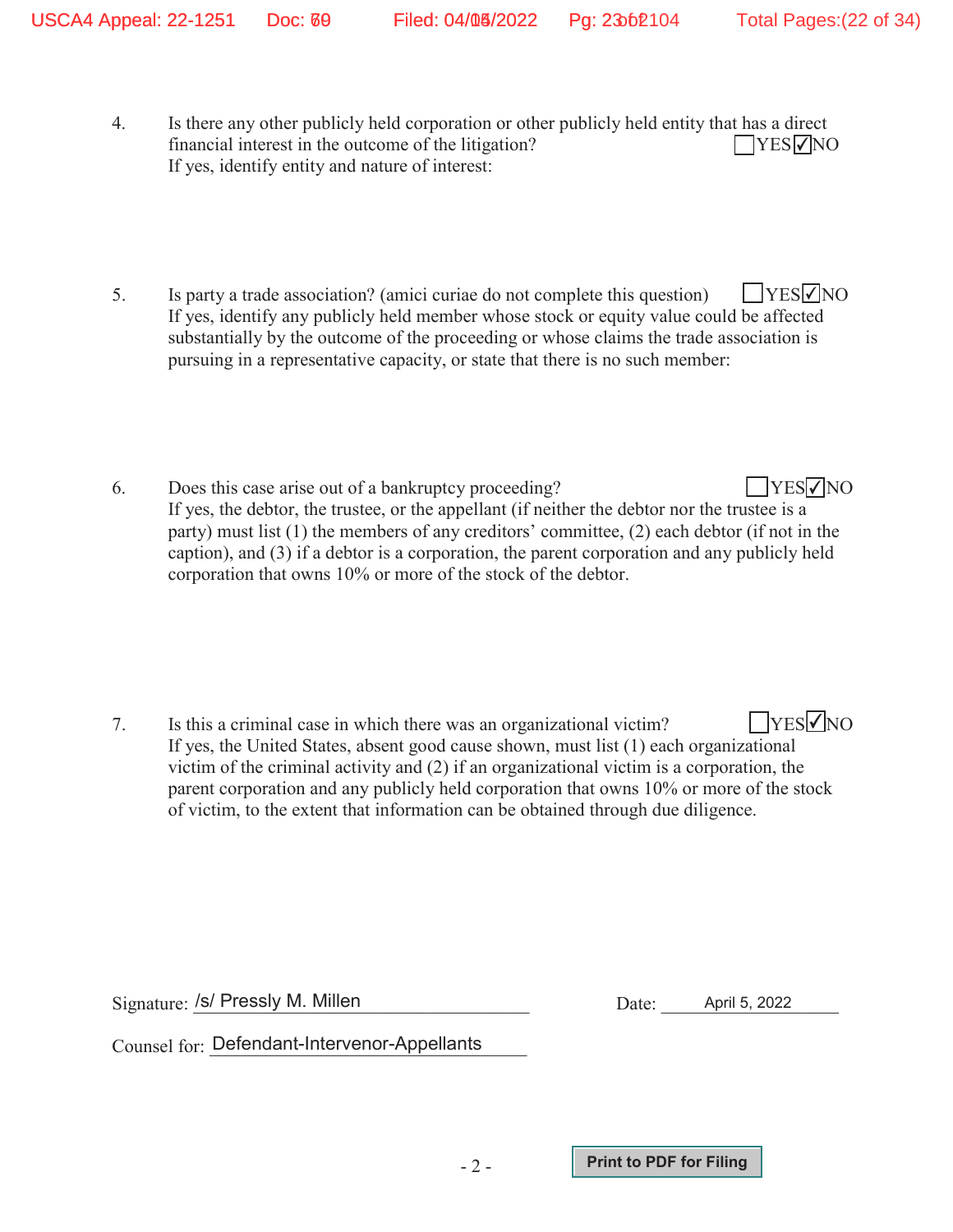#### **DISCLOSURE STATEMENT**

- In civil, agency, bankruptcy, and mandamus cases, a disclosure statement must be filed by all parties, with the following exceptions: (1) the United States is not required to file a disclosure statement; (2) an indigent party is not required to file a disclosure statement; and (3) a state or local government is not required to file a disclosure statement in pro se cases. (All parties to the action in the district court are considered parties to a mandamus case.)
- In criminal and post-conviction cases, a corporate defendant must file a disclosure statement.
- In criminal cases, the United States must file a disclosure statement if there was an organizational victim of the alleged criminal activity. (See question 7.)
- Any corporate amicus curiae must file a disclosure statement.
- Counsel has a continuing duty to update the disclosure statement.

No. 22-1251 Caption: Madison Cawthorn v. Barbara Amalfi, et al.

Pursuant to FRAP 26.1 and Local Rule 26.1,

Marie Jackson (name of party/amicus)

- 1. Is party/amicus a publicly held corporation or other publicly held entity?  $\Box$  YES  $\Box$  NO
- 2. Does party/amicus have any parent corporations? If yes, identify all parent corporations, including all generations of parent corporations:  $\Box$ YES  $\nabla$ NO
- 3. Is 10% or more of the stock of a party/amicus owned by a publicly held corporation or other publicly held entity? If yes, identify all such owners:  $YES$  NO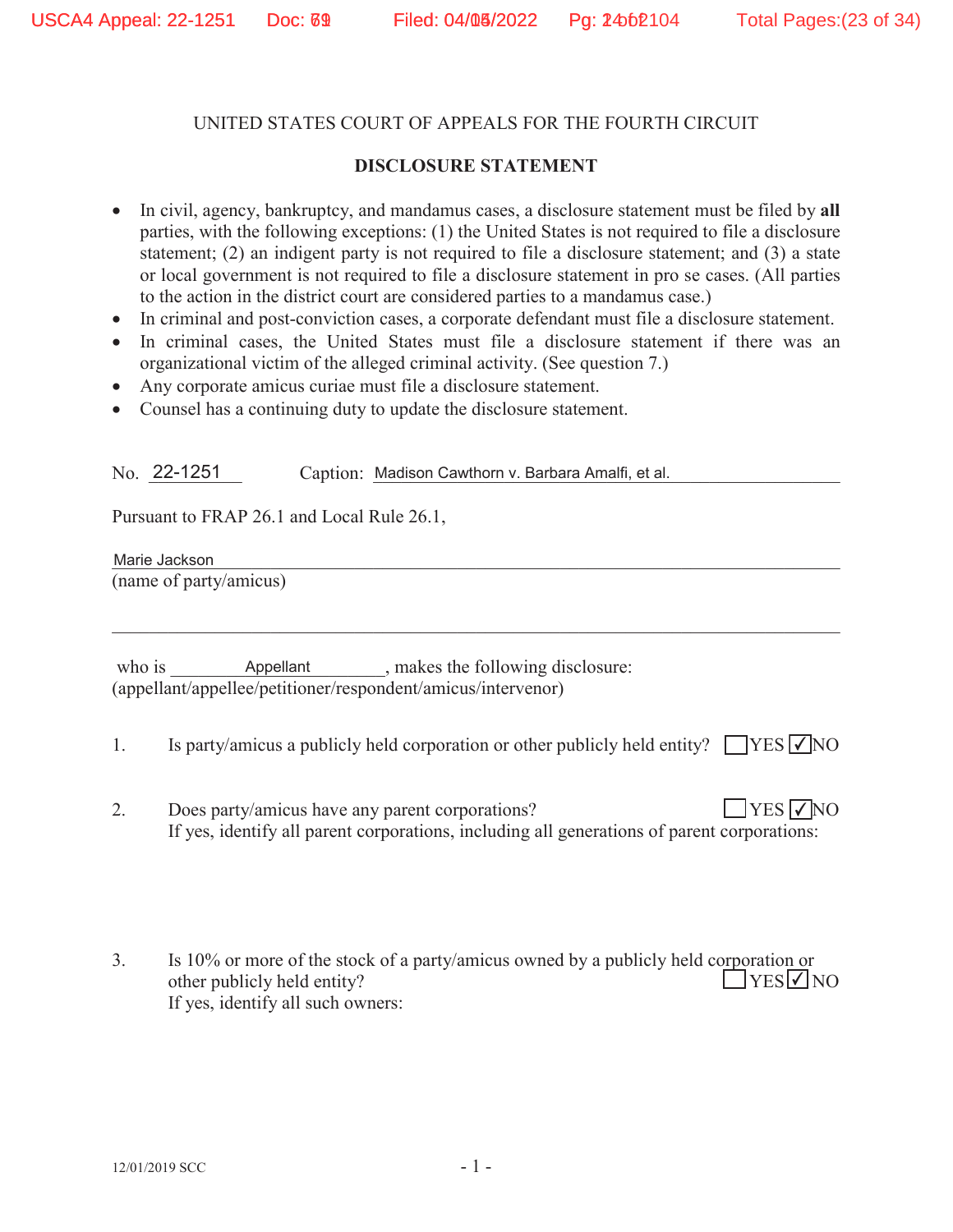- 4. Is there any other publicly held corporation or other publicly held entity that has a direct financial interest in the outcome of the litigation? If yes, identify entity and nature of interest:  $\Box$ YES $\nabla$ NO
- 5. Is party a trade association? (amici curiae do not complete this question) If yes, identify any publicly held member whose stock or equity value could be affected substantially by the outcome of the proceeding or whose claims the trade association is pursuing in a representative capacity, or state that there is no such member:  $\Box$ YES $\nabla$ NO
- 6. Does this case arise out of a bankruptcy proceeding? If yes, the debtor, the trustee, or the appellant (if neither the debtor nor the trustee is a party) must list (1) the members of any creditors' committee, (2) each debtor (if not in the caption), and (3) if a debtor is a corporation, the parent corporation and any publicly held corporation that owns 10% or more of the stock of the debtor.  $\Box$ YES $\nabla$ NO

-2-

Signature: /s/ Pressly M. Millen **Acceleration** Date: April 5, 2022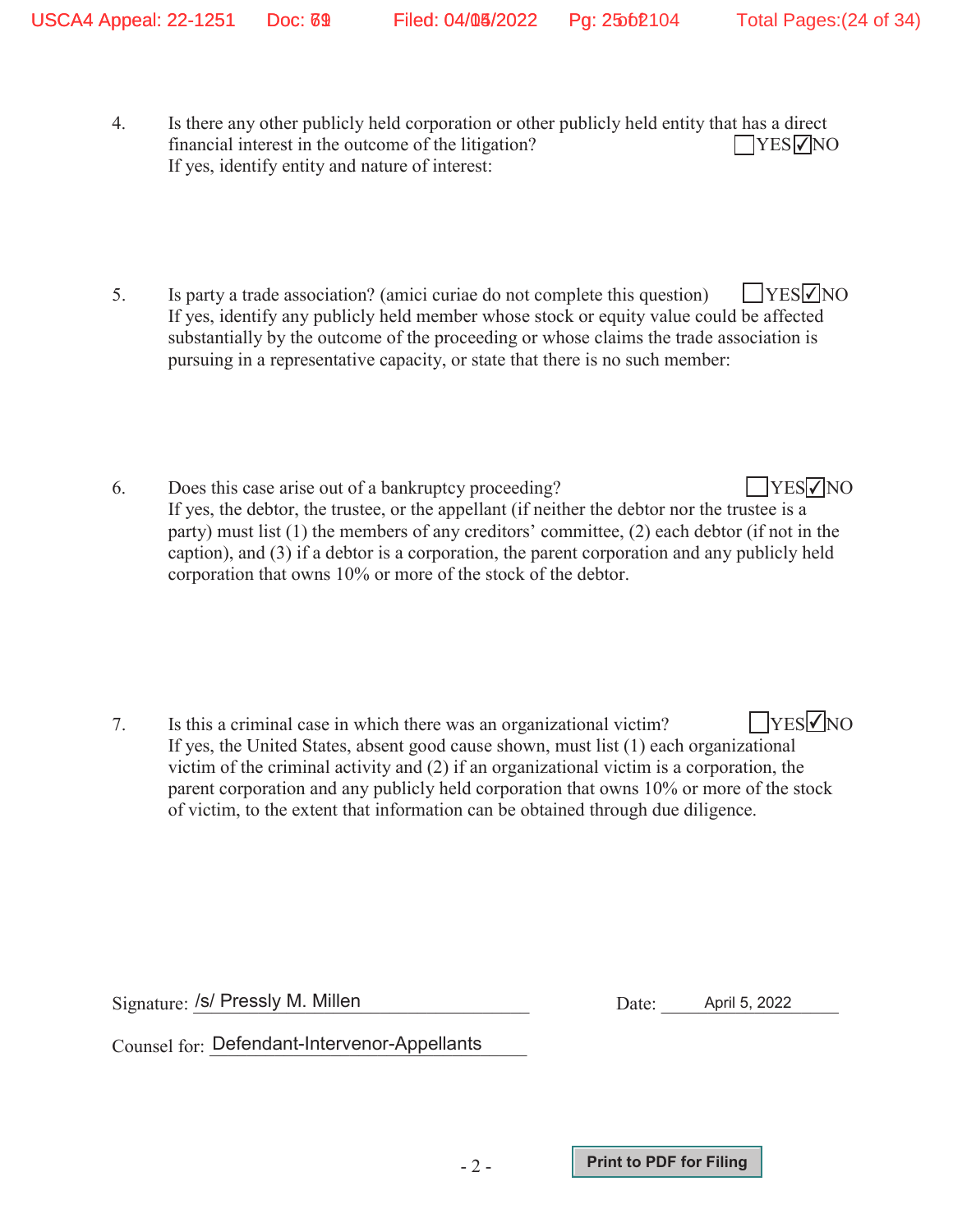### **DISCLOSURE STATEMENT**

- In civil, agency, bankruptcy, and mandamus cases, a disclosure statement must be filed by all parties, with the following exceptions: (1) the United States is not required to file a disclosure statement; (2) an indigent party is not required to file a disclosure statement; and (3) a state or local government is not required to file a disclosure statement in pro se cases. (All parties to the action in the district court are considered parties to a mandamus case.)
- In criminal and post-conviction cases, a corporate defendant must file a disclosure statement.
- In criminal cases, the United States must file a disclosure statement if there was an organizational victim of the alleged criminal activity. (See question 7.)
- Any corporate amicus curiae must file a disclosure statement.
- Counsel has a continuing duty to update the disclosure statement.

No. 22-1251 Caption: Madison Cawthorn v. Barbara Amalfi, et al.

Pursuant to FRAP 26.1 and Local Rule 26.1,

Michael Jackson (name of party/amicus)

- 1. Is party/amicus a publicly held corporation or other publicly held entity?  $\Box$  YES  $\Box$  NO
- 2. Does party/amicus have any parent corporations? If yes, identify all parent corporations, including all generations of parent corporations:  $\Box$ YES  $\nabla$ NO
- 3. Is 10% or more of the stock of a party/amicus owned by a publicly held corporation or other publicly held entity? If yes, identify all such owners:  $\exists$ YES $\neg$ NO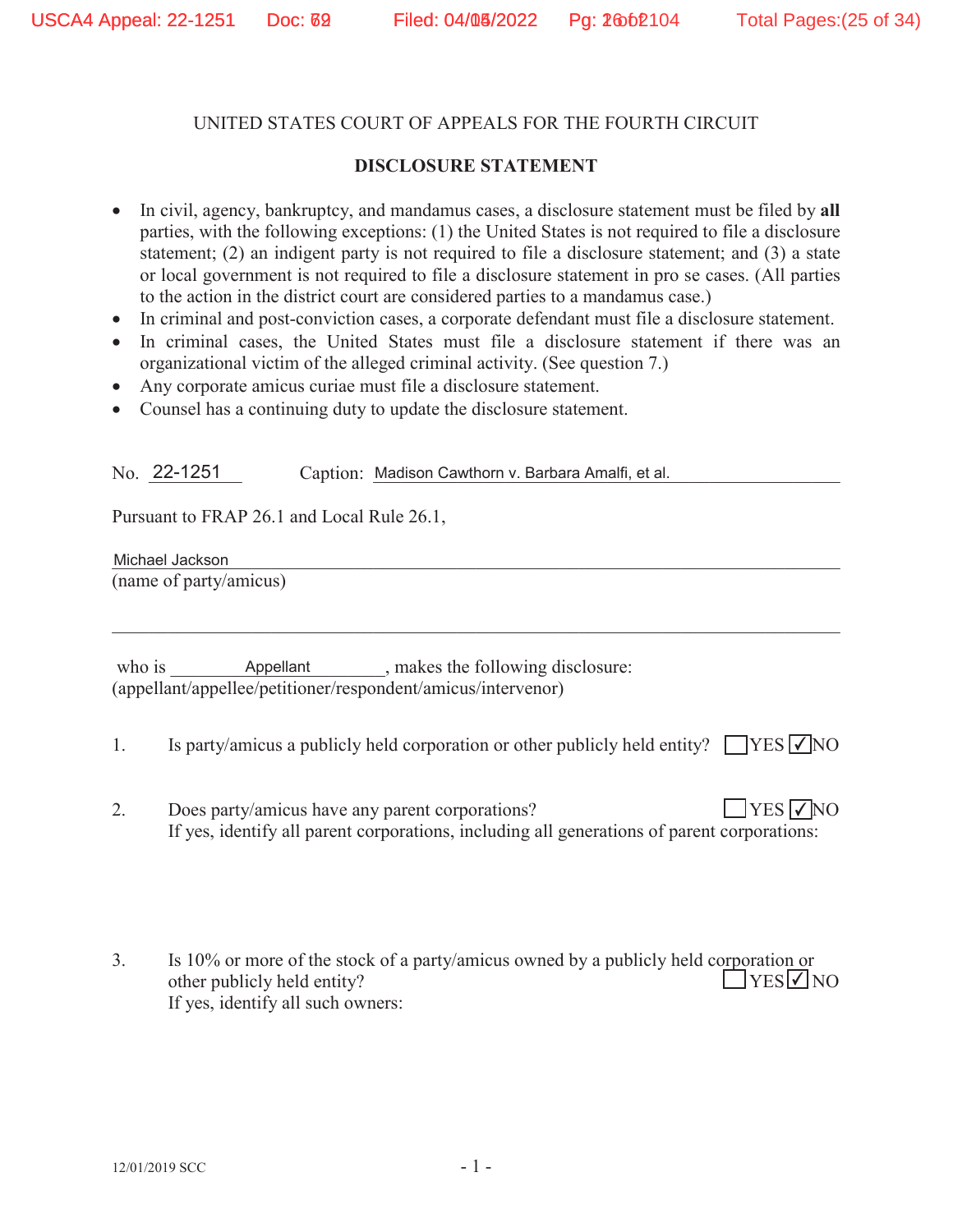- 4. Is there any other publicly held corporation or other publicly held entity that has a direct financial interest in the outcome of the litigation? If yes, identify entity and nature of interest:  $\Box$ YES $\nabla$ NO
- 5. Is party a trade association? (amici curiae do not complete this question) If yes, identify any publicly held member whose stock or equity value could be affected substantially by the outcome of the proceeding or whose claims the trade association is pursuing in a representative capacity, or state that there is no such member:  $\Box$ YES $\nabla$ NO
- 6. Does this case arise out of a bankruptcy proceeding? If yes, the debtor, the trustee, or the appellant (if neither the debtor nor the trustee is a party) must list (1) the members of any creditors' committee, (2) each debtor (if not in the caption), and (3) if a debtor is a corporation, the parent corporation and any publicly held corporation that owns 10% or more of the stock of the debtor.  $\Box$ YES $\nabla$ NO

-2-

Signature: /s/ Pressly M. Millen **Acceleration** Date: April 5, 2022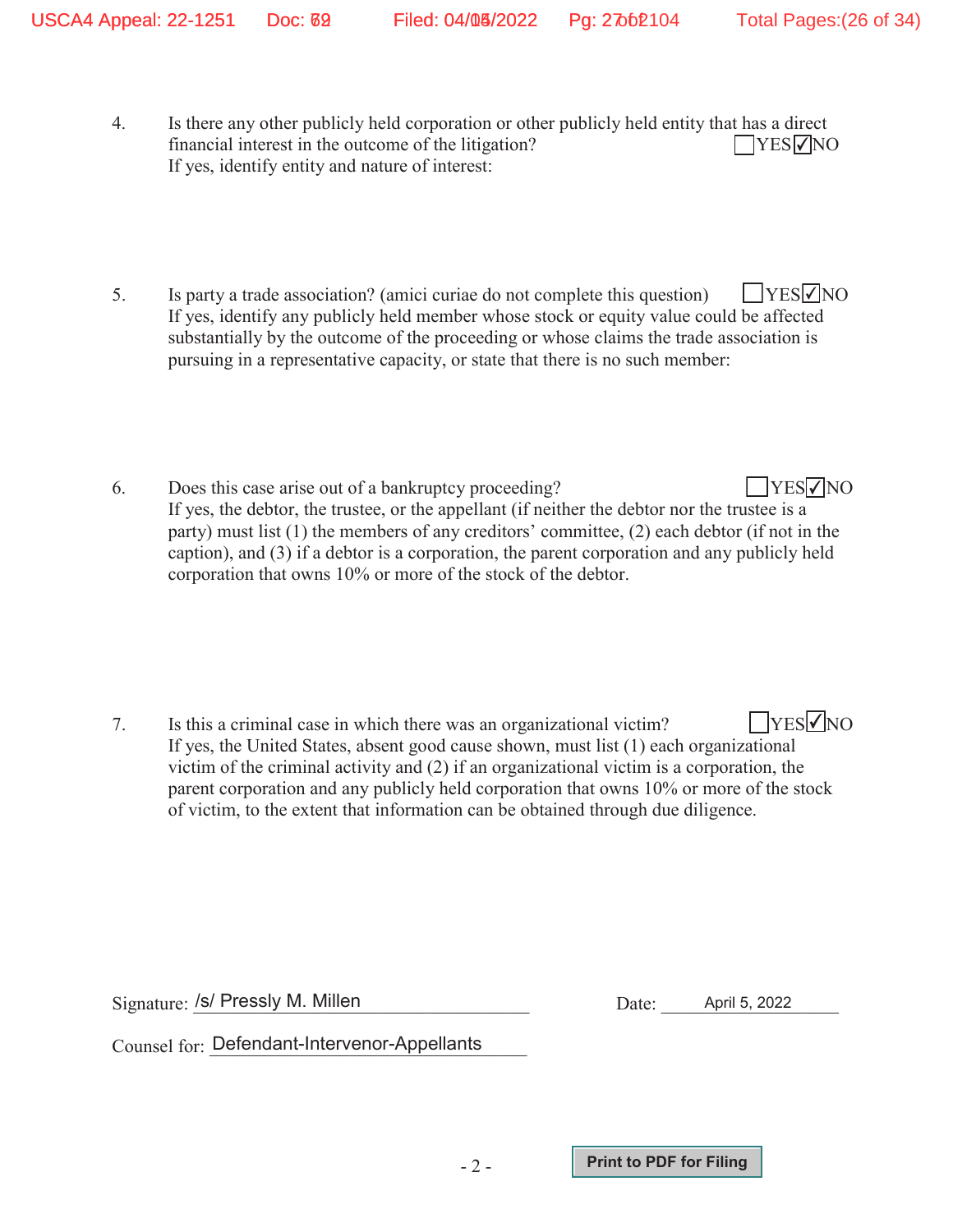### **DISCLOSURE STATEMENT**

- In civil, agency, bankruptcy, and mandamus cases, a disclosure statement must be filed by all parties, with the following exceptions: (1) the United States is not required to file a disclosure statement; (2) an indigent party is not required to file a disclosure statement; and (3) a state or local government is not required to file a disclosure statement in pro se cases. (All parties to the action in the district court are considered parties to a mandamus case.)
- In criminal and post-conviction cases, a corporate defendant must file a disclosure statement.
- In criminal cases, the United States must file a disclosure statement if there was an organizational victim of the alleged criminal activity. (See question 7.)
- Any corporate amicus curiae must file a disclosure statement.
- Counsel has a continuing duty to update the disclosure statement.

No. 22-1251 Caption: Madison Cawthorn v. Barbara Amalfi, et al.

Pursuant to FRAP 26.1 and Local Rule 26.1,

Anne Robinson (name of party/amicus)

- 1. Is party/amicus a publicly held corporation or other publicly held entity?  $\Box$  YES  $\Box$  NO
- 2. Does party/amicus have any parent corporations? If yes, identify all parent corporations, including all generations of parent corporations:  $\Box$ YES  $\nabla$ NO
- 3. Is 10% or more of the stock of a party/amicus owned by a publicly held corporation or other publicly held entity? If yes, identify all such owners:  $\exists$ YES $\neg$ NO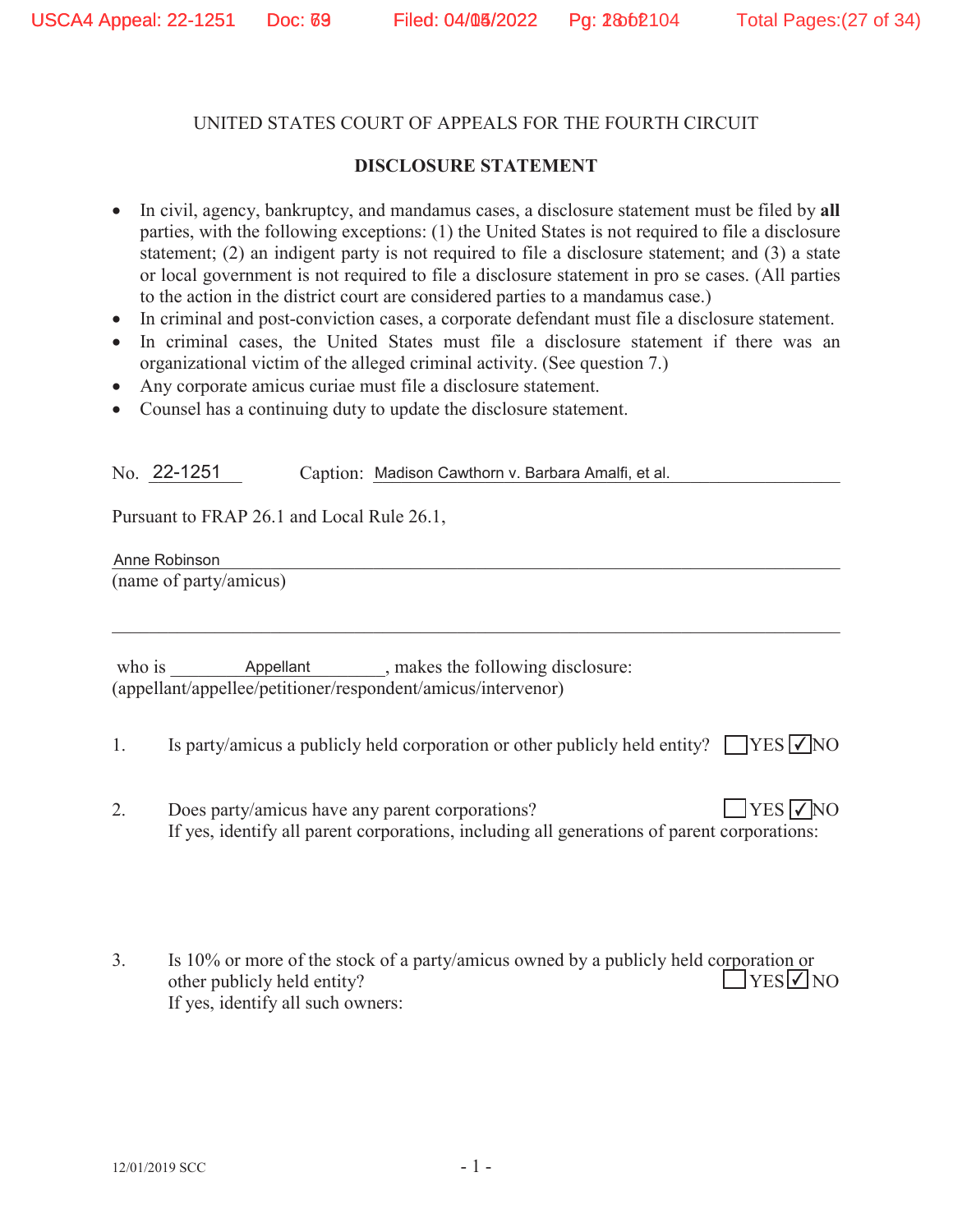- 4. Is there any other publicly held corporation or other publicly held entity that has a direct financial interest in the outcome of the litigation? If yes, identify entity and nature of interest:  $\Box$ YES $\nabla$ NO
- 5. Is party a trade association? (amici curiae do not complete this question) If yes, identify any publicly held member whose stock or equity value could be affected substantially by the outcome of the proceeding or whose claims the trade association is pursuing in a representative capacity, or state that there is no such member:  $\Box$ YES $\nabla$ NO
- 6. Does this case arise out of a bankruptcy proceeding? If yes, the debtor, the trustee, or the appellant (if neither the debtor nor the trustee is a party) must list (1) the members of any creditors' committee, (2) each debtor (if not in the caption), and (3) if a debtor is a corporation, the parent corporation and any publicly held corporation that owns 10% or more of the stock of the debtor.  $\Box$ YES $\nabla$ NO

-2-

Signature: /s/ Pressly M. Millen **Acceleration** Date: April 5, 2022

 $\rm{Counsel}$  for:  $\rm{Defendant\text{-}Intervenor\text{-}Appellants}$ 

**Print to PDF for Filing**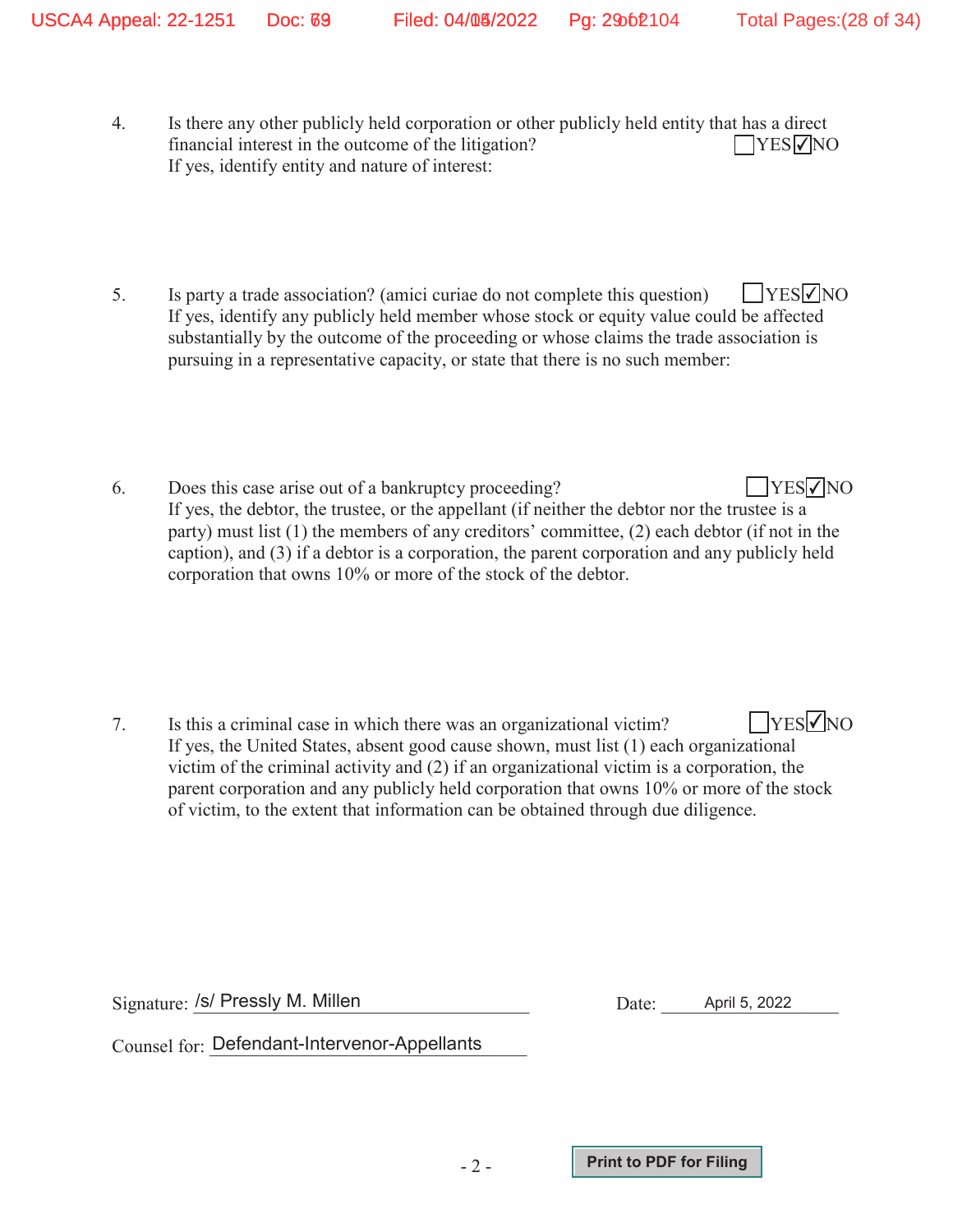#### **DISCLOSURE STATEMENT**

- In civil, agency, bankruptcy, and mandamus cases, a disclosure statement must be filed by all parties, with the following exceptions: (1) the United States is not required to file a disclosure statement; (2) an indigent party is not required to file a disclosure statement; and (3) a state or local government is not required to file a disclosure statement in pro se cases. (All parties to the action in the district court are considered parties to a mandamus case.)
- In criminal and post-conviction cases, a corporate defendant must file a disclosure statement.
- In criminal cases, the United States must file a disclosure statement if there was an organizational victim of the alleged criminal activity. (See question 7.)
- Any corporate amicus curiae must file a disclosure statement.
- Counsel has a continuing duty to update the disclosure statement.

No. 22-1251 Caption: Madison Cawthorn v. Barbara Amalfi, et al.

Pursuant to FRAP 26.1 and Local Rule 26.1,

David Robinson (name of party/amicus)

- 1. Is party/amicus a publicly held corporation or other publicly held entity?  $\Box$  YES  $\Box$  NO
- 2. Does party/amicus have any parent corporations? If yes, identify all parent corporations, including all generations of parent corporations:  $\Box$ YES  $\nabla$ NO
- 3. Is 10% or more of the stock of a party/amicus owned by a publicly held corporation or other publicly held entity? If yes, identify all such owners:  $\exists$ YES $\neg$ NO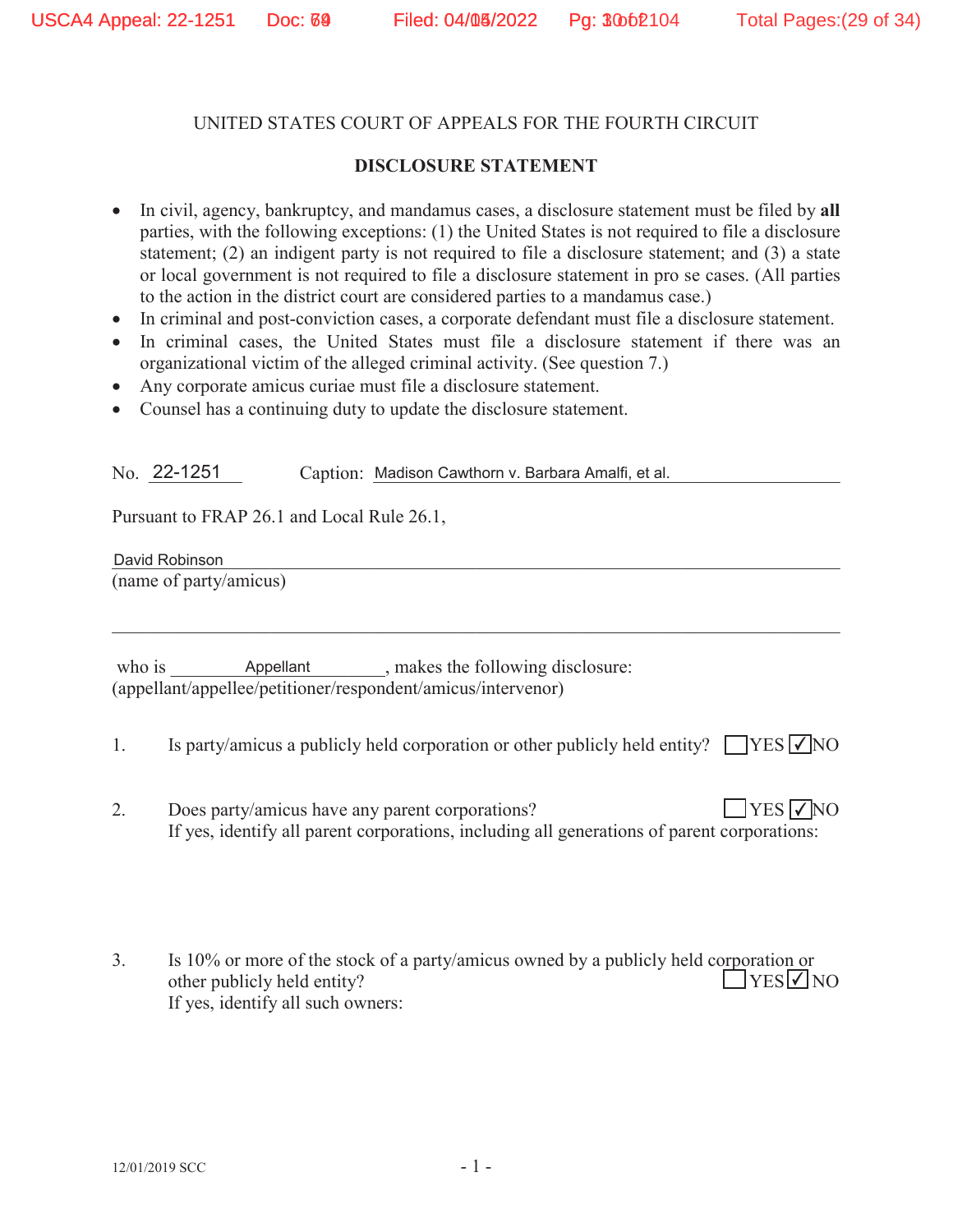- 4. Is there any other publicly held corporation or other publicly held entity that has a direct financial interest in the outcome of the litigation? If yes, identify entity and nature of interest:  $\Box$ YES $\nabla$ NO
- 5. Is party a trade association? (amici curiae do not complete this question) If yes, identify any publicly held member whose stock or equity value could be affected substantially by the outcome of the proceeding or whose claims the trade association is pursuing in a representative capacity, or state that there is no such member:  $\Box$ YES $\nabla$ NO
- 6. Does this case arise out of a bankruptcy proceeding? If yes, the debtor, the trustee, or the appellant (if neither the debtor nor the trustee is a party) must list (1) the members of any creditors' committee, (2) each debtor (if not in the caption), and (3) if a debtor is a corporation, the parent corporation and any publicly held corporation that owns 10% or more of the stock of the debtor.  $\Box$ YES $\nabla$ NO

-2-

Signature: /s/ Pressly M. Millen **Acceleration** Date: April 5, 2022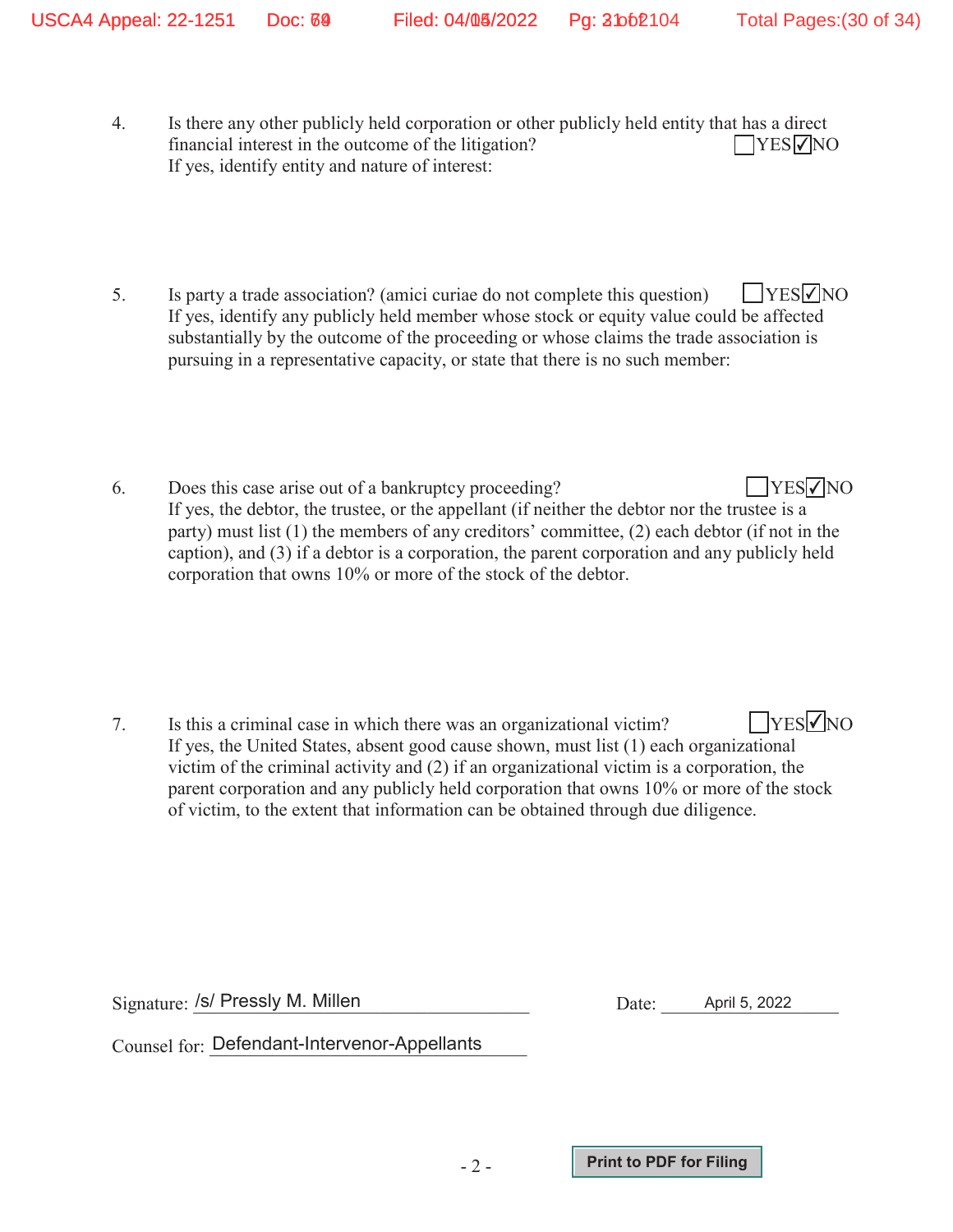#### **DISCLOSURE STATEMENT**

- In civil, agency, bankruptcy, and mandamus cases, a disclosure statement must be filed by all parties, with the following exceptions: (1) the United States is not required to file a disclosure statement; (2) an indigent party is not required to file a disclosure statement; and (3) a state or local government is not required to file a disclosure statement in pro se cases. (All parties to the action in the district court are considered parties to a mandamus case.)
- In criminal and post-conviction cases, a corporate defendant must file a disclosure statement.
- In criminal cases, the United States must file a disclosure statement if there was an organizational victim of the alleged criminal activity. (See question 7.)
- Any corporate amicus curiae must file a disclosure statement.
- Counsel has a continuing duty to update the disclosure statement.

No. 22-1251 Caption: Madison Cawthorn v. Barbara Amalfi, et al.

Pursuant to FRAP 26.1 and Local Rule 26.1,

Carol Rose and the contract of the contract of the contract of the contract of the contract of the contract of (name of party/amicus) Carol Rose

- 1. Is party/amicus a publicly held corporation or other publicly held entity?  $\Box$  YES  $\Box$  NO
- 2. Does party/amicus have any parent corporations? If yes, identify all parent corporations, including all generations of parent corporations:  $\Box$ YES  $\nabla$ NO
- 3. Is 10% or more of the stock of a party/amicus owned by a publicly held corporation or other publicly held entity? If yes, identify all such owners:  $YES$  NO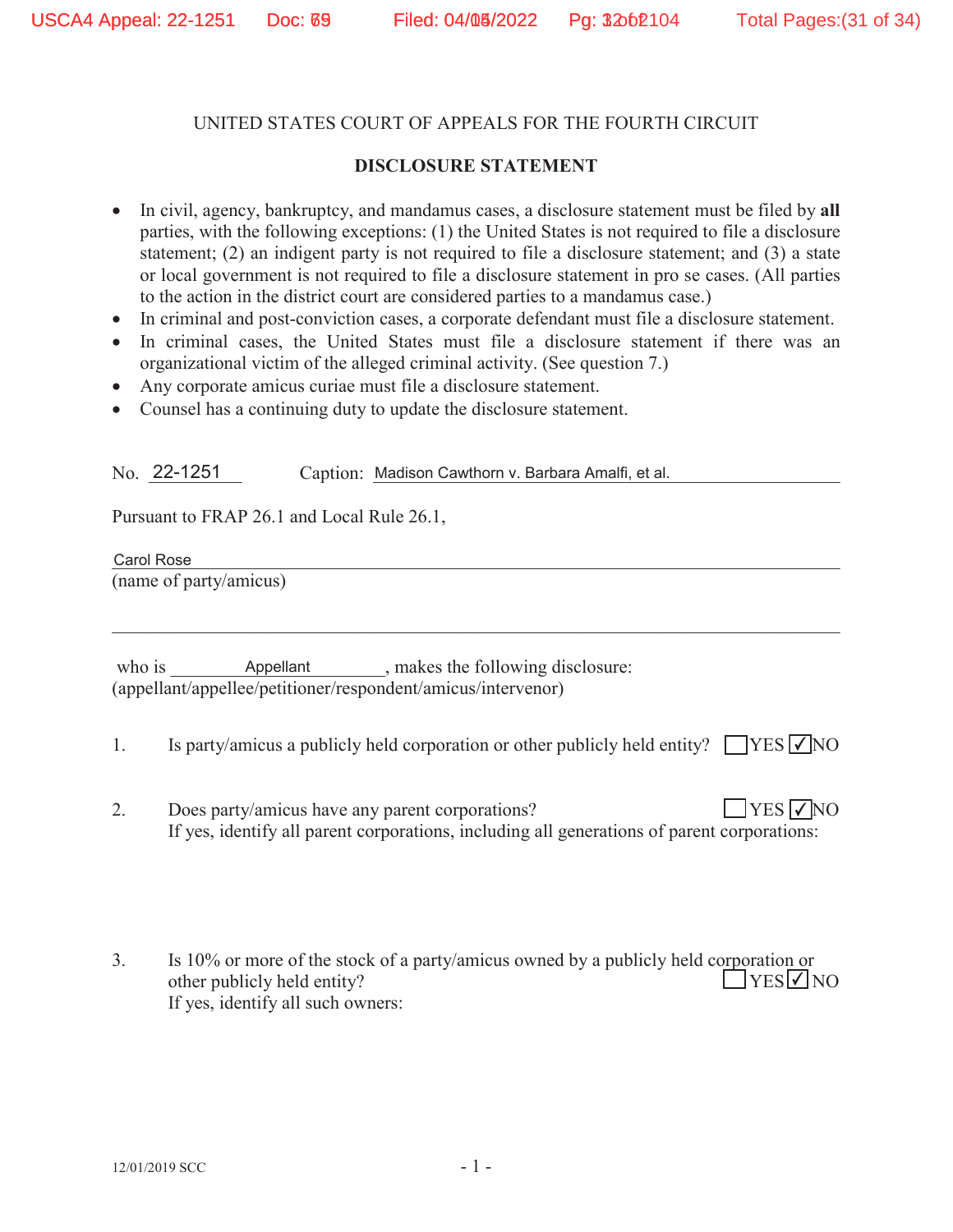- 4. Is there any other publicly held corporation or other publicly held entity that has a direct financial interest in the outcome of the litigation? If yes, identify entity and nature of interest:  $\Box$ YES $\nabla$ NO
- 5. Is party a trade association? (amici curiae do not complete this question) If yes, identify any publicly held member whose stock or equity value could be affected substantially by the outcome of the proceeding or whose claims the trade association is pursuing in a representative capacity, or state that there is no such member:  $\Box$ YES $\nabla$ NO
- 6. Does this case arise out of a bankruptcy proceeding? If yes, the debtor, the trustee, or the appellant (if neither the debtor nor the trustee is a party) must list (1) the members of any creditors' committee, (2) each debtor (if not in the caption), and (3) if a debtor is a corporation, the parent corporation and any publicly held corporation that owns 10% or more of the stock of the debtor.  $\Box$ YES $\nabla$ NO

-2-

Signature: /s/ Pressly M. Millen **Acceleration** Date: April 5, 2022

 $\rm{Counsel}$  for:  $\rm{Defendant\text{-}Intervenor\text{-}Appellants}$ 

**Print to PDF for Filing**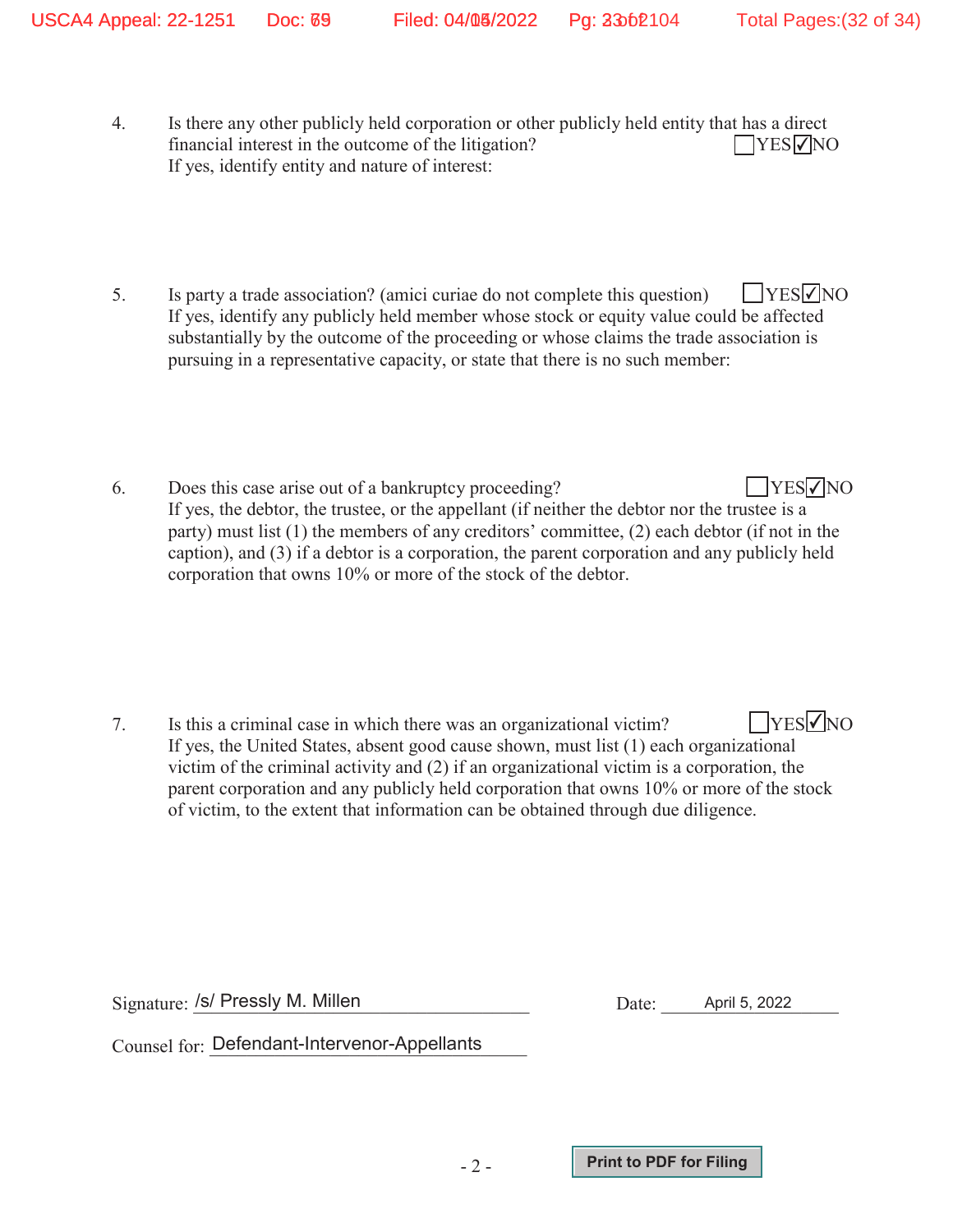#### **DISCLOSURE STATEMENT**

- In civil, agency, bankruptcy, and mandamus cases, a disclosure statement must be filed by all parties, with the following exceptions: (1) the United States is not required to file a disclosure statement; (2) an indigent party is not required to file a disclosure statement; and (3) a state or local government is not required to file a disclosure statement in pro se cases. (All parties to the action in the district court are considered parties to a mandamus case.)
- In criminal and post-conviction cases, a corporate defendant must file a disclosure statement.
- In criminal cases, the United States must file a disclosure statement if there was an organizational victim of the alleged criminal activity. (See question 7.)
- Any corporate amicus curiae must file a disclosure statement.
- Counsel has a continuing duty to update the disclosure statement.

No. 22-1251 Caption: Madison Cawthorn v. Barbara Amalfi, et al.

Pursuant to FRAP 26.1 and Local Rule 26.1,

James J. Walsh (name of party/amicus)

- 1. Is party/amicus a publicly held corporation or other publicly held entity?  $\Box$  YES  $\Box$  NO
- 2. Does party/amicus have any parent corporations? If yes, identify all parent corporations, including all generations of parent corporations:  $\Box$ YES  $\nabla$ NO
- 3. Is 10% or more of the stock of a party/amicus owned by a publicly held corporation or other publicly held entity? If yes, identify all such owners:  $YES$  NO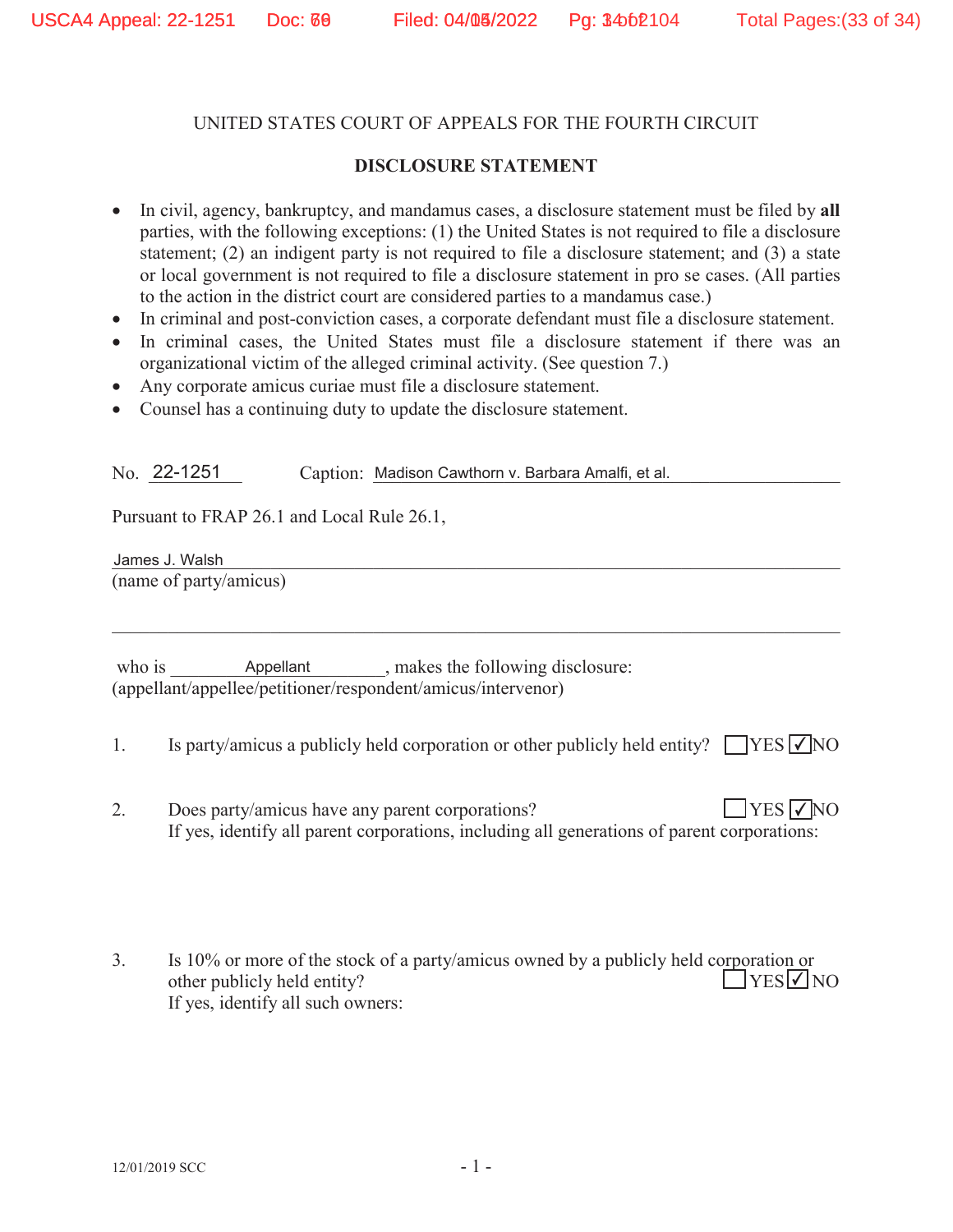- 4. Is there any other publicly held corporation or other publicly held entity that has a direct financial interest in the outcome of the litigation? If yes, identify entity and nature of interest:  $\Box$ YES $\nabla$ NO
- 5. Is party a trade association? (amici curiae do not complete this question) If yes, identify any publicly held member whose stock or equity value could be affected substantially by the outcome of the proceeding or whose claims the trade association is pursuing in a representative capacity, or state that there is no such member:  $\Box$ YES $\nabla$ NO
- 6. Does this case arise out of a bankruptcy proceeding? If yes, the debtor, the trustee, or the appellant (if neither the debtor nor the trustee is a party) must list (1) the members of any creditors' committee, (2) each debtor (if not in the caption), and (3) if a debtor is a corporation, the parent corporation and any publicly held corporation that owns 10% or more of the stock of the debtor.  $\Box$ YES $\nabla$ NO

-2-

Signature: /s/ Pressly M. Millen **Acceleration** Date: April 5, 2022

 $\rm{Counsel}$  for:  $\rm{Defendant\text{-}Intervenor\text{-}Appellants}$ 

**Print to PDF for Filing**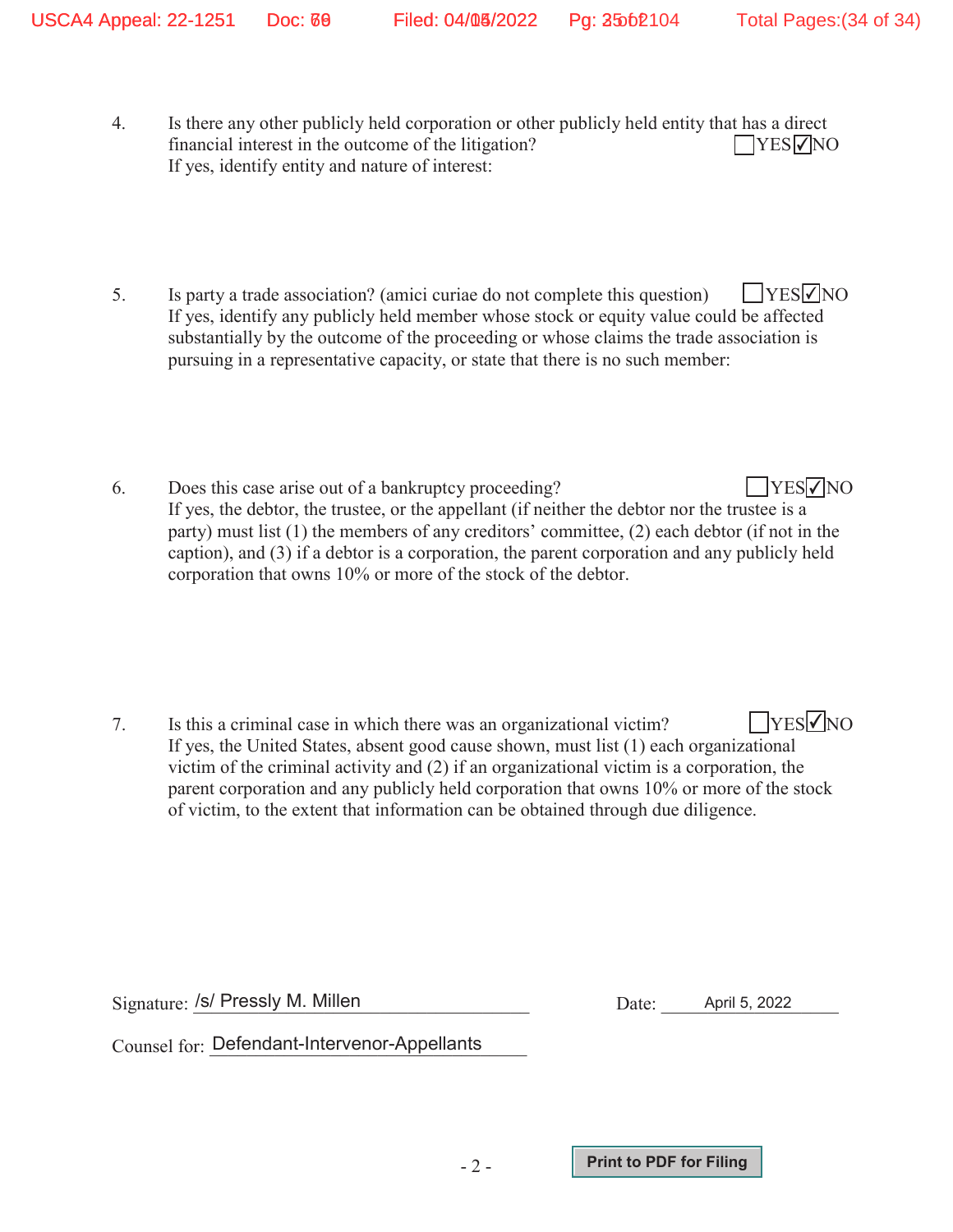## **TABLE OF CONTENTS**

## **Page**

| $A_{\cdot}$     |                                                                  |  |
|-----------------|------------------------------------------------------------------|--|
|                 | 1.                                                               |  |
|                 | 2.                                                               |  |
| <b>B</b> .      |                                                                  |  |
| $\mathcal{C}$ . | The District Court Denies the Challengers' Intervention Motion 9 |  |
| D.              |                                                                  |  |
| Ε.              |                                                                  |  |
| F.              | The Challengers' Initial Appellate Filings and This Court's      |  |
| G.              | The Challengers' Renewed Intervention Motion and the District    |  |
|                 |                                                                  |  |
|                 |                                                                  |  |
|                 |                                                                  |  |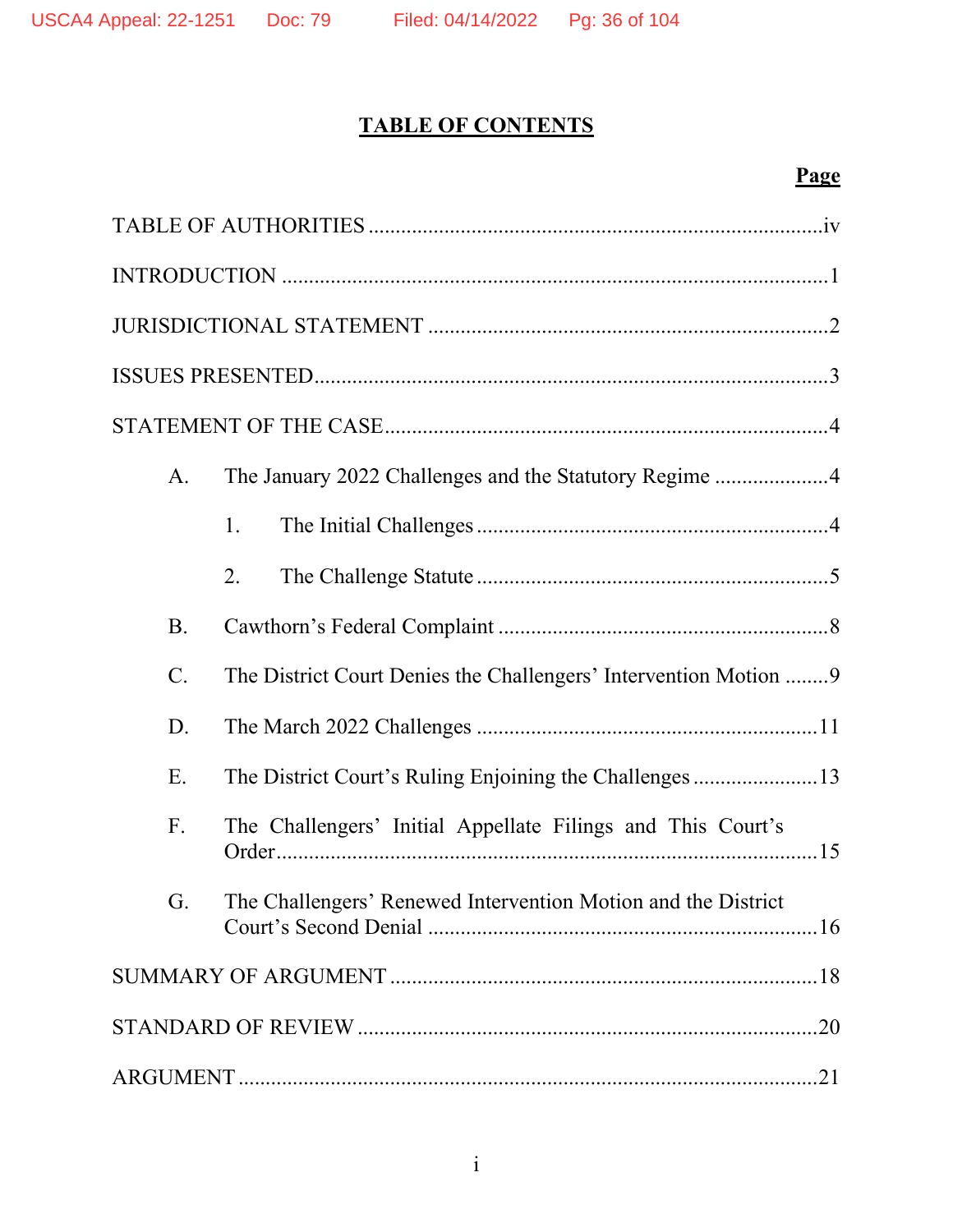| I.  |           |    | The District Court Abused Its Discretion by Denying the                                                 |
|-----|-----------|----|---------------------------------------------------------------------------------------------------------|
|     | A.        |    | The Challengers' Interests Were Not Identical to Those of                                               |
|     | <b>B.</b> |    | The District Court Erred by Ruling That the Challengers'<br>Renewed Intervention Motion Was Untimely24  |
| II. |           |    | The District Court Erred in Granting a Permanent Injunction28                                           |
|     | A.        |    | The District Court's Ruling Is Manifestly Wrong28                                                       |
|     |           | 1. | The Amnesty Act of 1872 Did Not Forever Absolve                                                         |
|     |           | 2. | Legislative History Confirms Congressional Intent<br>to Apply the Disqualification Clause Prospectively |
|     |           | 3. | Congress Has Consistently Interpreted the 1872 Act<br>as Retrospective Only Because It Lacks the Power  |
|     |           | 4. | The 1872 Act Must Be Construed to Avoid                                                                 |
|     |           |    | a.                                                                                                      |
|     |           |    | $\mathbf b$ .                                                                                           |
|     | <b>B.</b> |    | The Other Injunction Factors Do Not Favor Cawthorn45                                                    |
|     |           | 1. | Cawthorn Did Not Establish Irreparable Injury 45                                                        |
|     |           | 2. | The Balance of Hardships Favors the Challengers 47                                                      |
|     |           | 3. | The Public Interest Is Not Served by a Permanent                                                        |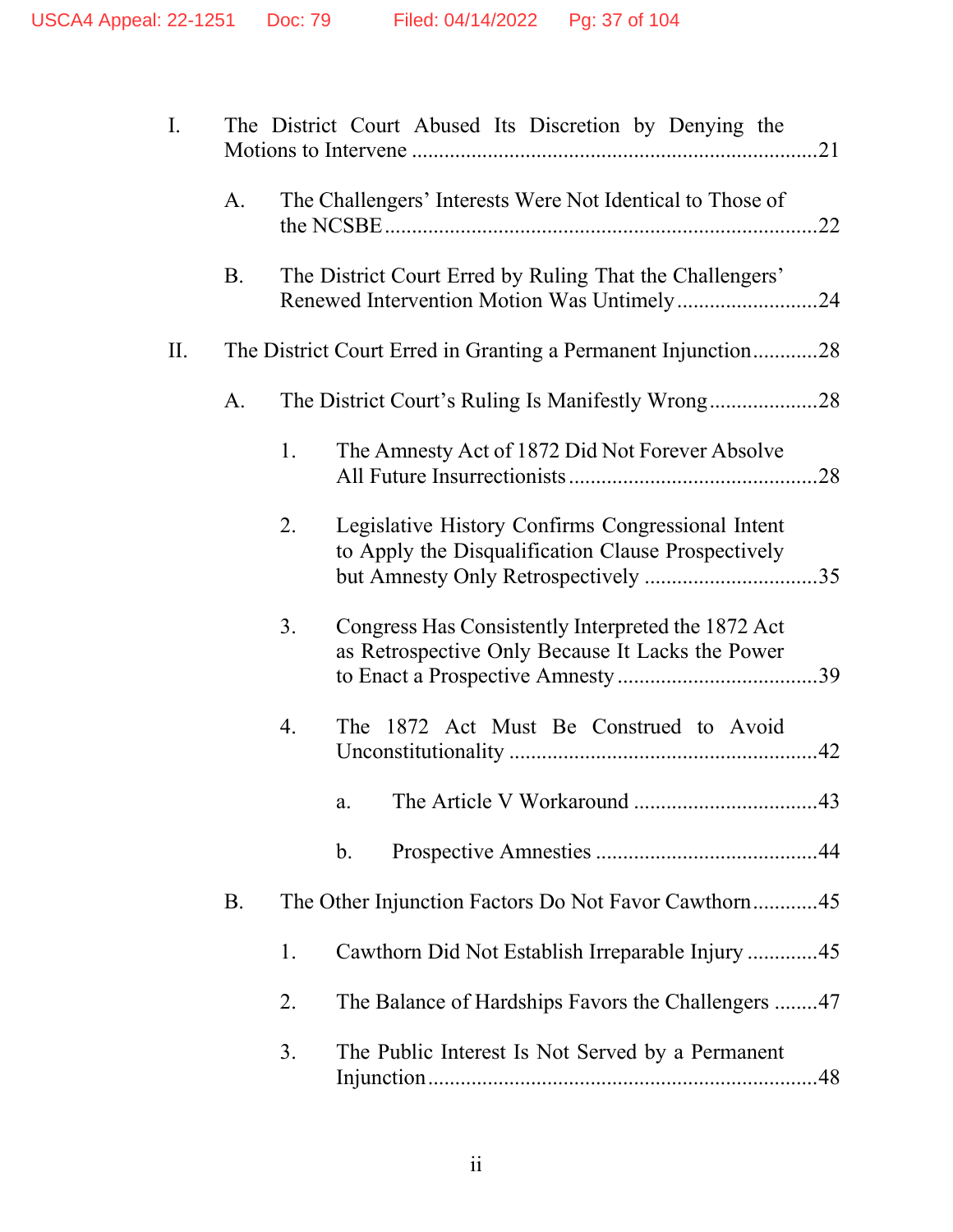|      | $\mathcal{C}$ . |                | Cawthorn's Other Bases Are Also Insufficient to Justify                                                                                                                                         |     |
|------|-----------------|----------------|-------------------------------------------------------------------------------------------------------------------------------------------------------------------------------------------------|-----|
|      |                 | 1.             | A Candidacy Challenge Based on a Reasonable<br>Suspicion Standard Does Not Violate Cawthorn's                                                                                                   |     |
|      |                 | 2.             | The Challenge Statute Does Not Violate<br>Cawthorn's Due Process Rights by Requiring Him<br>to Prove He Is a Constitutionally Qualified                                                         |     |
|      |                 | 3 <sub>1</sub> | The Qualifications Clause Does Not Prevent North<br>Carolina from Exercising Its Constitutionally<br>Delegated Authority to Verify Congressional<br>Candidates' Constitutional Eligibility as a |     |
| III. |                 |                | The Need for Reversal Is Exigent Given the Timing of the North                                                                                                                                  | .54 |
|      |                 |                |                                                                                                                                                                                                 |     |
|      |                 |                | <b>CERTIFICATE OF COMPLIANCE</b>                                                                                                                                                                |     |

CERTIFICATE OF FILING AND SERVICE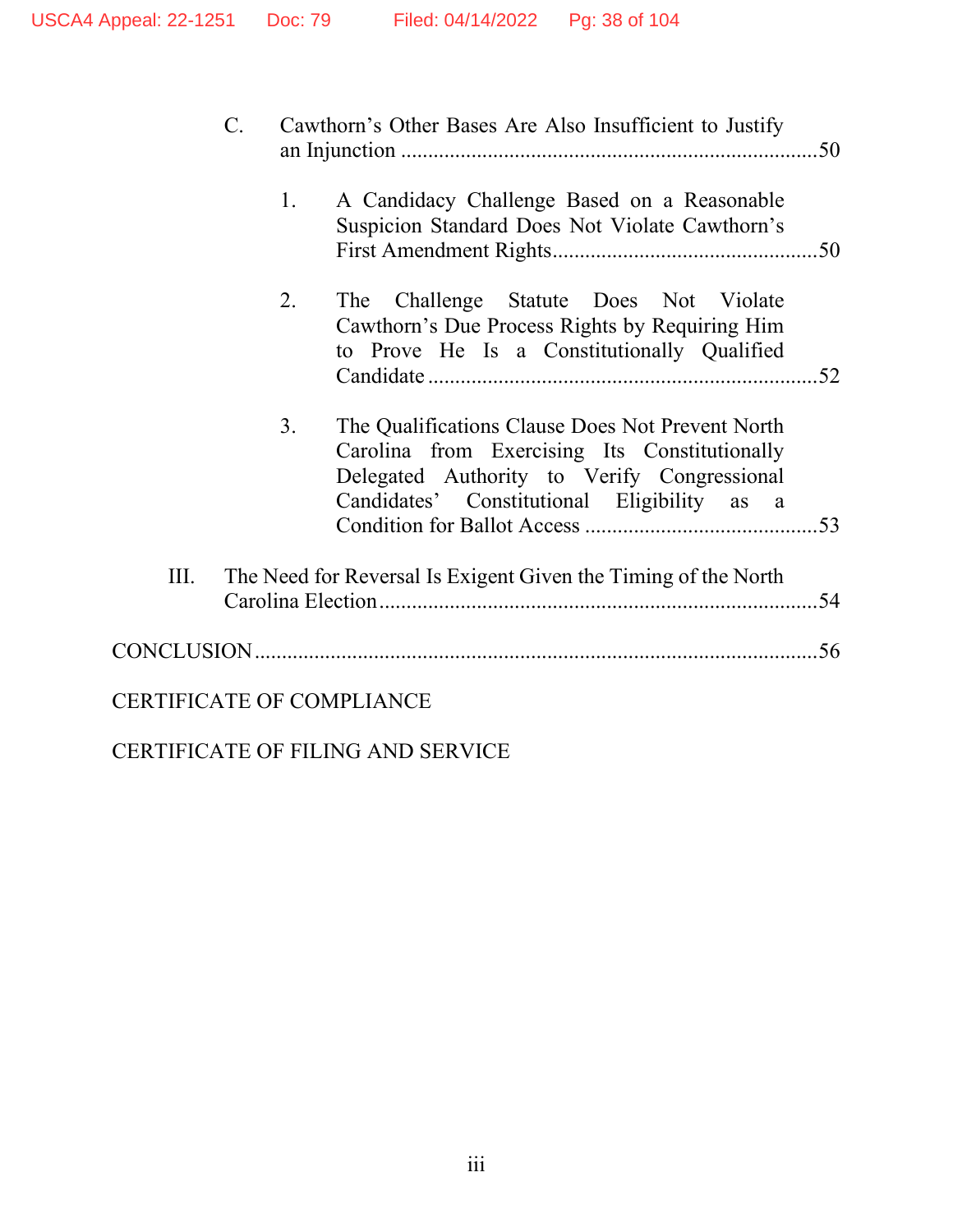# **TABLE OF AUTHORITIES**

# **Page(s)**

# **CASES**

| Ackerman v. ExxonMobil Corp.,                                                            |    |
|------------------------------------------------------------------------------------------|----|
| Anderson v. Celebrezze,                                                                  |    |
| Barlow v. Colgate Palmolive Co.,                                                         |    |
| Bullock v. Carter,                                                                       |    |
| Burdick v. Takushi,                                                                      |    |
| Campbell v. Davidson,                                                                    |    |
| Carr v. United States,                                                                   |    |
| CASA de Maryland, Inc. v. Trump,<br>591 F.3d 220 (4th Cir. 2020), reh'g en banc granted, |    |
| Clements v. Fashing,                                                                     |    |
| Cleveland Bd. of Educ. v. Loudermill,                                                    | 22 |
| Diamond v. Charles,                                                                      | 23 |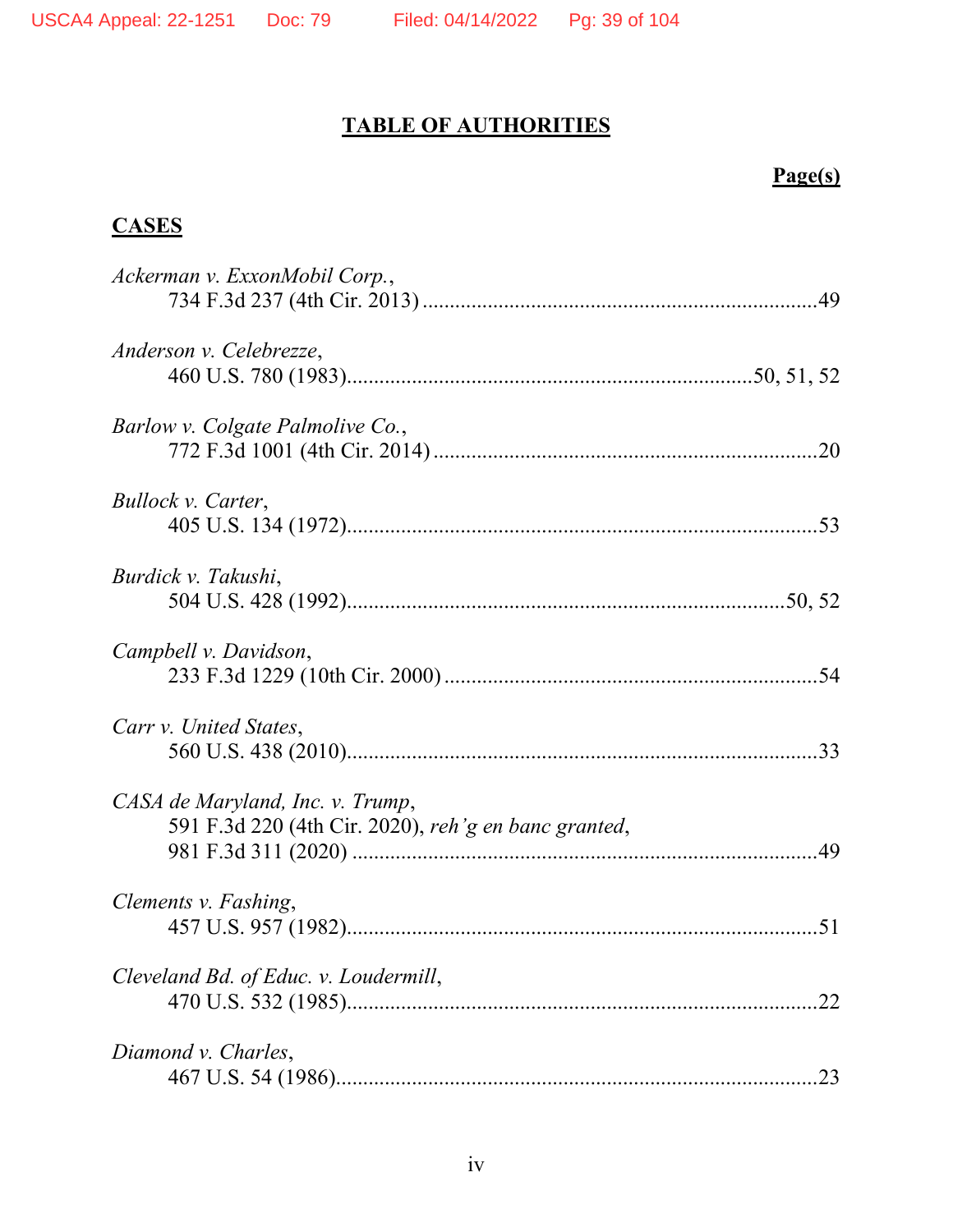| Didrickson v. U.S. Dep't of Interior,                      |  |
|------------------------------------------------------------|--|
| Ex parte Garland,                                          |  |
| Gonzales v. Carhart,                                       |  |
| Gould v. Alleco, Inc.,                                     |  |
| Gundy v. United States,                                    |  |
| Harper v. Hall,                                            |  |
| Hassan v. Colorado,                                        |  |
| Hill v. W. Elec. Co.,                                      |  |
| Johnson v. Collins Ent't Co. Inc.,                         |  |
| K-mart Corp. v. Cartier, Inc.,                             |  |
| Leaders of a Beautiful Struggle v. Baltimore Police Dep't, |  |
| Lindsay v. Bowen,                                          |  |
| Moore v. City of Asheville, N.C.,                          |  |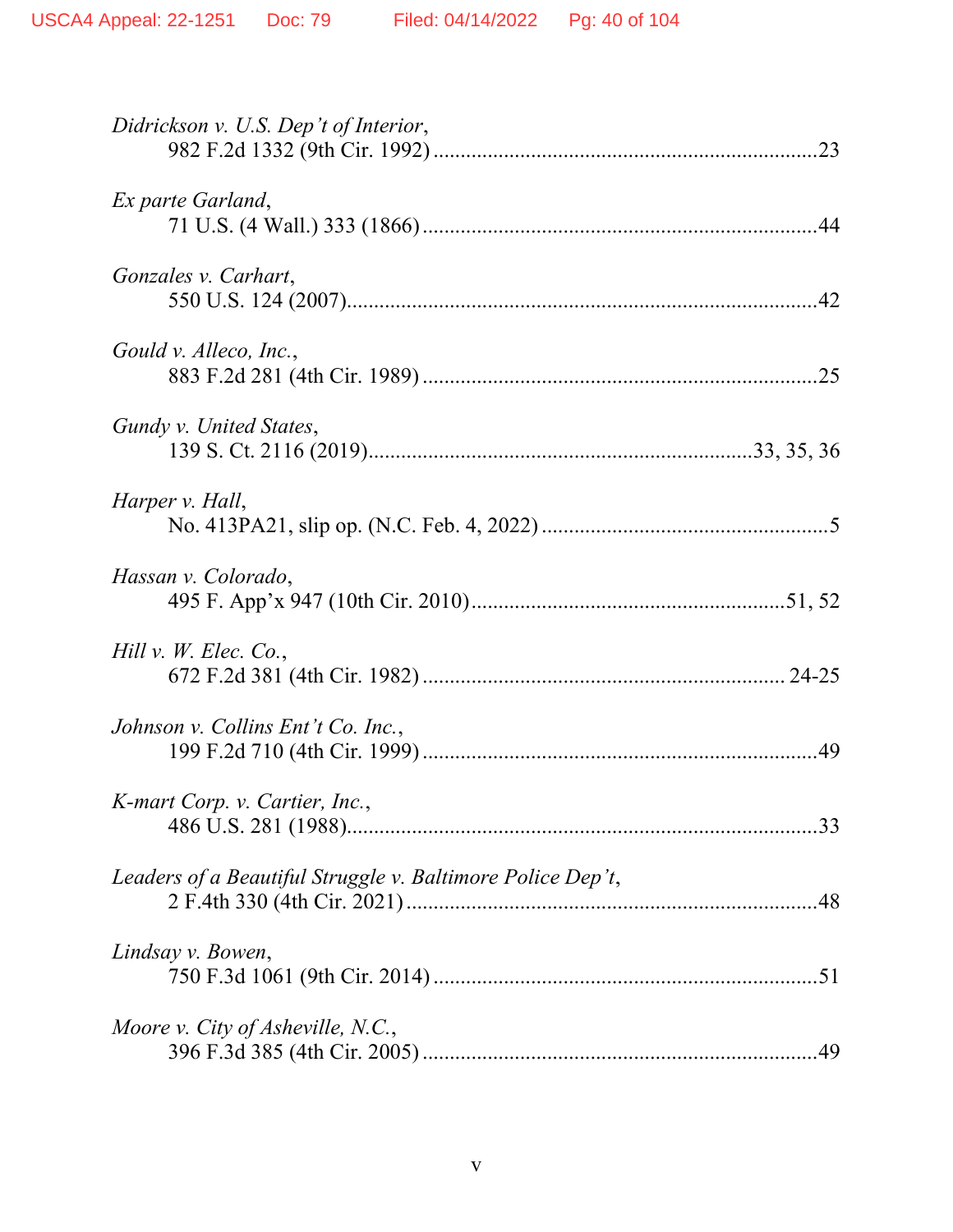| N. Carolina State Conf. of NAACP v. Berger,<br>999 F.3d 915 (4th Cir. 2021), cert. granted, |           |
|---------------------------------------------------------------------------------------------|-----------|
| NAACP v. New York,                                                                          |           |
| Nat'l R.R. Passenger Corp. v. Boston and Maine Corp.,                                       |           |
| Newport News Shipbuilding & Dry Dock Co. v. Holiday,                                        |           |
| Nivens v. Gilchrist,                                                                        |           |
| NLRB v. Noel Canning,                                                                       |           |
| Paul v. Davis,                                                                              | .22       |
| Roudebush v. Hartke,                                                                        |           |
| Rust v. Sullivan,                                                                           | 42        |
| RXD Media, LLC v. IP Application Dev. LLC,                                                  | $20 - 21$ |
| Smiley v. Holm,                                                                             |           |
| Spring Const. Co. v. Harris,                                                                |           |
| Storer v. Brown,                                                                            |           |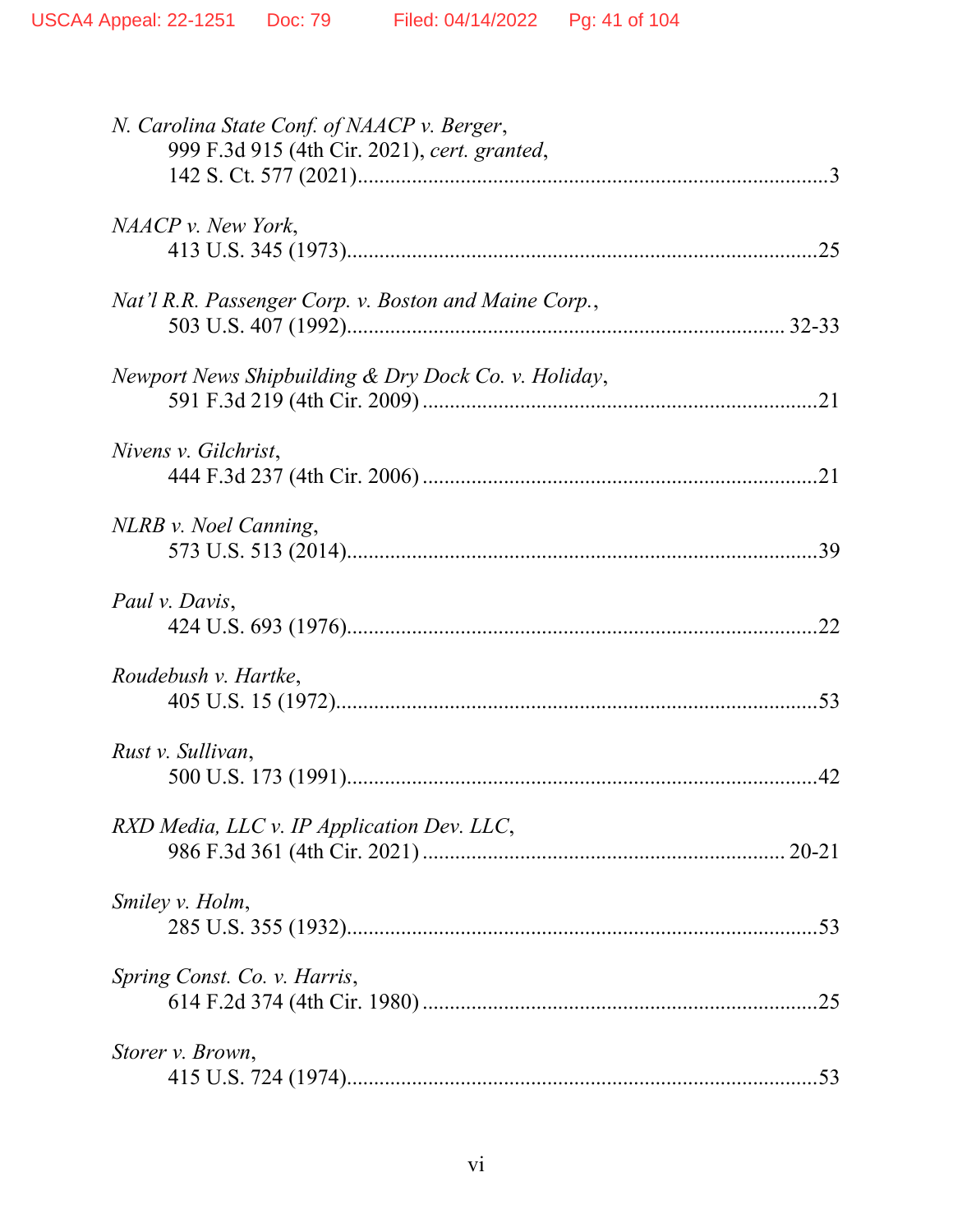| Stuart v. Huff,                        |    |
|----------------------------------------|----|
| Trbovich v. United Mine Workers,       |    |
| U.S. Cas. Company v. Taylor,           |    |
| U.S. Term Limits, Inc. v. Thornton,    |    |
| United Airlines, Inc. v. McDonald,     |    |
| United States v. Wilson,               |    |
| W. Watersheds Project v. Kraayenbrink, |    |
| Whitman v. Am. Trucking Ass'ns,        |    |
| Wilson v. UnitedHealthcare Ins. Co.,   | 21 |
| Younger v. Harris,                     |    |
| <b>CONSTITUTIONAL PROVISIONS</b>       |    |
|                                        |    |
|                                        |    |
|                                        |    |
|                                        |    |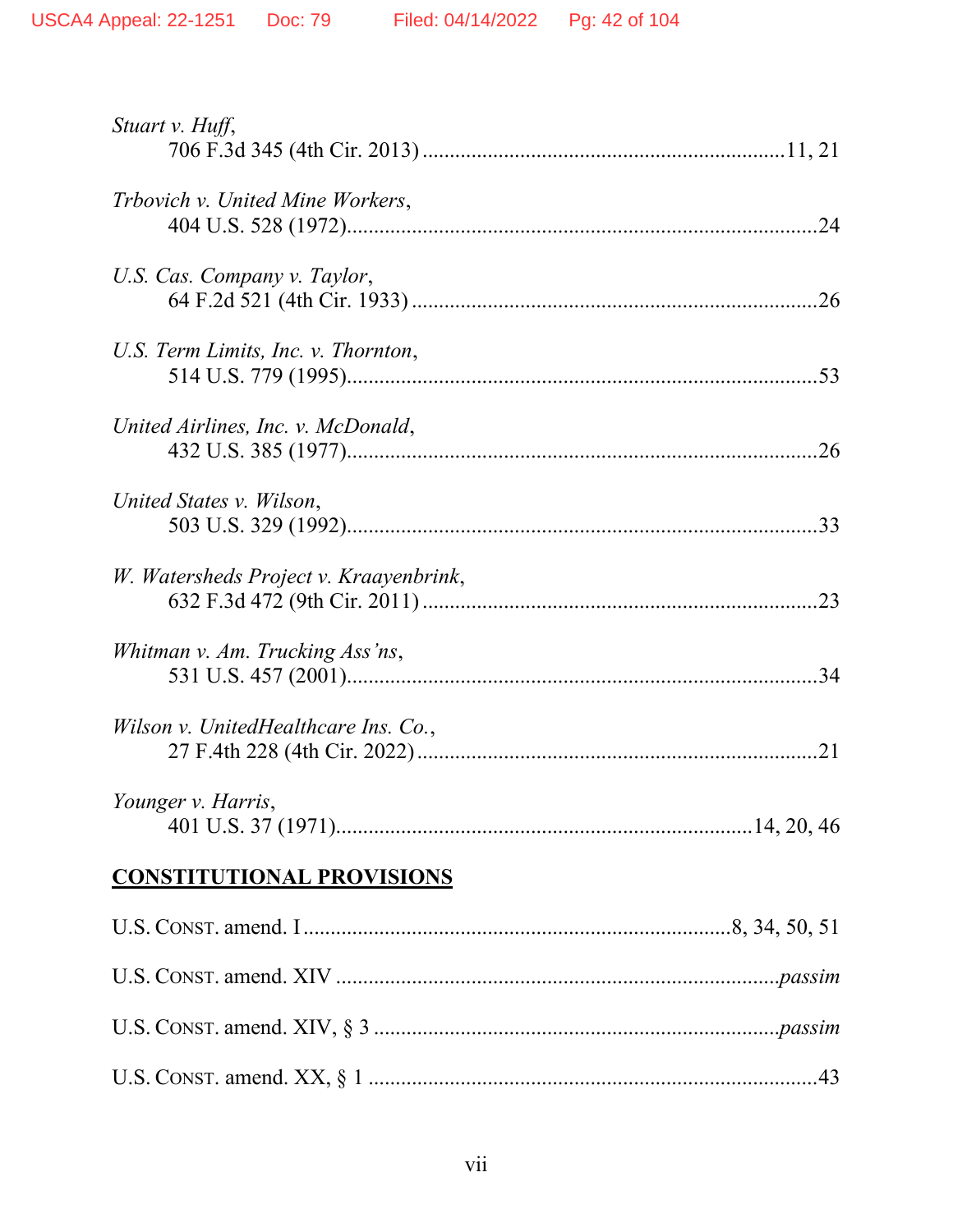| <b>STATUTES</b> |
|-----------------|
|                 |
|                 |
|                 |
|                 |
|                 |
|                 |
|                 |
|                 |
|                 |
|                 |
|                 |
|                 |
|                 |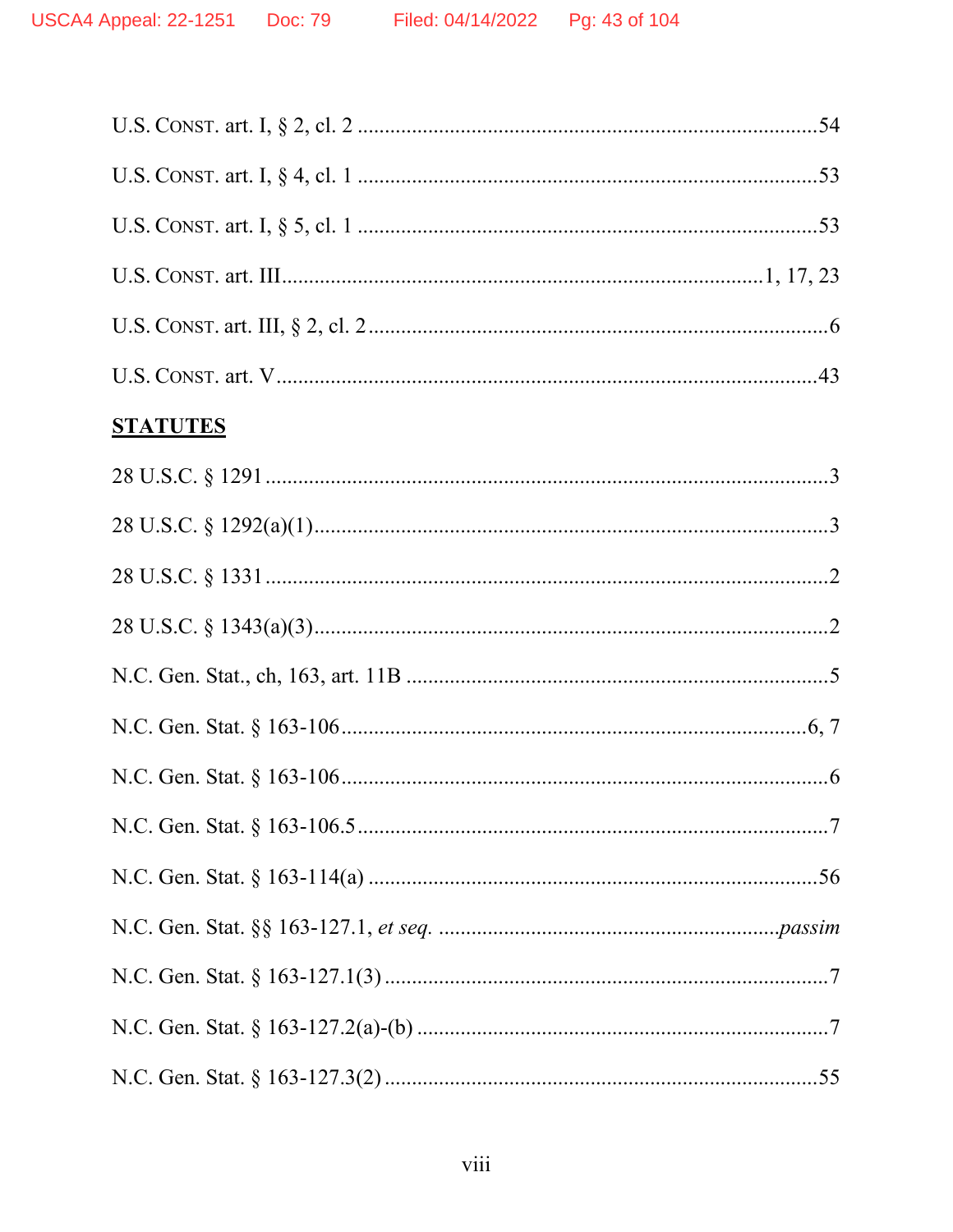# **RULES**

# **OTHER AUTHORITIES**

| 1 Hearings Before the Special Comm. Appointed Under the Auth. of H. Res.<br>No. 6 Concerning the Right of Victor L. Berger to be Sworn in As a Member |  |
|-------------------------------------------------------------------------------------------------------------------------------------------------------|--|
|                                                                                                                                                       |  |
| 6 Clarence Cannon, <i>Cannon's Precedents of the House of Representatives of</i>                                                                      |  |
|                                                                                                                                                       |  |
|                                                                                                                                                       |  |
|                                                                                                                                                       |  |
|                                                                                                                                                       |  |
| An Act to admit the States of North Carolina [et al.], to Representation in                                                                           |  |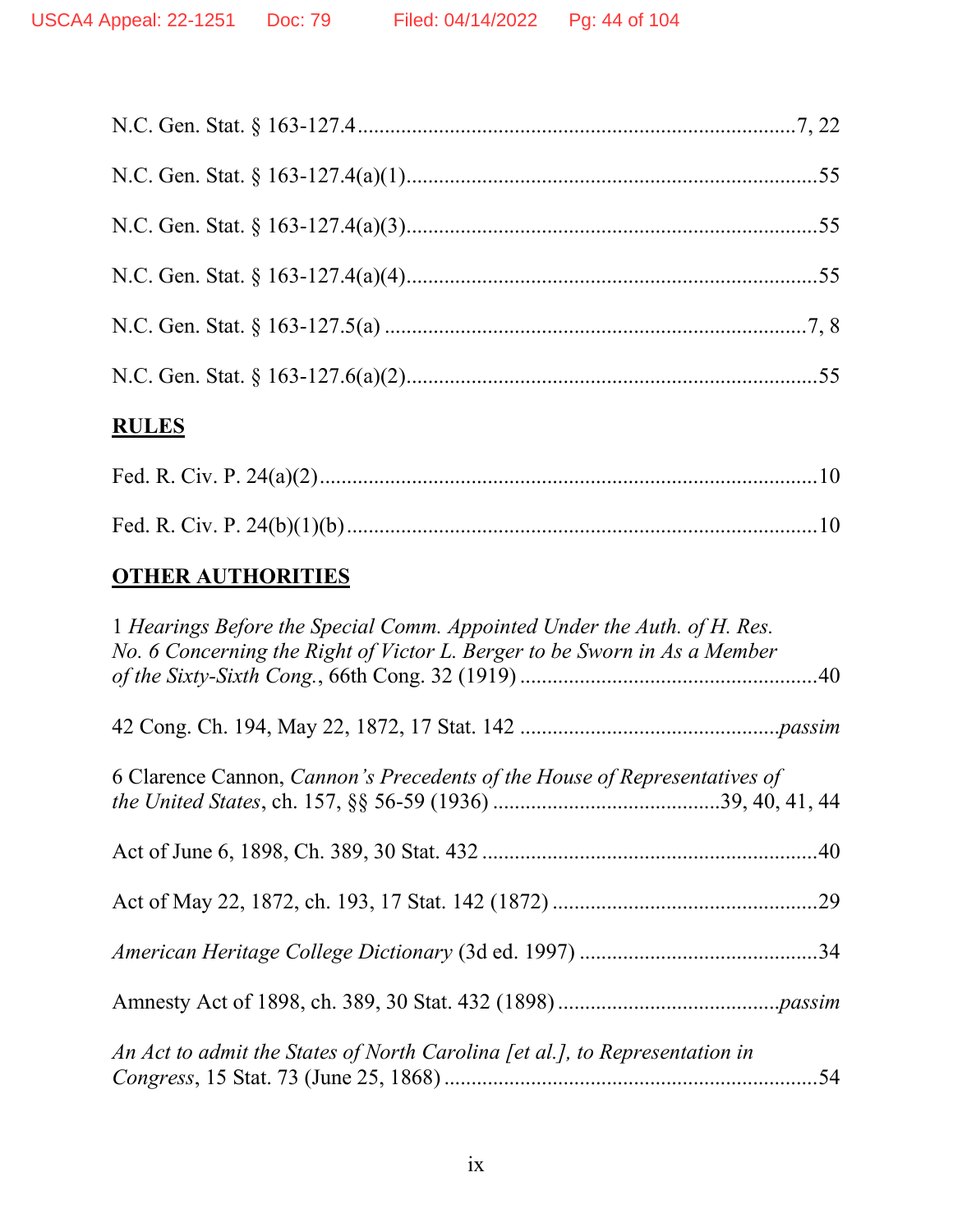| Cong. Globe, 39th Cong., 1st Sess. 2545 (1866), available at<br>https://memory.loc.gov/ll/llcg/072/0600/06272545.gif |     |
|----------------------------------------------------------------------------------------------------------------------|-----|
|                                                                                                                      |     |
| Cong. Globe, 39th Cong., 1st Sess. 2900 (1866), available at                                                         |     |
|                                                                                                                      | .36 |
|                                                                                                                      |     |
| Cong. Res. Serv. Rept. R41946, "Qualifications of Members of Congress"                                               |     |
|                                                                                                                      |     |
|                                                                                                                      |     |
| Cong. Res. Serv., "The Insurrection Bar to Office: Section 3 of the                                                  |     |
| Fourteenth Amendment" (Jan. 29, 2021), available at                                                                  |     |
|                                                                                                                      |     |
| David Edwards, 'This is only going to lead to one place': Madison                                                    |     |
| Cawthorn foreshadows violence over ballot disqualification, Raw Story                                                |     |
| (Feb. 9, 2022) https://www.rawstory.com/madison-cawthorn-nc-ballot/                                                  | .50 |
|                                                                                                                      | 39  |
|                                                                                                                      |     |
| Gerard N. Magliocca, Amnesty and Section Three of the Fourteenth                                                     | 37  |
|                                                                                                                      |     |
|                                                                                                                      |     |
|                                                                                                                      |     |
| Jack Maskell, Cong. Rsch. Serv., Qualifications of Members of                                                        |     |
|                                                                                                                      | 39  |
| Notice of Candidacy form, available at                                                                               |     |
| https://s3.amazonaws.com/dl.ncsbe.gov/Candidate%20Filing/NC Candidate                                                |     |
|                                                                                                                      |     |
|                                                                                                                      |     |
|                                                                                                                      |     |
| William F. Duker, <i>The President's Power to Pardon: A Constitutional</i>                                           |     |
|                                                                                                                      |     |
|                                                                                                                      |     |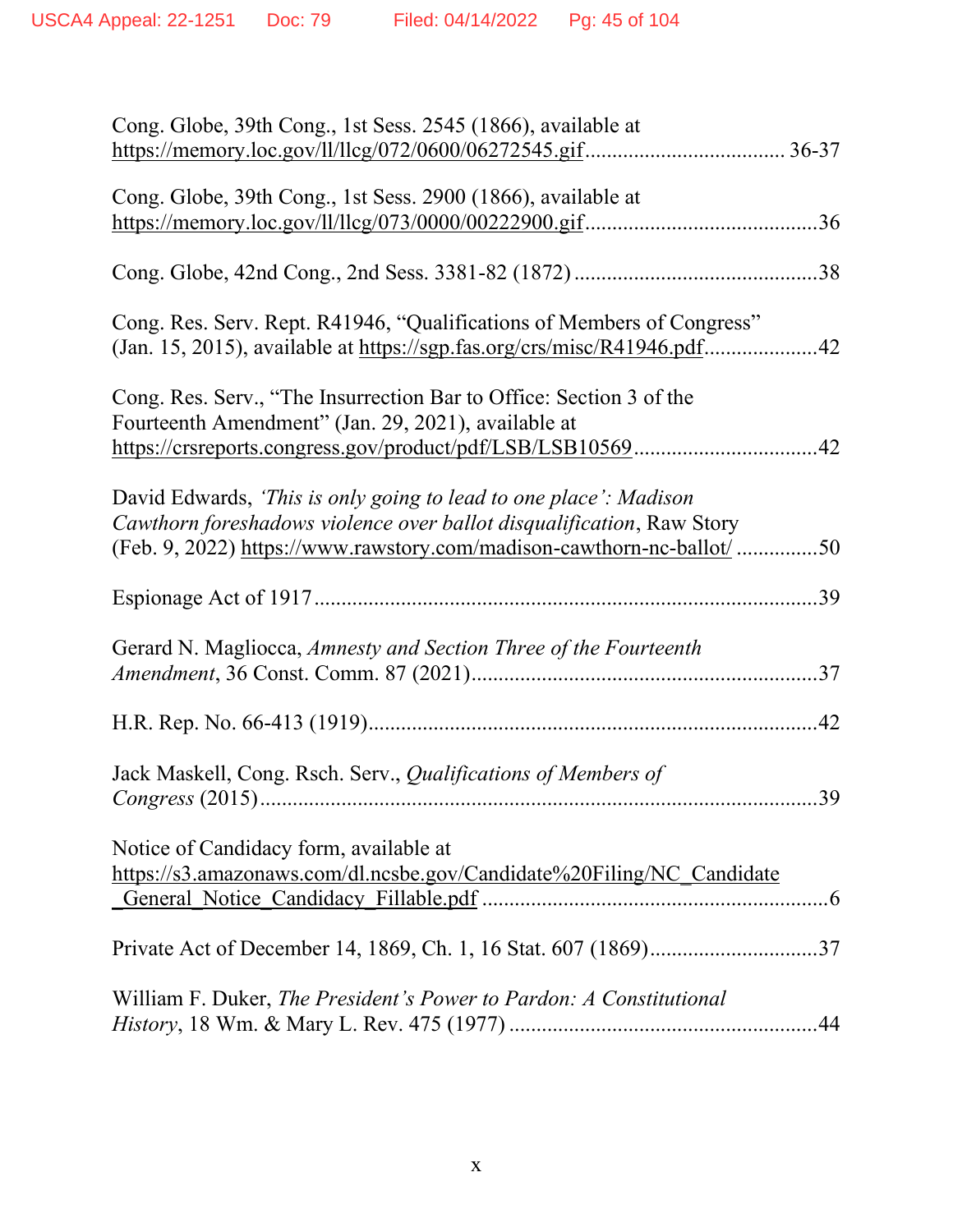## **INTRODUCTION**

This is an appeal from a final judgment granting Plaintiff-Appellee, U.S. Representative Madison Cawthorn, a permanent injunction against the defendants below, members of the North Carolina State Board of Elections (collectively, the "NCSBE"), from "proceed[ing] under N.C. Gen. Stat. §§ 163-127.1, et seq. [the 'Challenge Statute'] with the challenges lodged against [Cawthorn] based on Section 3 of the Fourteenth Amendment to the U.S. Constitution." JA516. Section 3 bars from Congress those who took an oath to support the Constitution but then engaged in insurrection against the United States.

Appellants (the "Challengers") are the individual North Carolina voters who actually lodged the challenges at issue to Cawthorn's candidacy (the "Challenges"). It was those Challenges that established Cawthorn's injury-in-fact on which the district court found Article III jurisdiction, JA504-05, and provided the district court with the necessary "ripeness" for its ruling. JA506. Yet the Challengers were twice denied intervention – both mandatory and permissive – by the district court, first on the ground that their interests were adequately protected by the NCSBE, and later because of "tardiness" for not renewing their motion to intervene in a one-day window between the refiling of new Challenges to Cawthorn and the district court's order enjoining the Challenges. It was an abuse of discretion for the district court to deny the motions to intervene.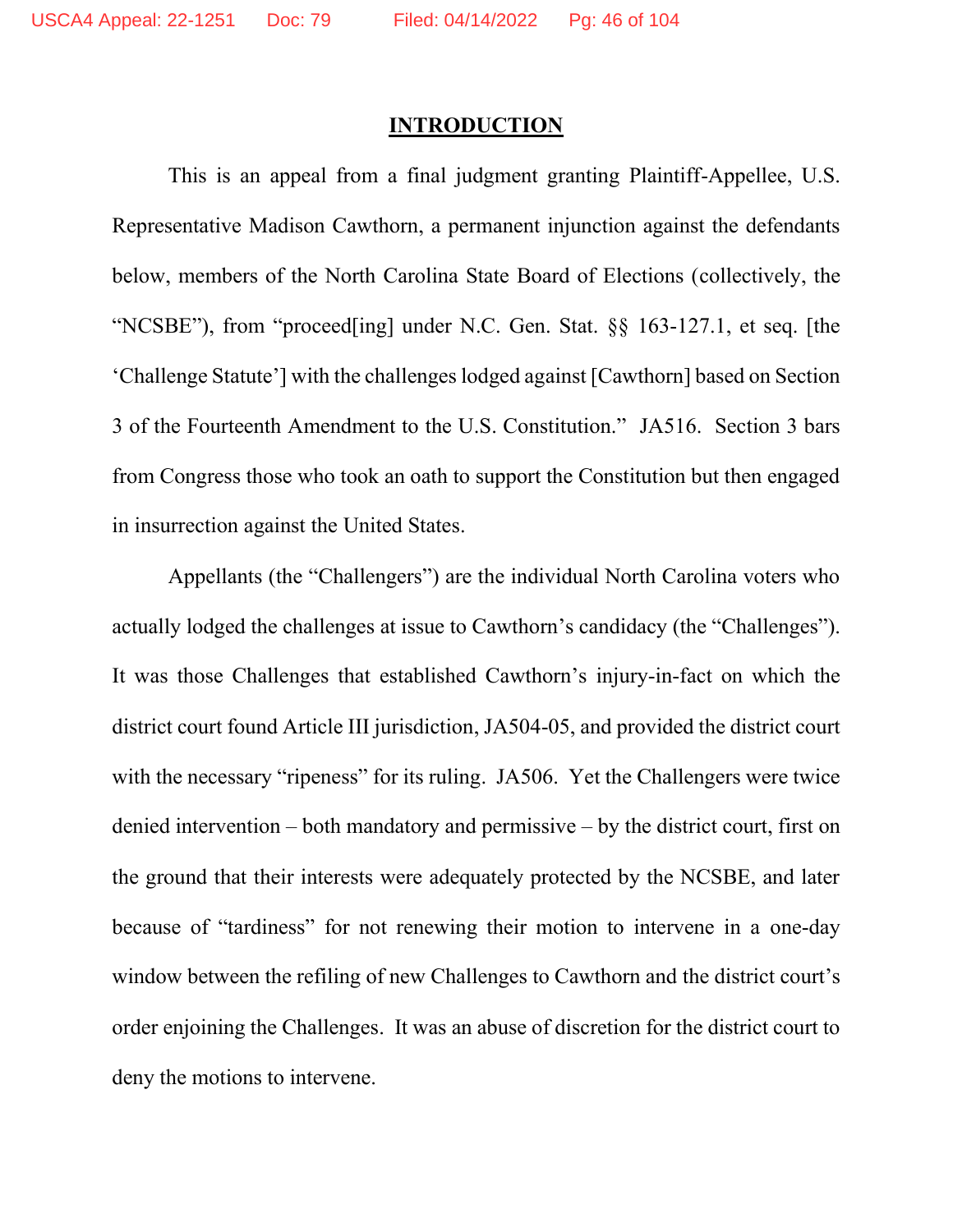Even more problematic is the district court's substantive ruling in favor of Cawthorn – not appealed by the NCSBE – which holds that Cawthorn was immunized from the reach of the Fourteenth Amendment's Disqualification Clause because of an 1872 Act of Congress, enacted over a hundred years before he was born.

As explained more fully below, this Court should reverse the denials of one or both motions to intervene, and reverse the district court's attempt to harmonize a reading of the 1872 Act with the Fourteenth Amendment to provide amnesty to latter-day insurrectionists.

#### **JURISDICTIONAL STATEMENT**

Cawthorn alleged that the district court had subject matter jurisdiction under 28 U.S.C. §§ 1331 and 1343(a)(3). JA24. The district court found that it had subject matter jurisdiction. JA492.

On February 21, 2022, the district court denied without prejudice the Challengers' motion to intervene. JA307. On March 4, the district court granted from the bench Cawthorn's motion for a preliminary injunction. JA424. On March 9, the Challengers appealed from the orders denying intervention and granting the injunction. JA19.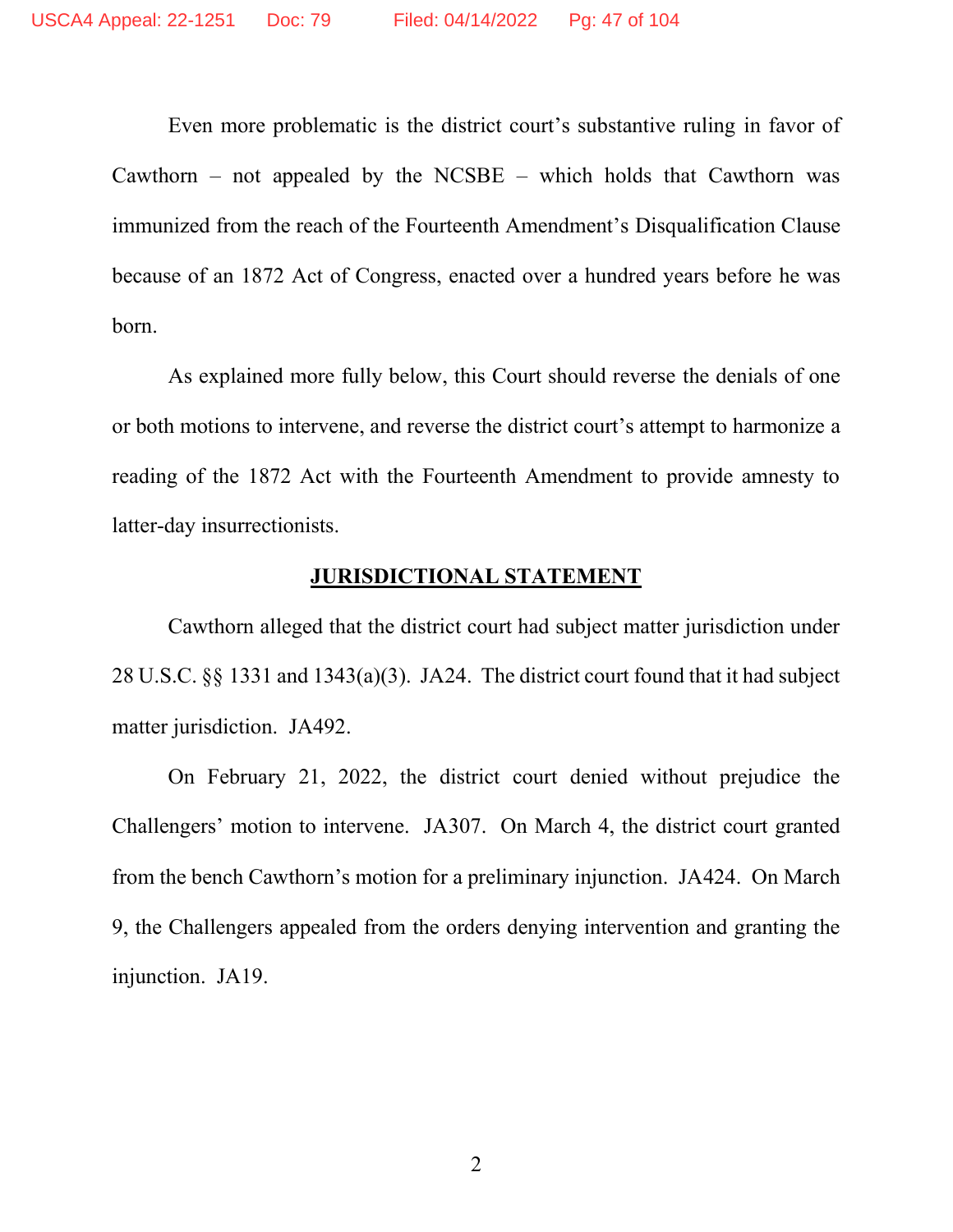On March 10, the district court issued a permanent injunction in favor of Cawthorn. JA491. The next day, the Challengers filed an amended notice of appeal. JA517.

On March 30, and following limited remand by this Court, the district court denied the Challengers' renewed motion to intervene. JA747.<sup>1</sup> The Challengers filed a second amended notice of appeal the next day. JA756.

This Court has jurisdiction under 28 U.S.C. § 1291 to review both orders denying the Challengers' motions to intervene. *See N. Carolina State Conf. of NAACP v. Berger*, 999 F.3d 915, 923-26 (4th Cir. 2021) (en banc), *cert. granted*, 142 S. Ct. 577 (2021). And it has jurisdiction under 28 U.S.C. §§ 1291 and  $1292(a)(1)$  to review the district court's injunctions.

#### **ISSUES PRESENTED**

1. The district court denied the Challengers' first motion to intervene on the grounds that mandatory intervention was inappropriate because their interests were adequately protected by the NCSBE and permissive intervention was inappropriate because it would prejudice Cawthorn. Did the district court abuse its discretion in denying intervention?

<sup>&</sup>lt;sup>1</sup> Challenger Ashton was a movant in both motions to intervene; the composition of the other challengers is discussed below.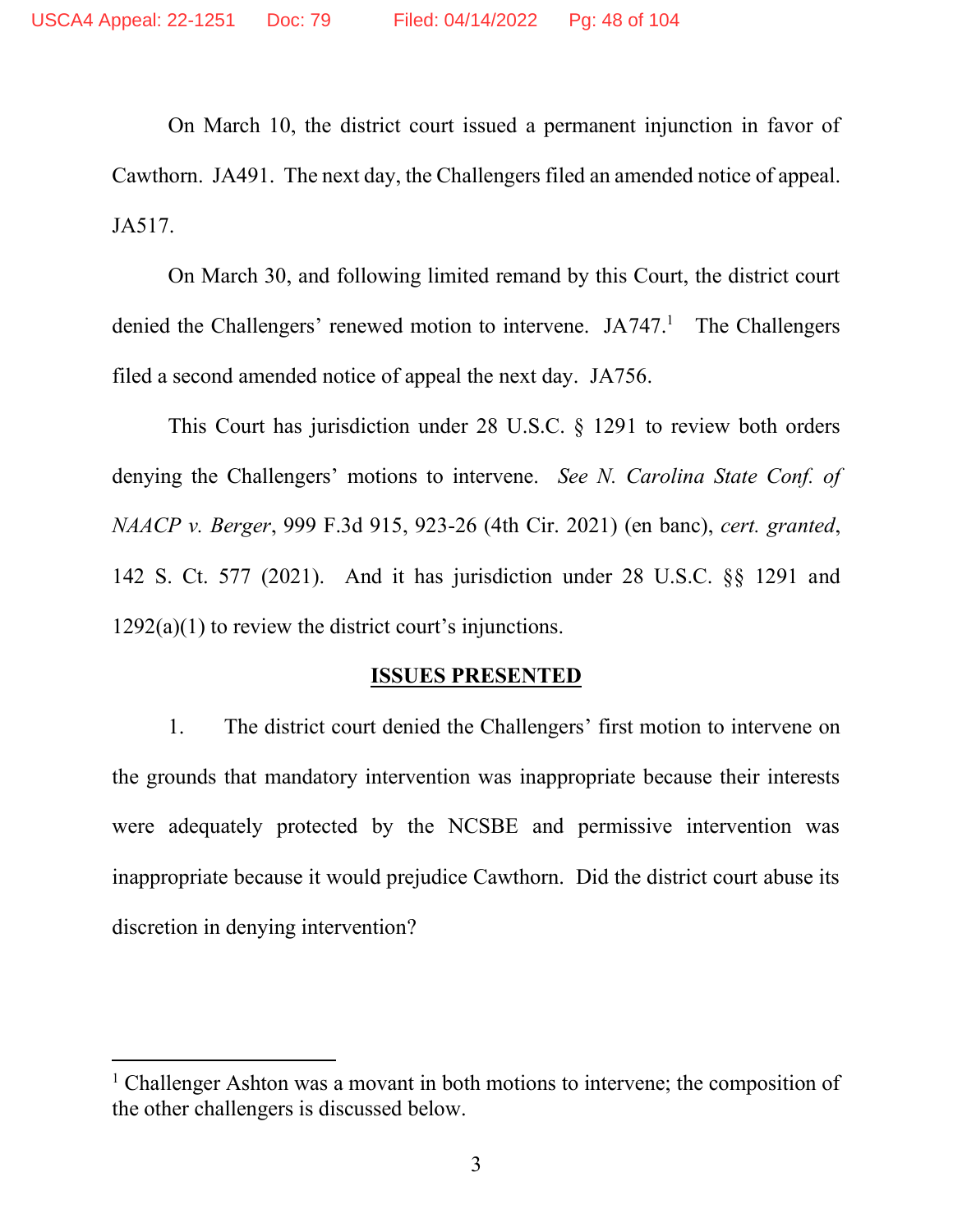2. The district court, after limited remand from this Court to reconsider intervention, denied the Challengers' renewed motion to intervene on the ground that it was "untimely" because it was not made within a single-day window between the Challengers filing another set of Challenges and the district court's ruling for Cawthorn. Did the district court abuse its discretion in denying the second intervention motion?

3. The district court ruled that Cawthorn was entitled to a permanent injunction against any challenges to his qualifications under Section 3 of the Fourteenth Amendment because Congress, in 1872, passed a law removing disabilities imposed by that provision not only against civil-war insurrectionists, but also future, even unborn, insurrectionists. Did the district err in granting the injunction?

#### **STATEMENT OF THE CASE**

## **A. The January 2022 Challenges and the Statutory Regime.**

### **1. The Initial Challenges.**

On December 7, 2021, Cawthorn filed his candidacy for the upcoming 2022 election for North Carolina's 13th congressional district. JA25. On January 10, 2022, the "Challengers filed a Challenge against Rep. Cawthorn." JA30. As alleged in Cawthorn's complaint, the Challenges were "based upon claims that Rep. Cawthorn engaged in 'insurrection or rebellion' against the United States and was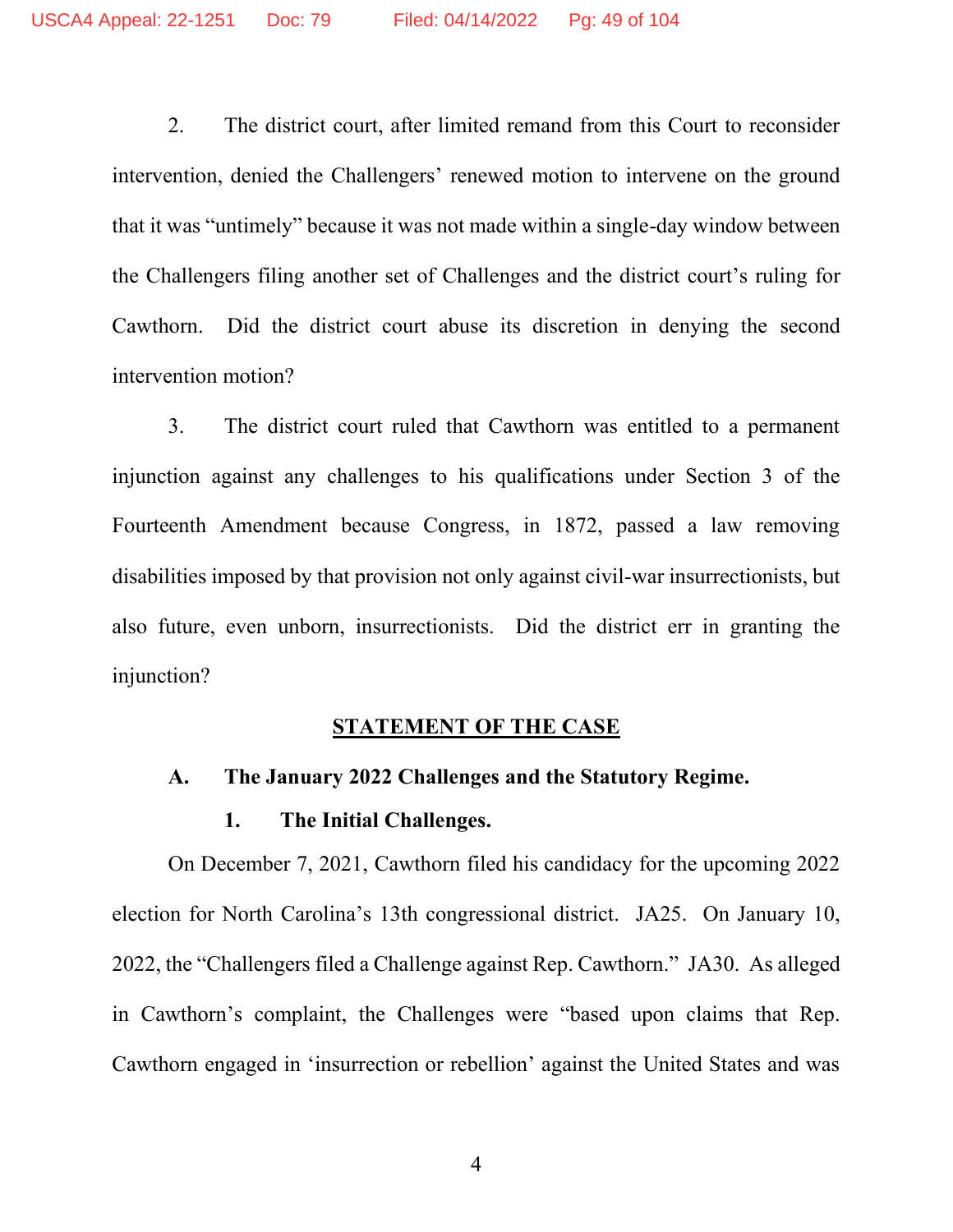not qualified to be a Member of Congress under Section Three of the Fourteenth Amendment to the U.S. Constitution." JA30-31.

Those Challenges, however, were stayed the day after their filing by a N.C. Superior Court "until 'final resolution' is reached on the ongoing litigation related to the drawing of North Carolina's congressional districts." JA31. That same court had upheld the maps outlining the district in which Cawthorn had filed, *see* JA31, but its ruling had been appealed, and the N.C. Supreme Court was slated to hear "appellate arguments of that decision as to congressional . . . districts on February 2, 2022." JA31.

On February 4, the N.C. Supreme Court struck down the congressional maps – including the 13th congressional district where Cawthorn had filed – as unconstitutional under the N.C. Constitution, ordered the N.C. General Assembly to submit new maps to the trial court no later than February 18, and advised the parties "to anticipate that new districting plans for Congress . . . will be available by 23 February 2022." *Harper v. Hall*, No. 413PA21, slip op., at 9 (N.C. Feb. 4, 2022).<sup>2</sup>

#### **2. The Challenge Statute.**

North Carolina's "Challenge to Candidacy" procedures are set forth in Article 11B of Chapter 163 of the N.C. General Statutes. Under the Challenge Statute,

<sup>&</sup>lt;sup>2</sup> [https://appellate.nccourts.org/orders.php?t=PA&court=1&id=397836&pdf=1&a=](https://appellate.nccourts.org/orders.php?t=PA&court=1&id=397836&pdf=1&a=0&docket=1&dev=1) [0&docket=1&dev=1.](https://appellate.nccourts.org/orders.php?t=PA&court=1&id=397836&pdf=1&a=0&docket=1&dev=1)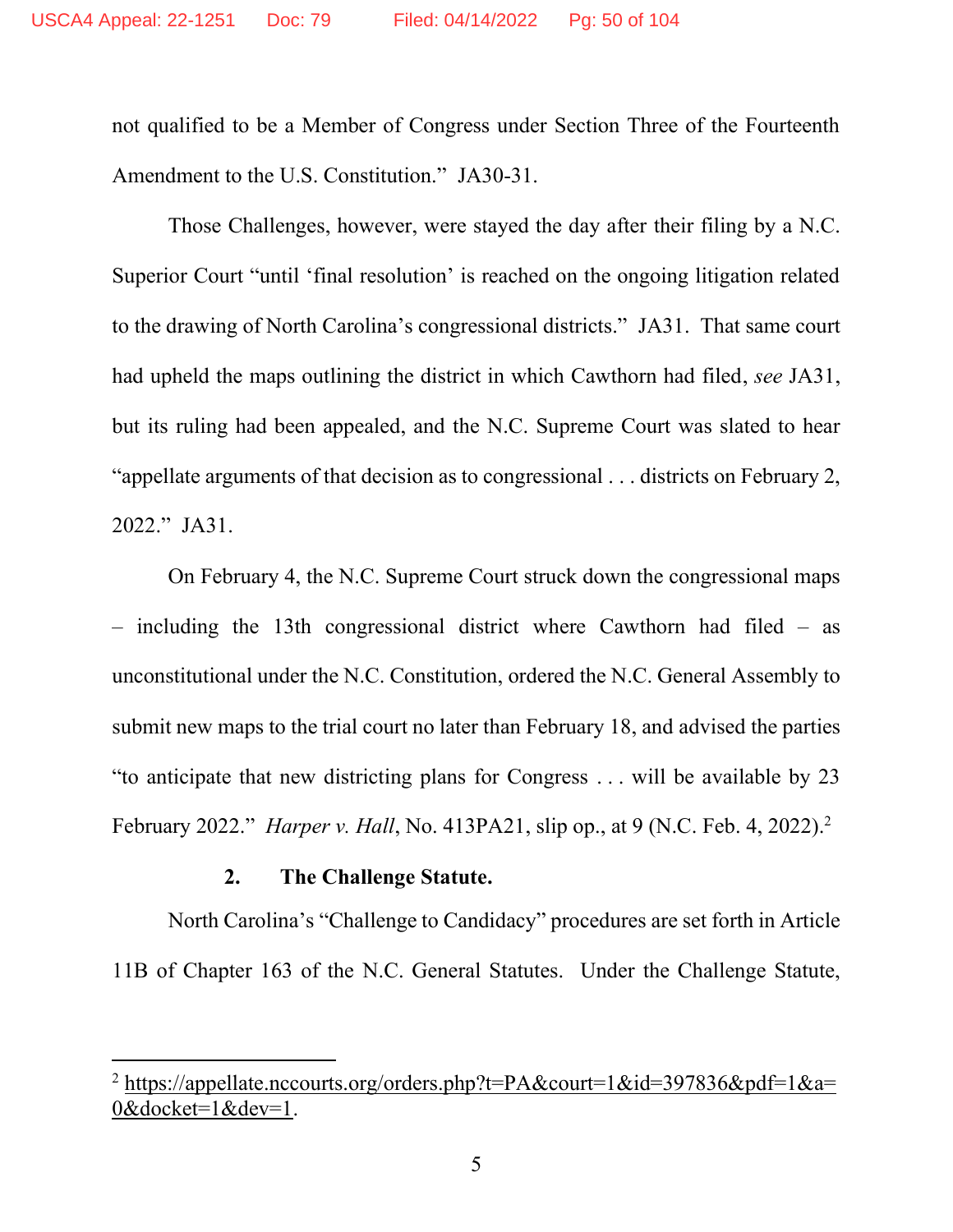voters from a candidate's district have a right to challenge the qualifications of a candidate. In fact, they are the only ones who may initiate such challenges. The Challenge Statute, more fully described below, is the flipside of North Carolina's deliberately permissive candidate-qualification regime, N.C. Gen. Stat. § 163-106, which permits candidates to file for office in an essentially perfunctory fashion.

Indeed, the Notice of Candidacy form<sup>3</sup> promulgated by the NCSBE requires candidates for office to provide basic information such as name, address, and the like. Candidates are required only to sign and have the document notarized with a sworn statement that it is "true, correct, and complete to the best of the candidate's knowledge or belief." *Id*. § 163-106(e).

Candidates are required to submit no documentary proof that they meet any other qualifications of office. For example, an averment of the candidate's age  $-$  a federal and North Carolina constitutional requirement for multiple offices – is not required. A candidate for the U.S. House of Representatives is not required to state, let alone prove, that he or she has been a U.S. citizen for the constitutionally mandated seven years as required by the U.S. Constitution (at Art. III, § 2, cl. 2).

In sum, North Carolina's candidate filing requirements are markedly lenient and could never be characterized as "burdensome." The sole vetting of the filing is

<sup>&</sup>lt;sup>3</sup> [https://s3.amazonaws.com/dl.ncsbe.gov/Candidate%20Filing/NC\\_Candidate\\_Gen](https://s3.amazonaws.com/dl.ncsbe.gov/Candidate%20Filing/NC_Candidate_General_Notice_Candidacy_Fillable.pdf) [eral\\_Notice\\_Candidacy\\_Fillable.pdf.](https://s3.amazonaws.com/dl.ncsbe.gov/Candidate%20Filing/NC_Candidate_General_Notice_Candidacy_Fillable.pdf)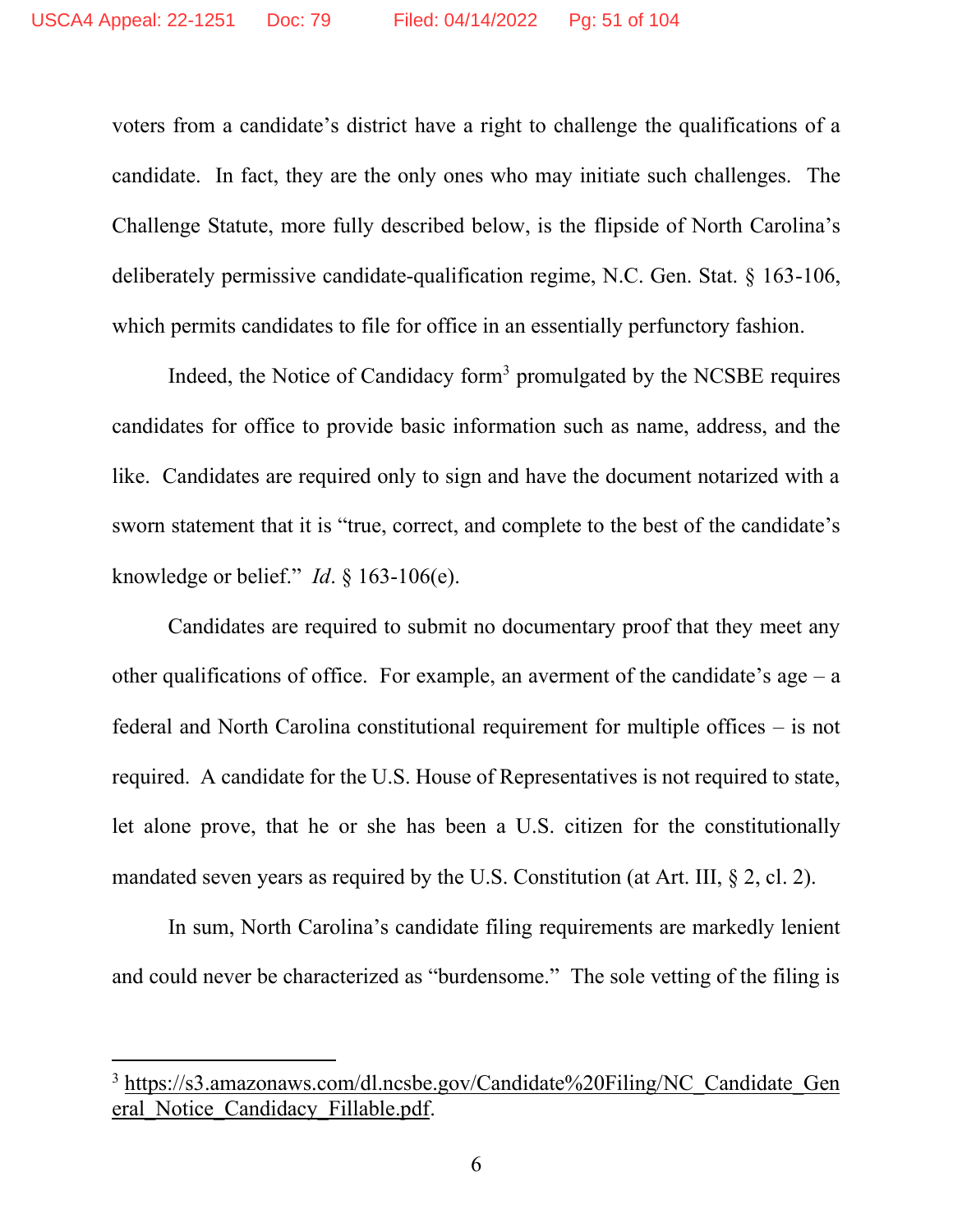a county elections board certification, under N.C. Gen. Stat. § 163-106.5 and found on the same form, attesting to the candidate's voter registration. After those minimal steps, the candidate presumptively appears on the ballot.

The primary method for challenging a candidate's qualifications to appear on the ballot – both those required to be stated under N.C. Gen. Stat. § 163-106 and any other qualifications not covered by that statute or the form – is the Challenge to Candidacy procedure outlined in N.C. Gen. Stat. § 163-127.1 *et seq.*, in which a "Challenger" – defined as a "qualified voter registered in the same district as the office for which the candidate has filed," *id*. § 163-127.1(3) – may within 10 business days of the closing of the filing period and by "verified affidavit" raise an issue, "on reasonable suspicion," that a candidate "does not meet the constitutional or statutory qualifications for the office, including residency," *id*. § 163-127.2(a)-(b). Only then is a candidate required to demonstrate by a preponderance of the evidence that "he or she is qualified to be a candidate for the office." *Id*. § 163-127.5(a).

Thus, the N.C. General Assembly has chosen to enact a procedure in which the filing by a candidate to run for office is perfunctory and the primary responsibility for vetting a candidate's qualifications is left to the district's voters who may initiate and ultimately prosecute a challenge under the Challenge Statute. *See* N.C. Gen. Stat. § 163-127.4.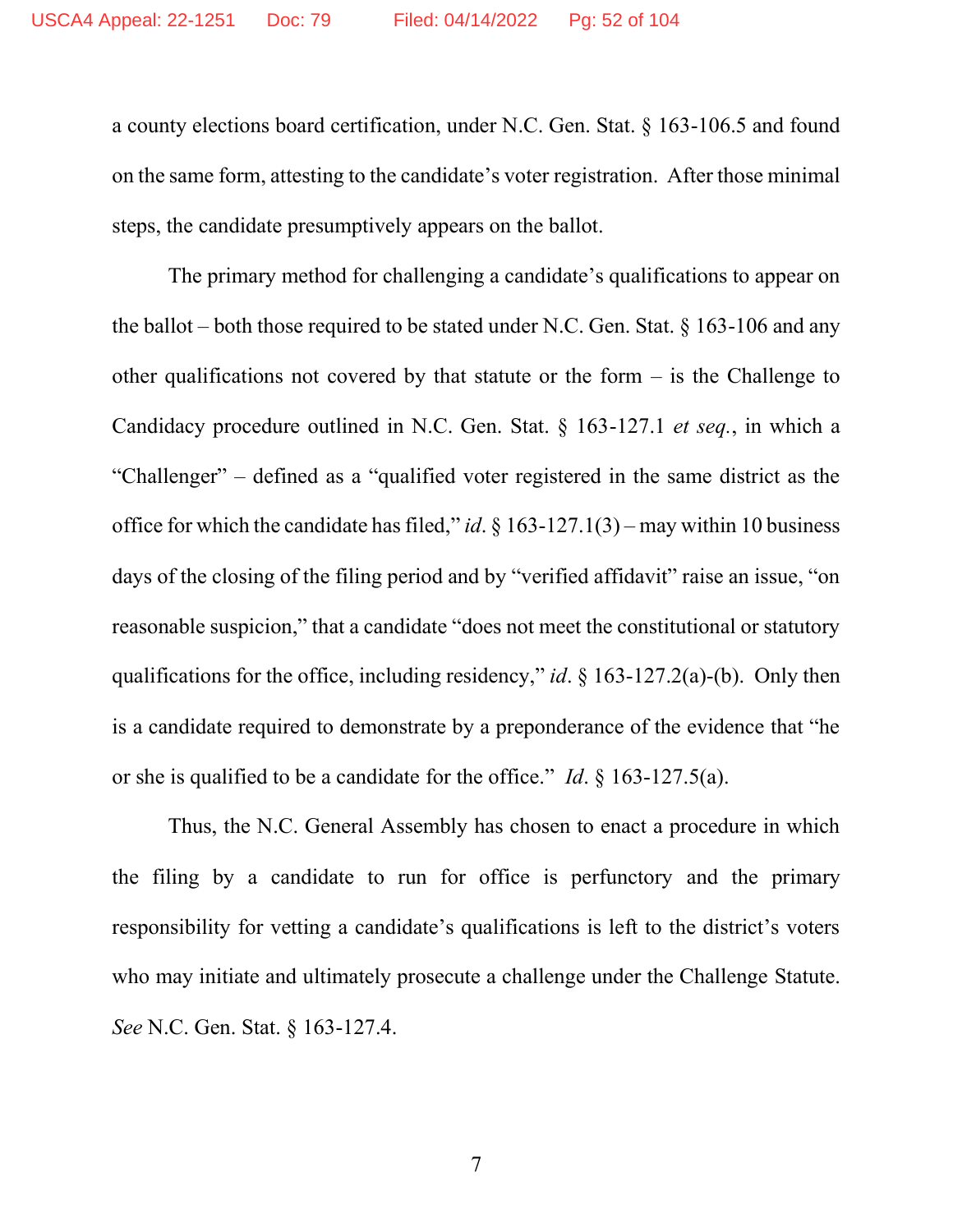As described by the district court, "[w]hen a candidate is subject to a challenge under the statute, '[t]he burden of proof shall be upon the candidate, who must show by a preponderance of the evidence of the record as a whole that he or she is qualified to be a candidate for the office.'" JA494 (quoting N.C. Gen. Stat.  $\S$  163-127.5(a)) (second alteration in original). The statute "does not designate what type of proof the candidate must provide to meet his or her burden of proof" for challenges apart from those based on residency. JA494. "If the [NCSBE] determines that a challenged candidate does not meet the 'qualifications' for office, it may, through its certification authority, remove that candidate's name from the ballot, thereby preventing the candidate from running for office." JA494.

#### **B. Cawthorn's Federal Complaint.**

Cawthorn filed this action in the Eastern District of North Carolina on January 31, 2022. JA494. He sought "declaratory and injunctive relief prohibiting the [NCSBE] from proceeding to adjudicate the January challenge under the state statute." JA494. Cawthorn "raised four claims for relief alleging violations of his First and Fourteenth Amendment rights, as well as violations of the U.S. Constitution's Qualifications Clause and the 1872 Amnesty Act." JA494.

Cawthorn contended in Count I that the Challenge Statute's provision "triggering a government investigation based solely upon a Challenger's reasonable suspicion violates Rep. Cawthorn's First Amendment right to run for political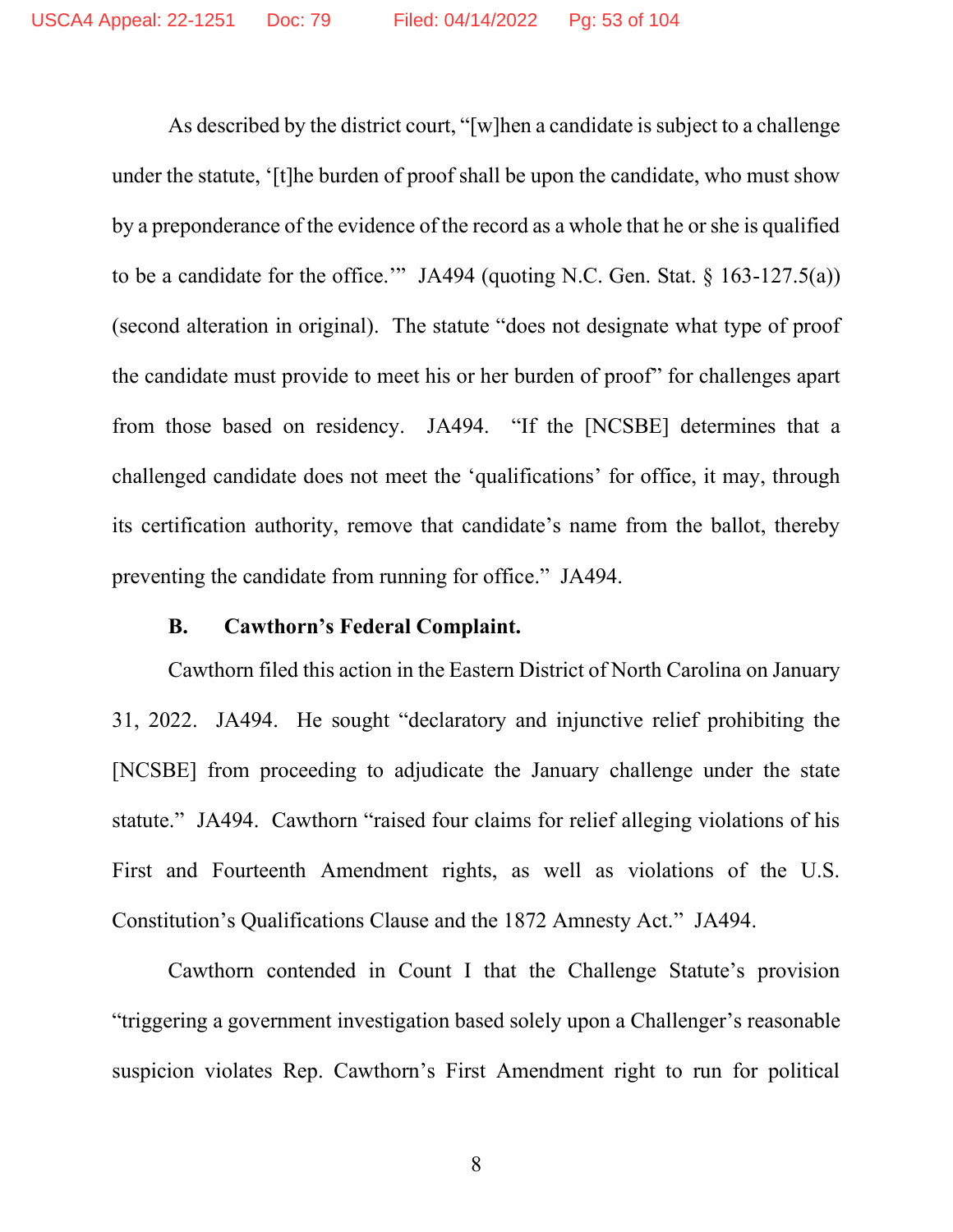office." JA34-35. Cawthorn's Count II claimed that placing the burden on the candidate to demonstrate his qualifications by a preponderance of evidence "violates the Due Process Clause of the Fourteenth Amendment." JA36-37. Those first two counts were facial challenges to the Challenge Statute.

Cawthorn's two remaining challenges were as-applied. In Count III, Cawthorn alleged that the Challenge Statute usurped the power of the U.S. House of Representatives "to make an independent, final judgment on the qualifications of its Members." JA37-38. Finally, in Count IV, Cawthorn alleged that the "Challenge Statute, as applied to Rep. Cawthorn under Section Three of the Fourteenth Amendment, violates federal law," specifically, 42 Cong. Ch. 194, May 22, 1872, 17 Stat. 142, a general amnesty act passed by the 42nd Congress (the "1872 Act"). JA38-39.

### **C. The District Court Denies the Challengers' Intervention Motion.**

Within days (and indeed before any substantive filing by the NCSBE defendants), on February 7, 2022, the Challengers who filed the January Challenges 4 moved to intervene, JA158, and filed a proposed Memorandum in Opposition to Cawthorn's Motion for Preliminary Injunction. JA163-200.

<sup>4</sup> The original "January Challengers" were Amalfi, Ashton, Barnes, Boisson, Degree, Hoard, Hobbs, Jackson (Marie), Jackson (Michael), Robinson (Anne), Robinson (David), Rose, and Walsh. *See* JA159.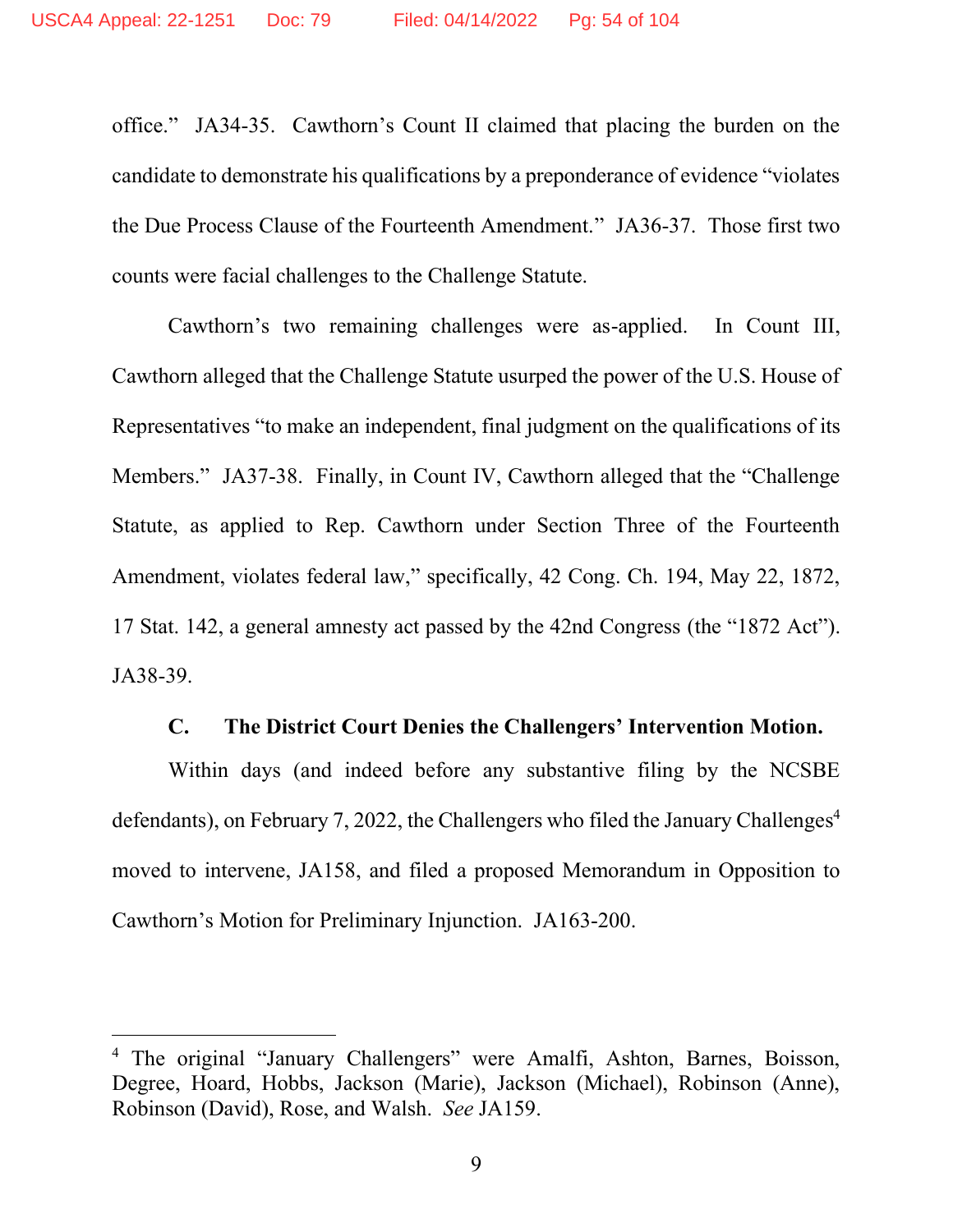On February 21, without any hearing, the district court issued its Order denying Challengers' motion to intervene. JA307-12. The district court denied intervention as a matter of right under Rule 24(a)(2) and permissive intervention under Rule 24(b)(1)(b). JA311-12.

For mandatory intervention, the district court ruled that the Challengers' motion failed on the third of the three prongs required for intervention: that "the applicant's interest is not adequately protected by existing parties to the litigation." JA308. First, the district court held that there was "a heightened presumption of adequate representation by the [NCSBE]," because the Challengers had "the same ultimate objective as the party to the suit," the NCSBE. JA308. Second, the district court held, the "would-be intervenors share the same ultimate objectives as a government defendant." JA309. Even though the Challengers, as parties ultimately seeking to disqualify Cawthorn under the Challenge Statute, were not in the same position as the NCSBE, a bipartisan Board ultimately in charge of administering the Challenges and perhaps deciding them, the district court ruled that the Challengers and the NCSBE "share the same ultimate objective in *this* case: to obtain a court order rejecting the Plaintiff's claims and upholding the constitutionality of the challenged statute." JA310. That the Challengers and the NCSBE had clearly different ultimate goals – and might have different views on the various grounds asserted by Cawthorn for declaring the Challenge Statute unconstitutional or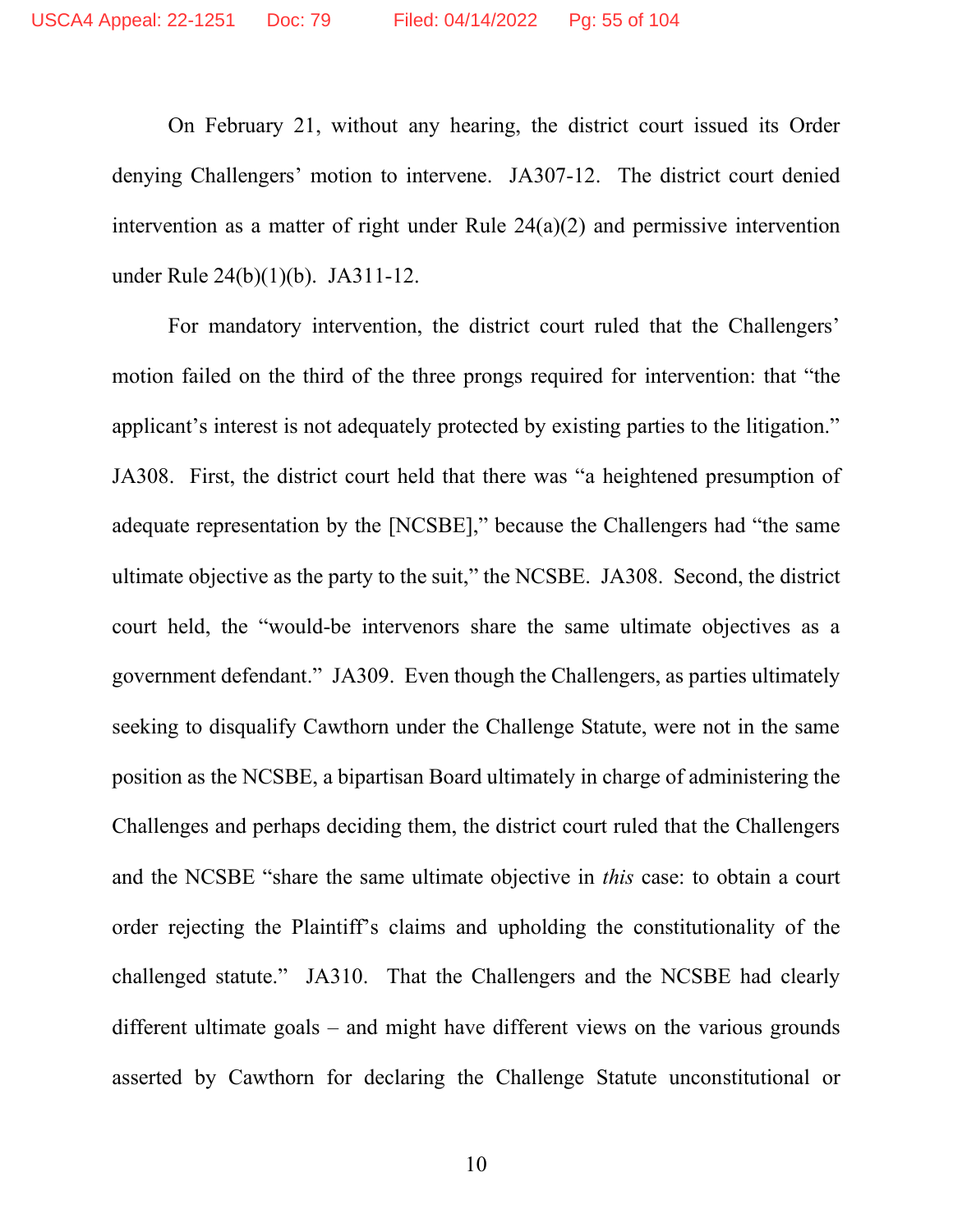inapplicable – was dismissed by the district court as "conflat[ing the] challenge to Plaintiffs' qualifications before the State Board of Elections with this litigation." JA310. Third, the district court held that the Challengers made "no showing of 'adversity or interest, collusion or malfeasance.'" JA311.

As for permissive intervention, the district court determined that it "must consider whether the intervention will unduly delay or prejudice the adjudication of the original parties' rights." JA311. Even though the Challengers had already provisionally filed their Memorandum in Opposition to Cawthorn's Motion for Preliminary Injunction on February 7, 2022, JA163-200 – a full two weeks *before* denial of the motion to intervene – the district court "conclude[d] that intervention would introduce unnecessary delays and complications 'without a corresponding benefit to existing litigants, the court, or the process,'" JA311 (quoting *Stuart v. Huff*, 706 F.3d 345, 355 (4th Cir. 2013)), further referencing the "district court's trial management prerogatives," JA311. The district court denied the intervention motion without prejudice. JA312.

#### **D. The March 2022 Challenges.**

Meanwhile the litigation over the maps for North Carolina's congressional districts continued. Two days after denial of the Challengers' first intervention motion, on February 23, 2022, a panel of three state court judges issued "a new map reflecting the congressional districts," which were then confirmed by the N.C.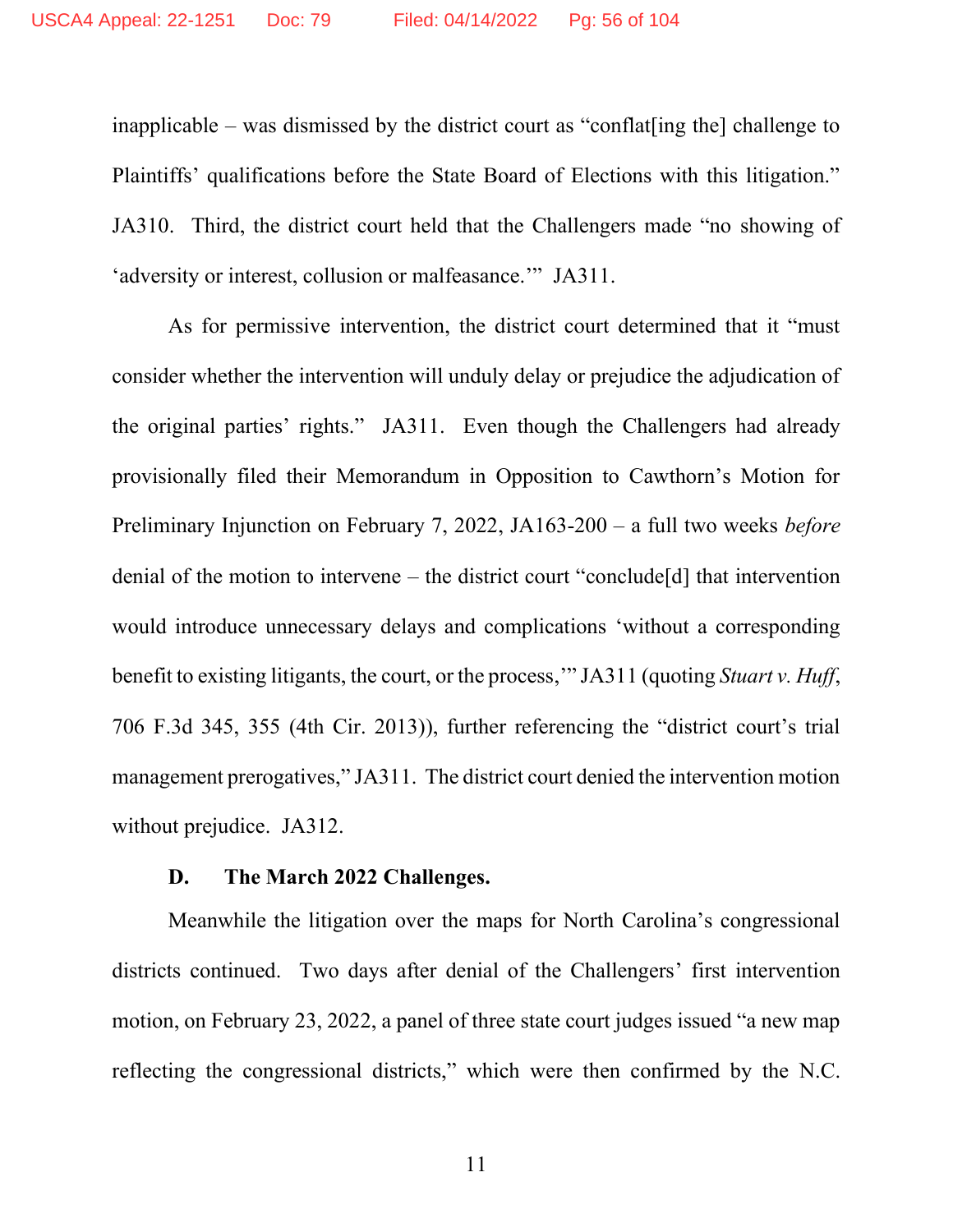Supreme Court. JA495. On February 24, the NCSBE "issued a letter to the January challengers informing them that, because they were no longer 'qualified, registered voters' in the newly drawn 13th Congressional District, the challenge filed under N.C. Gen. Stat. 163-127.1 et seq. was 'no longer valid.'" JA495. (While none of the January Challengers lived in the "newly drawn 13th Congressional District," Challenger Laurel Ashton was a voter in both the earlier 13th congressional district struck down by the state Supreme Court and the later 11th congressional district approved by that court – both districts in which Cawthorn filed for candidacy in 2022. *See* JA344.)

In any event, on March 2, 2022, the NCSBE "filed a notice informing the [district] court that [Cawthorn] had withdrawn his January notice of candidacy and filed a notice for the newly drawn 11th Congressional District." JA495. On "March 2, 2022, two individuals [January Challenger Ashton and new Challenger Hawkins] from [the 11th congressional district] filed challenges with the Board" on "the same basis on which the January challengers relied": that Cawthorn "was not eligible to run for office" based on Section 3 of the Fourteenth Amendment. JA495.

The district court, based on the NCSBE's March 2 statement that the new Challenges were valid in the 11th congressional district, ordered that "the hearing on the pending Motion for Preliminary Injunction will be accelerated and heard on March 4, 2022." JA18.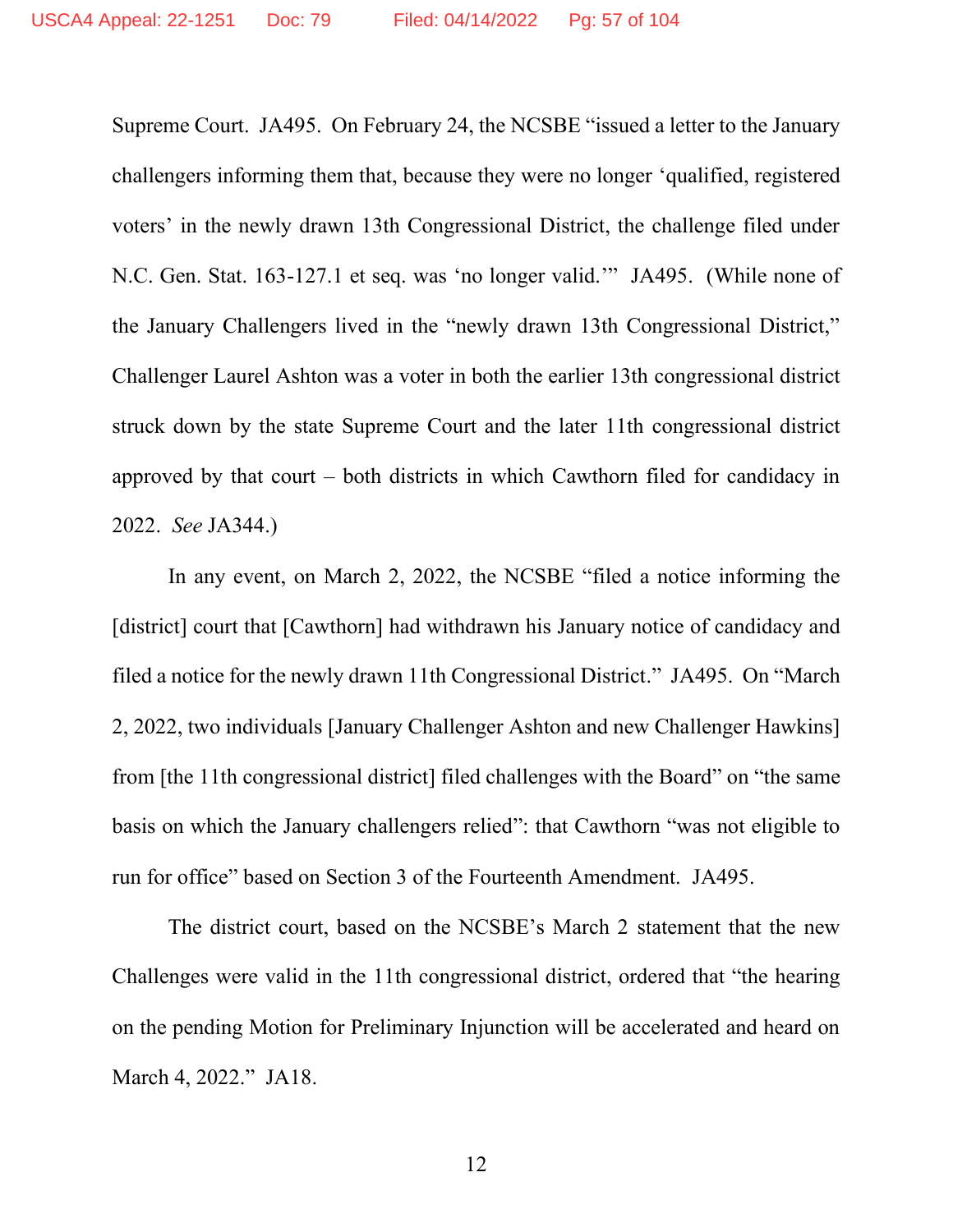### **E. The District Court's Ruling Enjoining the Challenges.**

At the March 4 hearing, the district court enjoined enforcement of the Challenge Statute in an oral ruling from the bench. JA492. Six days later, it issued a 26-page written Order describing its ruling in more detail and indicating that it was issuing a permanent injunction. JA491-516.

The district court explained that the "case is not about *what* must be decided – that is, whether an insurrection occurred." JA492 (emphasis in original). "Instead," the district court said, "it is about who decides what must be decided – and who decides who decides." JA492.

It is the Plaintiff's position that Congress decides who decides, but Defendants posit that the North Carolina legislature decides who decides. Because Congress has decided by statute, with two-thirds of both houses concurring, to reserve to Congress the right to decide whether one of its members has engaged in insurrection, the requested injunction was appropriately issued on March 4, 2022.

#### JA492.

The district court determined, over the NCSBE's objection, that Cawthorn had standing by reason of an injury-in-fact, which was that the Challengers, "voters in [the 11th Congressional D]istrict filed challenges pursuant to N.C. Gen. Stat. §§ 163- 127.1, et seq., seeking a decision finding him unqualified for the office." JA502. Cawthorn's claims were also "ripe for review" because he "was 'challenged' under the state statute." JA506. At the same time that both injury-in-fact and ripeness were based on the "current challenges," the district court rejected the NCSBE's call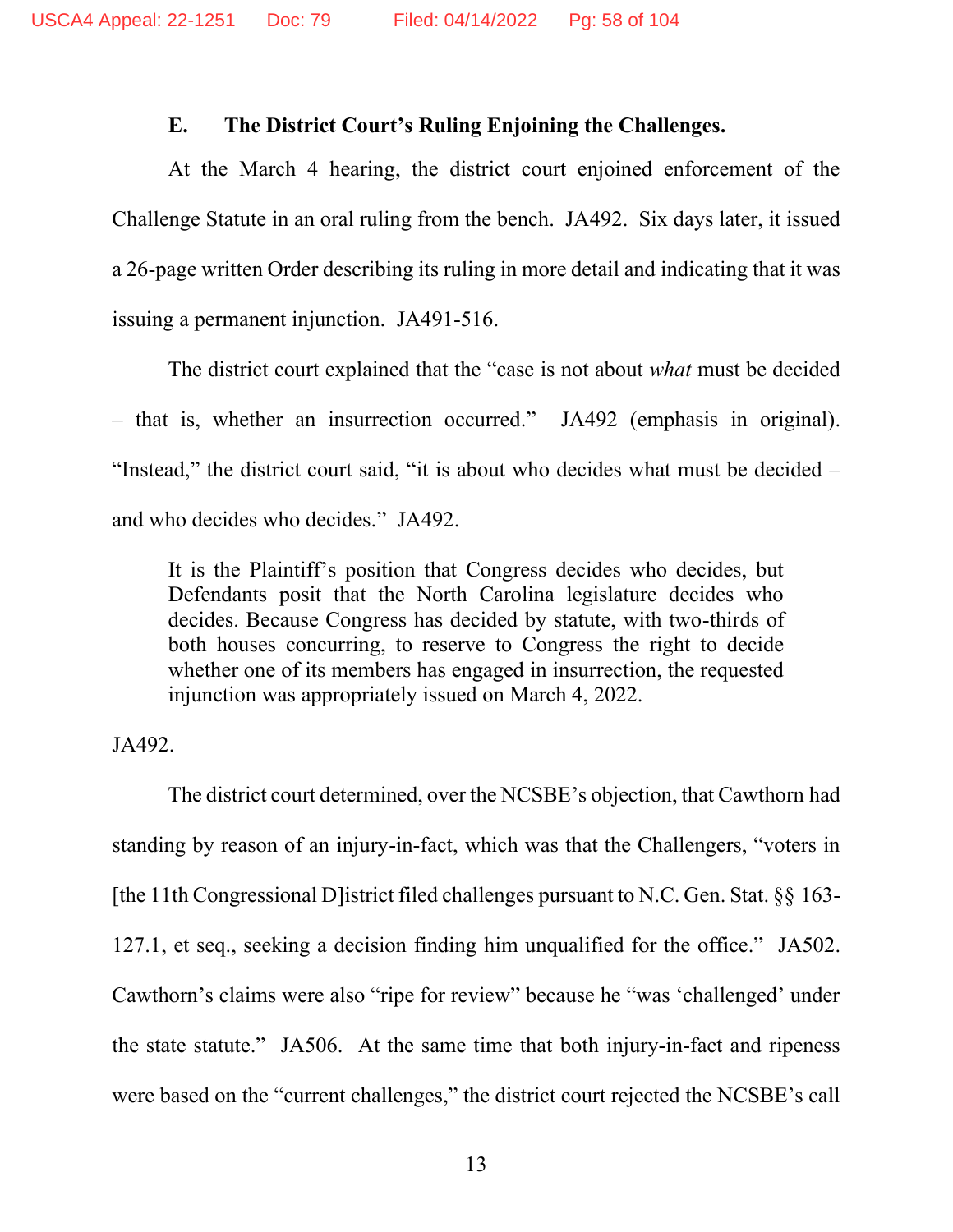for *Younger* abstention because those Challenges were "in a 'preliminary stage.'" JA508.

The district court ultimately ruled that Cawthorn should prevail only on his Count IV claim that Section 3 of the Fourteenth Amendment was supposedly undone by the 1872 Act and "the disability set forth in Section 3 can apply to no current member of Congress." JA510. The district court also ruled that requiring Cawthorn "to prepare a defense" constituted irreparable harm. JA513. In balancing hardships, those of Cawthorn – "if forced to participate in an unlawful proceeding and defend himself against allegations of insurrection against the United States at the same time he is attempting to campaign for election," JA514-15 – outweighed the "minimal" hardship to the NCSBE "since the injunction simply prohibits the Board from proceeding on the challenges" and the NCSBE "is not prohibited from determining any North Carolina candidate's qualifications based on other valid grounds." JA514. Gone from that equation, of course, was any hardship to the Challengers, who lost a statutorily conferred right to challenge a candidate for public office, including because he does not meet federal constitutional qualifications for office such as not having engaged in insurrection against the United States.

With regard to public interest, the district court in its March 4 oral ruling initially identified the public interest as coterminous with the minority of people who "proceed to the ammunition box" when dissatisfied with the protections offered by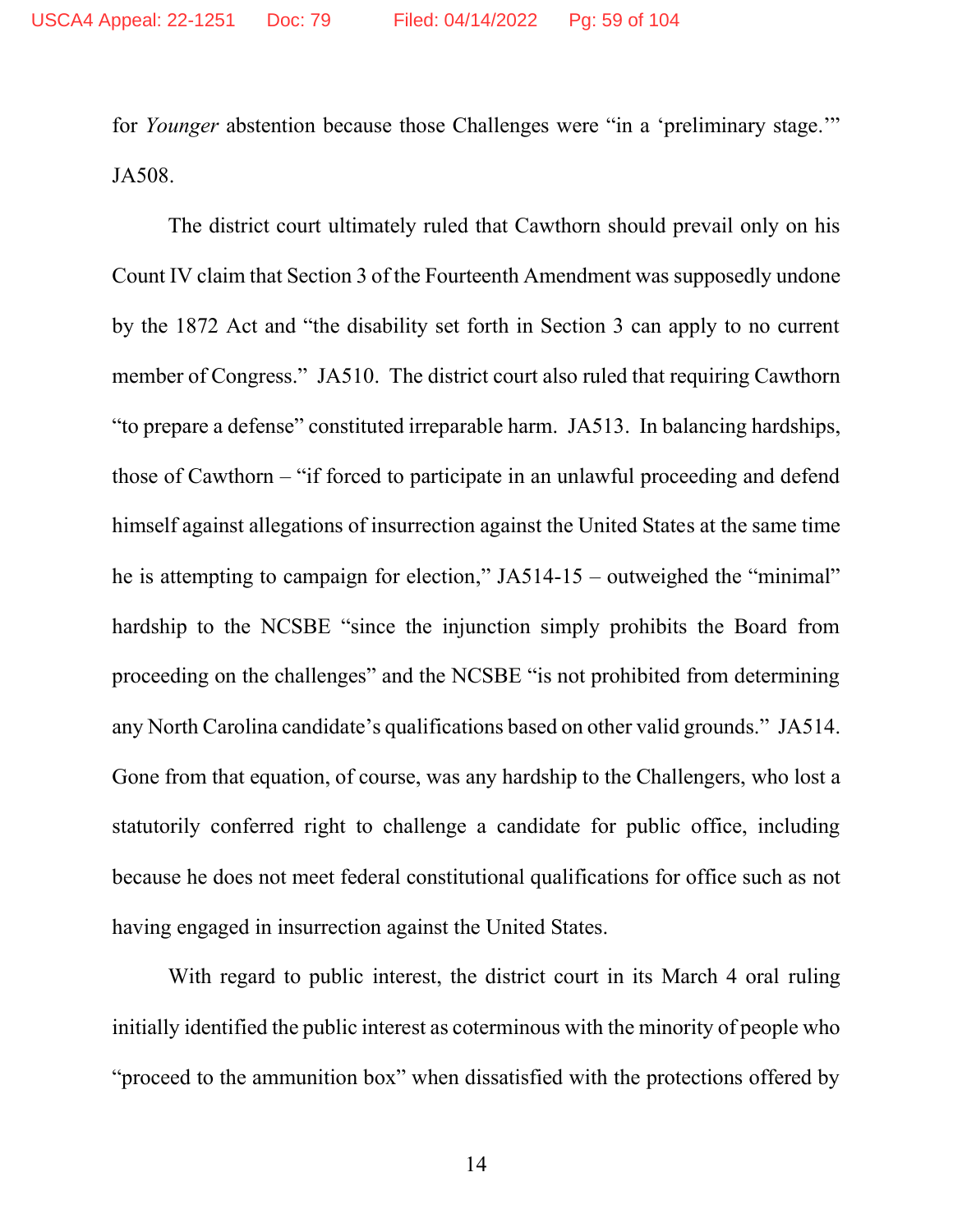"the soapbox, the ballot box, and jury box," and finding in their interests "an obligation to rule." JA486. In the written Order, however, the district court simply reiterated the same rationale supporting irreparable harm and balance of hardships: "The public interest is also served when candidates are not forced to assume burdens from which they have been explicitly exempted." JA515. The district court's public interest analysis did not account for the interest in adhering to the U.S. Constitution, and in particular, the paramount interest established in the Fourteenth Amendment itself in not having insurrectionists serving in Congress.

## **F. The Challengers' Initial Appellate Filings and This Court's Order.**

On March 9, 2022, the Challengers filed an interlocutory appeal of the denial of their motion to intervene and the district court's oral ruling granting the injunction. JA19. On that same date, the Challengers filed in this Court an Emergency Motion for Stay of Injunction Pending Appeal. Doc. 3. The NCSBE then filed an amicus brief in this Court, stating that  $(1)$  it had not yet decided whether to appeal, and (2) if it did appeal, would not do so on an expedited basis.<sup>5</sup> Doc. 10.

On March 17, 2022, this Court issued an Order stating that "[t]his case raises serious substantive questions," and denying "the current application for a stay" "without prejudice," because "the notice of appeal was filed by private individuals

<sup>5</sup> The NCSBE's deadline to appeal was April 11. It did not, in fact, appeal by that date.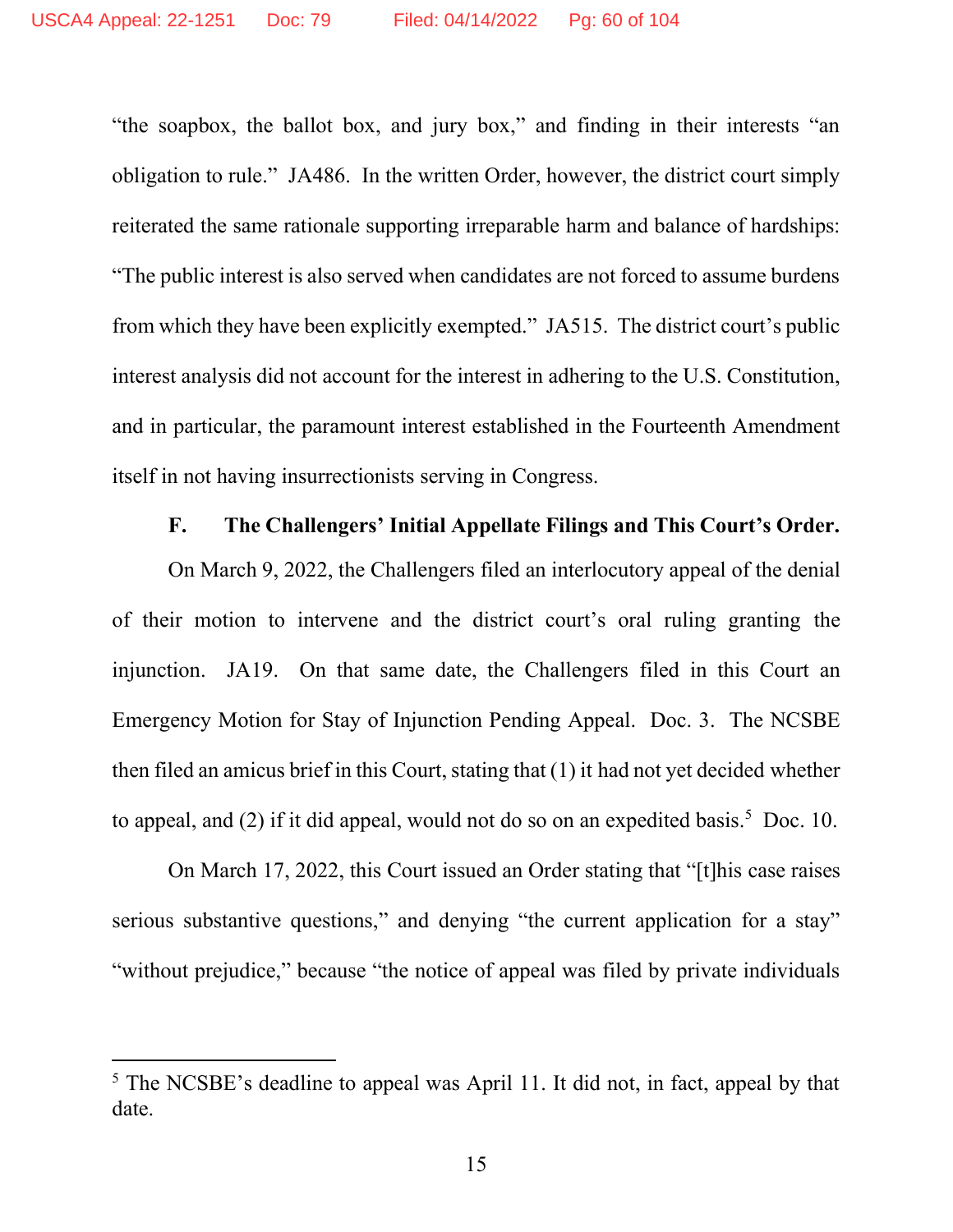who were not named as defendants and who were denied intervention in the district court, and the only defendants before the district court have not appealed." Doc. 33. This Court also stated that "events since the district court's denial of intervention . . . reveal that circumstances may have changed and the district court suggested it would revisit intervention if the posture of the case changed." *Id*. at 2. This Court therefore ordered that "a limited remand is appropriate in aid of our own jurisdiction to permit appellants to file and the district court to consider a new motion to intervene on an expedited basis." *Id*.

## **G. The Challengers' Renewed Intervention Motion and the District Court's Second Denial.**

On March 17, 2022, the same day as this Court's limited remand Order, the Challengers filed their Expedited Renewed Motion to Intervene as Defendants. JA520.<sup>6</sup> Four days later, the district court ordered the Challengers to supplement the motion with any supporting documents, JA538-39, which the Challengers did on March 21. JA540. The district court also ordered Cawthorn to respond to the renewed motion to intervene by March 28, 2022, which he did. JA730.

On March 30, 2022, the district court again denied intervention. Despite having found that Cawthorn had standing and presented a sufficiently ripe dispute based on the Challengers' filing of the Challenges, JA506, the district court now

<sup>6</sup> Also on March 17, 2022, three additional challengers – Lowrance, Neal, and Richard – timely filed Challenges. JA621-80.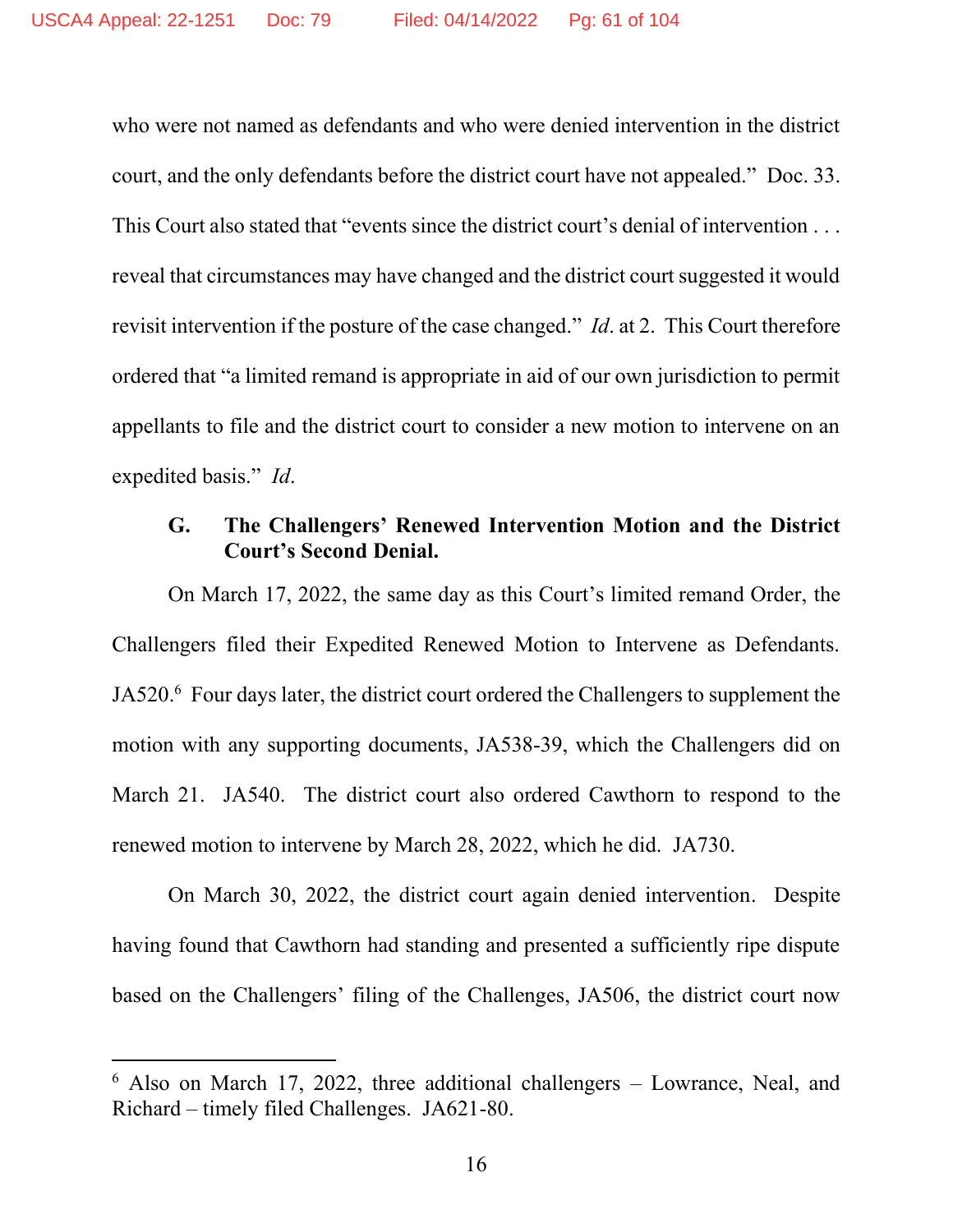ruled that the "January challengers, including Laurel Ashton" (who was a party to both sets of Challenges), "lost any standing they may have had to intervene in this case on February 24, 2022, when they were notified [by the NCSBE] that their challenges were no longer valid." JA750. Notwithstanding the renewed Challenges filed on March 2, and this Court's limited remand, the district court found the renewed intervention motion "untimely," JA750, because "the case progressed to a final order on challenges by two of the proposed intervenors." JA751. Although the district court faulted the Challengers for "provid[ing] no explanation for their delay in filing the motion," JA751, the district court's timeline makes it clear that there was really only a single day – March 3, 2022 – between the time that Challengers "Ashton and Hawkins achieved standing in the case on March 2, 2022," JA751, and the merits hearing on March 4 in which the district court announced its ruling for Cawthorn. JA753.

In denying the second motion to intervene, Cawthorn's interests were once again deemed paramount. The prospect that Cawthorn might "be required to respond to 'new' arguments, unanticipated theories, and possible re-litigation of issues already decided," and "an appeal brought by strangers to the case would be unduly prejudicial to him by causing further unforeseen delay." JA752. That these "strangers" were the Challengers whose actions under the North Carolina statute initiated Cawthorn's filing in the first instance and provided him with Article III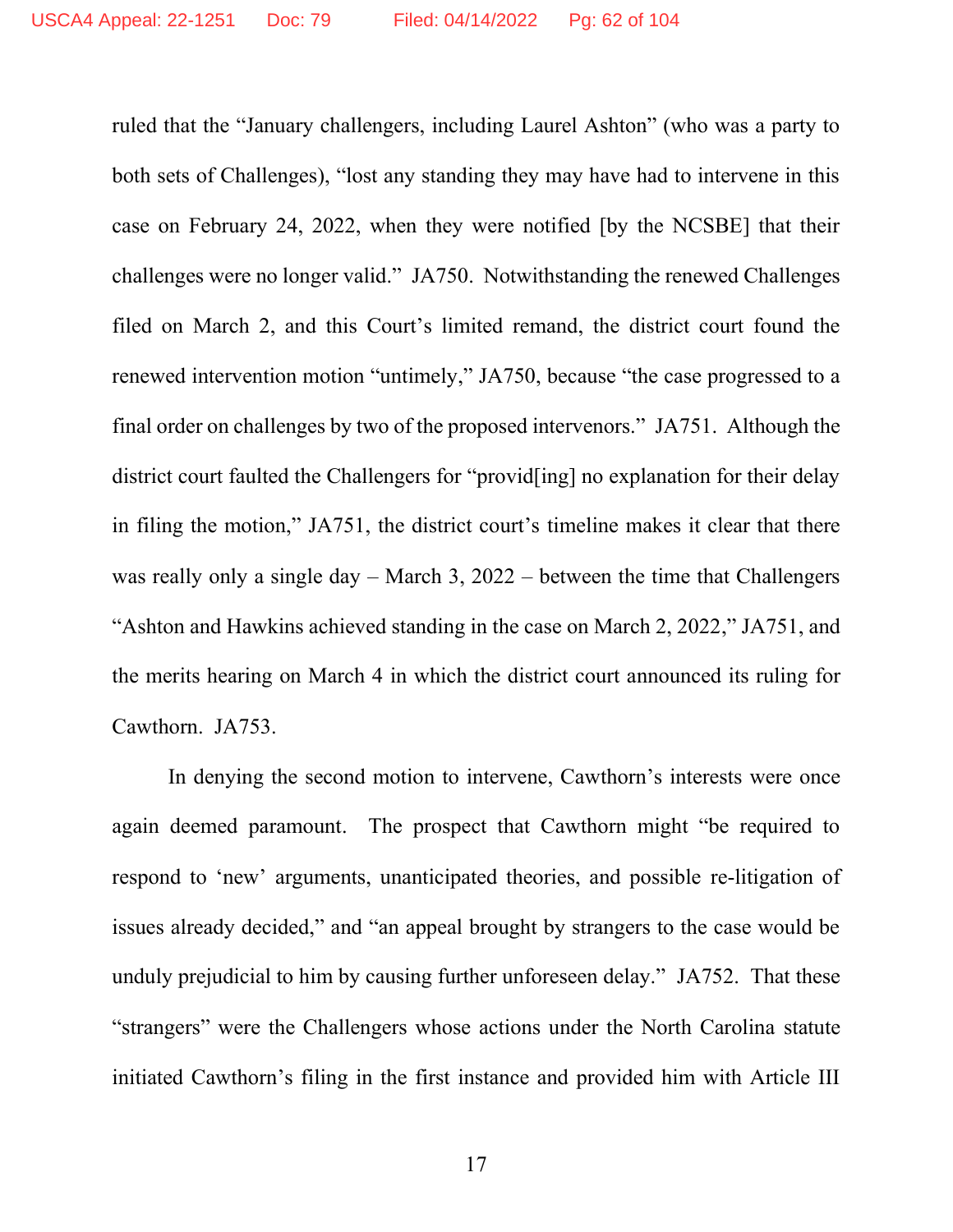standing was of no moment to the district court. And even though this Court had indicated that the "case raises serious substantive questions" and ordered limited remand "in aid of [its] own jurisdiction," Doc. 33, the district court considered it within its rights to preemptively determine whether Cawthorn should be "subject[] to an appeal." JA752.<sup>7</sup>

On the same day the second intervention motion was denied, March 30, 2022, the Challengers filed another Amended Notice of Appeal, including in it the denial of the second motion to intervene. JA756. On April 7, this Court denied the Challengers' motion to stay the injunction but granted their motion to expedite the appeal. Doc. 69. The deadline for the NCSBE to file an appeal passed on April 11 with no appeal filed by those defendants.

### **SUMMARY OF ARGUMENT**

The district court abused its discretion by denying the Challengers' motions to intervene and by enjoining the NCSBE from hearing the Challengers' statutorily authorized objections to Cawthorn's candidacy. In making those errors, the district

<sup>&</sup>lt;sup>7</sup> Just prior to issuing the denial of the second intervention motion, also on March 30, 2022, and even though its March 10 order was a final judgment in the form of a permanent injunction then on appeal, the district court issued an order "sua sponte" and "[p]ursuant to it inherent authority" to "clarify the current procedural posture of this action." JA745. The district court purported to "stay" the case "regarding [Cawthorn's] remaining claims for relief pending resolution of any appeals of the oral and written orders." JA746. Without explanation, the district court also stated that "[t]his order is effective *nunc pro tunc* to March 4, 2022." JA746.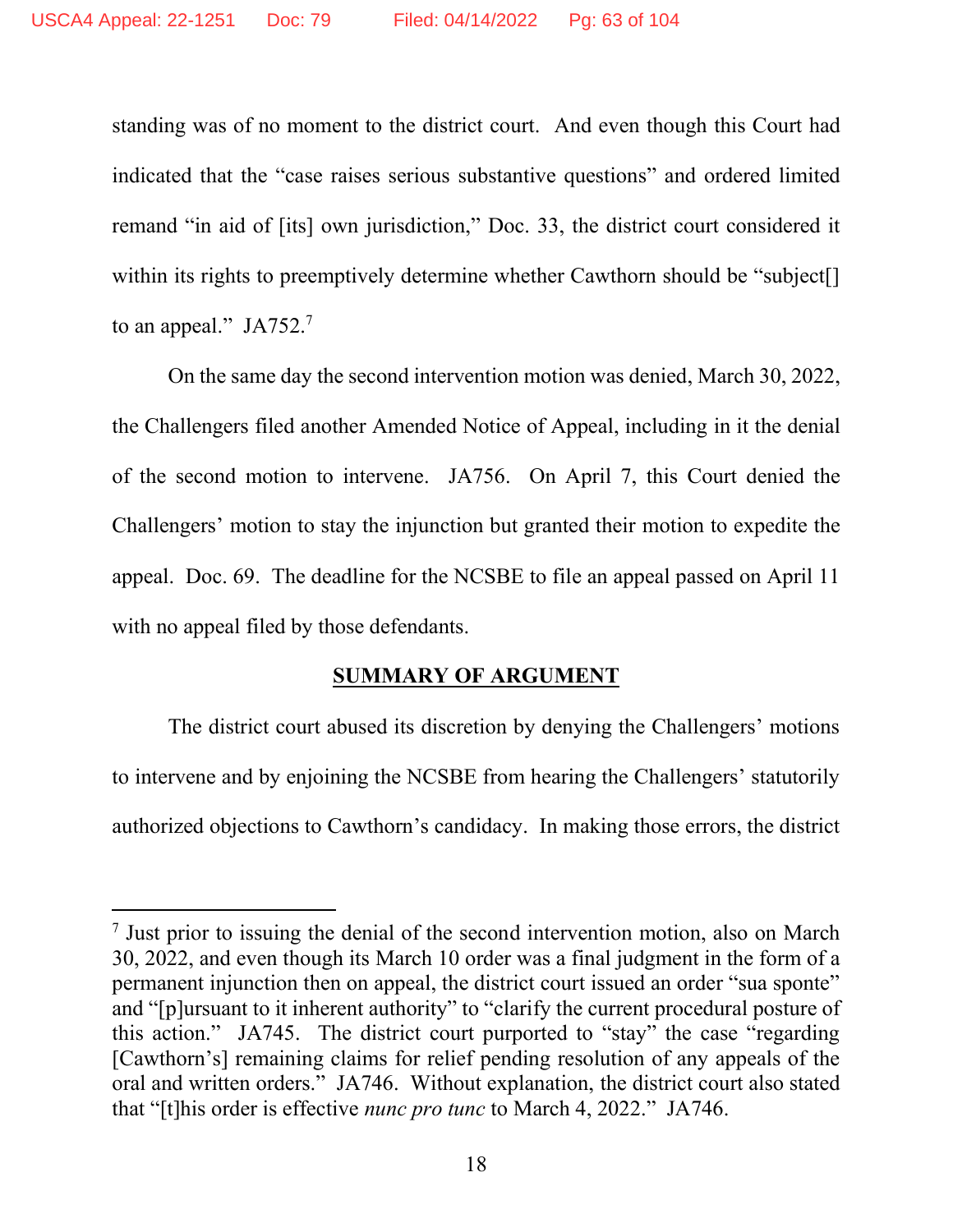court aggrandized to itself the power to decide whether Cawthorn – who swore an oath to support the Constitution but then engaged in insurrection – can appear on the ballot in North Carolina. This Court should reverse both decisions.

The Challengers should have been permitted to intervene because their Challenges are at the center of this case. Cawthorn filed this lawsuit to block the Challenges. And the district court understood the debate to be over "who decides" those Challenges. Yet the district court refused to allow the Challengers to be heard, applying shifting rationales that together adopt a standard no party could meet. The district court first held that the Challengers' prompt request to intervene was premature because it was not yet clear that the NCSBE's and Challengers' interests would diverge. But once that divergence became clear – and this Court remanded for consideration of a new intervention motion because "circumstances may have changed" – the district court flatly refused to permit intervention on the ground that it was now too late.

Together, these two rulings amount to a blanket ban on intervention by the very voters whose interests are most affected by judgment. And, because the NCSBE has chosen not to appeal the judgment, that ban would have the practical effect of forever barring the Challengers from pursuing their Challenges to Cawthorn's qualifications. This Court should reverse the intervention rulings because no rule or precedent gives the district court unfettered discretion to shut the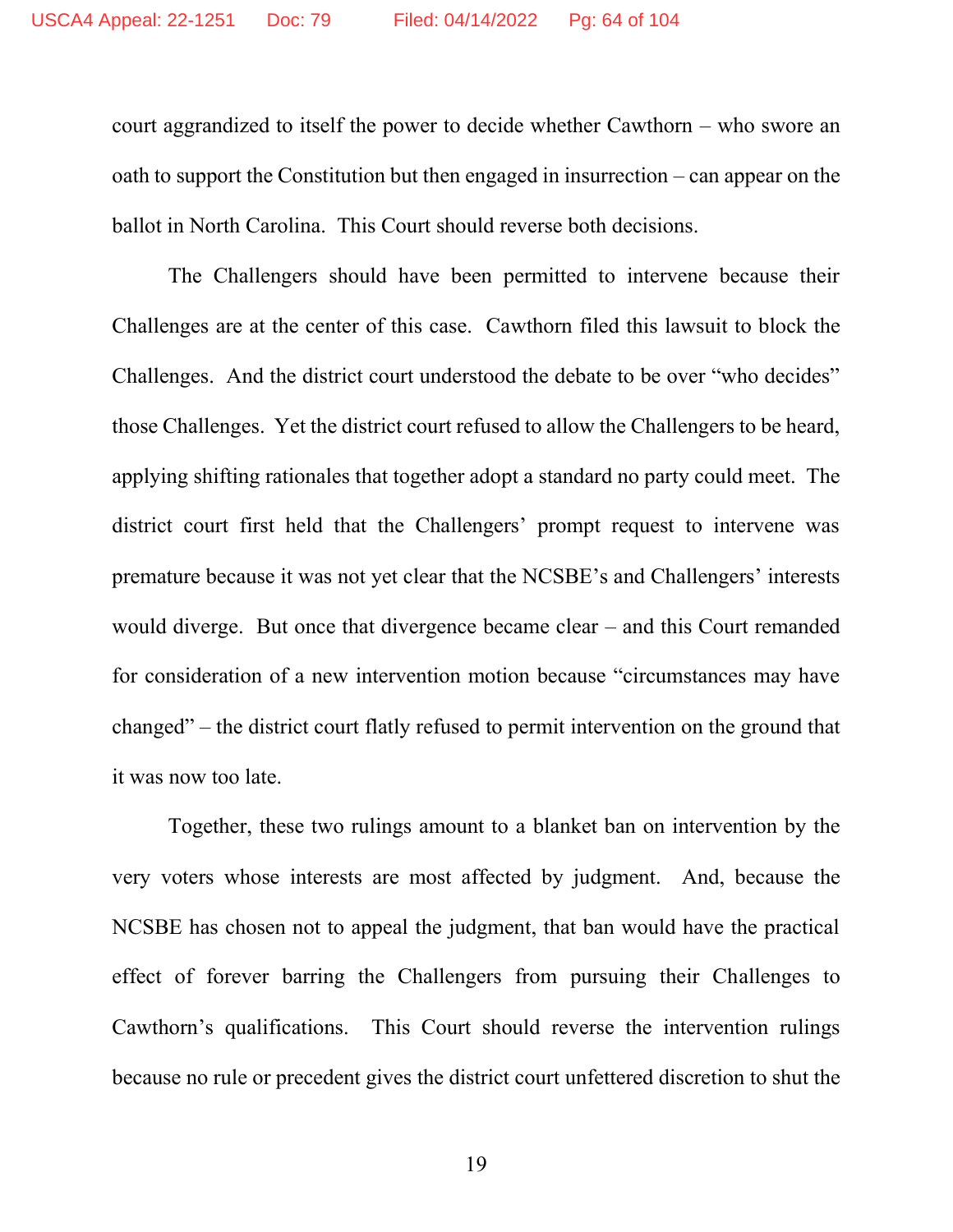courthouse doors to those most affected by its decision, especially when, as here, there is a clear divergence in interests between the intervenors and parties.

Reversal of that erroneous intervention ruling is all the more important here to ensure review of the district court's judgment. Faced with a debate over *who* decides the Challenges, the district court held that *no one* should because, in the wake of the Civil War, Congress enacted a law authorizing those who engaged in insurrection to seek public office. That 1872 Act does not apply to Cawthorn or any other modern-day insurrectionist. The text and legislative history both establish that Congress granted amnesty only to those who had already engaged in insurrection, not to those who would decide over a century later to take the oath of office and then seek to undermine the Constitution they swore to defend. The district court's contrary ruling – and its finding that the public interest is best served by an injunction barring inquiry into whether a candidate for public office engaged in insurrection against the United States – should be reversed.

#### **STANDARD OF REVIEW**

This Court "review[s] questions of law, including a lower court's determination of its subject-matter jurisdiction, de novo." *Barlow v. Colgate Palmolive Co.*, 772 F.3d 1001, 1007 (4th Cir. 2014). Injunctions, orders denying intervention, and decisions to abstain under *Younger* are reviewed for abuse of discretion. *See RXD Media, LLC v. IP Application Dev. LLC*, 986 F.3d 361, 375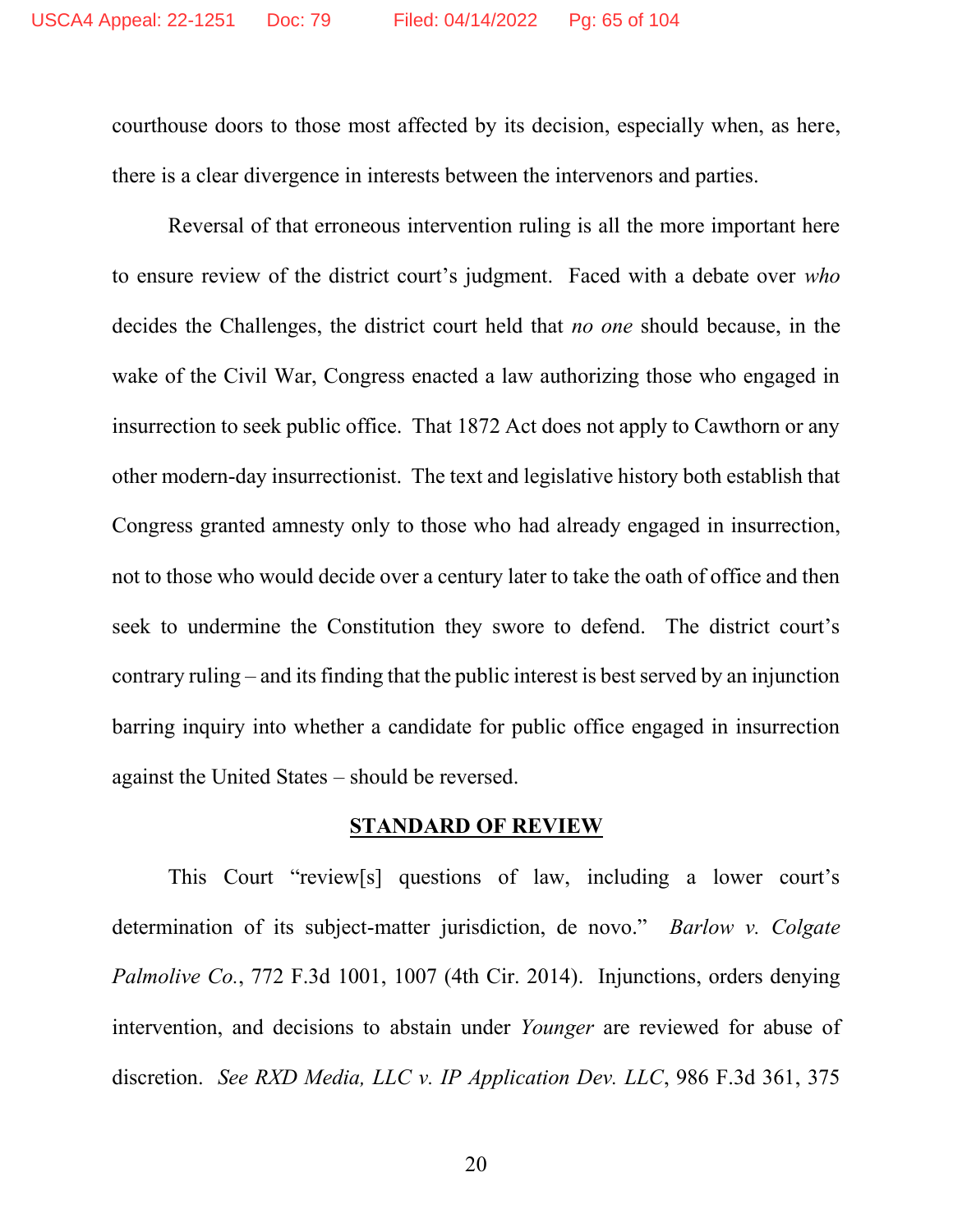(4th Cir. 2021) (injunctions); *Stuart v. Huff*, 706 F.3d 345, 349 (4th Cir. 2013) (intervention); *Nivens v. Gilchrist*, 444 F.3d 237, 240 (4th Cir. 2006) (abstention). "A district court 'abuses its discretion when it acts arbitrarily or irrationally, fails to consider judicially recognized factors constraining its exercise of discretion, relies on erroneous factual or legal premises, or commits an error of law.'" *Wilson v. UnitedHealthcare Ins. Co.*, 27 F.4th 228, 242 (4th Cir. 2022) (quoting *Newport News Shipbuilding & Dry Dock Co. v. Holiday*, 591 F.3d 219, 226-27 (4th Cir. 2009)).

#### **ARGUMENT**

## **I. The District Court Abused Its Discretion by Denying the Motions to Intervene.**

Viewed together, the twin denials of the Challengers' motions to intervene – based on different and contradictory grounds – amount to closing the courthouse doors to the individuals granted the predominate challenge right under the North Carolina statute who actually initiated the very Challenges that provided Cawthorn and the district court with the injury-in-fact necessary to support federal jurisdiction. JA504. To deny the Challengers intervention based, first, on the now-discredited speculation that the NCSBE would protect their rights, and, second, on "untimeliness" for missing a one-day window to renew their motion elevates form over substance to squelch the rights of Challengers.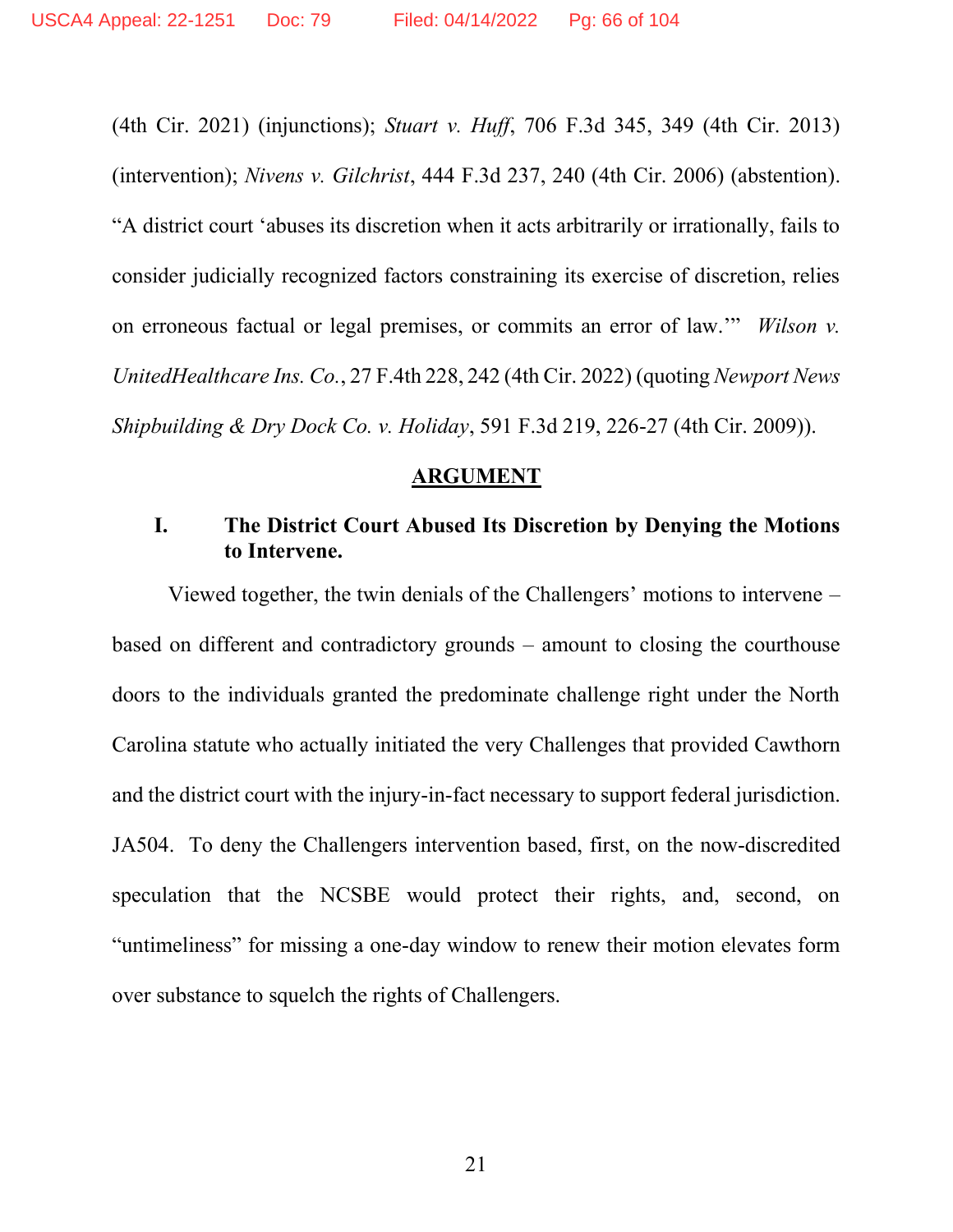## **A. The Challengers' Interests Were Not Identical to Those of the NCSBE.**

The district court denied the Challengers' first motion to intervene as a matter of right because the NCSBE and Challengers had the same alleged ultimate objective in "upholding the constitutionality of the challenged statute." JA310. That proposition, never correct, is now manifestly wrong. The NCSBE has stated that it "does not share [the Challengers'] interests that are focused on a particular outcome of a challenge to disqualify a particular candidate in this election." JA728. The NCSBE, moreover, has not appealed the permanent injunction barring the Challenges. That shows that the Challengers' interest is not adequately represented by the NCSBE.

Under the Challenge Statute, the Challengers are not simply persons entitled to *file* a complaint for the NCSBE to investigate; they are the actual *litigants* before the NCSBE acting as a neutral adjudicative body. N.C. Gen. Stat. § 163-127.4. That is the right afforded the Challengers by statute and, having been afforded that right, they may not be arbitrarily prevented from accessing it without due process. *See Cleveland Bd. of Educ. v. Loudermill*, 470 U.S. 532, 542 (1985); *Paul v. Davis*, 424 U.S. 693, 711 (1976) (due process is required where "as a result of the state action complained of, a right or status previously recognized by state law was distinctly altered or extinguished"). Cawthorn has used the federal courts to accomplish just this end, and the district court's permanent injunction is imposing an injury-in-fact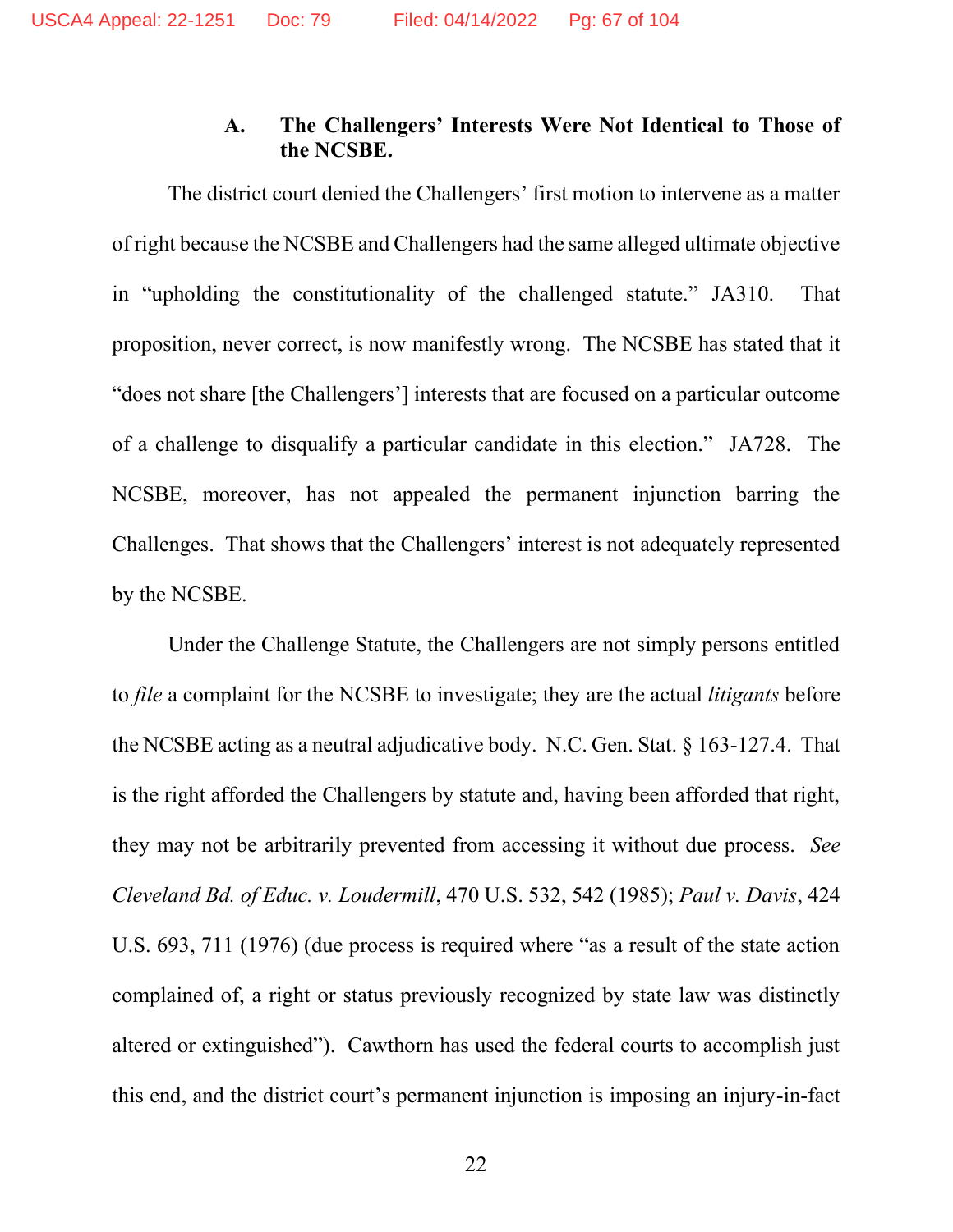on the Challengers by preventing them from exercising their rights, conferred by state law, to litigate a candidacy challenge.

That the NCSBE is content to accept the district court's ruling and deprive the Challengers of their rights under North Carolina law underlines the reasons why the Challengers themselves should be permitted to defend their rights on appeal. At this point, the Challengers' standing "need not be based on whether they would have had standing to independently bring [the] suit, but rather may be contingent on whether they have standing now based on a concrete injury related to the judgment." *W. Watersheds Project v. Kraayenbrink*, 632 F.3d 472, 482 (9th Cir. 2011); *Didrickson v. U.S. Dep't of Interior*, 982 F.2d 1332, 1338 (9th Cir. 1992) ("To determine whether an intervenor may appeal from a decision not being appealed by one of the parties in the district court, the test is whether the intervenor's interests have been adversely affected by the judgment."). Here, the judgment does not just impose some collateral injury on Challengers – it directly bars them from proceeding with the Challenges *they filed*. The Challengers have thus established their Article III standing and right to proceed with this case, despite and because of the NCSBE's refusal to protect their unique interests. *See Diamond v. Charles*, 467 U.S. 54, 68 (1986) (intervenor who satisfies Article III has the "right to continue a suit in the absence of the party on whose side" intervention was made).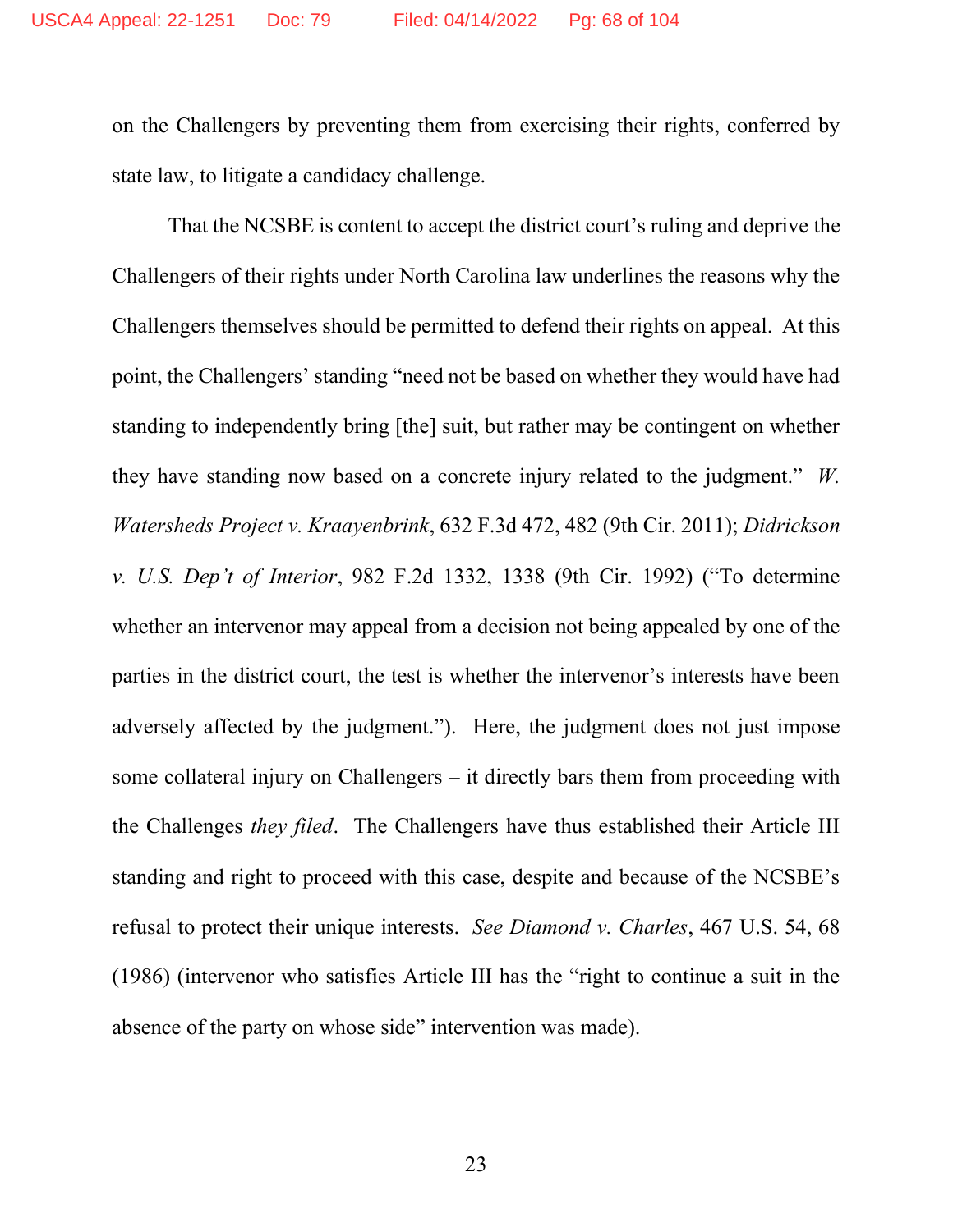In short, the NCSBE never was – and is not now – an adequate protector of the Challengers' rights. The Challengers thus satisfy their "minimal" burden of showing inadequacy of representation: that the "representation of [their] interest 'may be' inadequate." *Trbovich v. United Mine Workers*, 404 U.S. 528, 538 n.10 (1972). Having survived Cawthorn's facial attack on the Challenge Statute, the NCSBE is content to step aside and let the ruling on Cawthorn's as-applied claim stand.

The district court recognized this feature of its judgment in its weighing of the hardship to the NCSBE arising from the judgment: "the injunction simply prohibits the Board from proceeding on the challenges filed against [Cawthorn] seeking his disqualification pursuant to Section 3 of the Fourteenth Amendment," but the "Board is not prohibited from determining any North Carolina candidate's qualifications based on other valid grounds." JA514. That recognition, which was apparent from the start (but rejected by the district court), leaves no room for contending that the Challengers share the same "ultimate objective" as the NCSBE. Now that the NCSBE has refused to appeal, the disconnect between its interests and those of the Challengers is palpable.

## **B. The District Court Erred by Ruling That the Challengers' Renewed Intervention Motion Was Untimely.**

Following remand from this Court, the district court denied the Challengers' renewed motion to intervene as "untimely," JA750, even though "[m]ere passage of time is but one factor to be considered in light of all the circumstances," *Hill v. W.*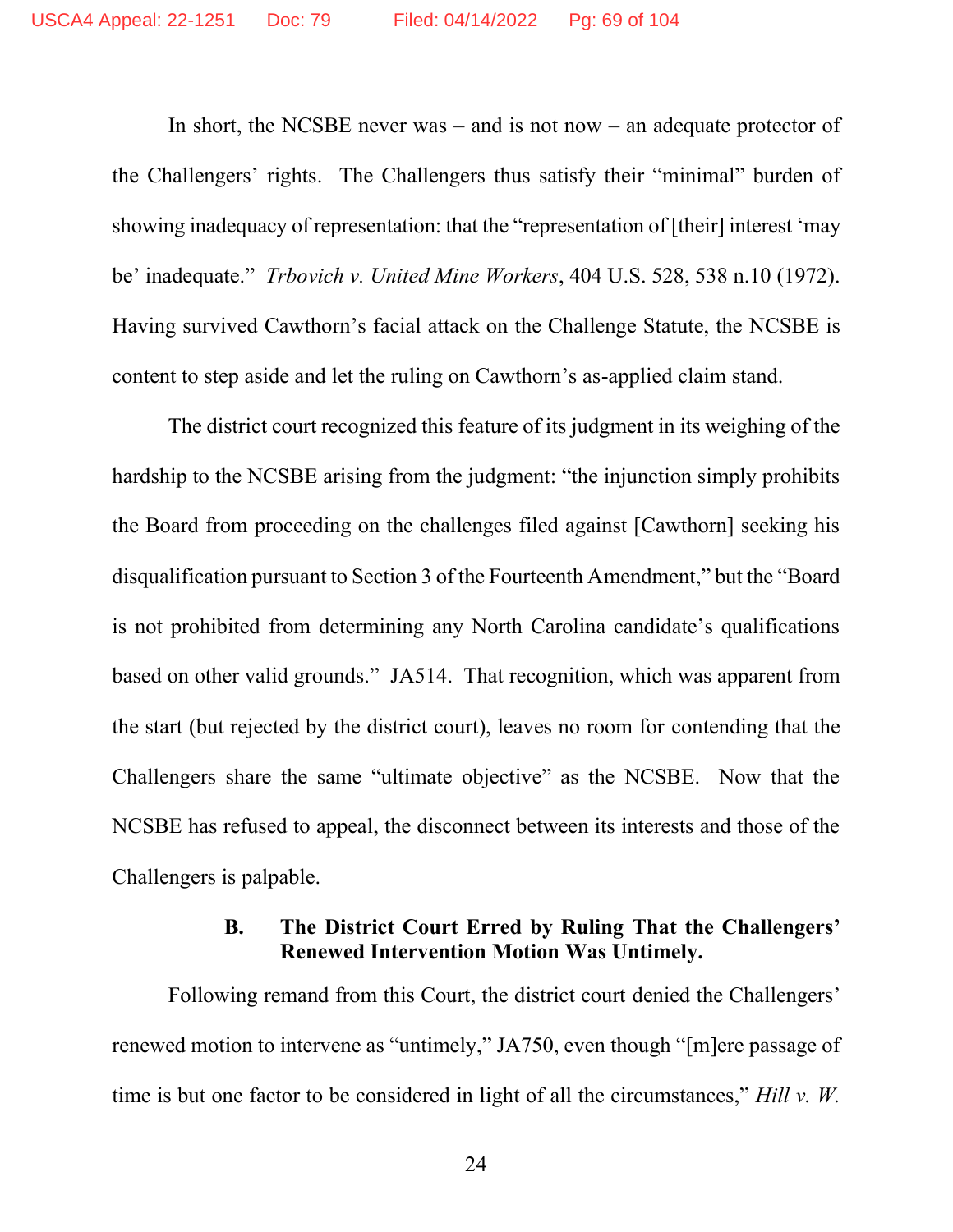*Elec. Co.*, 672 F.2d 381, 386 (4th Cir. 1982) (quoting *Spring Const. Co. v. Harris*, 614 F.2d 374, 377 (4th Cir. 1980)); *accord NAACP v. New York*, 413 U.S. 345, 366 (1973) ("Timeliness is to be determined from all the circumstances."). The factors relevant to the "timeliness of an intervention motion" include "how far the suit has progressed, the prejudice which delay might cause other parties, and the reason for the tardiness in moving to intervene." *Gould v. Alleco, Inc.*, 883 F.2d 281, 286 (4th Cir. 1989).

The Challengers' motions were in no way tardy. They filed their first motion to intervene *before* the NCSBE made any substantive filing. *Compare* JA158 (Motion to Intervene), *with* JA221 (NCSBE Opposition to Preliminary Injunction). The district court denied that motion on the purported basis that the Challengers and the NCSBE shared the same objective and that the Challengers' provisionally filed brief contained similar legal arguments to the later-filed NCSBE brief. JA312. That reasoning was shown to be incorrect after the Challengers filed their appeal of the injunction in favor of Cawthorn and motion for emergency stay in this Court. The divergence of interests between the Challengers and the NCSBE (manifested most clearly by the NCSBE's failure to appeal) did not become fully apparent until *after* the date that the NCSBE refused to join in the emergency stay motion, March 14, 2022. Yet according to the district court, the latest conceivably timely date to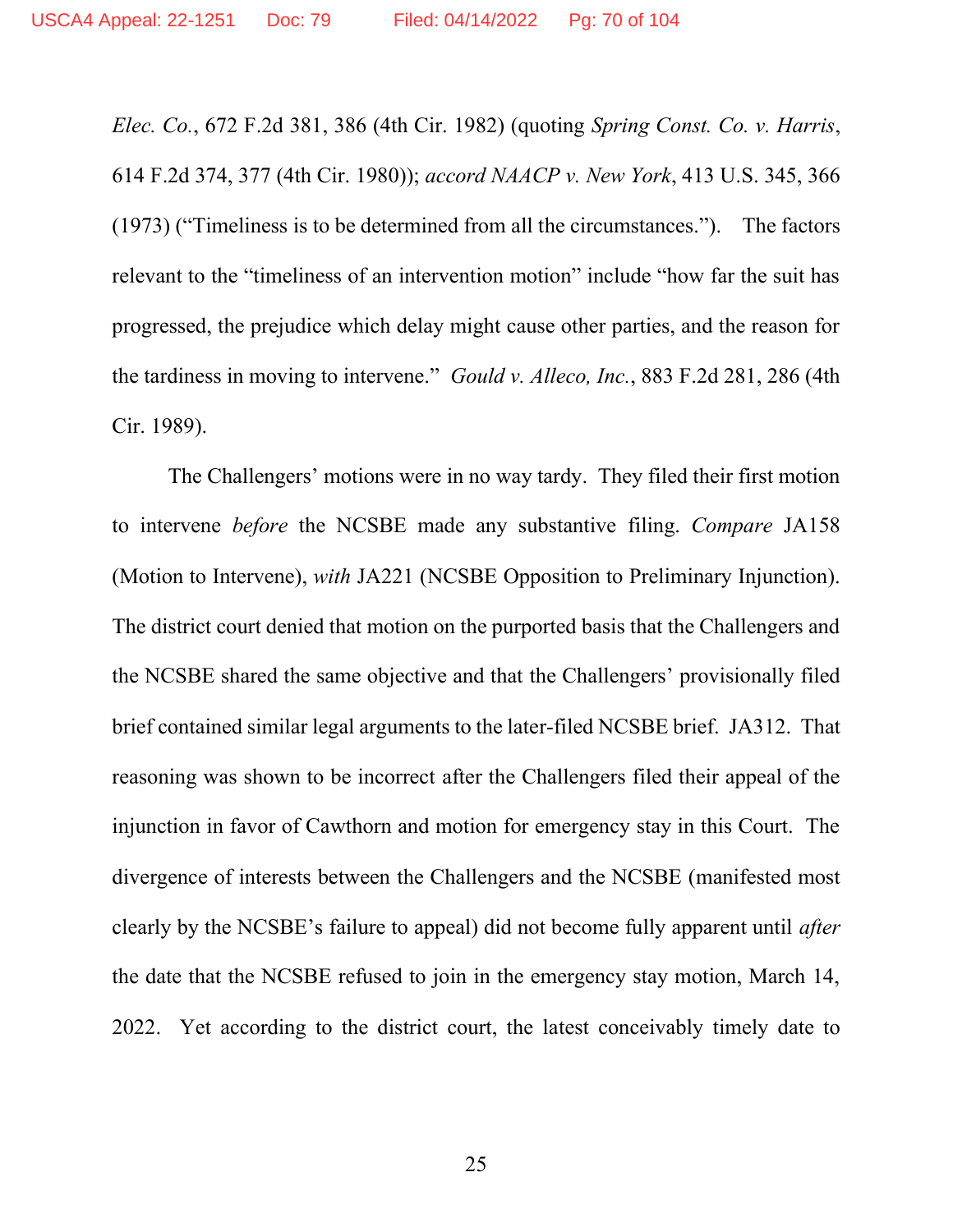intervene was March 10, when the district court issued the permanent injunction. *See* JA753.

That reasoning conflicts with the line of cases holding that a "motion to intervene was timely filed and should have been granted" where the proposed intervenors promptly moved to intervene "after the entry of final judgment" and "as soon as it became clear to the [intervenors] that [their] interests . . . would no longer be protected by the [parties]." *United Airlines, Inc. v. McDonald*, 432 U.S. 385, 394-96 (1977). In *United Airlines*, the district court refused to certify a class action and the named plaintiffs tried to take a premature appeal from that class-certification decision, but then the named plaintiffs chose not to pursue that appeal after final judgment. At that point, an unnamed member of the class "promptly moved to intervene" and the Supreme Court held that the motion was timely because the movant "quickly sought to enter the litigation" as soon as it became clear that the named plaintiffs would not appeal. *Id*. at 394; *accord U.S. Cas. Company v. Taylor*, 64 F.2d 521, 526-527 (4th Cir. 1933) (intervention "may be allowed after a final decree when it is necessary to do to preserve some right which cannot otherwise be protected"). Here, the Challengers did not just seek to intervene as soon as it became clear that the NCSBE would not protect their interests – they moved to intervene shortly after Cawthorn filed this action, and they renewed that motion on the *same day* that this Court remanded the action to permit the Challengers to file a new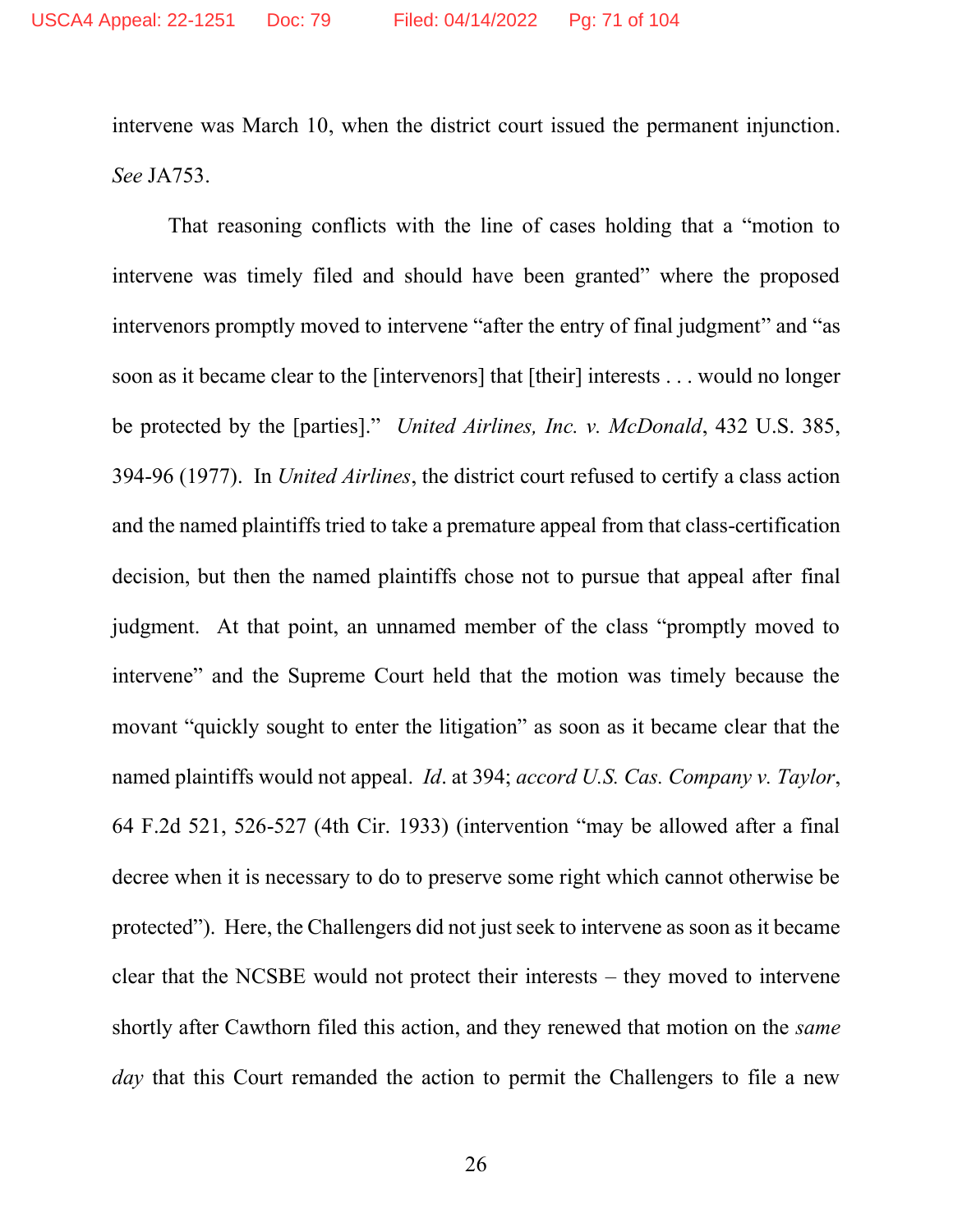intervention motion. The district court abused its discretion by holding that the Challengers' renewed motion – explicitly contemplated by this Court – was somehow so tardy as to foreclose intervention.

The district court's analysis of prejudice to Cawthorn from intervention is even more puzzling. According to the district court, allowing intervention could mean that Cawthorn "may be required to respond to 'new' arguments [and] unanticipated theories" from the Challengers. JA752. Yet the Challengers' arguments were hardly "new"; they were presented on February 7, before the NCSBE filed its own opposition. JA163-200. Furthermore, the district court *already held* that the Challengers' arguments were substantially similar to the NCSBE's; in the district court's words, their "response brief adds little to nothing" for the district court's consideration. JA312. It was that finding that the district court used to deny the first motion. It cannot, however, be true *both* that the Challengers' arguments "add little to nothing" to the NCSBE's arguments *and* that allowing intervention would force Cawthorn "to respond to 'new' arguments [and] unanticipated theories" from the Challengers.

The district court abused its discretion in denying intervention and the Challengers should be permitted to intervene at this appellate stage. If nothing else, Challenger Ashton – who filed *both* underlying challenges and *both* motions to intervene – has a right to intervene.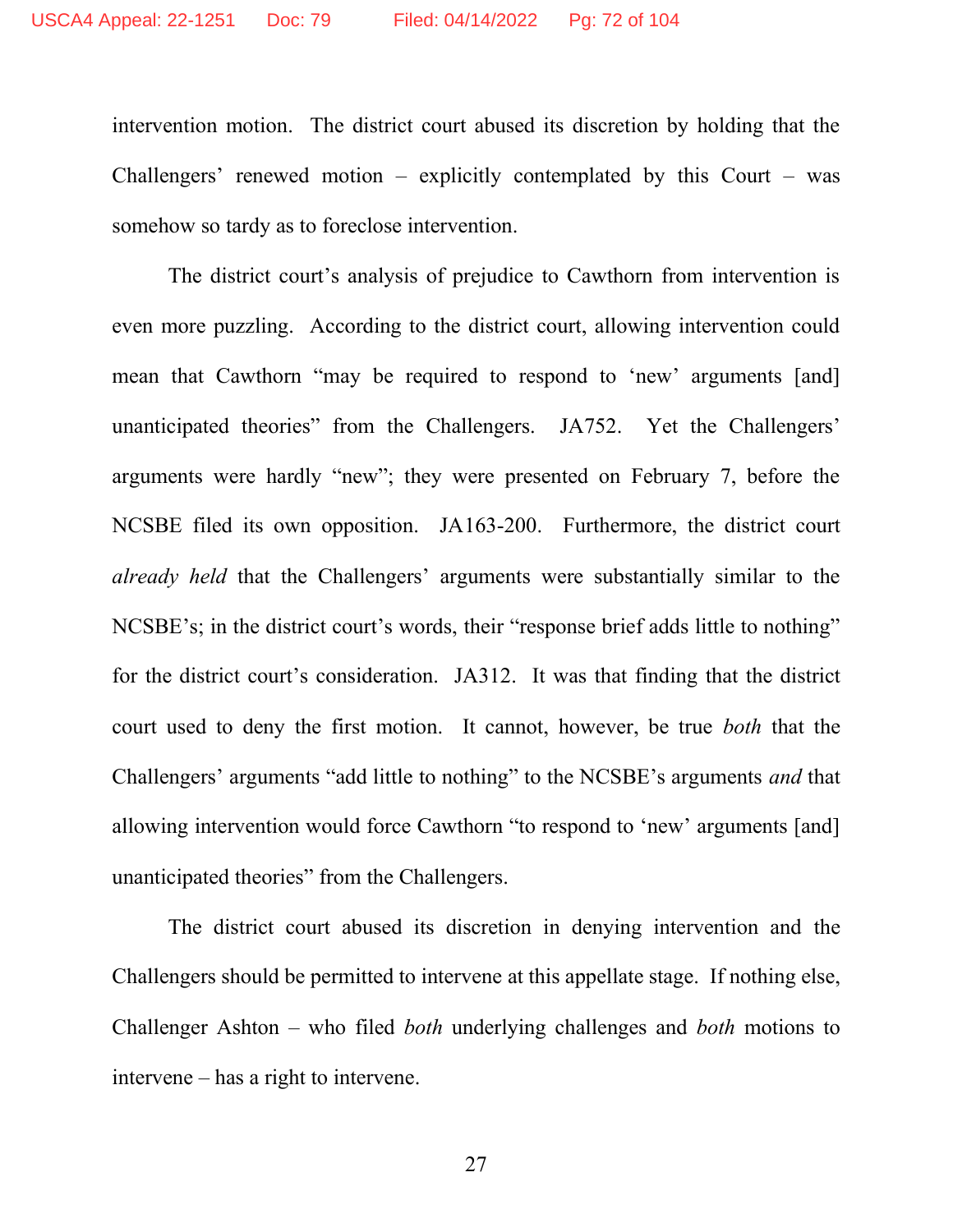#### **II. The District Court Erred in Granting a Permanent Injunction.**

In granting a permanent injunction in favor of Cawthorn, the district court found that the N.C. Challenge Statute, "as applied, would violate federal law and cause irreparable harm if not enjoined, monetary damages would were [*sic*] inadequate to compensate for the harm, balancing the parties' interests established that an injunction was warranted, and the public interest was not disserved by a permanent injunction." JA509. None of these factors supports the injunction, and it should be reversed.

#### **A. The District Court's Ruling Is Manifestly Wrong.**

### **1. The Amnesty Act of 1872 Did Not Forever Absolve All Future Insurrectionists.**

The district court held that Cawthorn demonstrated that any "claimed power" on the part of the NCSBE to apply the N.C. Challenge Statute in order to "determine [Cawthorn's] qualifications as a candidate pursuant to Section 3 of the Fourteenth Amendment" "has been rendered ineffective by the 1872 Act." JA513. That ruling, which takes up less than four pages in the district court's Order, JA509-13, contradicts any reasonable interpretation of the actual language of the 1872 Act. It is also at odds with the primacy of constitutional enactments over statutory ones, with the legislative history of the 1872 Act, with Congress's own interpretation of its powers, and with basic logic.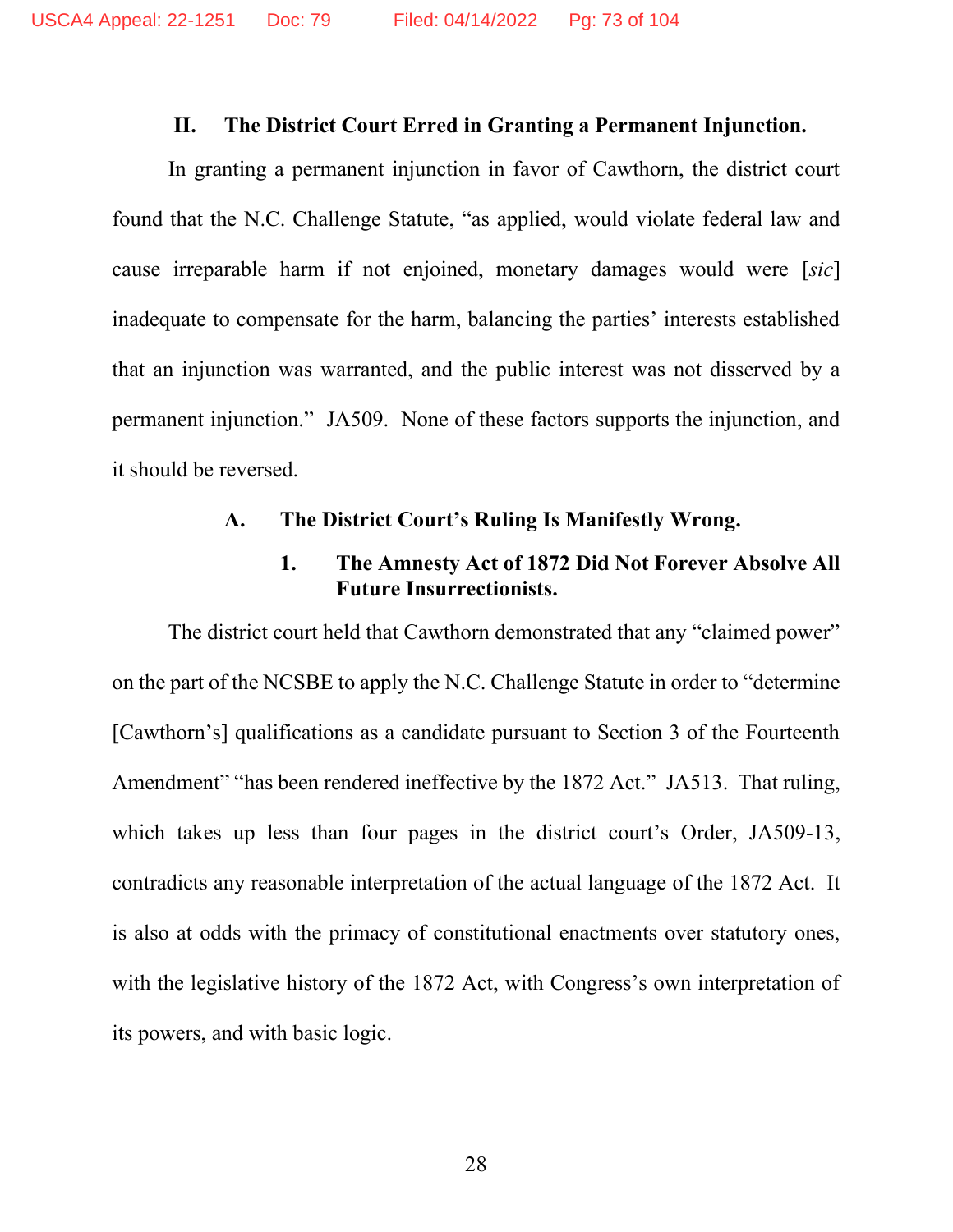Section 3 of the Fourteenth Amendment (the "Disqualification Clause"),

adopted in 1868, provides in full:

No person shall be a Senator or Representative in Congress, or elector of President and Vice President, or hold any office, civil or military, under the United States, or under any state, who, having previously taken an oath, as a member of Congress, or as an officer of the United States, or as a member of any state legislature, or as an executive or judicial officer of any state, to support the Constitution of the United States, shall have engaged in insurrection or rebellion against the same, or given aid or comfort to the enemies thereof. But Congress may by a vote of two-thirds of each House, remove such disability.

In 1872, Congress, by a two-thirds vote, adopted an Amnesty Act which

provides in full:

That all political disabilities imposed by the third section of the fourteenth article of amendments of the Constitution of the United States are hereby removed from all persons whomsoever, except Senators and Representatives of the thirty-sixth and thirty-seventh Congresses, officers in the judicial, military, and naval service of the United States, heads of departments, and foreign ministers of the United States.

Act of May 22, 1872, ch. 193, 17 Stat. 142 (1872).

At the hearing, the district court stated the crucial question as follows: "Does

the 1872 Act state that all political disabilities imposed by the third section of the

14th Article of the Amendments to the Constitution of the United States are hereby

removed?" JA481. Cawthorn argued – and the district court agreed – that the 1872

Act granted amnesty to all future insurrectionists from 1872 until the end of time.

The district court's oral explanation of its ruling was short and simple: "Is Madison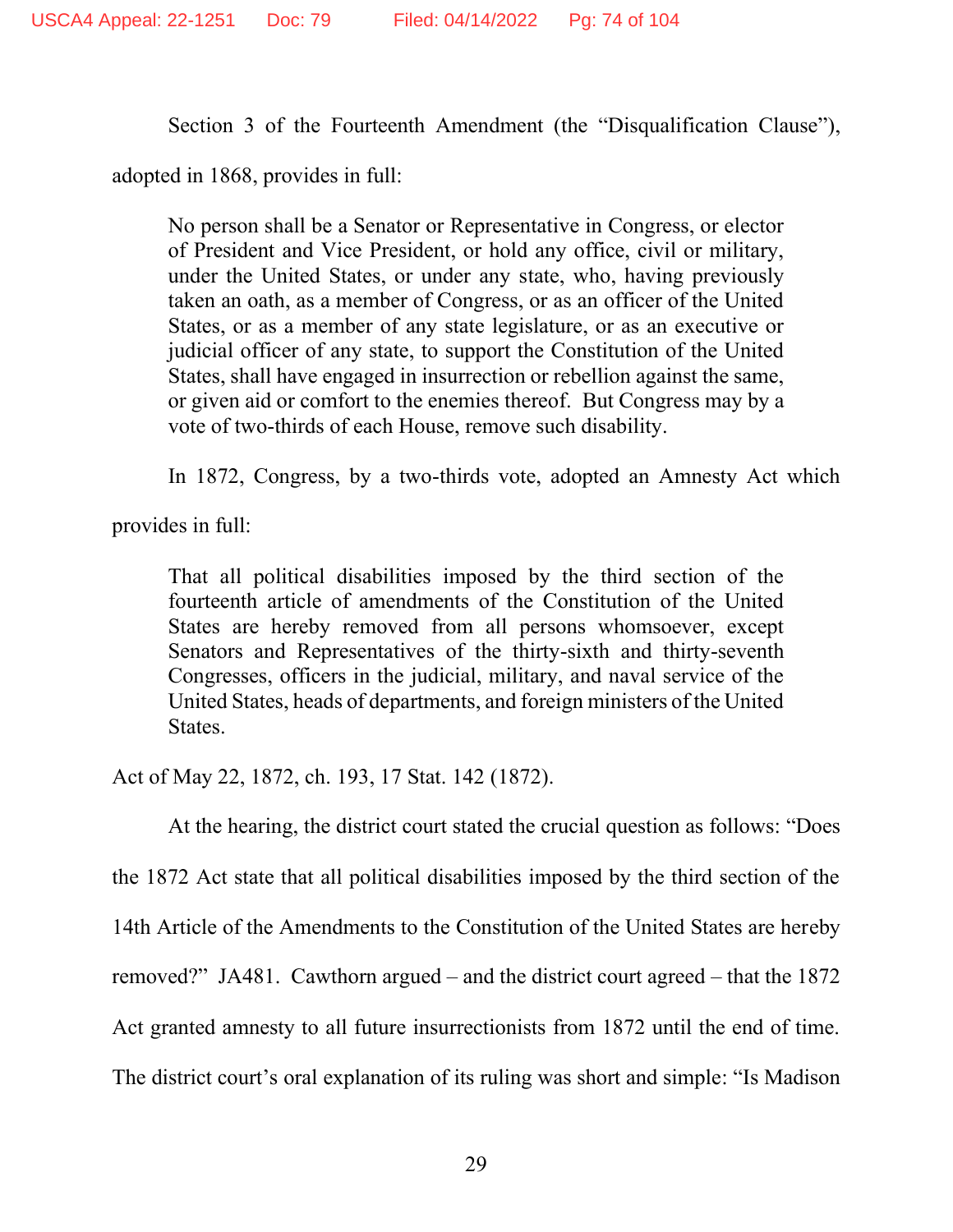Cawthorn a person? Yes, he is. Is he a person whomsoever? Yes, he is." JA480. "Is the disability that they seek to impose against him a disability imposed by Amendment 14 Section 3? Yes, it is." JA480-81. "Does the 1872 Act state that all political disabilities imposed by the third section of the 14th Article of the Amendments of the Constitution of the United States are hereby removed from all persons whomsoever? With some exceptions? Yes, it does." JA481.

Six days after its oral ruling (and after the Challengers filed their initial appeal, *see* JA19), the district court issued a written ruling providing some additional detail regarding its reasoning. JA491-516. The district court rejected the NCSBE's argument that the 1872 Act "was a one-time only waiver of Section 3 of the Fourteenth Amendment that applies only to former Confederates," and instead ruled that the 1872 Act "provides that '*all political disabilities imposed* by the third section of the fourteenth article of amendments of the Constitution of the United States are hereby removed *from all persons whomsoever*,'" apart from certain listed exceptions. JA510. The district court also referenced a later amnesty act from 1898 [the 1898 Act] by which "Congress removed the disabilities from the excepted persons," providing that "the disability imposed by section three of the Fourteenth Amendment to the Constitution of the United States *heretofore incurred* is hereby removed." JA510 (quoting Amnesty Act of 1898, ch. 389, 30 Stat. 432).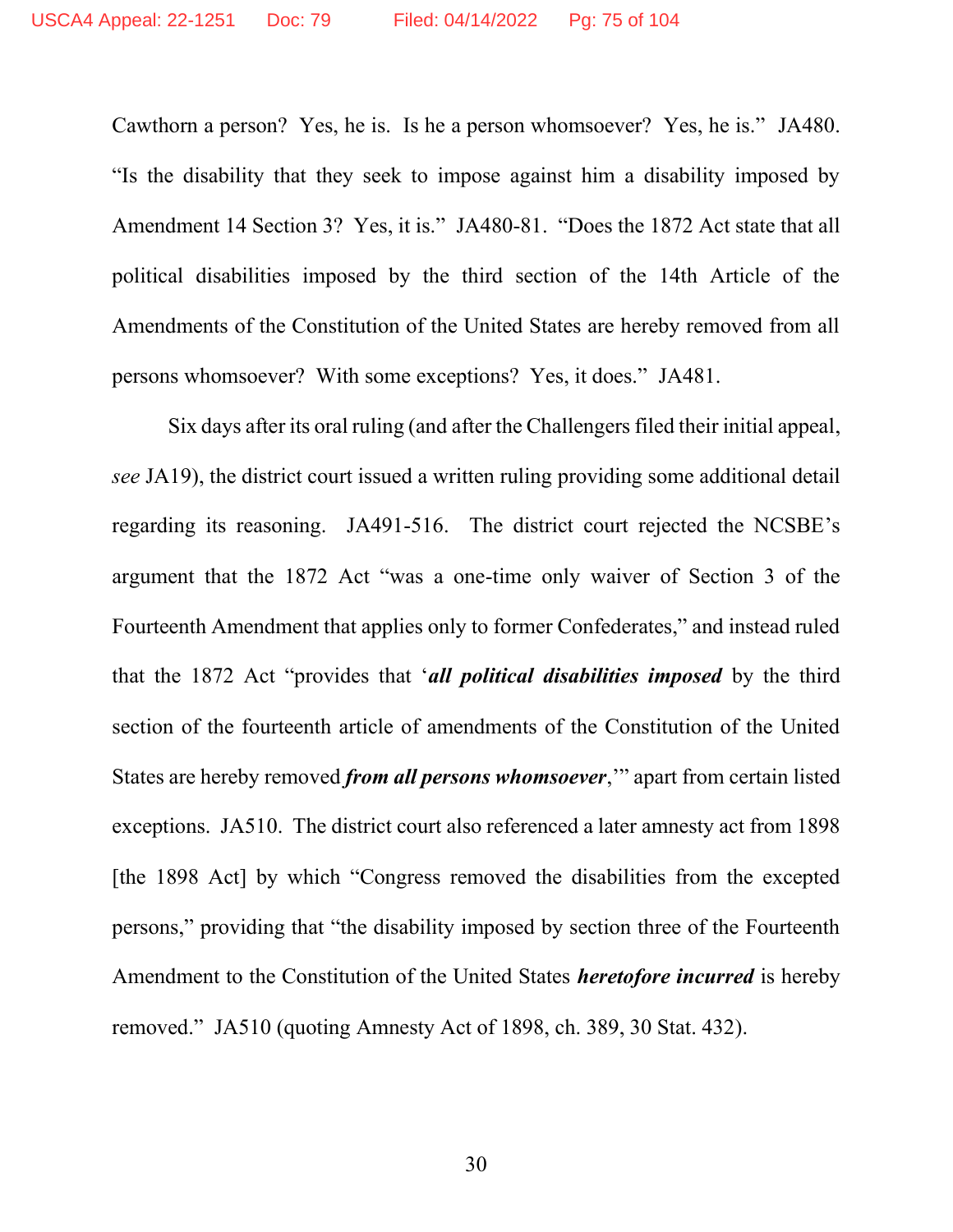Under the district court's analysis, the use of the words "all" and "whomsoever" indicated Congress's intent to immunize not only the ex-Confederates under the disability at the time of the passage of the 1872 Act, but also all future members of Congress who might – by means of later insurrectionary activities – subsequently fall under the constitutional disability. The district court explained that the "plain language of these statutes, first removing the disability from 'all persons whomsoever' *except* those listed in the statute and, second, removing the disability from the excepted persons, demonstrates that the disability set forth in Section 3 can apply to no current member of Congress." JA510.

The district court, however, never explains how the use of the putatively allencompassing language of the 1872 Act – "all" and "whomsoever" – coupled with the later "heretofore incurred" language from the 1898 Act, necessarily leads to the conclusion that the constitutional disability "can apply to no current member of Congress." At best, several logical steps are missing from the analysis. At worst, it is a *non sequitur* to contend that the "all persons whomsoever" language of the 1872 Act embraces both living insurrectionists and future, unborn insurrectionists.

In putting forward that proposition, the district court noted that the Fourteenth Amendment's description of those disqualified from office – individuals who "shall have engaged in insurrection" – "reflects the 'future perfect tense,' which describes an action that will be completed between now and some point in the future." JA510.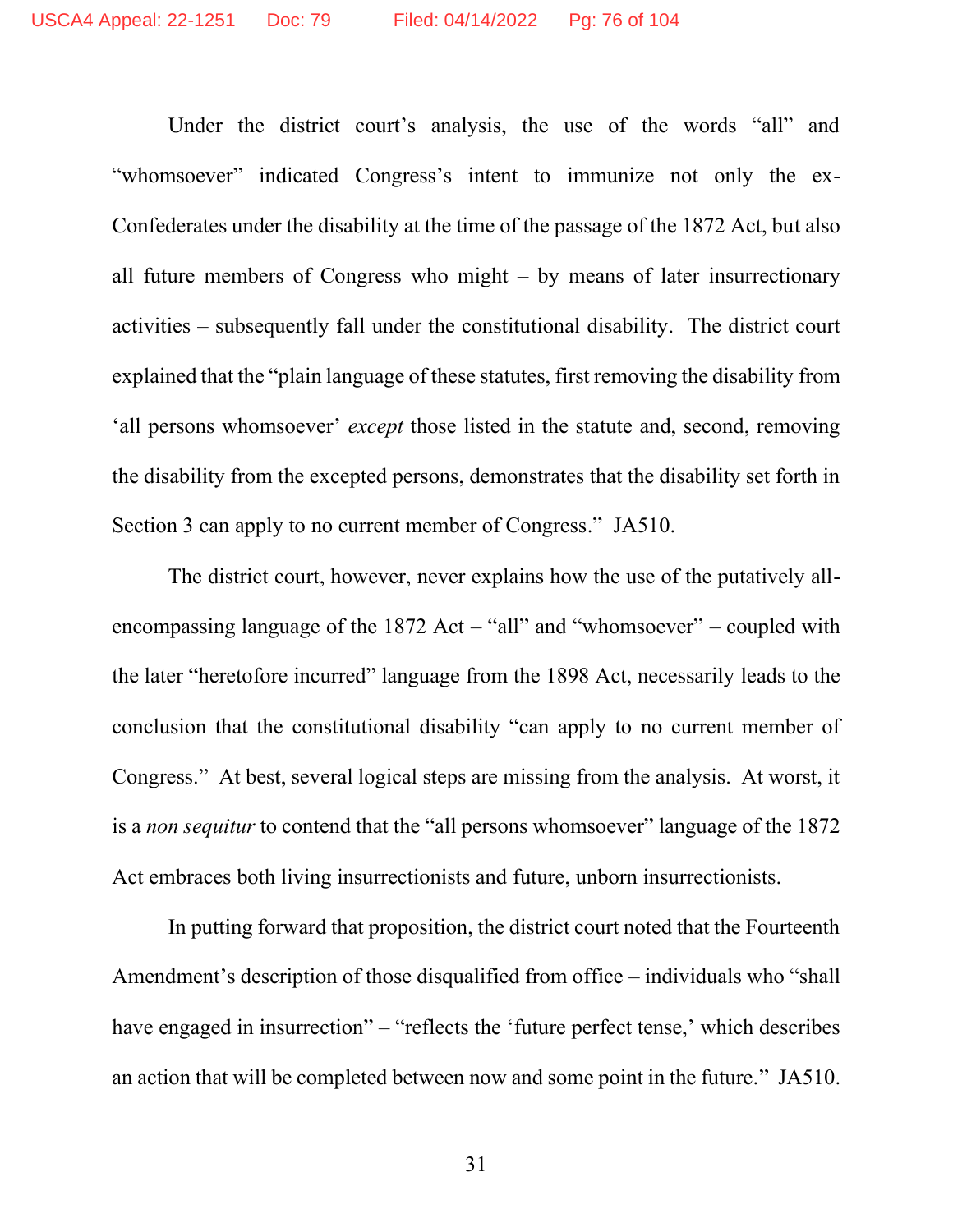Thus, the district court necessarily recognized that the Disqualification Clause applies to persons who would engage in future insurrections. The district court reasoned that because the "ratifiers of the Constitution" did not "simply disqualify[] members or officers 'who had engaged' in insurrection or rebellion," (*i.e.*, in the past), the language of the 1872 Act reflected an "intent that disqualification be available for members or officers who had or will have taken the oath, then at some point in the future, engaged in insurrection or rebellion." JA511. In other words, by the district court's lights, the use of the putatively all-encompassing language in the 1872 Act necessarily included those "future" persons. *See* JA511. In sum, while the district court purported to interpret the "plain language" of the statute by giving the operative terms "their ordinary, contemporary, common meaning," JA512, it failed to explain how those terms – in any "ordinary" sense – could be read to apply to those like Cawthorn, not born by 1872, but who later "shall have engaged in insurrection" in violation of the Constitution.

In arriving at its conclusion, the district court pointedly failed to grapple with a critical feature of the "plain language" of the 1872 Act: the Act's use of the past tense in describing the political disabilities of the Fourteenth Amendment as those "impos*ed*," and the statutory action by which they were "remov*ed*." In interpreting statutory language, "a court must look to the structure and language of the statute *as a whole*." *Nat'l R.R. Passenger Corp. v. Boston and Maine Corp.*, 503 U.S. 407,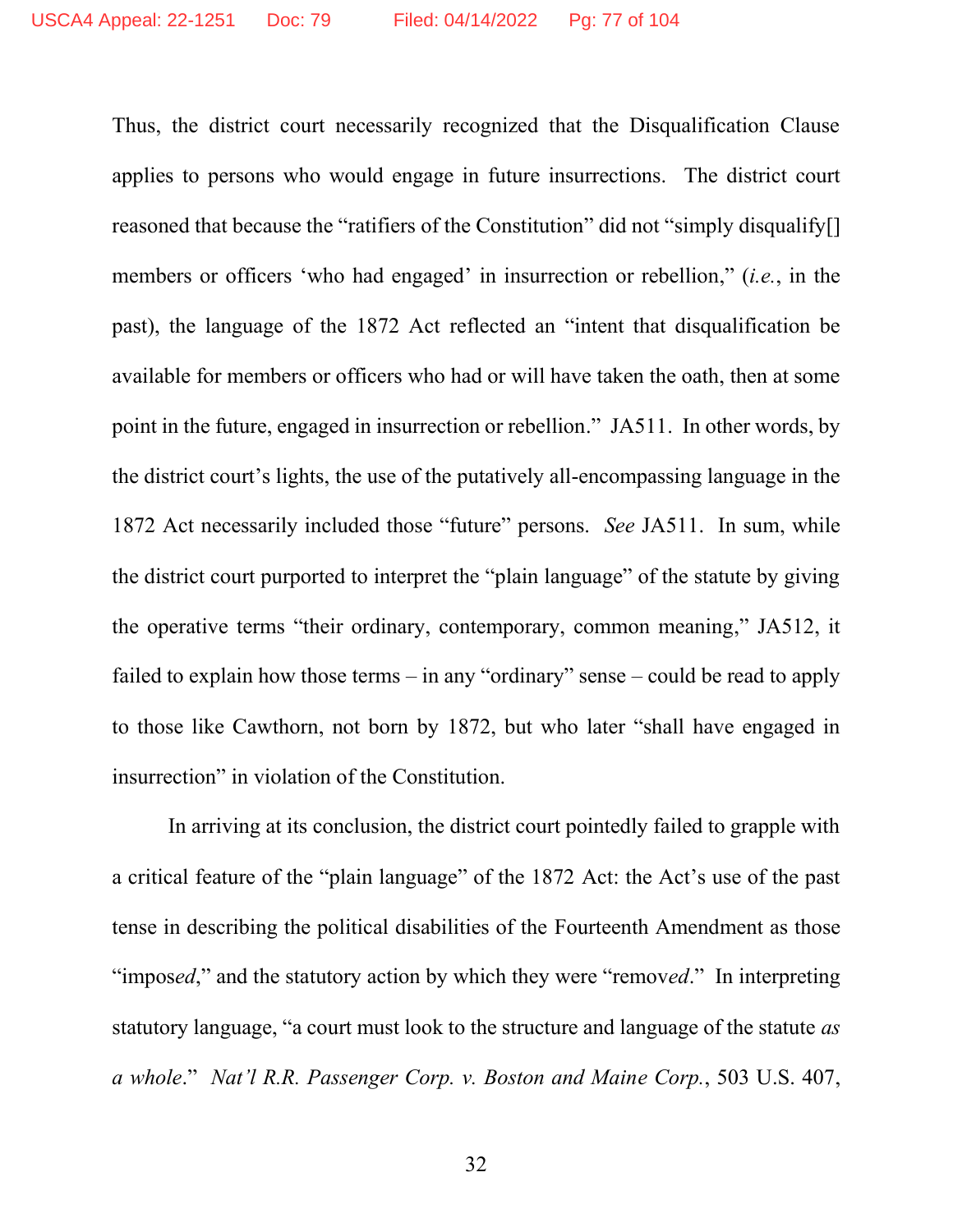417 (1992) (emphasis added) (quoting *K-mart Corp. v. Cartier, Inc.*, 486 U.S. 281, 291 (1988)). The district court, however, simply ignored those critical past-tense usages integral to the language of the 1872 Act.

In construing whether the 1872 Act intended to reach forward in time to immunize future insurrectionists, the tense used in the statute matters. As the Supreme Court has put it, "[c]onsistent with normal usage," it has "frequently looked to Congress' choice of verb tense to ascertain a statute's temporal reach." *Carr v. United States*, 560 U.S. 438, 448 (2010). In *United States v. Wilson*, 503 U.S. 329, 333 (1992), the Court held that "Congress' use of a verb tense is significant in construing statutes." The district court here, however, ignored the fact that the description of the disability to be "removed" by the 1872 Act was framed in the past tense, and necessarily so.

While the present tense "include[s] the future as well as the present," *Carr*, 560 U.S. at 448, the use of the past tense indicates that a statute applies to preenactment conduct. *See Gundy v. United States*, 139 S. Ct. 2116, 2127 (2019). For that reason, the district court's interpretation of the interplay between the Fourteenth Amendment and the 1872 Act ignores the basic language of both enactments, most particularly the tenses used by each. The Fourteenth Amendment's use of the future perfect tense – "shall have engaged in insurrection" (which the district court recognized, JA511) – clearly indicates that it would apply not only to those who had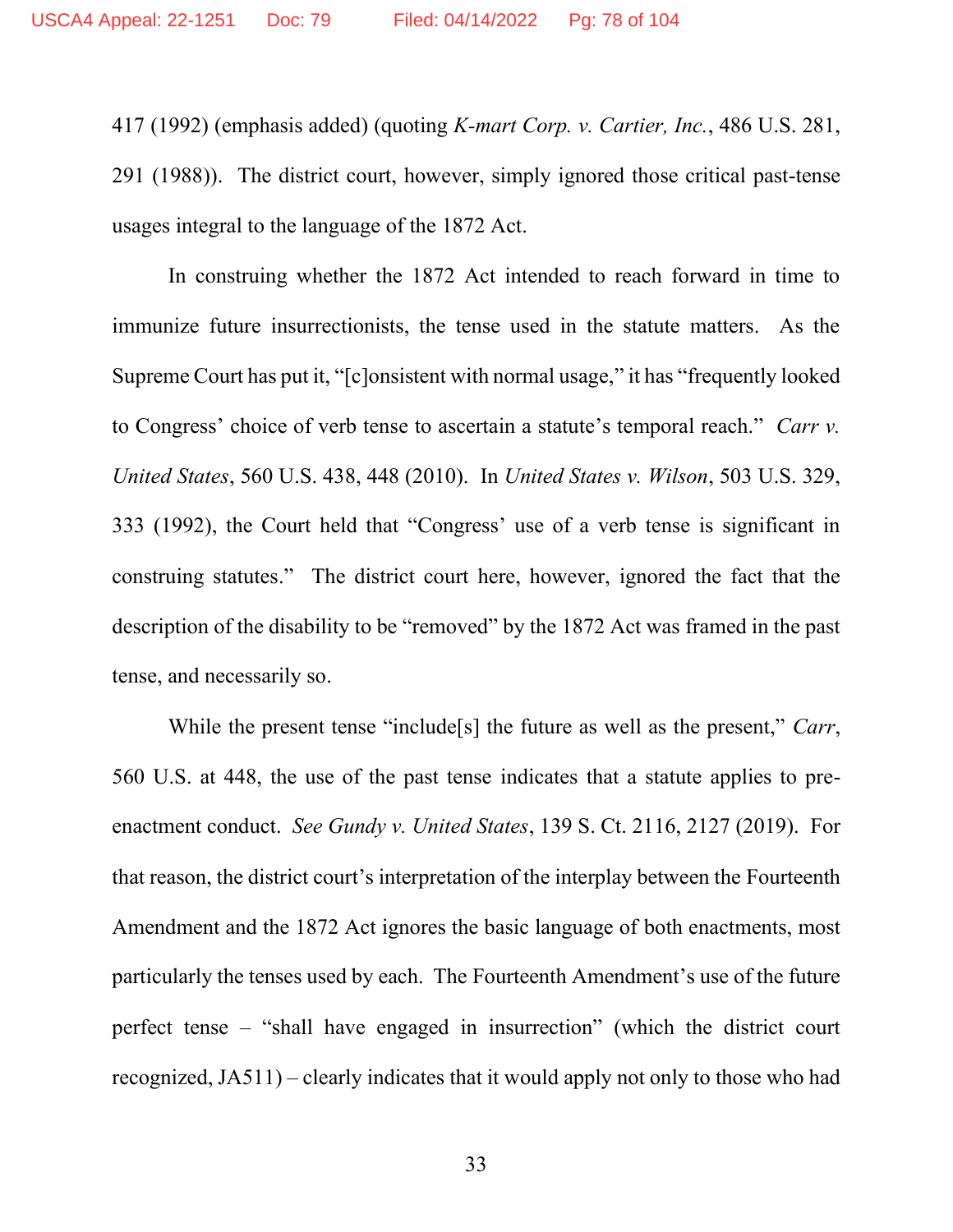engaged in the recent Civil War against the United States, but also to persons who would do so in the future. The 1872 Act, however, used only *past tense* to describe its effect: "all political disabilities *imposed* by the third section of the fourteenth article of amendments of the Constitution of the United States are hereby *removed* from all persons whomsoever" (emphasis added). The 1872 Act, moreover, was enacted under the constitutional grant of authority to Congress to "remove" the disability as spelled out in the constitutional provision.

If the 1872 Act had intended to render the Disqualification Clause forever nugatory, then, at a minimum, Congress would have said so. Congress does not "hide elephants in mouseholes." *Whitman v. Am. Trucking Ass'ns*, 531 U.S. 457, 468 (2001) (Scalia, J.). Rather, in both its title ("An Act to remove political Disabilities imposed by the fourteenth article of the Amendments to the Constitution of the United States") and in its statutory text, the 1872 Act is framed in the past tense. That necessarily means disabilities *already* imposed – not disabilities the amendment might impose in the future. By analogy, we do not say the First Amendment "protected" freedom of speech; we say it "protects" that freedom. Likewise, the Disqualification Clause *imposes* disqualification on all people who engage in insurrection. In addition, the 1872 Act uses the word "remove," which means to take *away* something already present. *American Heritage College Dictionary* (3d ed. 1997), at 1155. The prefix "re" in the word "remove"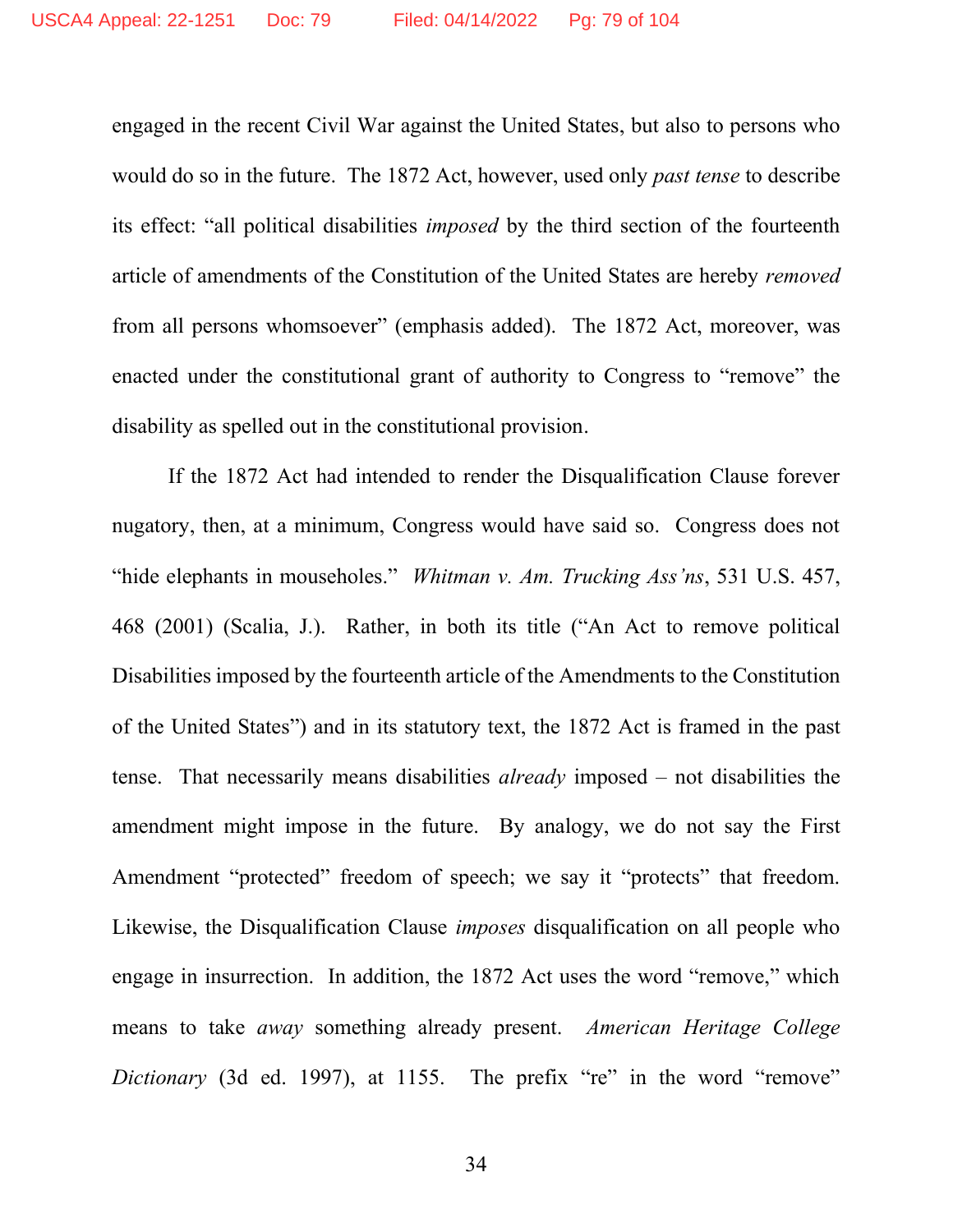presupposes something already in place prior to removal. Therefore, no disability can be "removed" prior to its imposition and the 1872 Act could not "remove" disabilities from people not yet alive with no disabilities to remove. Any plain reading of the 1872 Act necessarily must recognize that it could apply only to lives in being, not future generations of insurrectionists. Under the district court's interpretation immunizing Cawthorn, the 1872 Act "pre-removed" from "all persons" (even those, like Cawthorn, not yet in existence) disabilities not yet "imposed."

Not only did the district court fail to consider *all* of the "plain language" at issue (*e.g.*, the words "imposed" and "removed"), it also engaged in the discredited practice of "constru[ing] words 'in a vacuum,'" *Gundy*, 139 S. Ct. at 2126, when it failed to construe the words of the statute "in their context and with a view to their place in the overall statutory scheme." *Id*. Neither Cawthorn nor the district court offers any explanation for why a Congress just seven years past the Civil War would seek to "remove" not only disabilities "imposed," but also those that might be imposed in the future.

# **2. Legislative History Confirms Congressional Intent to Apply the Disqualification Clause Prospectively but Amnesty Only Retrospectively.**

The district court, having erroneously concluded that the statutory language was "clear and unambiguous" in immunizing Cawthorn, explicitly found that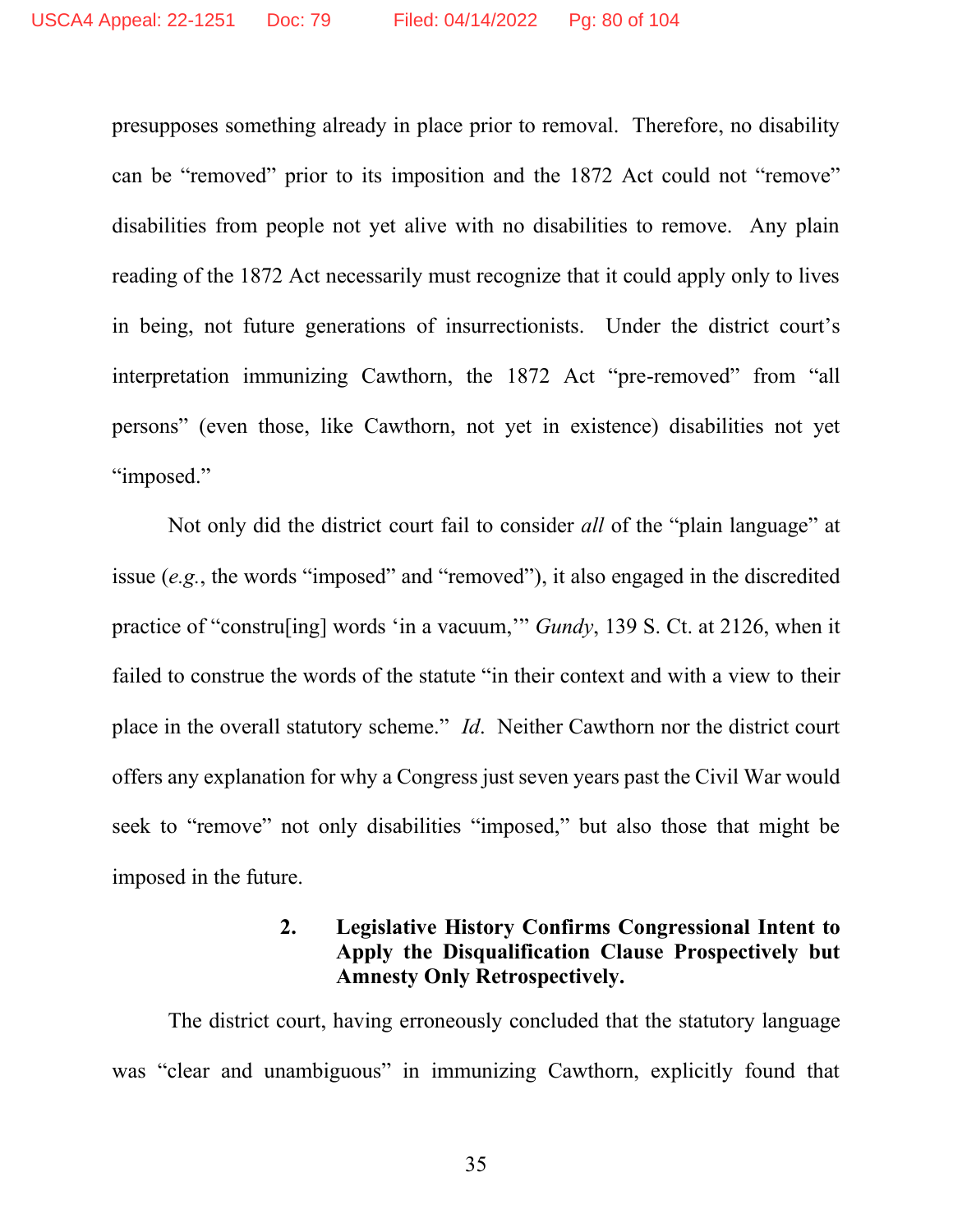"consideration of the legislative history was unnecessary and improper." JA511. (It also rejected the legislative history as "late-arriving" because the NCSBE raised it at the hearing even though the Challengers raised it in their rejected brief in opposition to the injunction, and, in any event, the district court found it "unpersuasive" (without explaining why it was unpersuasive). *See* JA511.) In doing so, the district court rejected what the Supreme Court called the "non-blinkered brand of interpretation" which "beyond context and structure," also looks to "'history [and] purpose' to divine the meaning of language." *Gundy*, 139 S. Ct. at 2126 (alteration in original).

In fact, if there were any ambiguity concerning Congress's lack of intent to immunize unborn insurrectionists, an examination of the legislative history puts the possibility of any such construction to rest. Indeed, the "legislative history backs up everything" in Challengers' preferred interpretation. *Id.*

For example, in drafting the Disqualification Clause, Congress twice rejected alternative language that would apply *only* to the Civil War. *See* Cong. Globe, 39th Cong., 1st Sess. 2900 (1866)<sup>8</sup> (proposed amendment limiting disqualification to those who "within ten years preceding the 1st of January, 1861" swore oath to support Constitution; rejected 32-10); Cong. Globe, 39th Cong., 1st Sess. 2545

<sup>8</sup> [https://memory.loc.gov/ll/llcg/073/0000/00222900.gif.](https://memory.loc.gov/ll/llcg/073/0000/00222900.gif)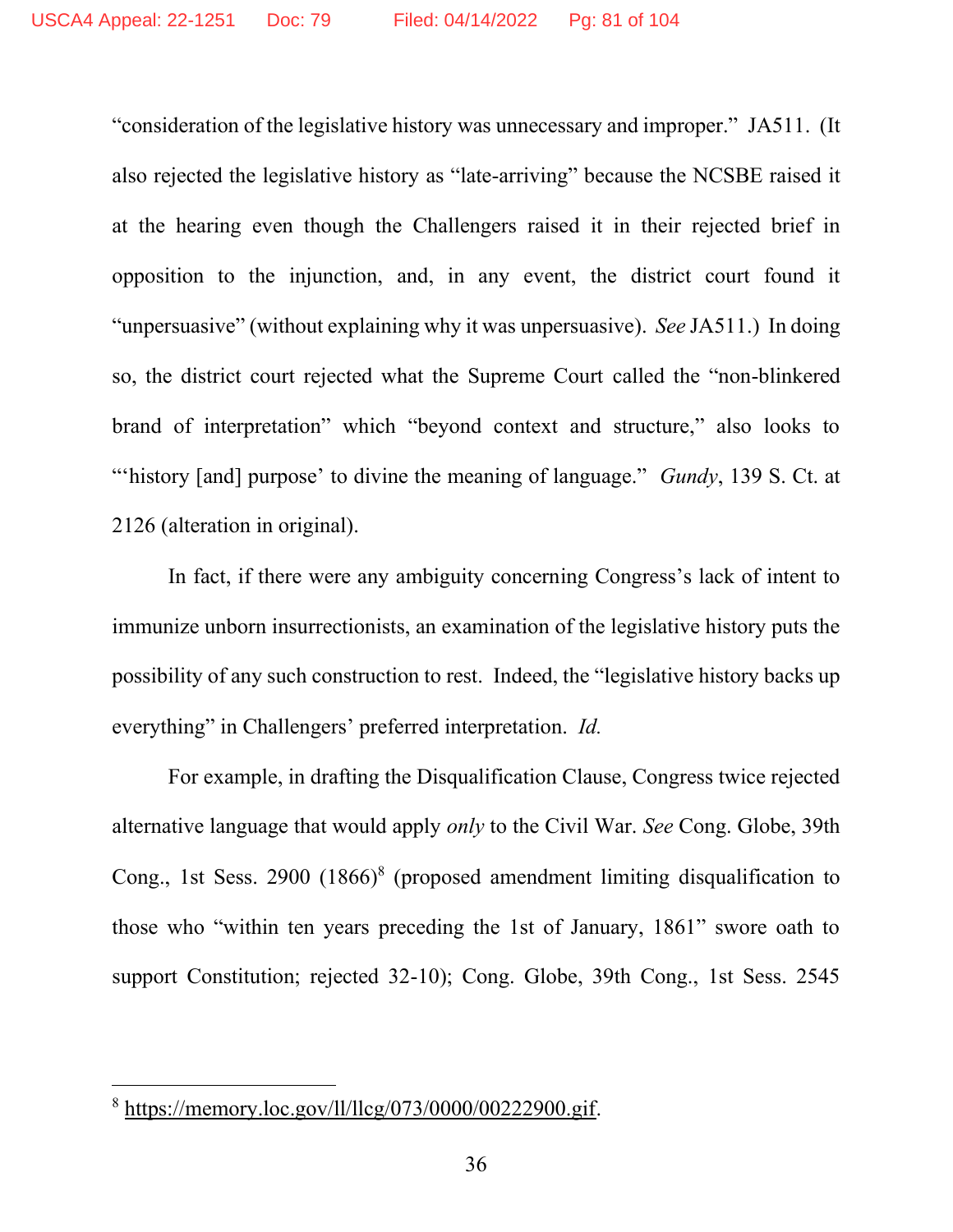$(1866)^9$  (earlier House version referring to "the late insurrection"). Both times, Congress instead chose to disqualify *future* insurrectionists as well.

By contrast, the 1872 Act's legislative history – passed just four years after the Fourteenth Amendment's enactment, with several amendment framers still in office – exclusively addressed amnesty for *ex-Confederates*. *See* Gerard N. Magliocca, *Amnesty and Section Three of the Fourteenth Amendment*, 36 Const. Comm. 87, 111-20 (2021) ("Magliocca"). Neither Cawthorn nor the district court has identified *any* indication in the legislative record that Congress in 1872 had any intention or inkling of absolving *future* insurrectionists.

In fact, the legislative history of the 1872 Act, is consistent with the plain meaning of its text to remove only those disabilities already imposed. As early as 1869, Congress began passing private bills to remove Section Three disabilities from thousands of people who had fought for or aided the Confederacy. *See, e.g.*, Private Act of December 14, 1869, Ch. 1, 16 Stat. 607, 607-13.

As pressure to relieve former Confederates of the Disqualification Clause grew over time, the enormous number of requests for amnesty "soon overwhelmed Congress and led to calls for general Section Three amnesty legislation." Magliocca, *supra*, at 112. One of the last private bills that the House considered originally contained some "sixteen or seventeen thousand names," and was then amended to

<sup>9</sup> [https://memory.loc.gov/ll/llcg/072/0600/06272545.gif.](https://memory.loc.gov/ll/llcg/072/0600/06272545.gif)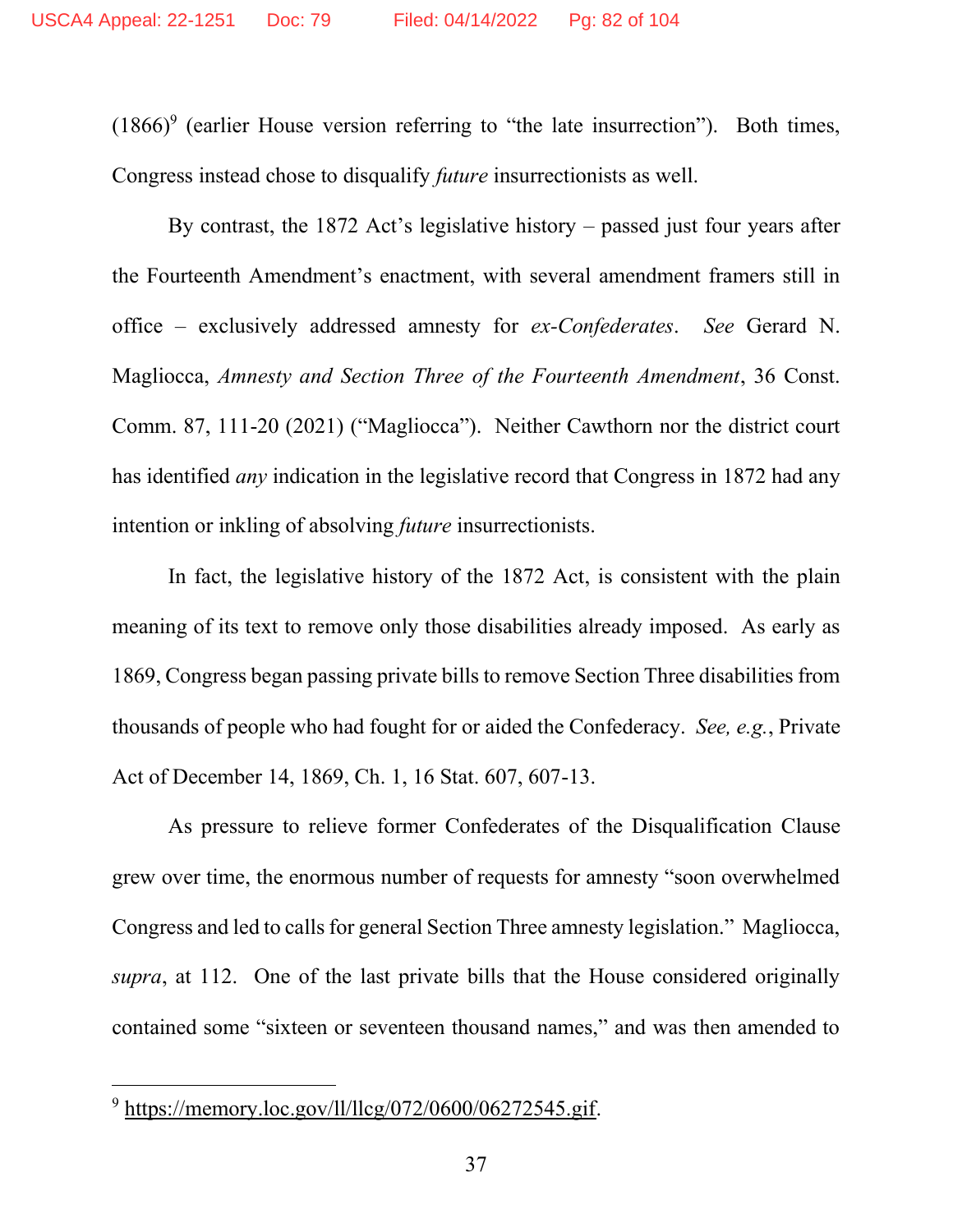include "some twenty-five more pages of additional names." Cong. Globe, 42nd Cong., 2nd Sess. 3381-82 (1872) (Rep. Butler).

As members kept adding names to the list, one member proposed adding the words "and all other persons" to the bill. *Id*. at 3382 (Rep. Perry). The sponsor of the bill rejected that proposal out-of-hand precisely because it suggested that amnesty would be extended to those who had not yet incurred disqualification under the Fourteenth Amendment, joking that he "did not want to be amnestied" himself. *Id*. at 3382 (Rep. Butler). That remark elicited laughter on the House floor, *see id.*, underscoring the fact that the interpretation adopted by the district court – that Congress could grant Section Three amnesty prospectively – was the punchline of a joke at the time of the 1872 Act's passage.

Instead, the Judiciary Committee proposed "a general amnesty bill," which became the 1872 Act. *Id*. at 3381 (Rep. Butler). Thus, the 1872 Act was an omnibus replacement for a string of private bills and not a blanket grant of future amnesty from the effects of the Constitution's Disqualification Clause.

In summary, nothing in the history of the 1872 Act suggests that it granted immunity prospectively to all future insurrectionists, thereby leaving Section Three without practical effect.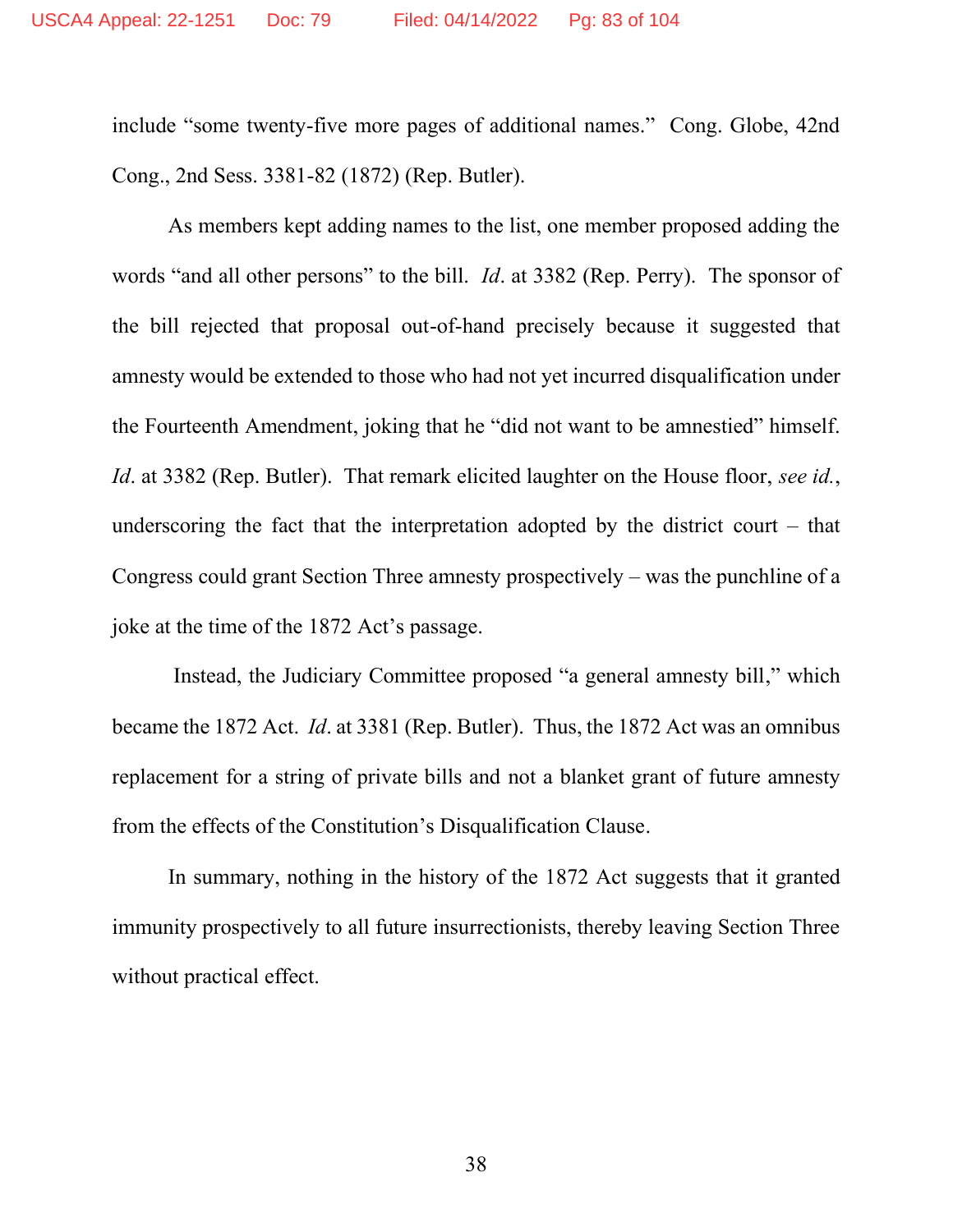# **3. Congress Has Consistently Interpreted the 1872 Act as Retrospective Only Because It Lacks the Power to Enact a Prospective Amnesty.**

When interpreting issues at the nexus of congressional action and constitutional text, federal courts "put significant weight upon historical practice." *NLRB v. Noel Canning*, 573 U.S. 513, 524 (2014). Courts "treat[] practice as an important interpretive factor even when the nature or longevity of that practice is subject to dispute, and even when that practice began after the founding era." *Id.* at 525. Here, Congress has consistently interpreted its 19th-century amnesties as retrospective only – not merely as a matter of interpreting its own past actions, but because it has correctly understood that its own constitutionally circumscribed power under the Disqualification Clause is limited and cannot absolve future insurrectionists.

In 1919, the House of Representatives investigated whether congressmanelect Victor L. Berger, who had been convicted of violating the Espionage Act of 1917, was disqualified from serving as a Member of Congress under the Disqualification Clause. Jack Maskell, Cong. Rsch. Serv., *Qualifications of Members of Congress* 19-20 (2015).

Before the special committee investigating his case, Berger argued that the Disqualification Clause had been "entirely repealed by an Act of Congress." 6 Clarence Cannon, *Cannon's Precedents of the House of Representatives of the*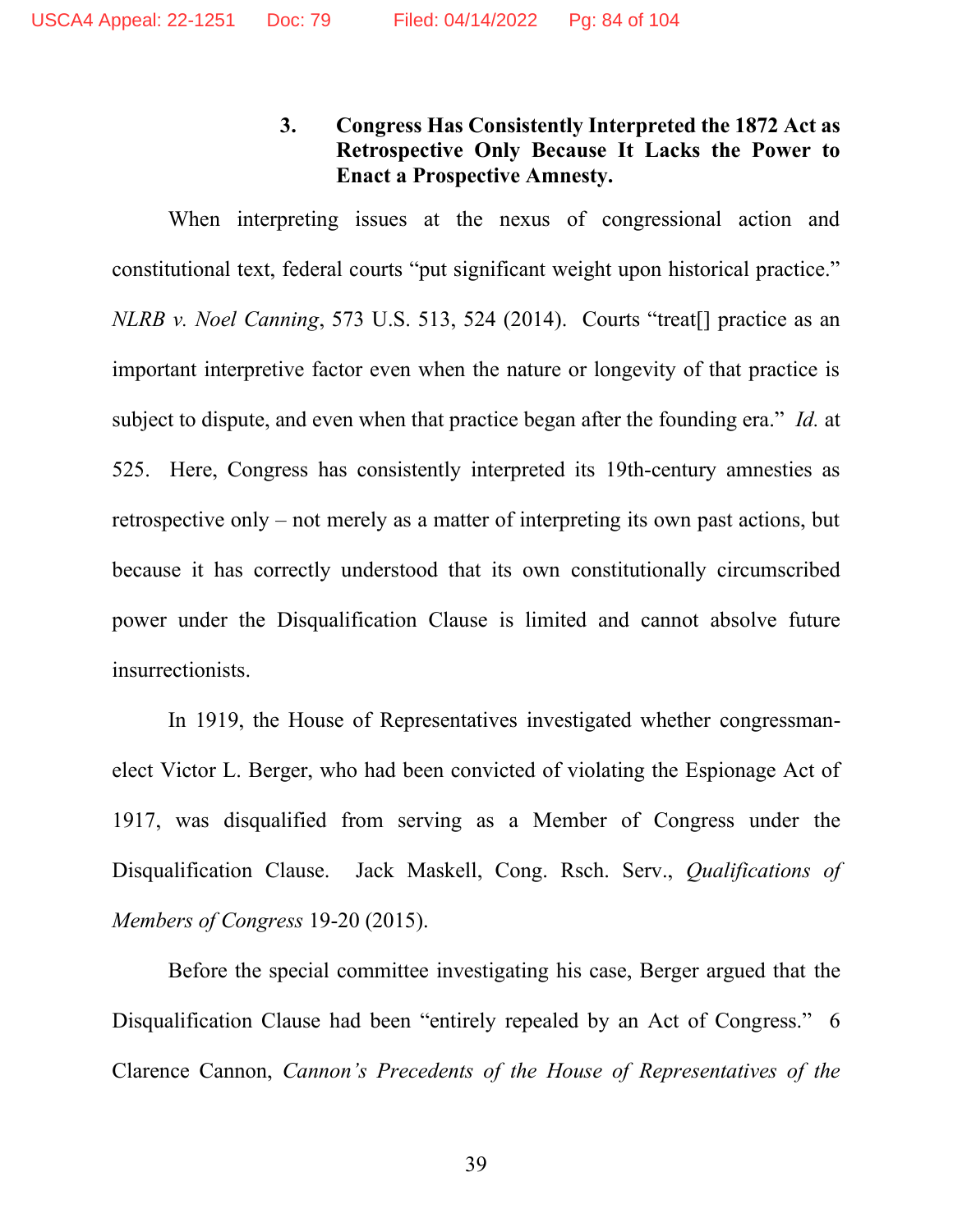*United States*, ch. 157, § 56 (1936) (referring to the 1898 Act (rather than the 1872 Act) as forever nullifying the Disqualification Clause). As noted above, the 1898 Act removed the Disqualification Clause from those remaining Confederates still subject to the exceptions found in the 1872 Act, providing – again using the past tense – that "the disability imposed by section three of the fourteenth amendment to the Constitution of the United States heretofore incurred is hereby removed." Act of June 6, 1898, Ch. 389, 30 Stat. 432.

Like Cawthorn, Berger argued Congress could effectively repeal a constitutional amendment by statute because Section Three allows for its own repeal by giving Congress the power to lift its disqualification by a two-thirds vote of both Houses of Congress. 1 *Hearings Before the Special Comm. Appointed Under the Auth. of H. Res. No. 6 Concerning the Right of Victor L. Berger to be Sworn in As a Member of the Sixty-Sixth Cong.*, 66th Cong. 32 (1919) (Henry F. Cochems, Counsel for Victor L. Berger).

The House, however, rejected Berger's argument outright. After acknowledging that Section Three authorizes Congress to remove insurrectionists' political disabilities, the House concluded that "manifestly it could only remove disabilities incurred previously to the passage of the [1898 A]ct, and Congress in the very nature of things would not have the power to remove any future disabilities." *Cannon's Precedents* § 56. In other words, the 1898 Act did not (and could not)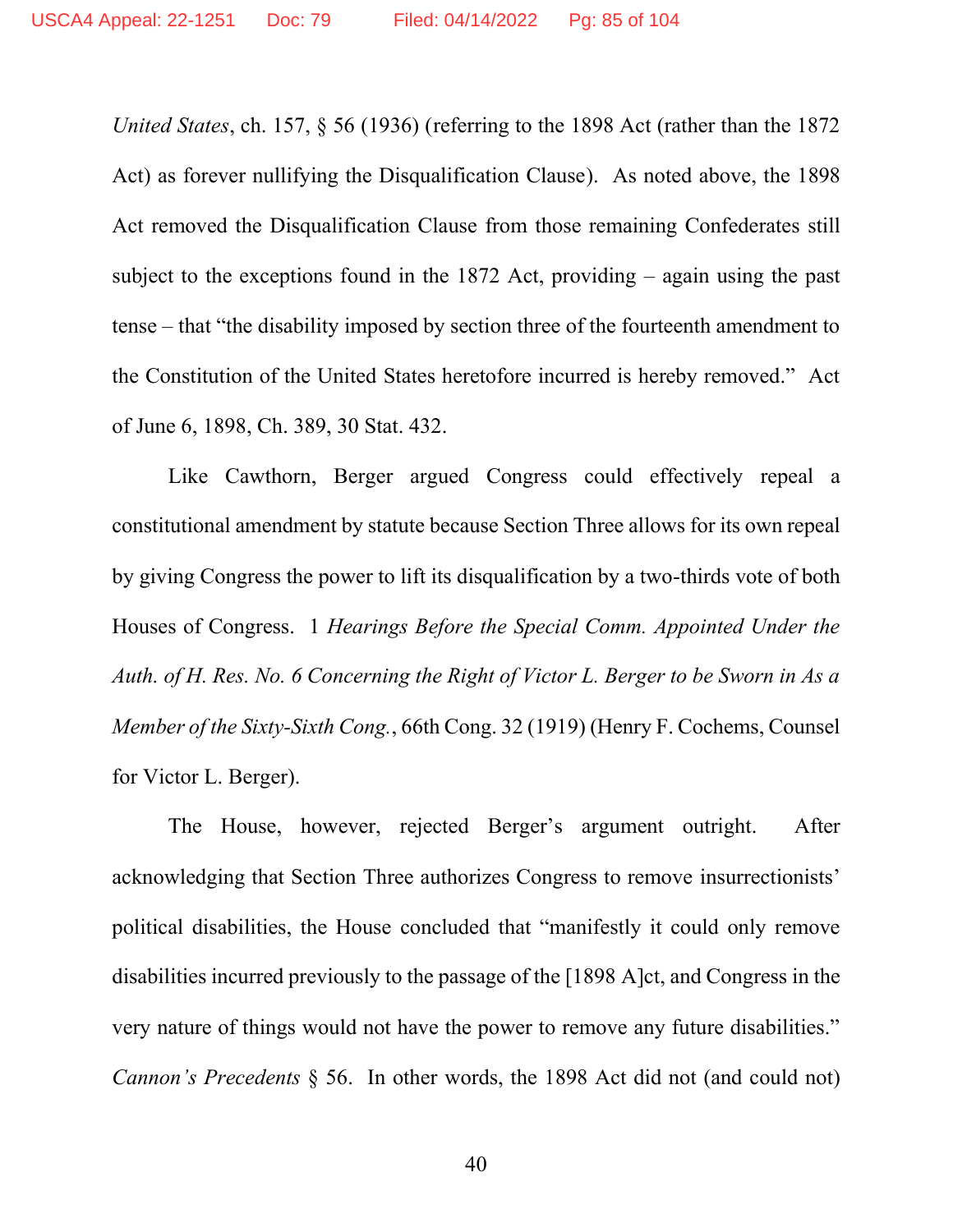prospectively remove Section Three disqualifications because Congress was not empowered to do so.

Here, the district court followed Cawthorn's lead by finding a salient distinction in the fact that the Berger case concerned the 1898 Act – with its "heretofore incurred" language – not the 1872 Act. JA513 ("The court's findings in this case are not inconsistent with those by the Berger committee, particularly because the committee did not consider the 1872 Act."). That contention, however, ignores the fact that the House's conclusion about the effect of the 1898 Act was not based on distinctions in the language of the later Act versus the 1872 Act, but instead based on Congress's understanding of the scope of Section Three of the Fourteenth Amendment vis-à-vis its own power which it determined only permitted the removal of disqualification retrospectively:

Congress has no power whatever to repeal a provision of the Constitution by a mere statute, and . . . no portion of the Constitution can be repealed except in the manner prescribed by the Constitution itself. While under the provisions of section 3 of the fourteenth amendment Congress was given the power, by a two-thirds vote of each House, to remove disabilities incurred under this section, *manifestly it could only remove disabilities incurred previously to the passage of the act, and Congress in the very nature of things would not have the power to remove any future disabilities*.

*Cannon's Precedents* §§ 56-59, at 55. It is rare enough for Congress to acknowledge limits on its own constitutional power in *any* context. Given that the House of that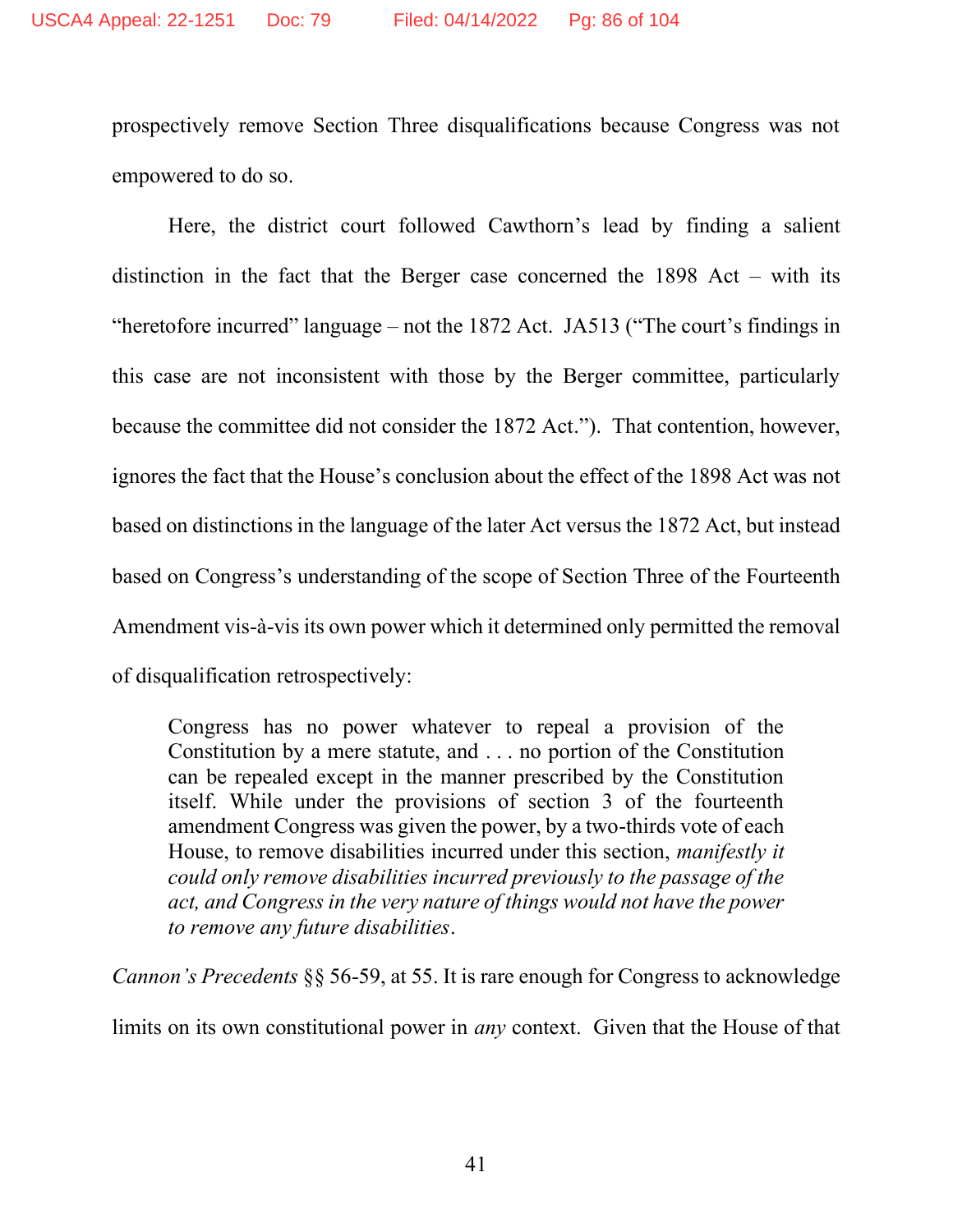era held an expansive view of its own powers to exclude Members,<sup>10</sup> the fact that it acknowledged a limitation on its own Section Three power – an interpretation preventing prospective amnesties – is especially noteworthy. *See also* Cong. Res. Serv., "The Insurrection Bar to Office: Section 3 of the Fourteenth Amendment" (Jan. 29, 2021), at 2 ("The [1872] Act appears to be retrospective and apparently would not apply to later insurrections or treasonous acts" $]$ <sup>11</sup>; Cong. Res. Serv. Rept. R41946, "Qualifications of Members of Congress" (Jan. 15, 2015), at 18 (similar).<sup>12</sup>

## **4. The 1872 Act Must Be Construed to Avoid Unconstitutionality.**

Under the canons of constitutional avoidance, "every reasonable construction must be resorted to, in order to save a statute from unconstitutionality." *Gonzales v. Carhart*, 550 U.S. 124, 153 (2007) (cleaned up). Indeed, "a statute must be construed, if fairly possible, so as to avoid not only the conclusion that it is unconstitutional but also grave doubts upon that score." *Rust v. Sullivan*, 500 U.S. 173, 191 (1991) (cleaned up). The district court's reading, however, presents substantial constitutional problems for the 1872 Act.

<sup>10</sup> *See* H.R. Rep. No. 66-413, at 9-11 (1919) (stating expansive view of power to exclude but recognizing that Section Three amnesty power does not authorize prospective amnesties).

<sup>&</sup>lt;sup>11</sup> [https://crsreports.congress.gov/product/pdf/LSB/LSB10569.](https://crsreports.congress.gov/product/pdf/LSB/LSB10569)

<sup>&</sup>lt;sup>12</sup> [https://sgp.fas.org/crs/misc/R41946.pdf.](https://sgp.fas.org/crs/misc/R41946.pdf)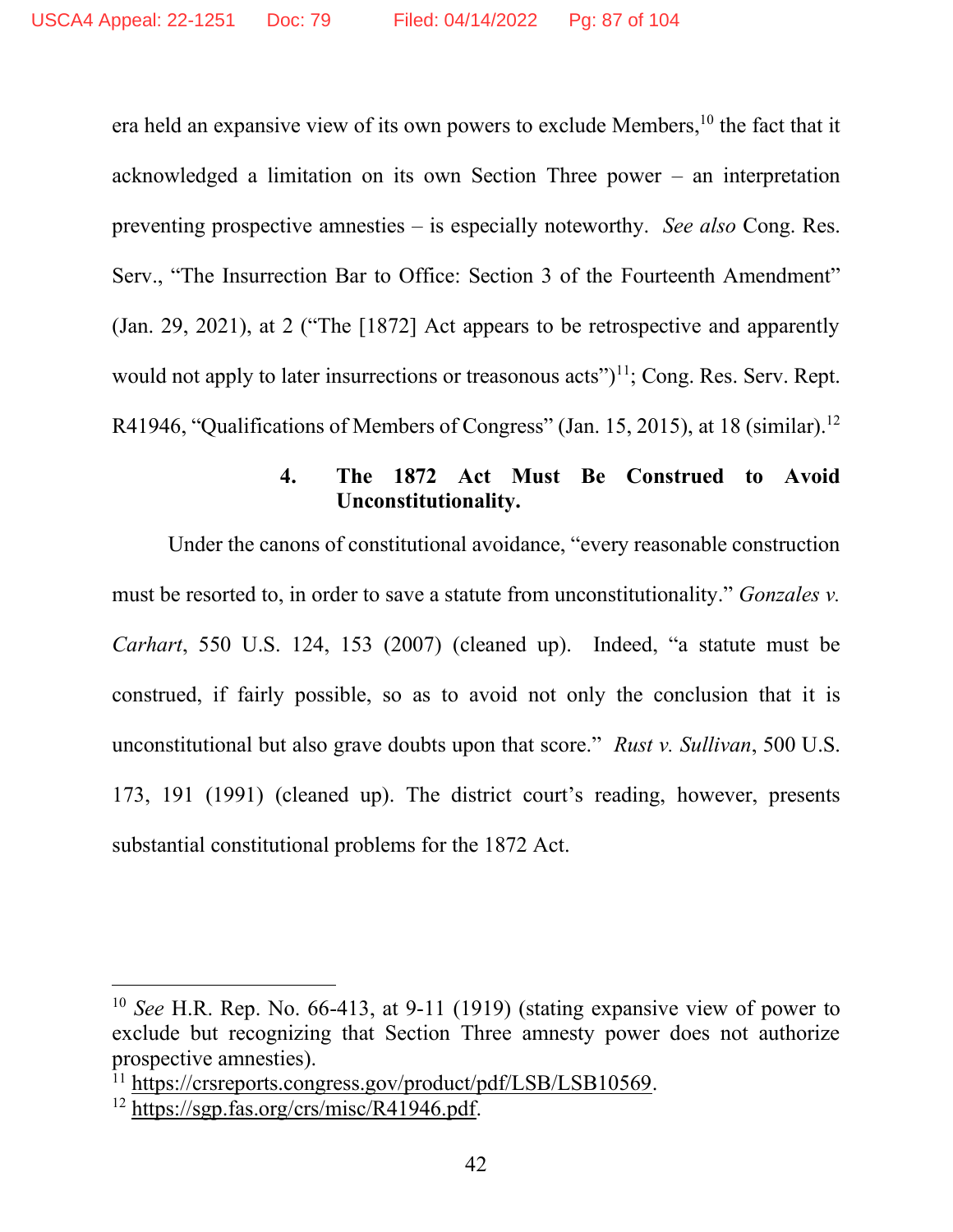## **a. The Article V Workaround.**

The district court did not technically endorse an interpretation that the 1872 Act *directly* repealed the Disqualification Clause, instead finding that Congress simply used its amnesty power to the broadest possible extent by absolving *all* insurrectionists *whomsoever*, past and future. JA510. That empty formalism, however, elides the real consequences of the district court's ruling, which interprets the 1872 Act as tantamount to nullification of the Disqualification Clause found in the Constitution. Under the district court's logic, Congress could extend a president's term indefinitely through calendar reform legislation that eliminates the month of January. *Cf.* U.S. Const. amend. XX, § 1. If the Disqualification Clause was intended to amend the Article V process, it would have said so. Without such explicit language, the power conferred by that clause cannot be read to give Congress the power to repeal it without the consent of the States. The district court's interpretation would render the 1872 Act an unconstitutional attempt to amend the Constitution. Any attempt to assert the contrary position – for example, what Cawthorn describes as Congress's "plenary power to remove any and all § 3 disabilities," Doc. 16-1 – simply cannot logically extend to removal of those disabilities prior to their attachment without falling into the logical trap of recognizing a "plenary power" to read that section out of the Constitution entirely.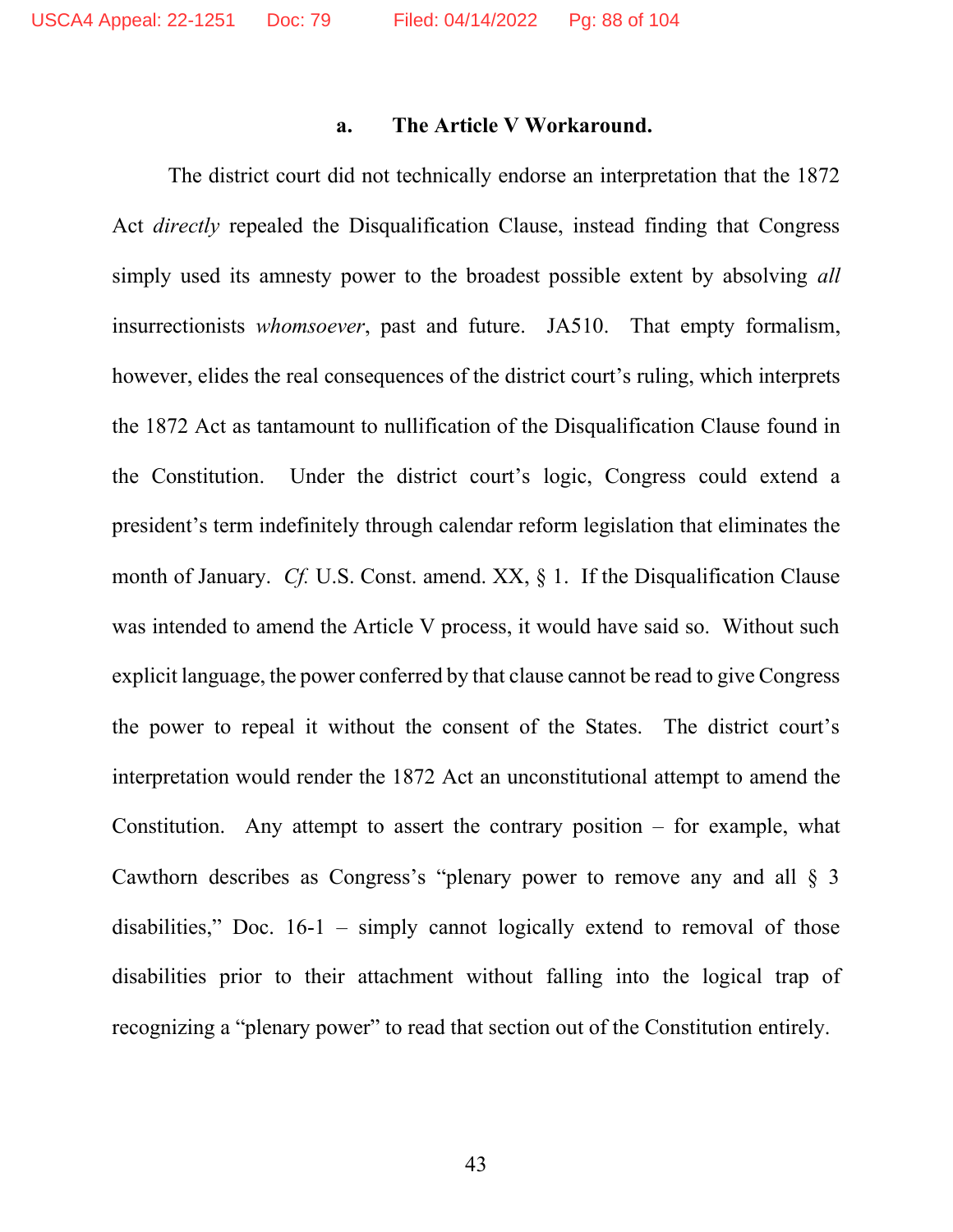## **b. Prospective Amnesties.**

The law provides that a president cannot pardon crimes not yet committed. *See Ex parte Garland*, 71 U.S. (4 Wall.) 333, 380 (1866) (describing the pardon power as "unlimited," but holding it may be exercised only after the commission of an offense). The power to pardon future crimes would be "a power to dispense with the observance of the law." William F. Duker, *The President's Power to Pardon: A Constitutional History*, 18 Wm. & Mary L. Rev. 475, 525-26 (1977). The same logic necessarily applies to prospective congressional amnesties. This is especially so given that the text of the Disqualification Clause only gives Congress the power to "remove such disabilit[ies]" incurred under that clause – that is, disabilities incurred *prior* to the act of removal. Even if Congress had written that "all future insurrectionists hereby have their disabilities removed," such an act would be null because it is not part of the power conferred by the Constitution. As noted in § II.A.3, *supra*, for well over a century Congress has agreed, understanding that its own Section Three power is limited because "Congress in the very nature of things would not have the power to remove any future disabilities." 6 *Cannon's Precedents of the House of Representatives of the United States*, ch. 157, at 55.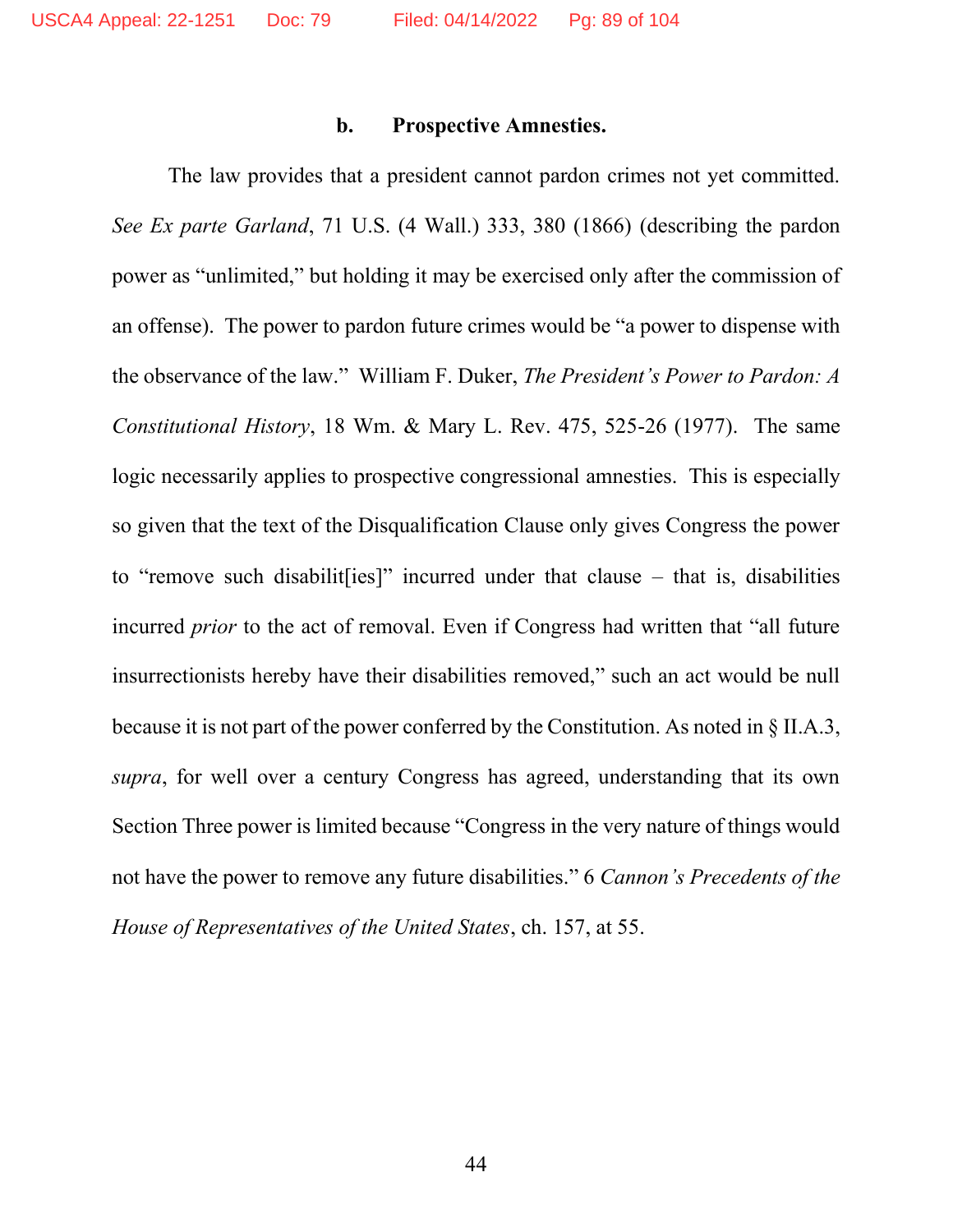#### **B. The Other Injunction Factors Do Not Favor Cawthorn.**

#### **1. Cawthorn Did Not Establish Irreparable Injury.**

Neither Cawthorn nor the district court identifies a sufficient threatened "irreparable injury" that Cawthorn would face without an injunction. Instead, they each identify a series of supposed harms that Cawthorn will not face or which are insufficient to satisfy the "irreparable harm" necessary for a district court to issue an injunction.

Cawthorn relied on the presumption that the violation of a constitutional right can constitute irreparable harm. JA103. As identified by Cawthorn, his supposed constitutional rights are "the rights to run for office, to have one's name on the ballot, and to present one's views to the electorate." JA87, JA93.

By contrast, the district court disagreed with Cawthorn and did not find an irreparable harm based on any of these interests. The district court explicitly refused to decide whether Cawthorn has a *constitutional* interest at play in this litigation, and resolved the claims based purely on (incorrect) resolution of statutory interpretation questions. JA509 ("this court will not reach the constitutional questions"), JA515 ("Plaintiff demonstrated a violation of the 1872 Act.").

Without finding any threatened deprivation of a constitutional right, the district court instead found that irreparable injury would take the form of "prepar[ing] a defense" to the Challenges and being "forced to defend an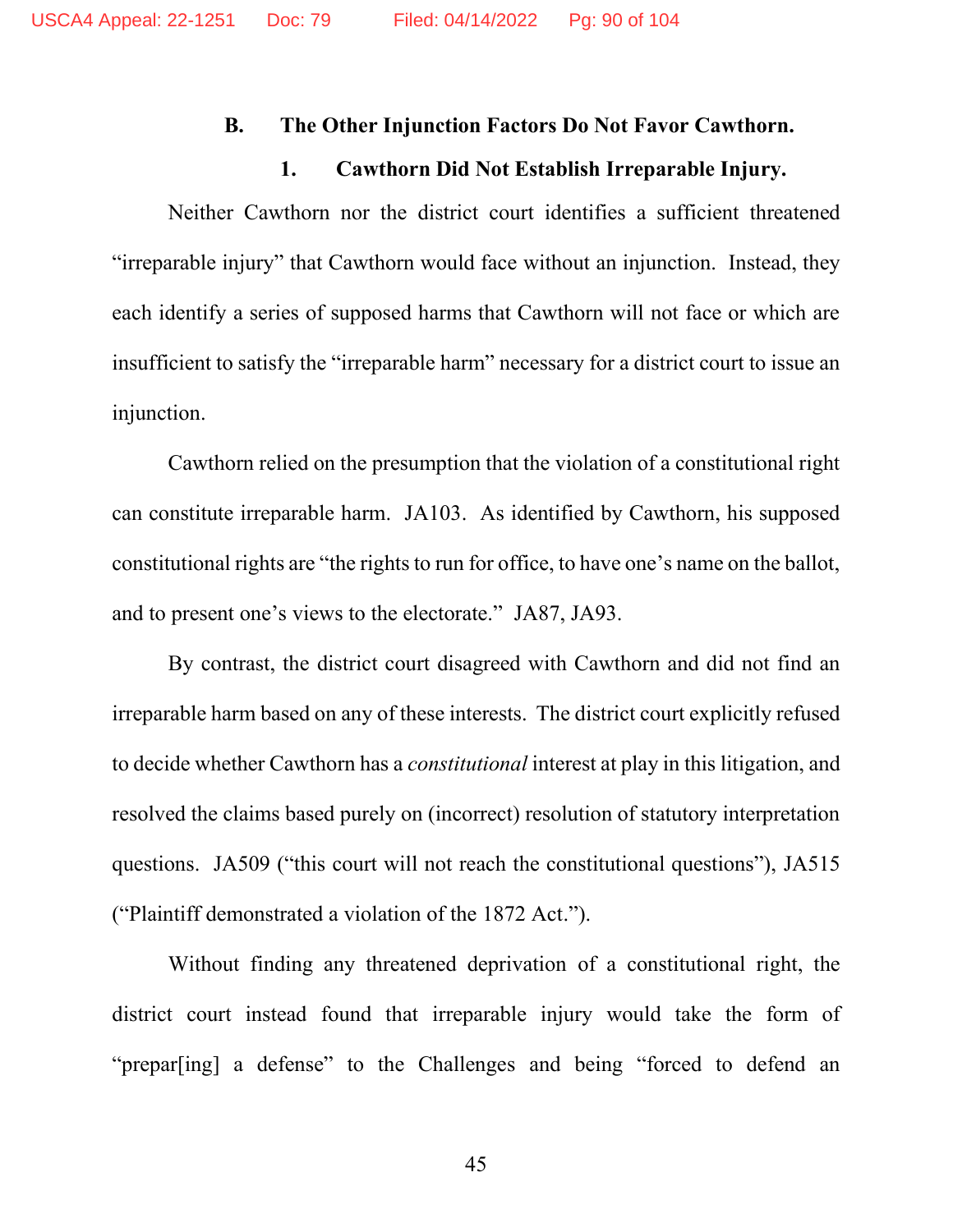'insurrection' allegation." JA513-14. But participation in a quasi-judicial proceeding cannot be an irreparable harm. Indeed, even participation in a criminal proceeding cannot serve as irreparable harm. *Younger v. Harris*, 401 U.S. 37, 46 (1971) ("in particular, the cost, anxiety, and inconvenience of having to defend against a single criminal prosecution, could not by themselves be considered 'irreparable' in the special legal sense of that term"). The district court's injunction must be reversed because the district court identified no irreparable injury.

The district court further erred in suggesting that it is somehow relevant to a showing of irreparable harm that the Challengers are (in the district court's view) Cawthorn's "political opponents." JA513. This line of analysis was both factually and legally flawed. On the facts, neither the district court nor Cawthorn identified any evidence to impugn the motives of any of the Challengers. There is no evidence of the political party of any of the Challengers; there is no evidence that any of the Challengers are aligned with Republican politicians who are running against Cawthorn in the primary; and there is no evidence of who the Challengers' preferred representative might be. Surely the mere fact that the Challengers are interested in being represented by persons who have not engaged in insurrections against the United States cannot generate an inference about the Challengers' motives.

Equally troubling, the Challengers' motives are legally irrelevant. The only legally relevant fact about the Challengers is whether they are registered voters in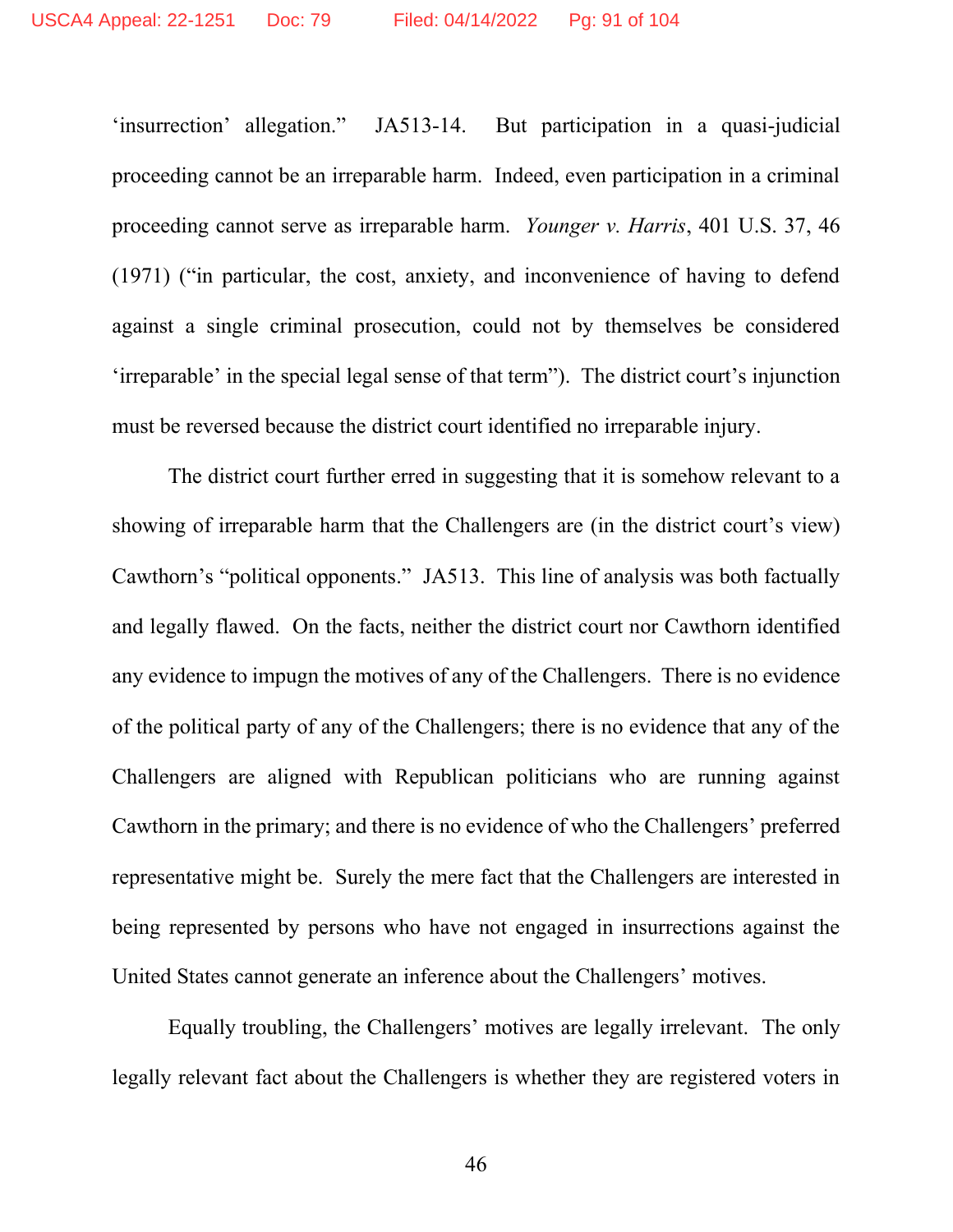the district Cawthorn seeks to represent. The district court's suggestion that challenges brought by "political opponents" are somehow defective has no basis in any known body of law.

Meanwhile, Cawthorn correctly notes that the deprivation of a constitutional right *could* constitute irreparable harm, but he fails to show any constitutional right that is imminently threatened. Yet the injunction Cawthorn obtained is untethered from any threat that he would be deprived of an opportunity to assert his constitutional rights in presenting his case; and the district court only found that statutory, and not constitutional, rights were at risk. Instead of circumventing constitutional rights, the very purpose of the challenge procedure described by state statute is to determine whether Cawthorn can run for office – requiring Cawthorn to participate in the challenge process is not equivalent to the process of actually removing him from the ballot, just as requiring a person sued to defend himself at trial does not breach any constitutional right warranting injunction.

### **2. The Balance of Hardships Favors the Challengers.**

As set forth above, Cawthorn faces no threat to his constitutional rights. Instead, the district court's injunction would prohibit the parties from even having the opportunity to have the facts of Cawthorn's insurrection adjudicated, or having any court or other body determine the constitutional questions that Cawthorn raised and that the district court did not reach.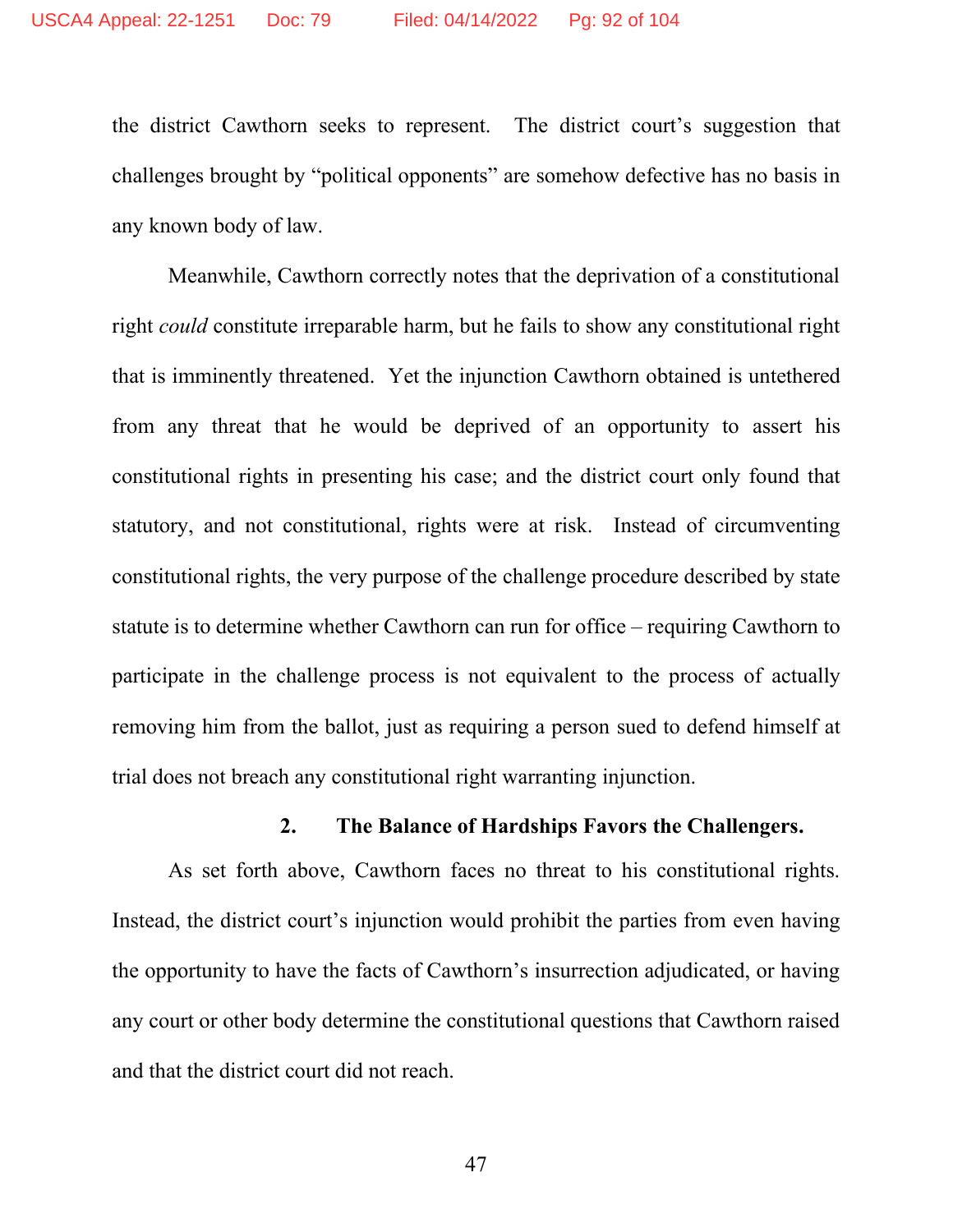The district court failed to appropriately balance the equities. Its reasoning appears dependent on the precedent that injunctions are appropriate in order to prevent states from imposing restrictions "likely to be found unconstitutional." JA515 (quoting *Leaders of a Beautiful Struggle v. Baltimore Police Dep't*, 2 F.4th 330, 346 (4th Cir. 2021)). But the district court's reasoning misses the point of its own analysis, since the district court went out of its way to state that it was not resolving any constitutional questions Cawthorn raised. JA509. The district court abused its discretion by issuing an injunction based on the possibility of a constitutional violation that it expressly refused to analyze, let alone find.

## **3. The Public Interest Is Not Served by a Permanent Injunction.**

The only interest the district court analyzed in considering the public interest was Cawthorn's own *individual* interests as a candidate. And even those interests were attenuated, like Cawthorn's interest in avoiding the "burdens" associated with his state's candidacy challenge statute. To the contrary, the public interest would be much better served if citizens like the Challengers were allowed to exercise the right given to them under North Carolina law to demonstrate that Cawthorn is constitutionally unfit for office. North Carolina, through its democratically elected General Assembly, has enacted a statutory regime which presumes that candidates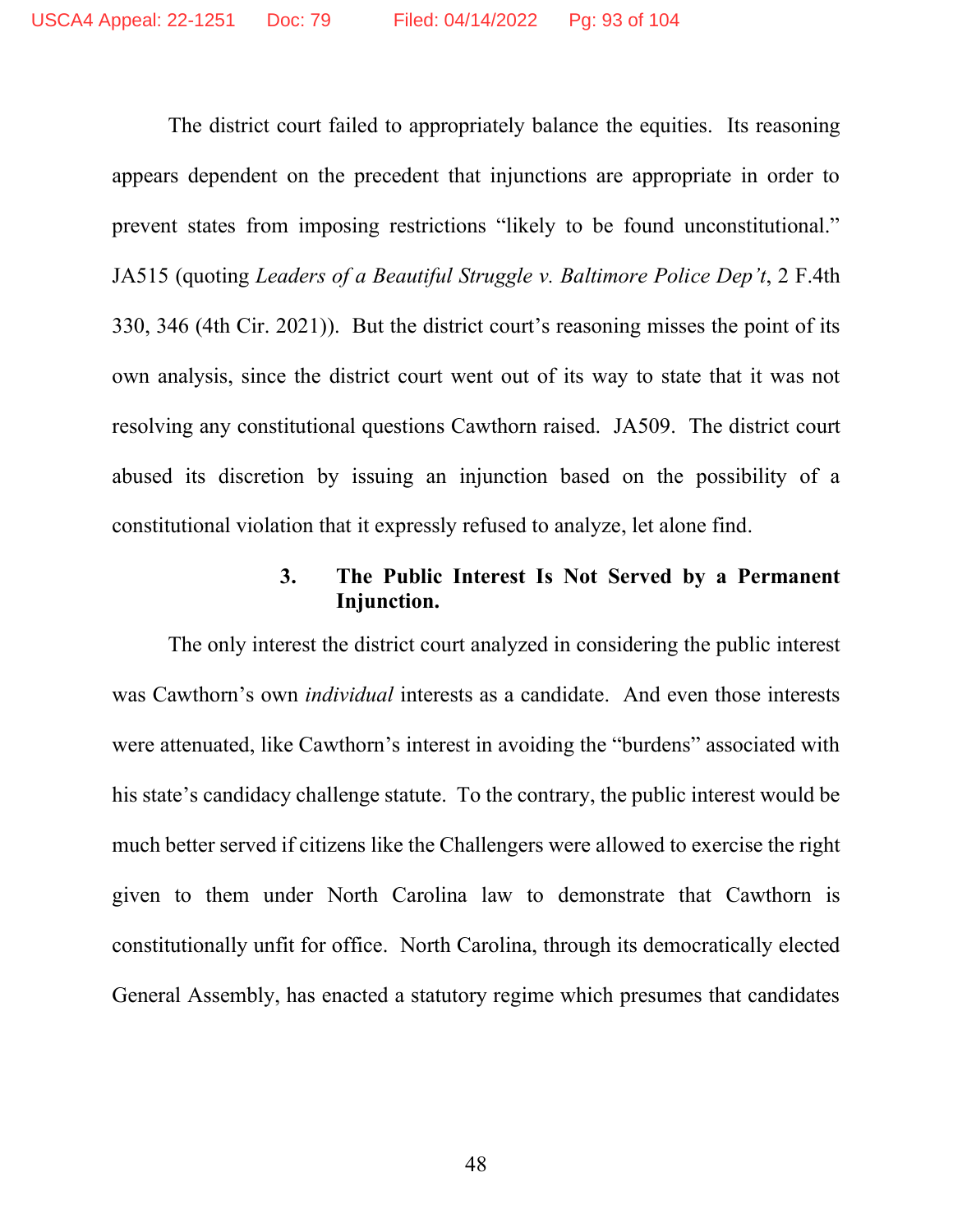for election are qualified, subject to a voter challenge provision overseen by a bipartisan elections board and subject to judicial review.

The district court chose, for Cawthorn's sole benefit, to displace what the Fourth Circuit termed the bedrock "policy of commanding federal restraint when the federal action is duplicative, casts aspersion on state proceedings, disrupts important state enforcement efforts, and is designed to annul a state proceeding." *Moore v. City of Asheville, N.C.*, 396 F.3d 385, 394-95 (4th Cir. 2005). Given "our system of dual sovereignty," federal courts, therefore, should "avoid interference with a state's administration of its own affairs," *Johnson v. Collins Ent't Co. Inc.*, 199 F.2d 710, 719 (4th Cir. 1999), particularly in "cases involving complex state administrative procedures." *Ackerman v. ExxonMobil Corp.*, 734 F.3d 237, 248 (4th Cir. 2013).

The injunction issued by the district court is furthermore contrary to the public interest because it undermines public confidence in the judiciary. *See CASA de Maryland, Inc. v. Trump*, 591 F.3d 220, 261 (4th Cir. 2020) (injunctions should not issue where "patently political manipulation of the judiciary undermines the public's confidence in the federal courts and casts judges as advocates for their favored policy outcomes"), *reh'g en banc granted*, 981 F.3d 311. Here, Cawthorn's express litigation strategy was to politically manipulate the judiciary and cast judges as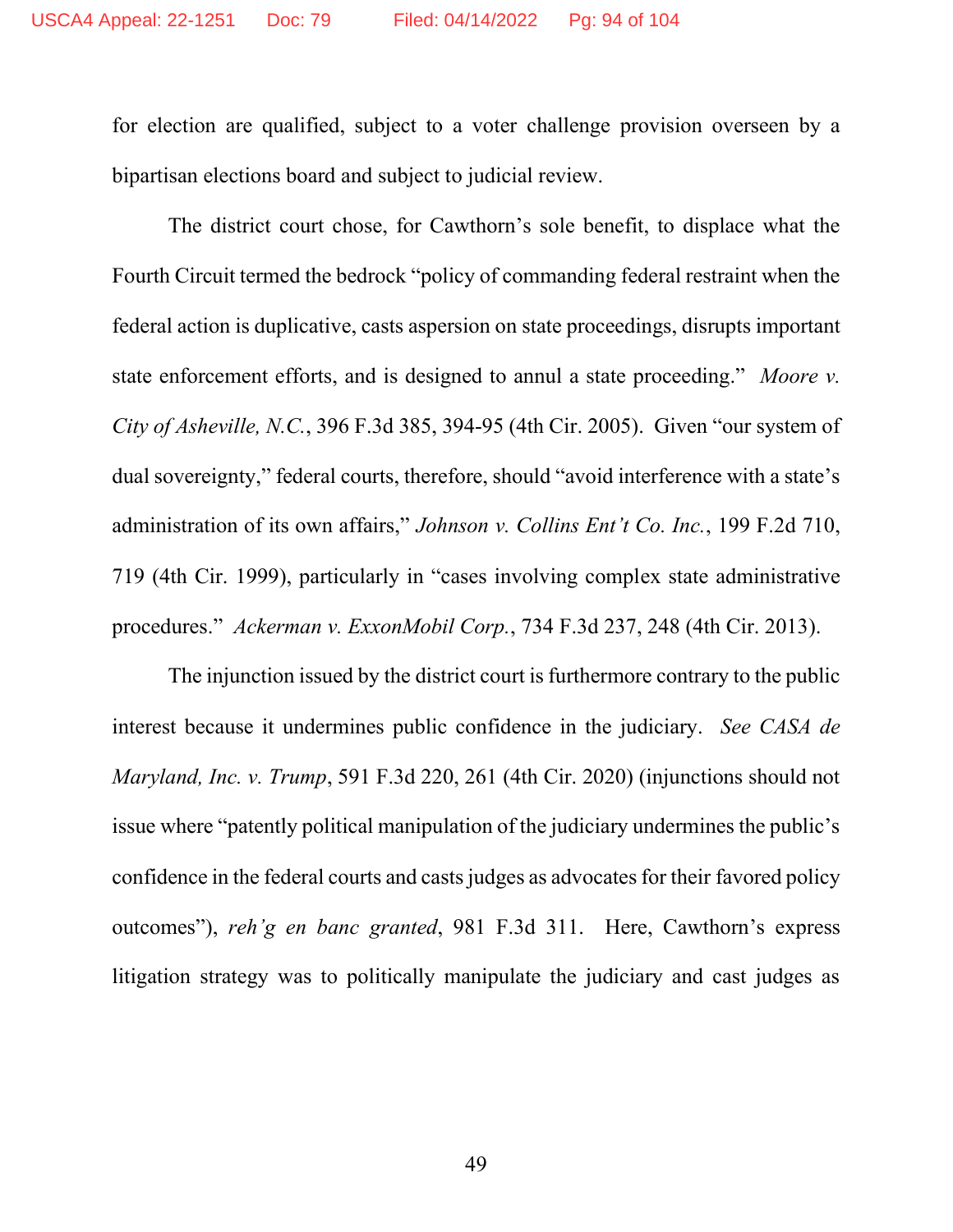political actors.<sup>13</sup> Such comments are especially pernicious coming from a sitting member of Congress, a co-equal governmental branch. Cawthorn's comments put the district court in the unenviable position of issuing an injunction that unnecessarily creates the perception that the judiciary is first and foremost political or that it can be politically manipulated.

# **C. Cawthorn's Other Bases Are Also Insufficient to Justify an Injunction.**

As noted above, in addition to his amnesty argument, Cawthorn asserted three other arguments not reached by the district court. None has merit.

# **1. A Candidacy Challenge Based on a Reasonable Suspicion Standard Does Not Violate Cawthorn's First Amendment Rights.**

Under the Supreme Court's *Anderson-Burdick* balancing test,<sup>14</sup> a court must weigh the burden on First Amendment rights with a State's regulatory interests. The Supreme Court has explicitly recognized a State's substantial interest in regulating elections. *Anderson*, 460 U.S. at 788 ("as a practical matter, there must be a

<sup>&</sup>lt;sup>13</sup> See David Edwards, *'This is only going to lead to one place': Madison Cawthorn foreshadows violence over ballot disqualification*, Raw Story (Feb. 9, 2022) <https://www.rawstory.com/madison-cawthorn-nc-ballot/> (Cawthorn appearing from the halls of the Capitol on a podcast hosted by a former White House adviser who has been indicted for contempt of Congress and declaring that "we filed a counterpunch lawsuit in federal court with a good Trump-appointed judge, so I genuinely believe we will be able to win this").

<sup>14</sup> *See Anderson v. Celebrezze*, 460 U.S. 780, 788 (1983); *Burdick v. Takushi*, 504 U.S. 428, 434 (1992).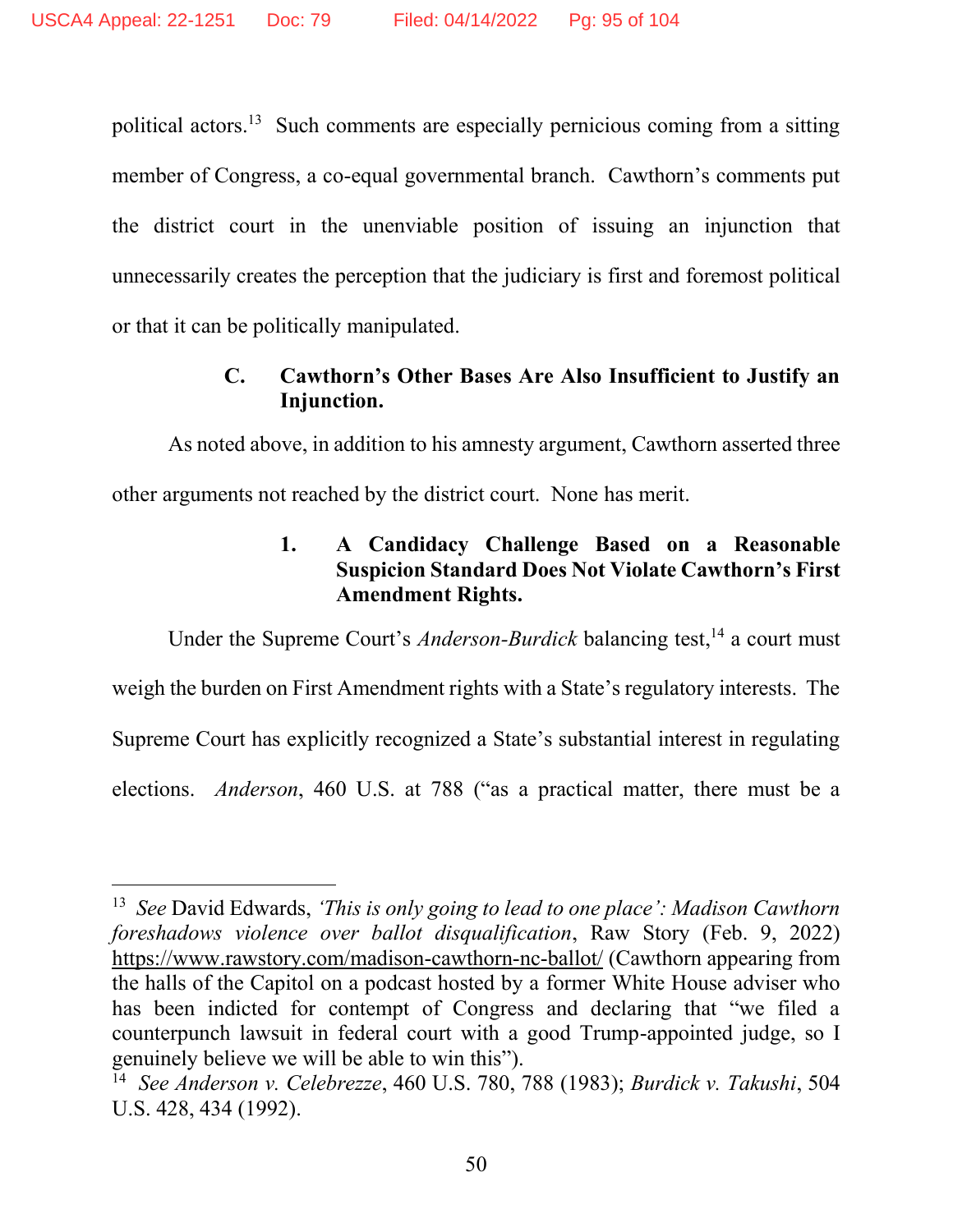substantial regulation of elections if they are to be fair and honest and if some sort of order, rather than chaos, is to accompany the democratic processes"). The Court has also recognized States' "important interests in protecting the integrity of their political process from frivolous or fraudulent candidacies, in ensuring that their election processes are efficient, in avoiding voter confusion caused by an overcrowded ballot, and in avoiding the expense and burden of run-off elections." *Clements v. Fashing*, 457 U.S. 957, 965 (1982). The Supreme Court, therefore, has consistently "upheld generally-applicable and evenhanded restrictions" imposed by States on candidates' eligibility for the ballot under the First Amendment "to protect the integrity and reliability of the electoral process itself." *Anderson*, 460 U.S. at 788 n.9.

The interests of the State, and more importantly, the voters, to ensure candidates for office meet the constitutional qualifications vastly outweigh any interest of a candidate to access the ballot. The Challenge Statute, thus, survives First Amendment scrutiny. *See Hassan v. Colorado*, 495 F. App'x 947, 948-49 (10th Cir. 2010) (Gorsuch, J.) ("a state's legitimate interest in protecting the integrity and practical functioning of the political process permits it to exclude from the ballot candidates who are constitutionally prohibited from assuming office"); *see also Lindsay v. Bowen*, 750 F.3d 1061, 1065 (9th Cir. 2014).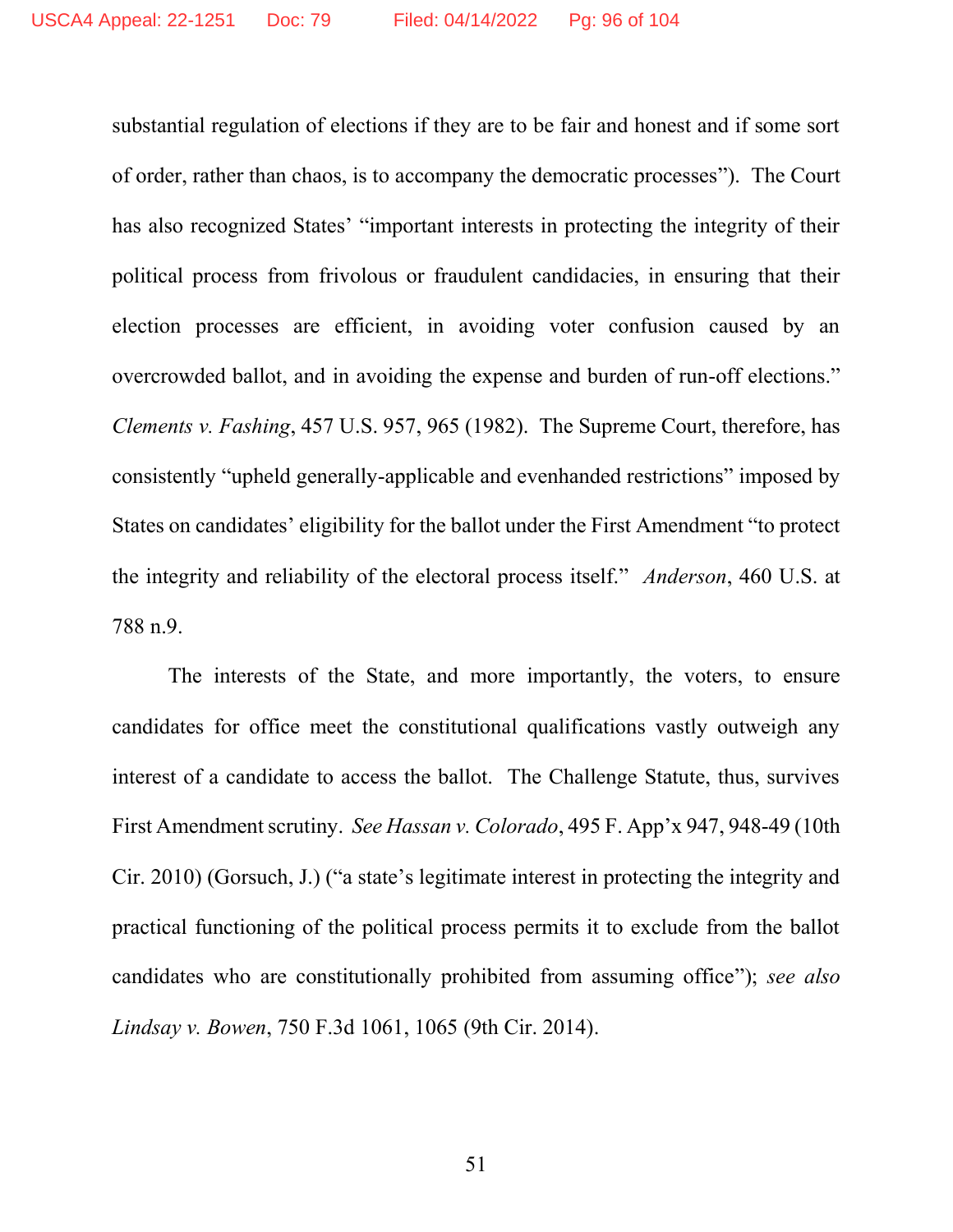# **2. The Challenge Statute Does Not Violate Cawthorn's Due Process Rights by Requiring Him to Prove He Is a Constitutionally Qualified Candidate.**

Cawthorn's Count Two claim that placing the burden of proof on him to show that he is qualified to be a candidate fails under the same *Anderson-Burdick*  balancing test described above. Requiring a candidate to participate in a hearing, with notice, before a neutral tribunal – and with full appeal rights – where the candidate (the one most knowledgeable about his qualifications) must prove by a preponderance of the evidence that he qualifies under the handful of requirements expressly imposed by the text of U.S. Constitution to run for Congress – and only in the limited circumstances where those qualifications are challenged – imposes a minimal burden, if any, on a candidate's access to the ballot. And balanced against that burden is North Carolina's unquestionably strong state interest in excluding ineligible candidates from its ballots. *See Hassan*, 495 F. App'x at 948-49 (finding a legitimate state interest in excluding "from the ballot candidates who are constitutionally prohibited from assuming office").

Few candidates would find demonstrating their non-participation in an insurrection to be burdensome. That Cawthorn contends that the burden is unconstitutional betrays more about his circumstances than it does about the "generally-applicable and evenhanded restrictions," *Anderson*, 460 U.S. at 788 n.9, found in the North Carolina Challenge Statute.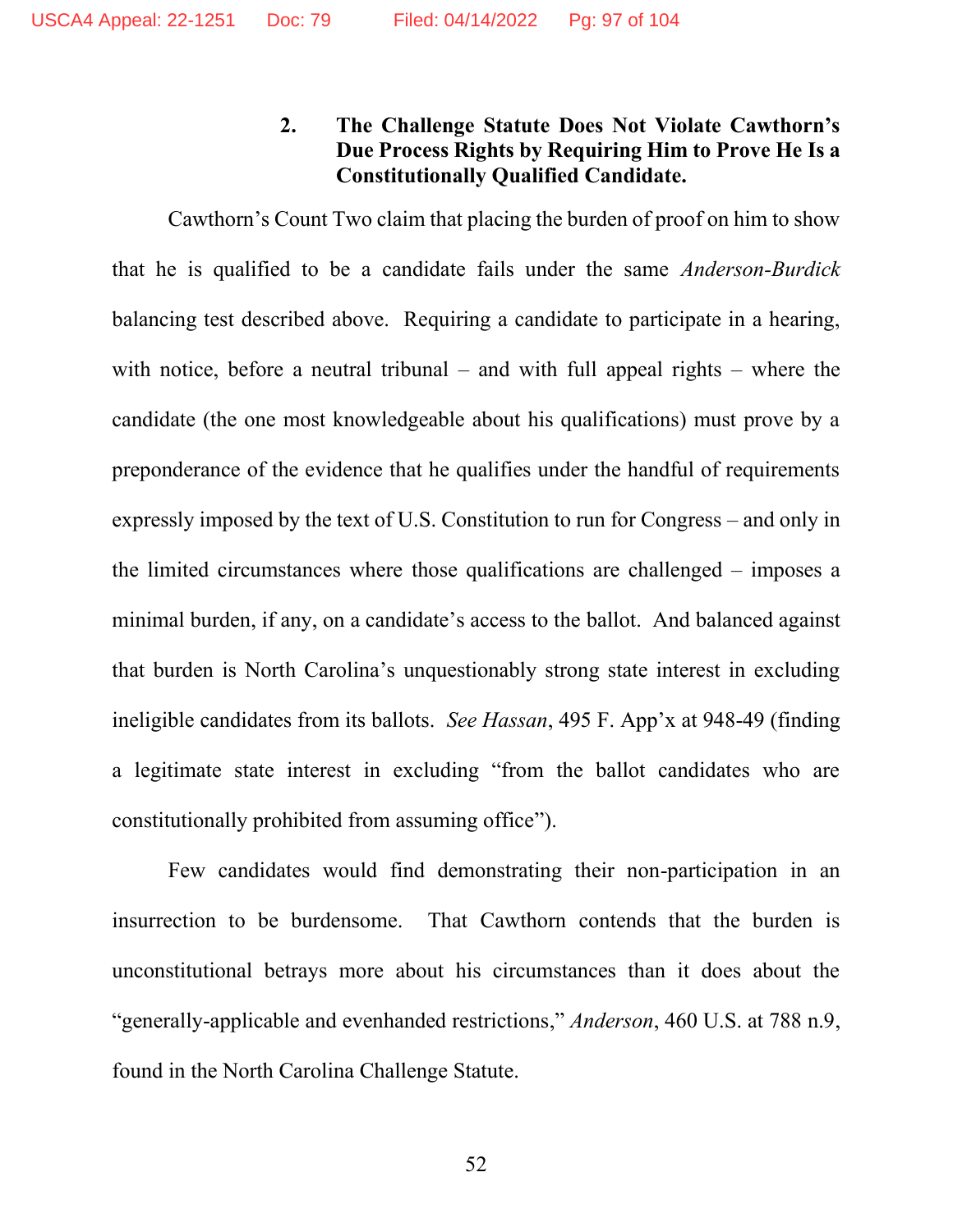**3. The Qualifications Clause Does Not Prevent North Carolina from Exercising Its Constitutionally Delegated Authority to Verify Congressional Candidates' Constitutional Eligibility as a Condition for Ballot Access.** 

Contrary to the contentions in Cawthorn's Count III, North Carolina has the authority and responsibility to prevent constitutionally unqualified candidates from running for office. The Qualifications Clause, U.S. Const. art. I, § 5, cl. 1, does not prevent North Carolina from verifying the constitutional eligibility of congressional candidates as a condition for ballot access, consistent with the power delegated to the State by the Elections Clause, U.S. Const. art. I, § 4, cl. 1.

Under the Elections Clause, "broad powers [are] delegated to the States." *Roudebush v. Hartke*, 405 U.S. 15, 25 (1972). This power "embrace<sup>[s an]</sup> authority to provide a complete code for congressional elections . . . [and] to enact the numerous requirements as to procedure and safeguards which experience shows are necessary in order to enforce the fundamental right involved." *Smiley v. Holm*, 285 U.S. 355, 366 (1932). This authority extends to ballot access. "[A] State has an interest, if not a duty, to protect the integrity of its political process from frivolous or fraudulent candidacies." *Bullock v. Carter*, 405 U.S. 134, 145 (1972); *see also Storer*, 415 U.S. at 733 (extending that interest to the congressional context); *U.S. Term Limits, Inc. v. Thornton*, 514 U.S. 779, 834 (1995) ("we have approved the States' interests in avoiding voter confusion, ballot overcrowding, or the presence of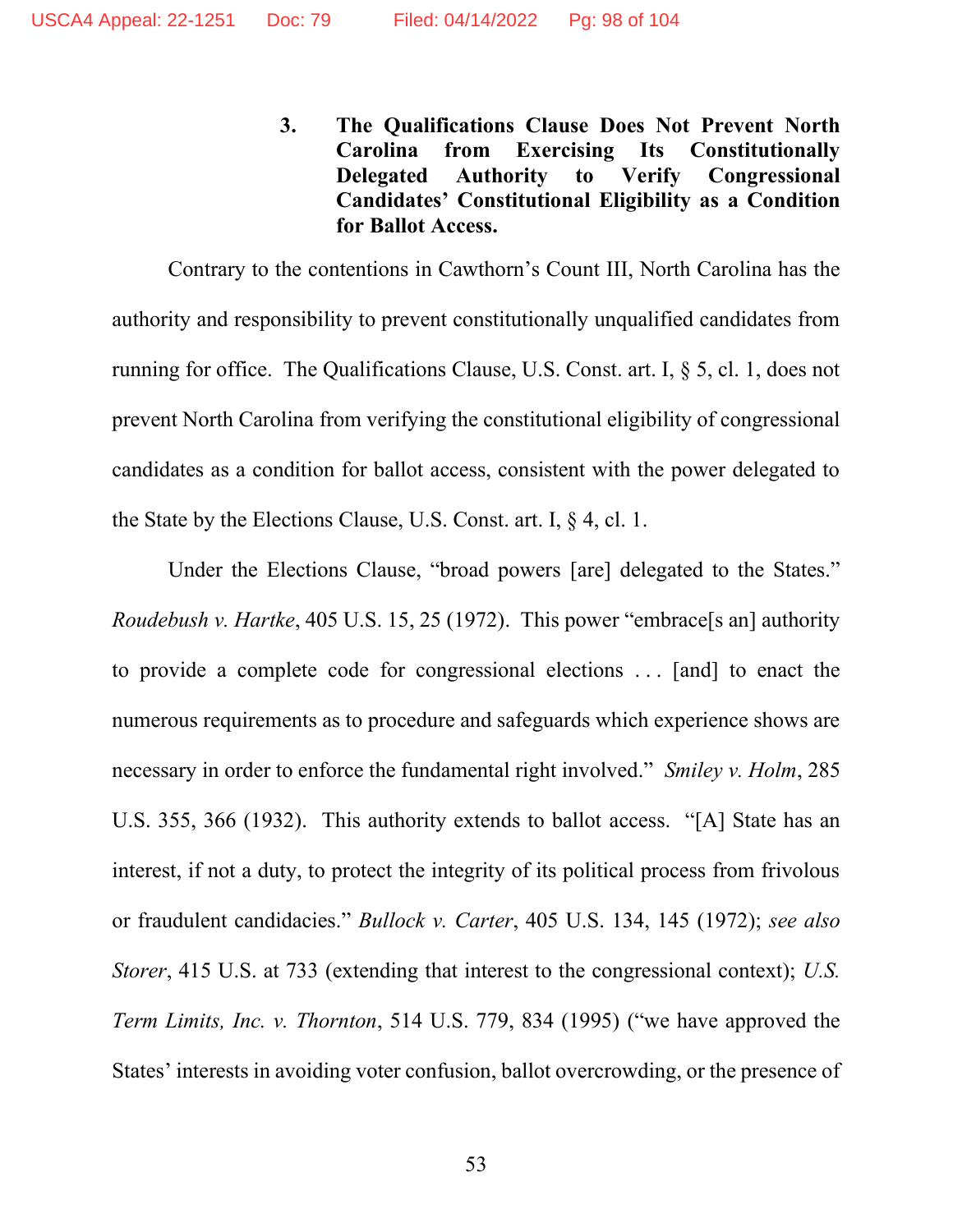frivolous candidacies"). Thus, "[t]here is no question that the State can insure that its candidates meet the minimum requirements of [U.S. Const. art. I, § 2, cl. 2] and in turn represent this fact to its electors through affidavits or a variety of other means." *Campbell v. Davidson*, 233 F.3d 1229, 1235-36 (10th Cir. 2000).

Congress's authority under the Qualifications Clause to assess a member's eligibility attaches *after* an election. This authority does not prevent States from barring unqualified candidates' access to the ballot *before* an election. But under Cawthorn's theory, if a teenager in another country (or hundreds of them) submitted paperwork for Congress, states would be required to include them on the ballot.

In fact, as to the Disqualification Clause in particular, Congress readmitted North Carolina to the Union after the Civil War by an Act explicitly *requiring* the State to exclude insurrectionists from office. *See An Act to admit the States of North Carolina [et al.], to Representation in Congress*, 15 Stat. 73 (June 25, 1868).

### **III. The Need for Reversal Is Exigent Given the Timing of the North Carolina Election.**

Cawthorn, by initiating this litigation and obtaining a permanent injunction, has managed to find his way onto the May 17, 2022, primary ballot without having to comply with the requirements of the Challenge Statute otherwise applicable to all candidates for office in the State of North Carolina. As described above, the district court was in error to allow that to occur. The Challenges initiated by these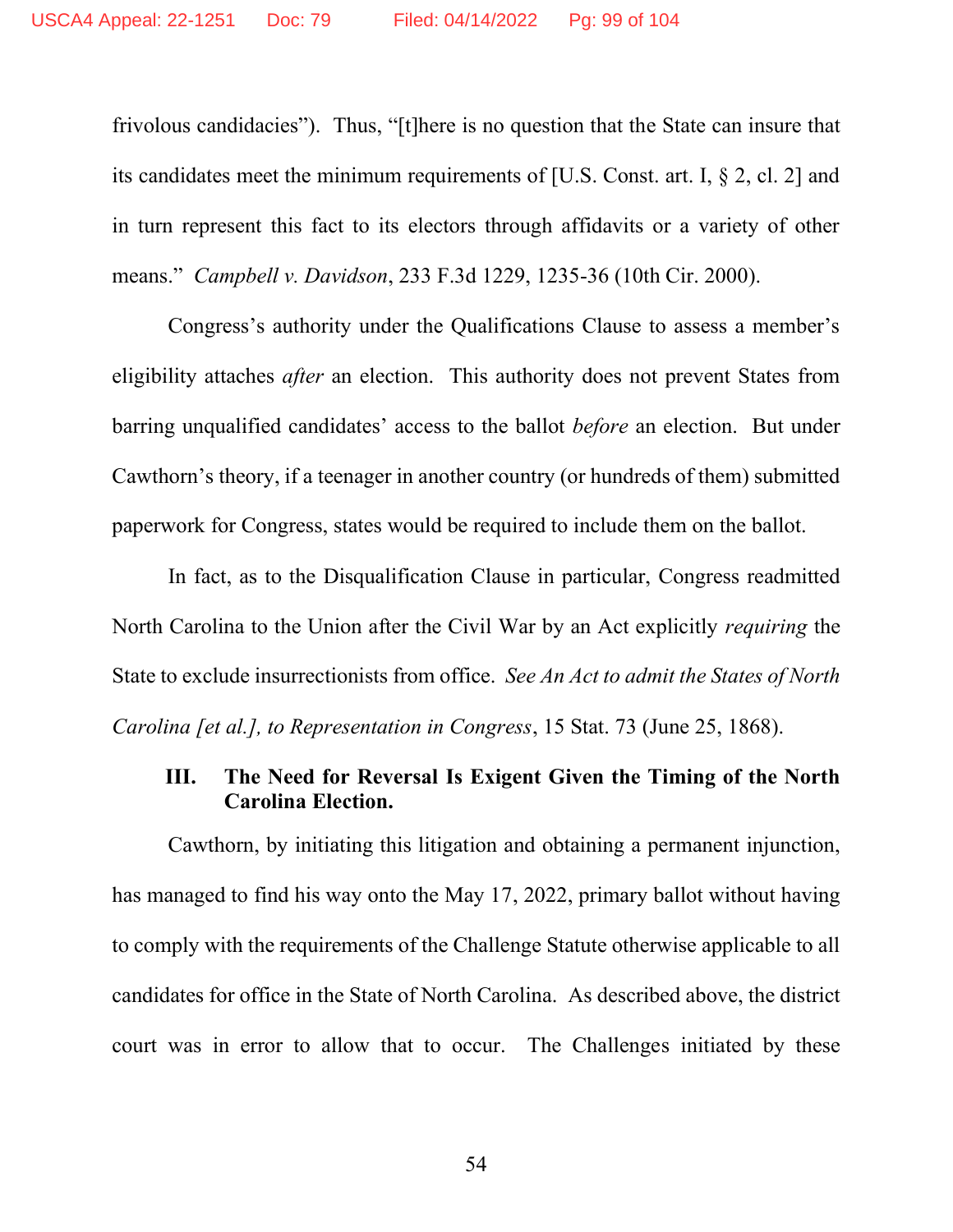Challengers should be allowed to proceed, and, if successful, Cawthorn should not be permitted to appear on the ballot.

The Challenge Statute procedure is designed to move expeditiously. For a challenge in a district covering multiple counties but less than the entire State, like the one directed at Cawthorn, the NCSBE must appoint a hearing panel "within two business days after the challenge is filed." N.C. Gen. Stat. § 163-127.3(2). That panel, in turn, must announce within five days the time and place of the hearing, *id*.  $§$  163-127.4(a)(1), render its "written decision within 20 business days after the challenge is filed," and serve that decision the same day, *id*. § 163-127.4(a)(4). Any necessary depositions must occur within that narrow time period. *Id*. § 163-  $127.4(a)(3)$ .

Any appeal to the NCSBE from that panel must be filed within two business days after service of the panel's decision, and the NCSBE must render its opinion on "an expedited basis." *Id*. § 163-127.6(a)(2). That decision can later be appealed, as of right, to the North Carolina Court of Appeals within two days of the NCSBE's decision. *Id*. In all, the process, including appeals, is designed to take weeks, not months, and a realistic schedule based on the statutory framework could proceed from the filing of a challenge through the exhaustion of appeals in no more than 30- 40 days – and possibly considerably less.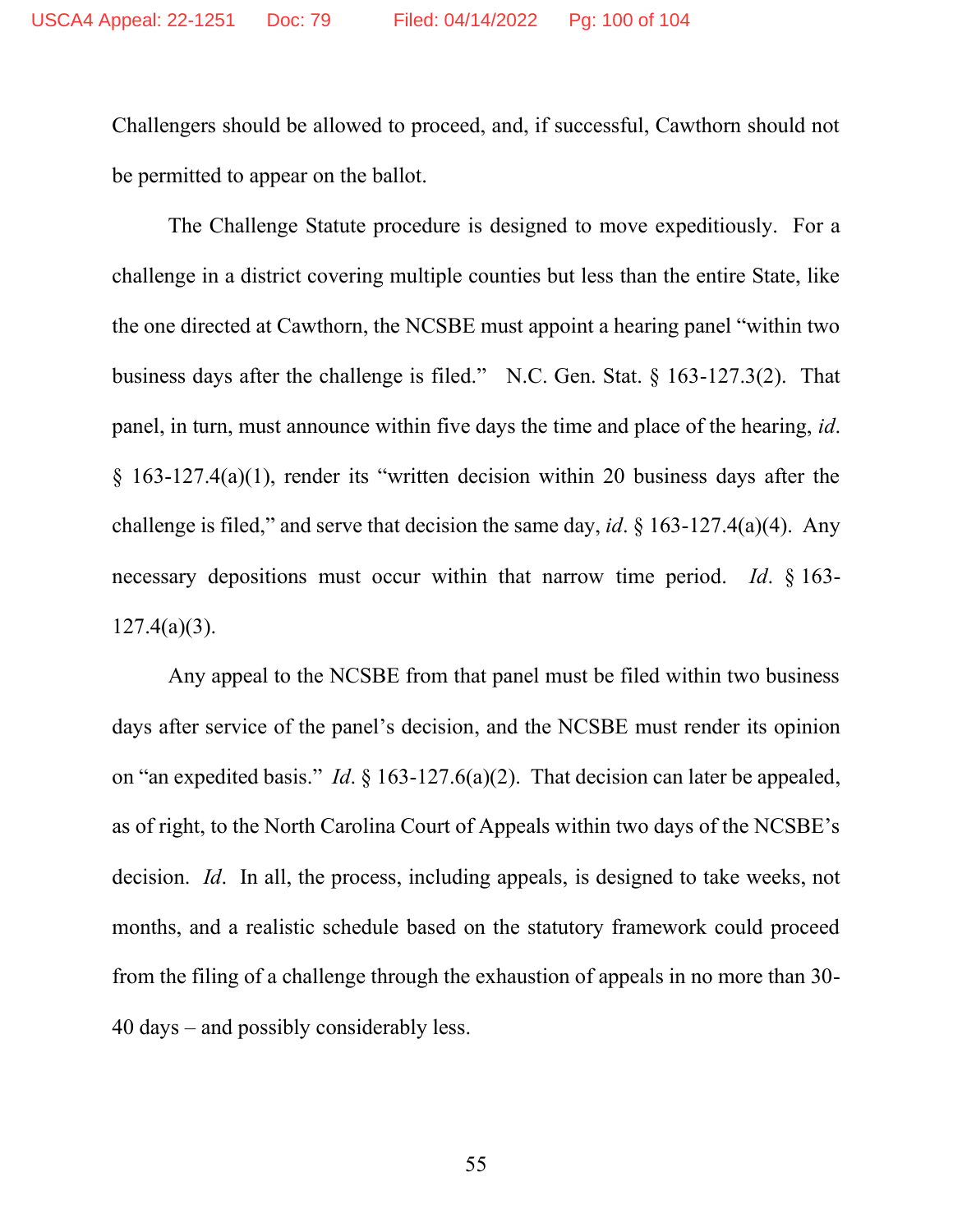If Cawthorn becomes the nominee as a result of the primary on May 17, 2022 (by leading the vote and by obtaining more than 30% of the vote), he can be replaced on the general election ballot using the process outlined in N.C. Gen. Stat. § 163- 114(a). In that case, his replacement on the ballot would be chosen by the Republican Party district executive committee. *Id*. With the general election set to occur on November 8, 2022, a final decision on Cawthorn's eligibility this summer would pose no timeliness issues.

If no candidate obtains more than 30% of the vote in the May 17 primary, a second primary will occur on July 26, 2022. Thereafter, ballots could be prepared to be available 60 days before the November 8 General Election.

### **CONCLUSION**

The Court should reverse the denials of the motions to intervene and the entry of permanent injunction in favor of Cawthorn so that the Challenges against Cawthorn can proceed forthwith.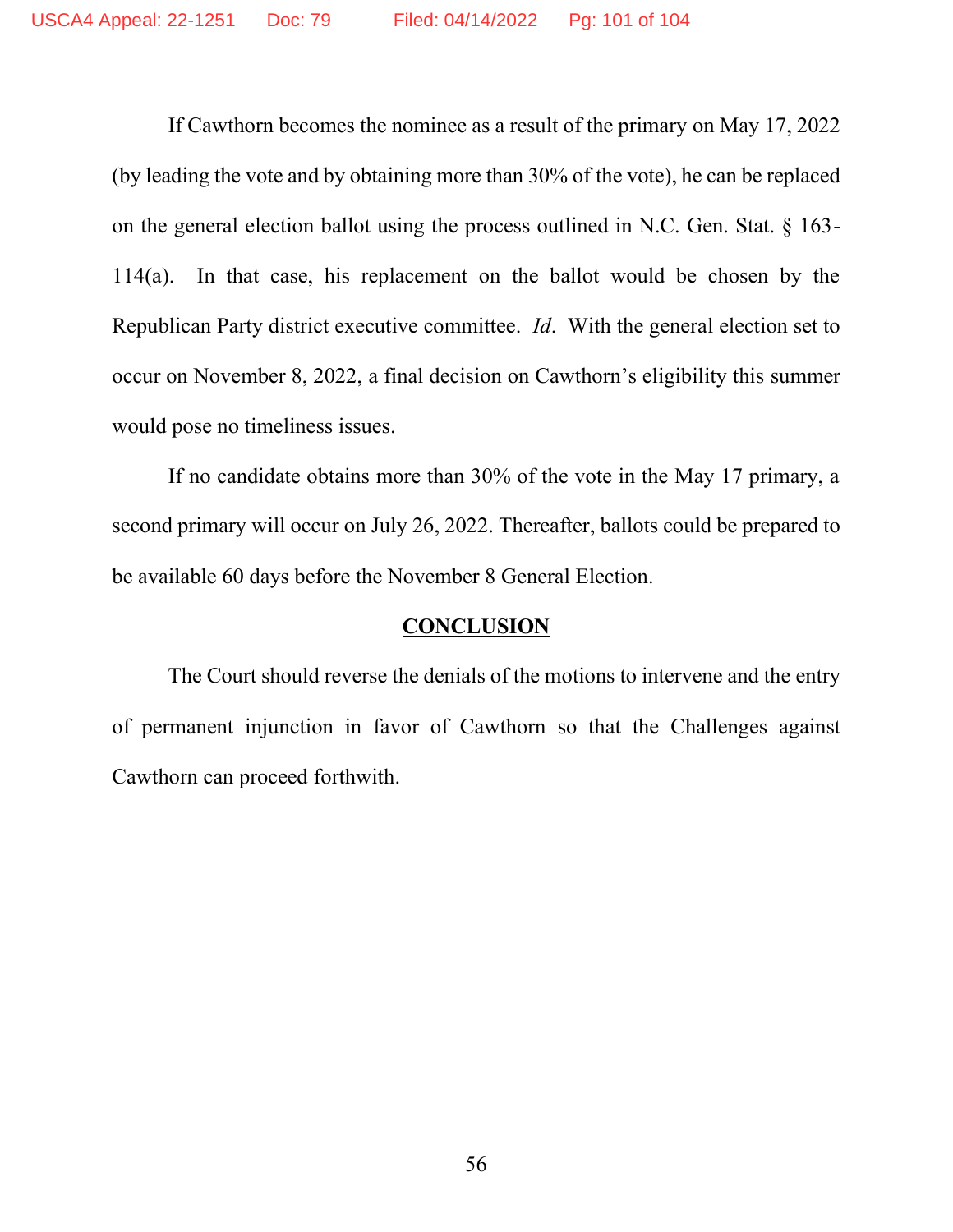Respectfully submitted,

/s/ Pressly M. Millen Pressly M. Millen Raymond M. Bennett Samuel B. Hartzell Scott D. Anderson Margaret Hayes Jernigan Finley WOMBLE BOND DICKINSON (US) LLP 555 Fayetteville Street, Suite 1100 Raleigh, North Carolina 27601 (919) 755-2135

John R. Wallace WALLACE & NORDAN, LLP 3737 Glenwood Avenue Raleigh, North Carolina 27612 (919) 782-9322

Robert F. Orr ORR LAW 3434 Edwards Mill Road Suite 112-372 Raleigh, North Carolina 27612 (919) 608-5335

Ronald A. Fein FREE SPEECH FOR PEOPLE 1340 Centre Street Newton, Massachusetts 02459 (617) 244-0234

James G. Exum, Jr. ATTORNEY AT LAW 6 Gleneagle Court Greensboro, North Carolina 27408 (336) 554-1140

*Counsel for Appellants*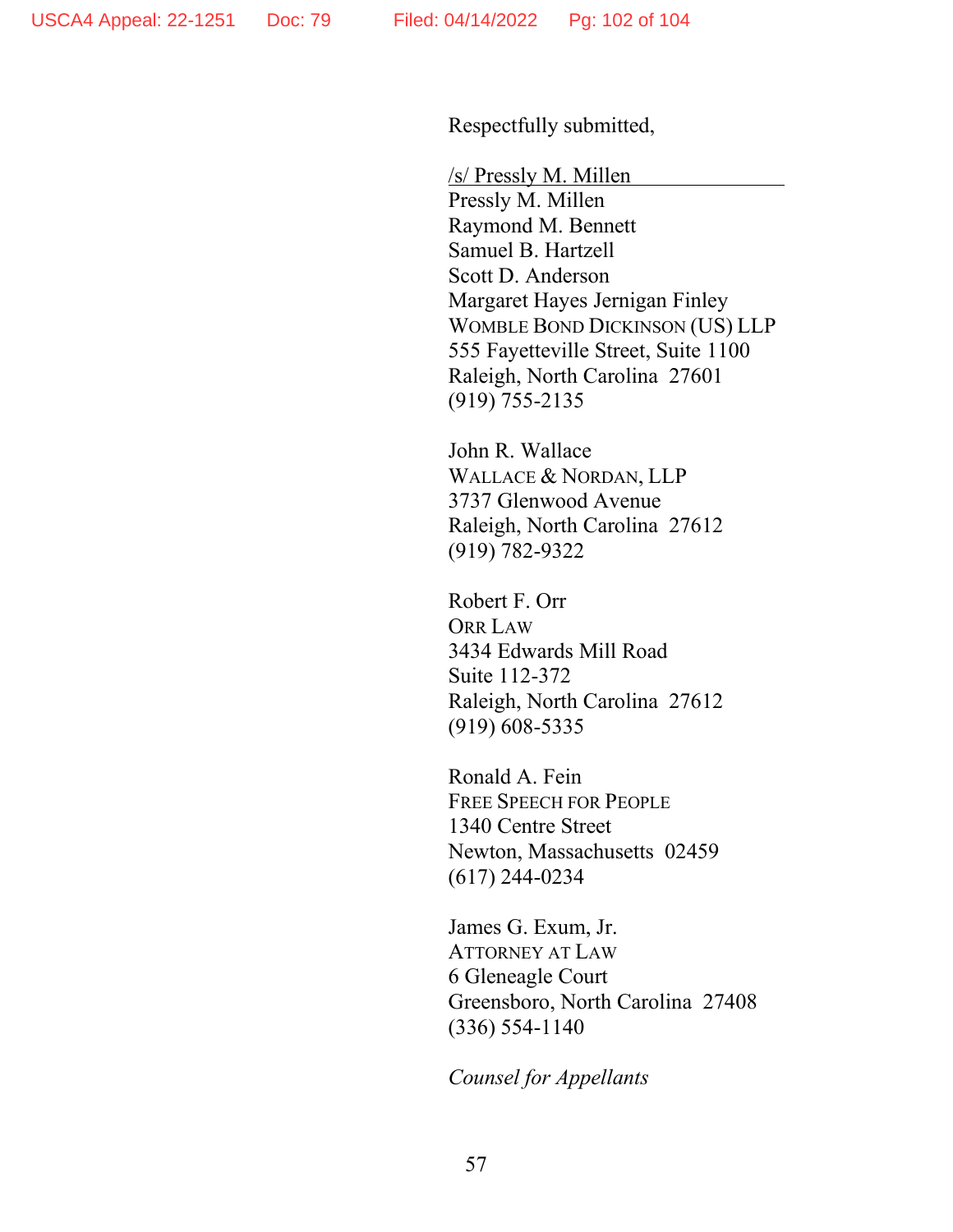# **CERTIFICATE OF COMPLIANCE**

1. This brief complies with type-volume limits because, excluding the parts of the document exempted by Fed. R. App. P. 32(f) (cover page, disclosure statement, table of contents, table of citations, statement regarding oral argument, signature block, certificates of counsel, addendum, attachments):

[ X ] this brief contains [*12,883*] words.

[ ] this brief uses a monospaced type and contains [*state the number of*] lines of text.

2. This brief complies with the typeface and type style requirements because:

 $[X]$  this brief has been prepared in a proportionally spaced typeface using [*Microsoft Word 365*] in [*14pt Times New Roman*]; *or*

[ ] this brief has been prepared in a monospaced typeface using [*state*] *name and version of word processing program*] with [*state number of characters per inch and name of type style*].

Dated: April 14, 2022 /s/ Pressly M. Millen

*Counsel for Appellants*